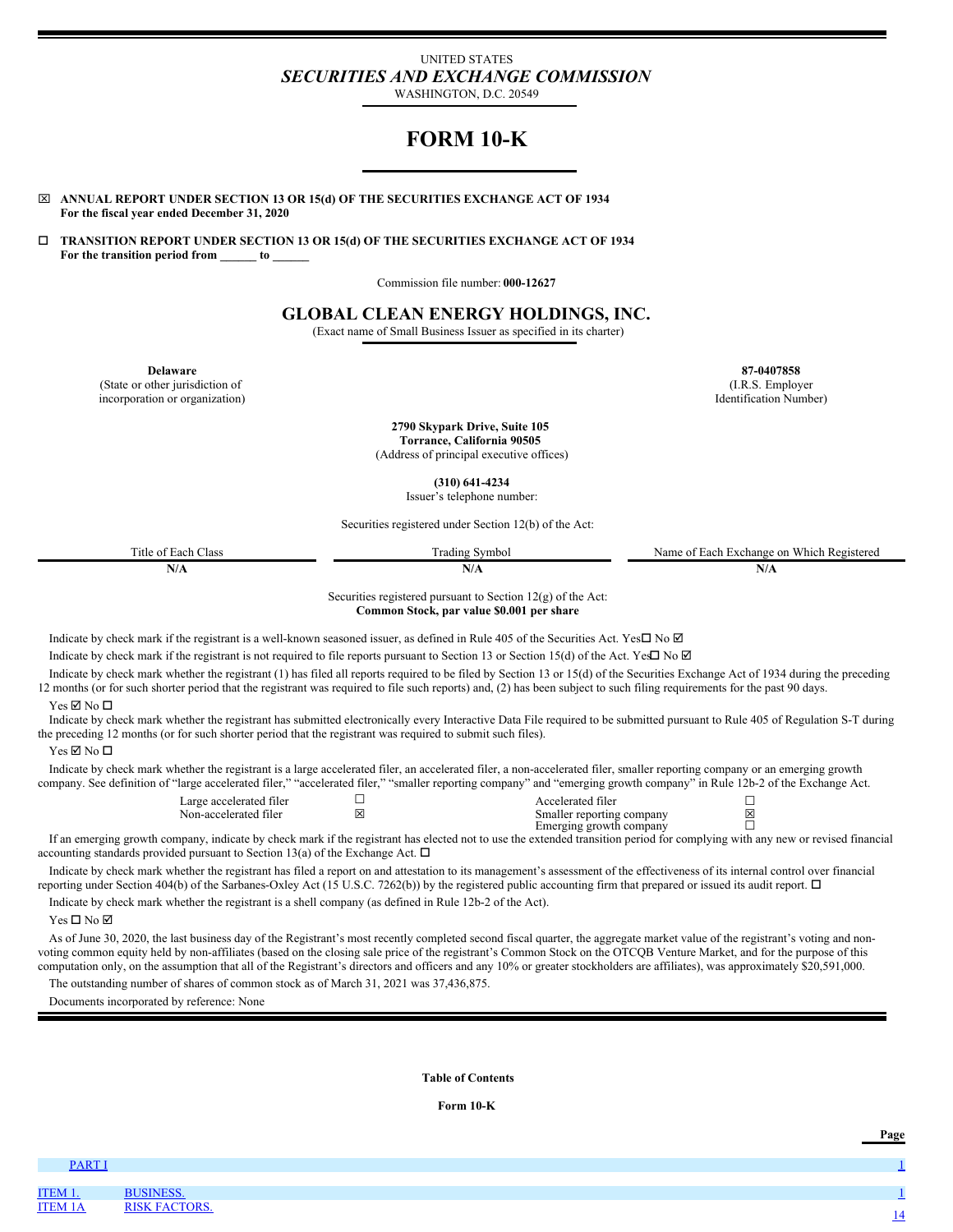| <b>ITEM 1B.</b> | <b>UNRESOLVED STAFF COMMENTS.</b>                                                                  | 23                                                              |
|-----------------|----------------------------------------------------------------------------------------------------|-----------------------------------------------------------------|
| ITEM 2.         | <b>PROPERTIES.</b>                                                                                 | $\frac{23}{23}$ $\frac{23}{24}$                                 |
| ITEM 3.         | <b>LEGAL PROCEEDINGS.</b>                                                                          |                                                                 |
| ITEM 4.         | <b>MINE SAFETY DISCLOSURES.</b>                                                                    |                                                                 |
|                 |                                                                                                    |                                                                 |
| <b>PART II</b>  |                                                                                                    | $\overline{24}$                                                 |
|                 |                                                                                                    |                                                                 |
| ITEM 5.         | MARKET FOR REGISTRANT'S COMMON EOUITY. RELATED STOCKHOLDER MATTERS, AND ISSUER PURCHASES OF EOUITY |                                                                 |
|                 | <b>SECURITIES.</b>                                                                                 |                                                                 |
| ITEM 6.         | <b>SELECTED FINANCIAL DATA</b>                                                                     | $\frac{24}{26}$                                                 |
| ITEM 7.         | MANAGEMENT'S DISCUSSION AND ANALYSIS OF FINANCIAL CONDITION AND RESULTS OF OPERATIONS.             |                                                                 |
| <b>ITEM 7A.</b> | <b>OUANTITATIVE AND OUALITATIVE DISCLOSURES ABOUT MARKET RISK.</b>                                 | $\frac{26}{33}$ $\frac{33}{33}$ $\frac{33}{34}$ $\frac{34}{35}$ |
| ITEM 8.         | FINANCIAL STATEMENTS AND SUPPLEMENTARY DATA.                                                       |                                                                 |
| ITEM 9.         | CHANGES IN AND DISAGREEMENTS WITH ACCOUNTANTS ON ACCOUNTING AND FINANCIAL DISCLOSURE.              |                                                                 |
| ITEM 9A.        | <b>CONTROLS AND PROCEDURES.</b>                                                                    |                                                                 |
| ITEM 9B.        | <b>OTHER INFORMATION</b>                                                                           |                                                                 |
|                 |                                                                                                    |                                                                 |
| <b>PART III</b> |                                                                                                    | 36                                                              |
|                 |                                                                                                    |                                                                 |
| <b>ITEM 10.</b> | DIRECTORS, EXECUTIVE OFFICERS, AND CORPORATE GOVERNANCE.                                           |                                                                 |
| <b>ITEM 11.</b> | <b>EXECUTIVE COMPENSATION.</b>                                                                     |                                                                 |
| <b>ITEM 12.</b> | SECURITY OWNERSHIP OF CERTAIN BENEFICIAL OWNERS AND MANAGEMENT AND RELATED STOCKHOLDER MATTERS.    |                                                                 |
| <b>ITEM 13.</b> | CERTAIN RELATIONSHIPS AND RELATED TRANSACTIONS, AND DIRECTOR INDEPENDENCE.                         | $\frac{36}{40}$<br>$\frac{50}{52}$<br>$\frac{52}{53}$           |
| <b>ITEM 14.</b> | PRINCIPAL ACCOUNTING FEES AND SERVICES.                                                            |                                                                 |
|                 |                                                                                                    |                                                                 |
|                 |                                                                                                    |                                                                 |
| <b>PART IV</b>  |                                                                                                    | 54                                                              |
|                 |                                                                                                    |                                                                 |
| <b>ITEM 15.</b> | EXHIBITS AND FINANCIAL STATEMENT SCHEDULES.                                                        | 54                                                              |
| <b>ITEM 16.</b> | FORM 10-K SUMMARY.                                                                                 | 56                                                              |
|                 |                                                                                                    |                                                                 |

### Table of [Contents](#page-0-0)

#### **DISCLOSURE REGARDING FORWARD-LOOKING STATEMENTS**

This Annual Report, including any documents which may be incorporated by reference into this Annual Report, contains "Forward-Looking Statements" within the meaning of Section 27A of the Securities Act of 1933, as amended, and Section 21E of the Securities Exchange Act of 1934, as amended. All statements other than statements of historical fact are "Forward-Looking Statements" for purposes of these provisions, including: our plans to convert our Bakersfield oil refinery into a renewable fuels refinery and to thereafter to operate that refinery for the production of renewable fuels; our plans for large scale cultivation of Camelina as a nonfood based feedstock for use at our Bakersfield renewable fuels refinery; forecasts and projections of costs, revenues or other financial items; statements of the plans and objectives of management for future operations; statements concerning proposed new products or services; any statements regarding the timing and cost of the retooling of the Bakersfield refinery; the anticipated size of future Camelina production; statements regarding future conditions in the U.S. biofuels market; and any statements of assumptions underlying any of the foregoing. All Forward-Looking Statements included in this document are made as of the date hereof and are based on information available to us as of such date. We assume no obligation to update any Forward-Looking Statement. In some cases, Forward-Looking Statements can be identified by the use of terminology such as "may," "will," "expects," "plans," "anticipates," "intends," "believes," "estimates," "potential," or "continue," or the negative thereof or other comparable terminology. Although we believe that the expectations reflected in the Forward-Looking Statements contained herein are reasonable, there can be no assurance that such expectations or any of the Forward-Looking Statements will prove to be correct, and actual results could differ materially from those projected or assumed in the Forward-Looking Statements. Future financial condition and results of operations, as well as any Forward-Looking Statements are subject to inherent risks and uncertainties, including any other factors referred to in our reports that we file with the Securities and Exchange Commission. All subsequent Forward-Looking Statements attributable to this company or persons acting on its behalf are expressly qualified in their entirety by these cautionary statements.

### **Introductory Comment**

Throughout this Annual Report, the terms "we," "us," "our," "our company," and "the Company" collectively refer to Global Clean Energy Holdings, Inc. and its subsidiaries. References to "GCEH" refer only to Global Clean Energy Holdings, Inc.

GCEH is a Delaware corporation. GCEH currently operates through various U.S. subsidiaries that are currently wholly-owned. The principal subsidiaries include (i) Sustainable Oils, Inc., a Delaware corporation that owns proprietary rights to various Camelina varieties and operates our Camelina business; (ii) GCE Holdings Acquisitions, LLC and its four Delaware limited liability companies that, directly or indirectly, own Bakersfield Renewable Fuels, LLC., and (iii) GCE Operating Company, LLC, our subsidiary that operates our Bakersfield, California, biorefinery.

In addition to the entities associated with the operations of our Bakersfield refinery, we also own several foreign inactive subsidiaries.

#### **Per Share Information**

On March 26, 2021, Global Clean Energy Holdings, Inc. effected a one-for-ten reverse stock split. All common stock and per share information (other than par value) contained in this Annual Report has been adjusted to reflect the foregoing reverse stock split.

### Table of [Contents](#page-0-0)

<span id="page-1-0"></span>**PART I**

### <span id="page-1-1"></span>**ITEM 1. BUSINESS.**

### **Overview**

Global Clean Energy Holdings, Inc. ("GCEH") is a uniquely positioned renewable fuels company that is vertically integrated from farm to finished fuels. We differentiate ourselves by owning assets that anchor both ends of the cost and value chain, from plant sciences development, farming of plants for feedstocks, to the refining and distribution of renewable diesel and other renewable products. Our upstream assets consist of a portfolio of intellectual properties that we have developed over 14 years related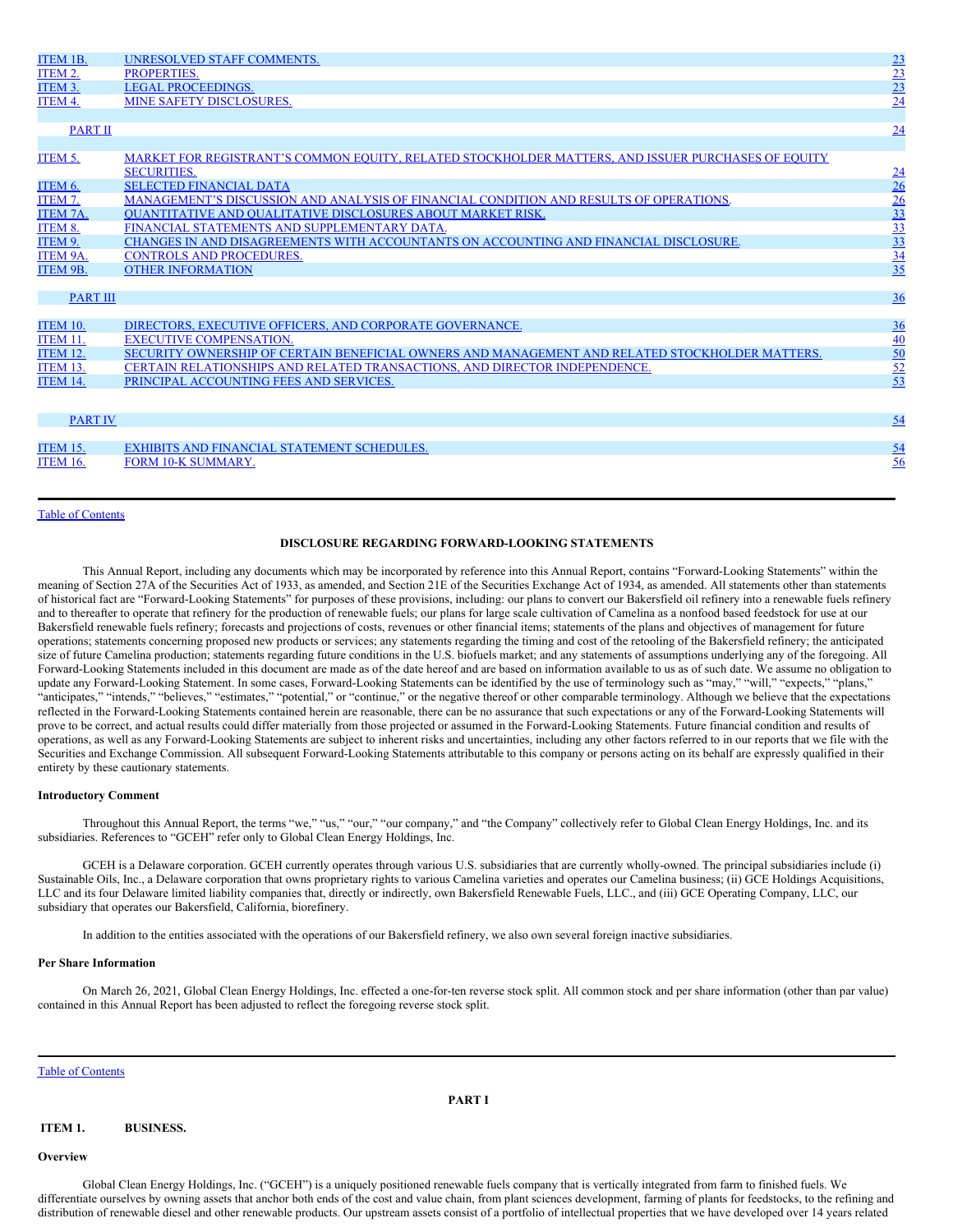to nonfood based crops that are dedicated to the production of renewable fuels. Our intellectual property includes patents in plant genetics, agronomics and cultivation knowhow, and a number of strategic and targeted regulatory approvals. Our downstream business consists of a refinery in Bakersfield, California (the "Bakersfield Biorefinery") that is currently being refurbished as a biorefinery, and marketing and distribution agreements for the renewable fuels that we will produce at our Bakersfield Biorefinery . We also have contracted for the use of key midstream assets for the separation, handling, consolidation, storage, and transportation of our Camelina based feedstock which will be used in the production of renewable fuels at the Bakersfield Biorefinery. This integrated farm-to-fuel platform is a core differentiator from our peer group.

Our strategy has been consistent since we began our biofuels business in 2007; control the full vertical integration of our supply chain from development and cultivation of ultra-low carbon nonfood based feedstocks, to the production and sale of the ultra-low carbon finished renewable fuel products. By sourcing our feedstocks directly from farmers, we control the quality and priority of production, eliminate the intermediaries and produce a true "cost-based" feedstock that is not subject to the supply limitations and uncertainties or the market volatility of food based feedstocks. As part of our business strategy, we have entered into strategic agreements along the entire supply chain, from plant genetics, crop production, transportation and logistics to the sale of our self-produced finished renewable fuel products. This strategy allows us to rapidly scale our business. One of our primary strategic partnerships is with ExxonMobil Oil Corporation, which provides us access to ExxonMobil's world-wide wholesale and retail markets, to monetize the fuels produced at our Bakersfield Biorefinery.

The greatest challenge to the wide adoption of renewable fuels is the limited availability of the plant oils and animal fats that are the feedstock of renewable fuels. The feedstock represents between 75% and 85% of the cost of fuel production with the vast majority of all biofuels produced from a finite supply of food-based plant oils and grains, such as corn for ethanol, or soybean oil or animal fats for biodiesel, renewable diesel or renewable jet fuel. Our business model increases the total volume of feedstocks available in the market, which we will use in our own refinery, thereby reducing our costs. By utilizing our self-produced feedstock we will not be required to compete with other refineries for the finite amount of other food-based feedstocks.

Our integrated biofuels platform combines our internal plant science research and development with collaborations with leading public academic institutions, private researchers, farmers and cooperative partnerships for crop production, and other strategic relationships for product sales and distribution. Our intellectual property rights around feedstock production know-how are primarily held by Sustainable Oils, Inc. ("SusOils"), our wholly owned plant science agricultural subsidiary, and our renewable fuels production facility (the Bakersfield Biorefinery) that is owned by our Bakersfield Renewable Fuels, LLC subsidiary.

1

### Table of [Contents](#page-0-0)

SusOils is a plant science, crop development company with an industry leading portfolio of intellectual property, regulatory approvals and deployment experience for novel varieties of Camelina sativa ("Camelina"). SusOils is engaged in the development of new and enhanced varieties of Camelina intended to advance key agronomic, genotype and phenotype attributes of the crop. SusOils currently holds 18 issued patents or pending patent applications. SusOils was also granted a first-of-its-kind feedstockonly pathway by the California Air Resources Board ("CARB") for the production of renewable fuels under the Low Carbon Fuel Standard ("LCFS") produced from its proprietary Camelina varieties. No other Camelina-based feedstock has been approved by CARB under LCFS.

We are currently farming our enhanced proprietary varieties of Camelina which will be refined into renewable diesel ("RD") and other renewable fuels at our Bakersfield Biorefinery. The RD will be sold through our relationship with ExxonMobil Oil Corporation.

Camelina is a fast-growing, low input crop traditionally grown in rotation with wheat and other row crops. Camelina allows farmers to improve total farm economics through better overall asset utilization. As a dryland farmed rotational crop, Camelina does not displace food or create indirect land use change, which makes it unique as an ultra-low carbon intensity feedstock.

GCEH acquired a crude oil refinery in Bakersfield California in May 2020 that is now owned by a GCEH wholly-owned subsidiary which owns Bakersfield Renewable Fuels, LLC ("BKRF"). BKRF's crude oil refinery is being retooled and refurbished into a biorefinery which is expected to be completed in early 2022. Once complete, the Bakersfield Biorefinery will produce renewable diesel from both SusOils' proprietary Camelina as well as a traditional slate of renewable feedstocks such as vegetable oils, waste fats, and greases. The Bakersfield Biorefinery will be the largest renewable fuels facility in the western United States, the second largest in the entire United States, and the largest in the country that produces renewable fuels from nonfood feedstocks. Our integrated farm-to-fuel supply chain differentiates us from most other biorefinery companies in the market today.



#### **Organizational History and Current Organizational Structure**

GCEH is incorporated in the State of Delaware. GCEH's principal executive offices are located at 2790 Skypark Drive, Torrance, California, Los Angeles County, California 90505, and its current telephone number at that address is (310) 641-GCEH (4234). GCEH maintains a website at: www.gceholdings.com. GCEH's annual reports, quarterly reports, current reports on Form 8-K and amendments to such reports filed or furnished pursuant to section 13(a) or 15(d) of the Securities and Exchange Act of 1934, as amended (the "Exchange Act"), and other information related to the Company are available on GCEH's website and on the website of the Securities and Exchange Commission ("SEC") at www.sec.gov. GCEH's internet website and the information contained therein, or connected thereto, is not, and is not intended to be incorporated into this Annual Report.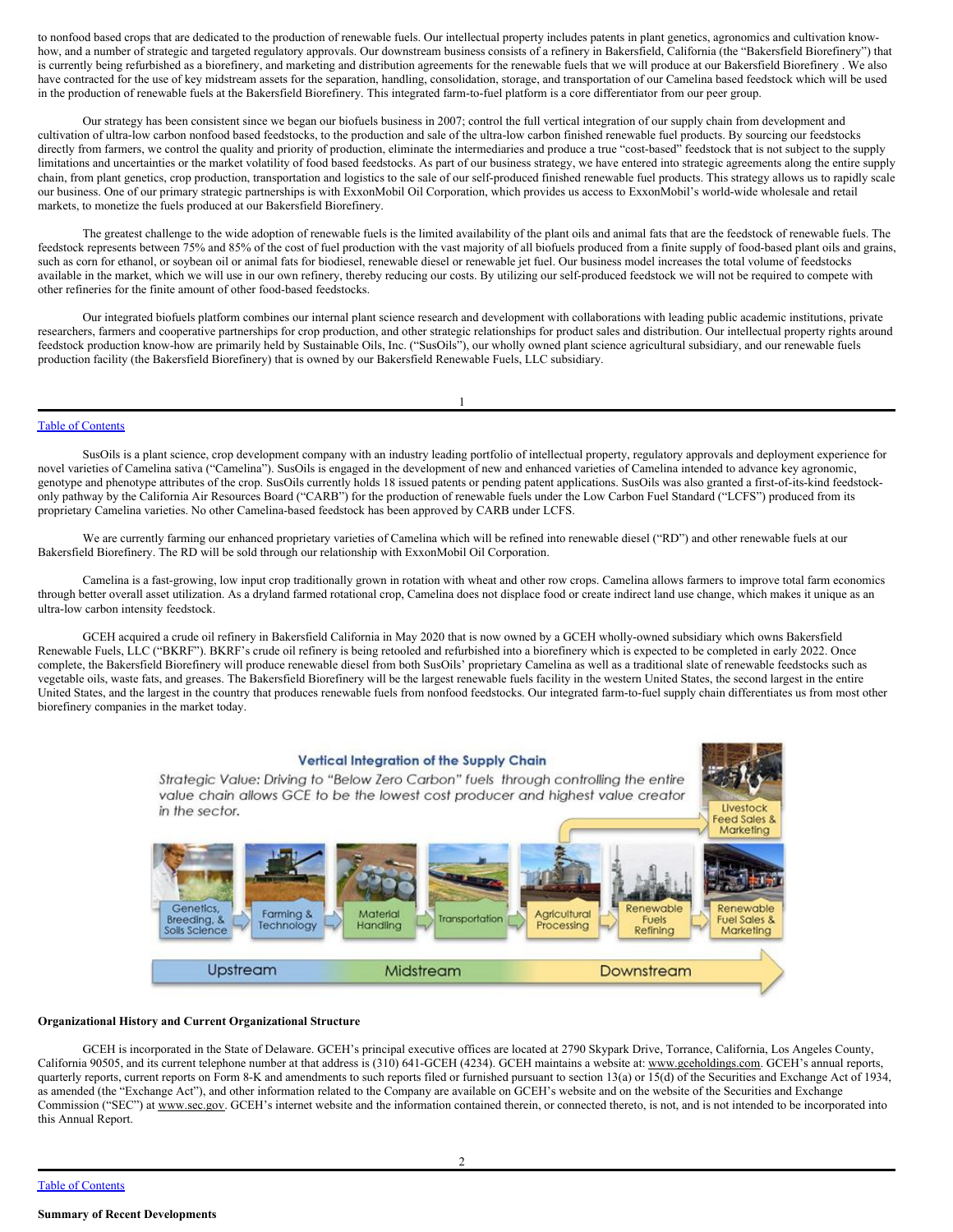*SusOils Patent Applications*. Since October 2020, our SusOils subsidiary has filed seven additional patent applications with the U.S. Patent and Trademark Office, consisting of six utility patent applications for new varieties of Camelina, and a provisional patent application for improved Camelina plant oil use and production. Since October 2020 SusOil has also applied for protection under the Plant Variety Protection Act (PVPA) for its six new Camelina varieties. These new applications are in addition to the issued patents on Camelina and other intellectual properties owned by SusOils. See, "*Item 1. Business—Technology and Patents,*" below.

*Reverse Stock Split*. As approved by its shareholders in November 2020, GCEH filed an amendment to its Certificate of Incorporation that on March 26, 2021 implemented a 1-for-10 reverse stock split of GCEH's Common Stock. As a result of the reverse stock split, each ten shares of GCEH's issued and outstanding Common Stock were automatically combined and converted into one share of Common Stock, without any change in par value per share. As a result of the stock split, the number of shares of Common Stock outstanding on March 26, 2021 decreased from approximately 374,367,000 to approximately 37,437,000. The reverse stock split only affected the issued shares and did not change the total number of authorized shares. All Common Stock and per share information (other than par value) contained in this Annual Report has been adjusted to reflect the foregoing reverse stock split.

*OTCQB Venture Market*. On December 29, 2020, GCEH was notified by the OTC Markets that the GCEH shares were approved for trading on the OTCQB Venture Market. Accordingly, since the beginning of this year, GCEH's shares of common stock have been trading on the OTCQB Venture Market.

#### **Business Operations-Strategy**

The Company's overall business plan remains focused on the vertical integration of the complete biofuels supply chain. The foundation of this approach is to develop proprietary feedstock technology that sets us apart from the industry. Since the commencement of our renewable fuels business more than 14 years ago, we have been focused on the development and commercialization of feedstocks and feedstock-related intellectual property. Over the last three years we have been pursuing the final piece with the integration of a biorefinery. This integrated approach allows us to control our own feedstock cost and supply, produce additive feedstock volume into a structurally undersupplied market, and scale the business with margin protection and feedstock supply certainty.

3

### Table of [Contents](#page-0-0)

A major factor limiting the adoption of renewable fuels is the limited availability of the plant oils and animal fats that are the feedstock of renewable fuels. Currently, most biofuels are produced from a finite supply of food-based plant oils or grains, and from animal fats. Our strategy is to produce a non-food based oil from our proprietary varieties of Camelina that is purpose grown by our contracted farmers for use in our own biorefinery. By contracting with third party farmers to produce extra feedstock for use in our own refinery, we will have the ability to control the cost, quality and the quantity of most of the feedstock to be used at the Bakersfield Biorefinery.

Our feedstock centric approach produces nonfood-based plant oils that are derived from plants grown on fallow land. The production of our Camelina feedstock does not limit or otherwise impact the production of food crops, but instead frees up land for food production that otherwise would be used to produce food crops (such as corn and soybeans) for biofuels.

Our path forward includes the further development of our technology to produce greater volumes of purpose grown feedstock, improved genetics to increase overall yield per acre, and improved plant oil chemistry to enhance biorefinery efficiency. Our integrated biofuels platform combines our internal plant science research and development with collaborations with leading public academic institutions, private researchers, farmers and cooperative partnerships for crop production, and other strategic relationships for product sales and distribution.

The integrated farm-to-fuel platform is data driven, scalable and a core differentiator from our peer group. Access to detailed data regarding all aspects of our farming process allows us to provide the data needed to certify the ultra-low carbon intensity of our fuels. By utilizing big data analytics across all aspects of our research and development, feedstock production, logistics, and processing (biorefining), we gain insights that provide opportunities to improve efficiencies and create other advantages compared to other feedstocks. Our focus is to directly impact the entire production process to reduce the carbon intensity of our fuels, reduce costs, and improve bottom line margins. The integrated and data driven platform will facilitate our goal of "Driving to Zero" across all areas of the business, in particular the carbon intensity of our fuels.

To further dis-intermediate the market for biofuels, following initial start-up of our biorefinery, we plan to co-locate agricultural and alternative energy technologies within our over 500 acre Bakersfield Biorefinery site by hosting both agricultural processing assets and biofuels production assets on the same site. When complete, this colocation strategy will be the first of its kind, allowing all the facilities to optimize operations, energy utilization, and logistics capacity directly in the market we serve. The colocation and integration of these systems should result in significant operating efficiencies, utility savings and other overall synergies across both the biorefinery and agricultural operations. Integrating these operations is expected to lower our cost of production while generating higher value, lower carbon products.

### **Acquisition and Financing of Bakersfield Renewable Diesel Biorefinery**

On May 7, 2020 we acquired an existing crude oil refinery in Bakersfield, California (the "Refinery Acquisition"). As described elsewhere in this Annual Report, we are currently retooling and upgrading the refinery's existing infrastructure so it is capable of producing renewable diesel, a drop-in replacement for ultra-low sulfur diesel. The refinery will also produce renewable propane, renewable butane, and renewable naphtha. The Bakersfield Biorefinery is being developed to process up to approximately 15,000 barrels (630,000 gallons) per day of renewable feedstock into renewable diesel utilizing the Haldor Topsoe "HydroFlex" technology. At design capacity, the refinery is expected to produce approximately 210 million gallons per year of renewable diesel as well as other renewable co-products.

The Bakersfield refinery has over 80% of the equipment that is needed for the biorefinery on-site, including: a hydrogen plant; a hydrotreater; reactors; fired heaters; compressors; pumps; heat exchangers; and storage tanks capable of storing up to 2.7 million barrels of product. The site is fully permitted for grid power, natural gas, water treatment and disposal. The refinery also has in place much of the logistics the biorefinery will need, including a rail spur from the mainline of BNSF Railway Company's freight railroad network, railcar facilities, pipelines and an 8-bay truck blending and loading rack. We are refurbishing or upgrading some of the equipment, including the hydrogen plant, equipment associated with the hydro-processing area, some of the storage tanks, and the automation controls. We are also making some infrastructure improvements to the rail system as well as the natural gas and other pipelines. In addition to improving and modernizing the existing equipment, we are also updating the reactors and adding additional process equipment for biorefining use. The engineering and construction of the project is expected to be completed in early 2022.

### Table of [Contents](#page-0-0)

In connection with developing the new renewable fuels biorefinery, we licensed from Haldor Topsoe A/S certain proprietary processes, catalysts, and equipment designs for the hydroprocessing of natural feedstocks. We also engaged a national engineering, procurement and construction contracting firm as the primary contractor of the Bakersfield Biorefinery and other engineering firms for various refinery modifications.

4

In order to finance the costs of the Biorefinery Acquisition and the development, construction, and operation of the refinery, we entered into two credit facilities pursuant to which we can borrow up to a maximum aggregate amount of \$365 million (the "Financing Transaction"). Since the Financing Transaction, the lenders and the Company have increased the combined credit facilities by an additional \$15 million to a total of \$380 million.

The Biorefinery Acquisition and Financing Transaction were completed through various subsidiaries of GCEH, each of which is currently directly or indirectly a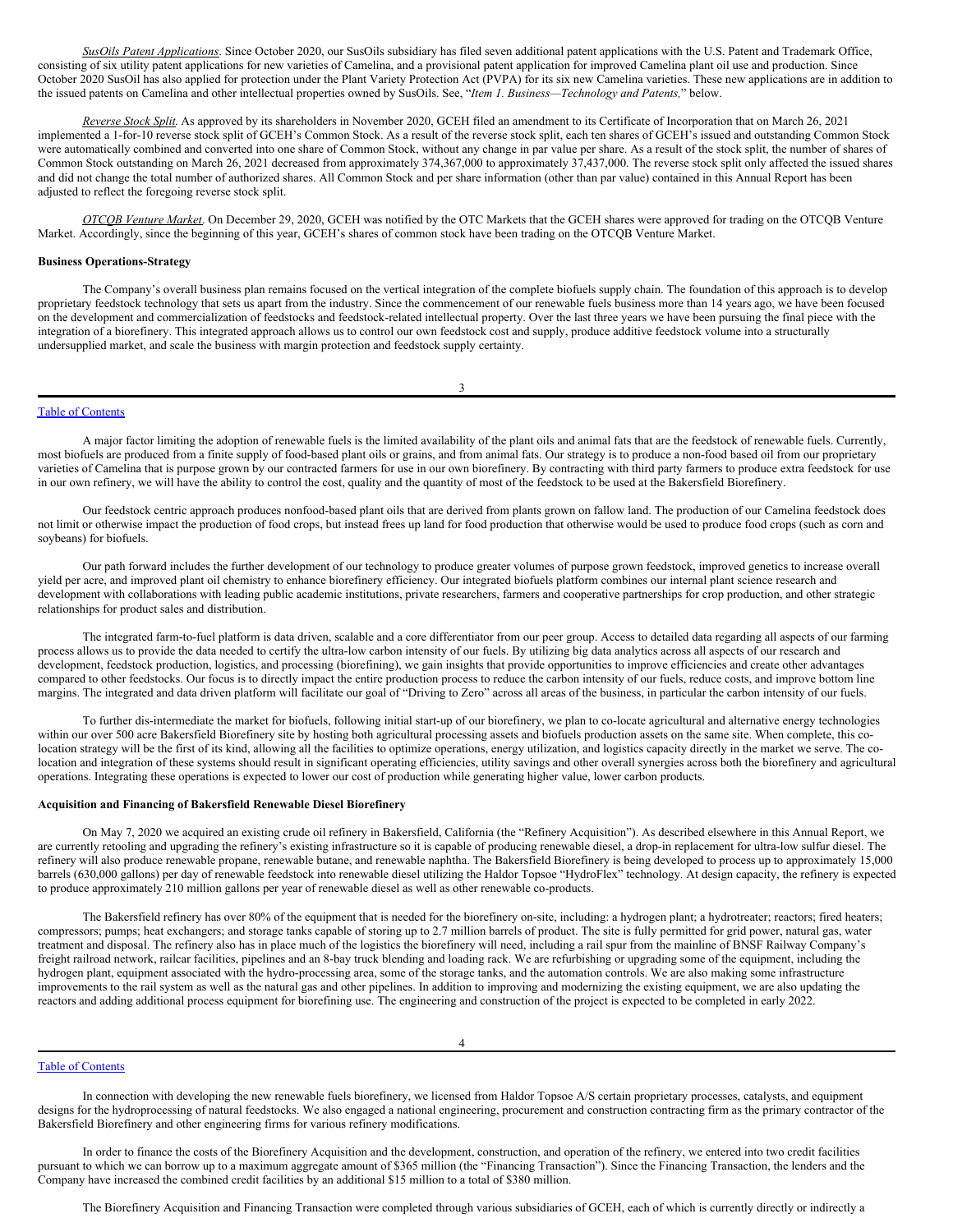wholly-owned or majority-owned subsidiary of GCEH. Our primary subsidiary, GCE Holdings Acquisitions, LLC ("GCE Acquisitions"), owns the Bakersfield Biorefinery through certain special purpose financing subsidiaries.

#### *Share Purchase Agreement and Call Option Agreement*

Effective as of April 29, 2019, GCE Acquisitions entered into a Share Purchase Agreement with Alon Paramount Holdings, Inc. ("Alon Paramount") to purchase all of the issued and outstanding shares of Alon Bakersfield Property, Inc. ("ABPI"). ABPI was the owner of the Bakersfield refinery. We purchased the Bakersfield refinery for \$40 million in cash. In addition, at closing we granted Alon Paramount an option right valued at \$5.5 million, and assumed \$43.9 million of liabilities. The liabilities assumed consist of \$21.9 million of Asset Retirement Obligations (ARO) and \$22 million of other environmental remediation liabilities. In connection with the Biorefinery Acquisition, we agreed to undertake certain cleanup activities at the refinery and provide a guaranty for liabilities arising from the cleanup. We obtained the funds used to pay the purchase price from funds we borrowed in the Financing Transaction described below.

Concurrently with the closing of the Biorefinery Acquisition, GCEH and GCE Acquisitions entered into a Call Option Agreement with Alon Paramount pursuant to which GCEH granted to Alon Paramount an option to purchase from GCEH up to 33 1/3% of the membership interests of GCE Acquisitions. The interest acquired upon the exercise of the option is only a financial interest in the net cash flow distributed by GCE Acquisitions after all operating expenses are paid and after all payments and distributions are made to Senior Lenders and Mezzanine Lenders. The option, if exercised, does not provide the holder with any rights to acquire or use any products produced by the Bakersfield Refinery, nor does it grant the holder any rights to manage the Bakersfield Refinery or any of our other related businesses, including our Camelina feedstock business. The option will expire on the 90<sup>th</sup> day after the refinery has commercially operated for 90 days at certain target production rates. Under the Call Option Agreement, until the expiration of the option, GCE Acquisitions has agreed to not transfer the ownership of any of its subsidiaries other than those contemplated by the Credit Agreements entered into with the Senior Lenders and the Mezzanine Lenders, or to modify or amend the certain material terms of such Credit Agreements.

#### *Financing Transactions*

In order to fund the acquisition and retooling of the Bakersfield Biorefinery, on May 4, 2020 through our newly formed special purpose subsidiaries we entered into a senior credit facility with a group of lenders (the "Senior Lenders") and a mezzanine credit agreement with mezzanine lenders (the "Mezzanine Lenders"). The senior credit agreement provides us with a \$300 million senior secured term loan facility, which amount has been increased to \$313.2 million. The senior loan bears interest at the rate of 12.5% per annum, payable quarterly, is secured by all of the assets of the borrowing subsidiaries (and by the equity interests and assets of the Bakersfield Biorefinery), and matures on November 4, 2026. The mezzanine credit agreement provides us with a \$65 million secured term loan facility, which has been increased to \$66.8 million. The mezzanine loans bear interest at the rate of 15.0% per annum on amounts borrowed, payable quarterly, provided that we may defer interest to the extent we do not have sufficient cash to pay the interest. In addition, as additional consideration for the senior and mezzanine loans, we have agreed to grant the Senior Lenders and the Mezzanine Lenders an additional financial interest by issuing to them non-voting membership interests in our borrowing subsidiary. The mezzanine loans mature in November 2027. For additional information regarding the senior and mezzanine credit facilities, see "Item 7, Management's Discussion And Analysis Of Financial Condition And Results Of *Operations—Credit Agreements,*" below.

#### 5

### Table of [Contents](#page-0-0)

#### **Engineering, Procurement and Construction Agreements**

GCE Acquisitions entered into an engineering, procurement and construction ("EPC") agreement on April 30, 2020 with ARB, Inc. ("ARB") pursuant to which ARB has agreed to provide services for the engineering, procurement, construction, start-up and testing of the Bakersfield Biorefinery, on a cost plus fee basis (subject to a guaranteed maximum price, subject to any increases for approved change orders). Effective May 7, 2020, GCE Acquisitions also entered into two other EPC agreements for the refurbishment and retooling of the facility, including the infrastructure upgrades to the rail spur and storage logistics, and the off-site work on the natural gas pipeline extension.

### **Haldor Topsoe A/S License**

Effective October 24, 2018, GCE Acquisitions entered into a ten-year, non-exclusive, non-transferable license agreement with Haldor Topsoe A/S, a company established in Denmark that owns certain proprietary rights relating to processes, catalysts, and equipment designs for the hydroprocessing of natural and synthesized hydrocarbons. GCE Acquisitions licensed these rights in order to produce renewable diesel from organically derived feedstocks at the Bakersfield Biorefinery. Concurrently with entering into the license agreement, on October 24, 2018 GCE Acquisitions also entered into an engineering agreement with the U.S. affiliate of Haldor Topsoe to have the hydroprocessing unit designed and built at the Bakersfield Biorefinery, and a catalyst supply agreement for the purchase of the catalyst, with a design capacity of up to 15,000 barrels per day, to be used in the hydroprocessing unit. These agreements have been assigned to BKRF. The Haldor Topsoe license gives the Bakersfield Biorefinery the right to hydroprocess fats, oils and greases into renewable diesel, renewable propane and butane, and renewable naphtha.

### **Product Offtake Agreement**

Product Off-Take Agreement. We have signed a binding Product Offtake Agreement (the "Offtake Agreement") with ExxonMobil Oil Corporation pursuant to which ExxonMobil has committed to purchase 2.5 million barrels of renewable diesel per year (the "Committed Volume"), and we will be obligated to sell these quantities of renewable diesel to ExxonMobil. The price of the renewable diesel to be sold to ExxonMobil under the contract is based on a combination of both a fixed price and variable price. ExxonMobil's obligation to purchase renewable diesel will last for a period of five years following the date that the Bakersfield Biorefinery commences operations. ExxonMobil has the option to extend the initial five-year term for a second five-year term. Either party may terminate the Offtake Agreement if the Bakersfield Biorefinery does not meet certain production levels by certain milestone dates following the commencement of the Bakersfield Biorefinery's operations.

6

### Table of [Contents](#page-0-0)

#### **Control, Operation and Management Agreement**

In order to operate and manage the Bakersfield Biorefinery, we formed GCE Operating Company, LLC, a new wholly-owned subsidiary of GCEH. On May 4, 2020, the Bakersfield Biorefinery entered into a Control, Operation and Maintenance Agreement ("COMA") with GCE Operating Company, whereby GCE Operating Company will provide all necessary services required to supervise the construction of the Bakersfield Biorefinery and, after the completion of construction, to operate and maintain the Bakersfield Biorefinery. The COMA may be terminated by either party at any time for any reason. GCE Operating Company will be reimbursed for its services under the COMA.

### **Sustainable Oils License Agreement**

Camelina is expected to be the primary biofuels feedstock used to produce renewable diesel at the Bakersfield Biorefinery. Sustainable Oils, Inc., a wholly-owned subsidiary of GCEH ("SusOils"), holds our Camelina intellectual properties and operates our Camelina business that supports GCEH's vertically integrated renewable fuels business. The shortage of feedstocks currently available for renewable fuels continues to create cost volatility that we believe can be hedged through SusOils' purpose grown Camelina crop deployment. This shortage, combined with the worldwide pressure towards limiting the use of food-based feedstocks for the production of fuel, will continue to increase the demand for additive and ultimately replacement nonfood-based feedstocks like SusOils' Camelina oil. GCEH's renewable fuels business is expected to benefit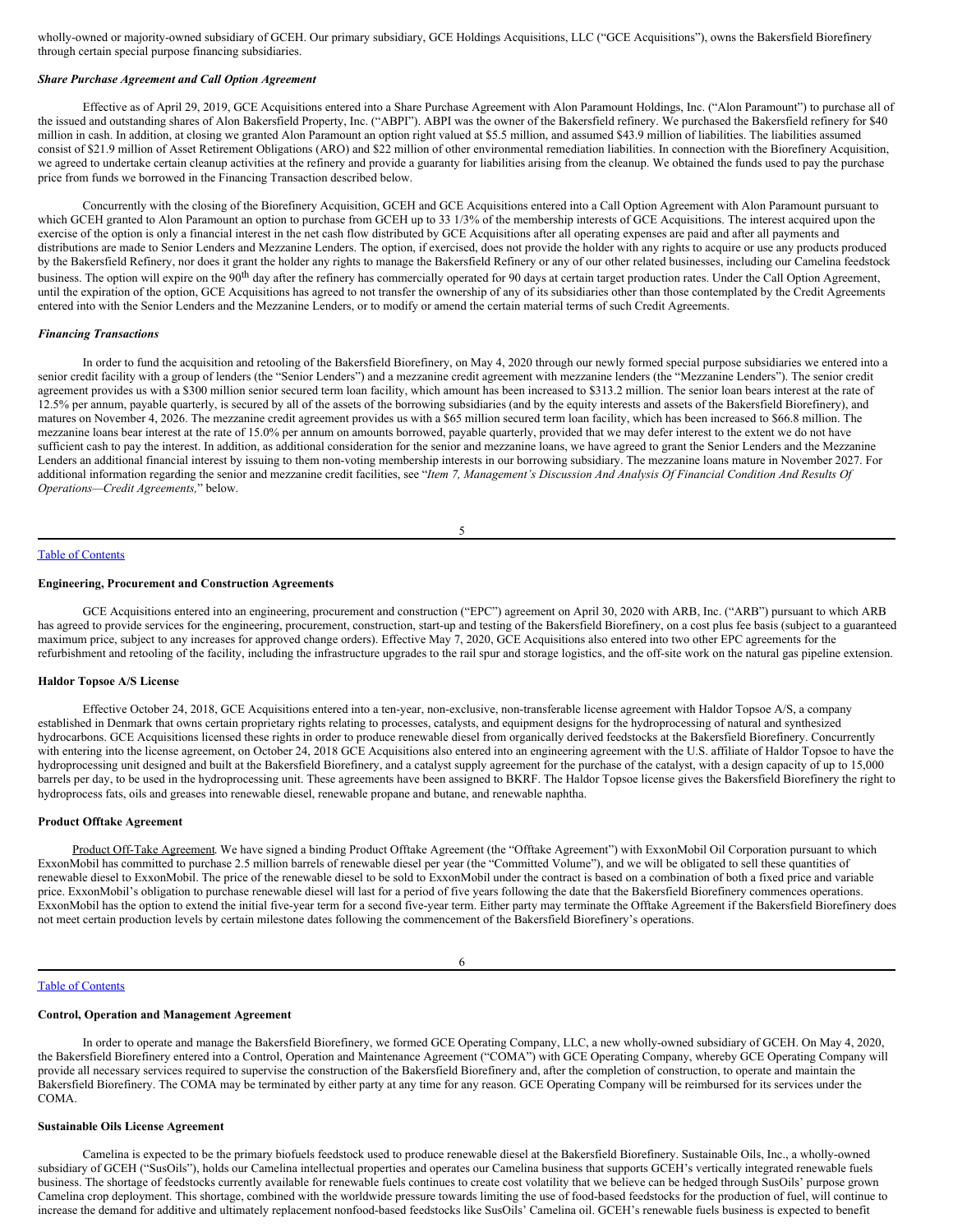from the shifting sentiment against using food-based crops for fuel and in favor of increased use of nonfood ultra-low carbon feedstocks (such as Camelina). SusOils owns multiple issued and pending patents on enhanced varieties of Camelina. SusOils has agreed to provide Camelina oil based feedstock for use at the Bakersfield Biorefinery through a ten-year license agreement with BKRF. The SusOils license grants BKRF the limited right to process, refine, produce, market and sell Camelina oil biofuels that are derived from SusOils's patented varieties of Camelina in North America. Under the license agreement, SusOils also grants the Bakersfield Biorefinery a non-exclusive, nonsublicensable, royalty-free license to use the name "Sustainable Oils" and the Sustainable Oils logo to identify its Camelina-based biofuel as a product of SusOils's proprietary Camelina varieties. SusOils will manage all the Camelina production operations and agricultural activities needed for the deployment of Camelina as a purpose grown crop for the Bakersfield Biorefinery. Such activities include identifying and assisting farmers to grow the SusOils Camelina varieties.

### Table of [Contents](#page-0-0)

In consideration for the rights granted under the SusOils license agreement, BKRF has agreed to pay SusOils a royalty based on the number of pounds of SusOils Camelina used at the Bakersfield Biorefinery. In the event that the Bakersfield Biorefinery does not purchase all of the Camelina produced for SusOils in any growing season, SusOils retains the right to market and sell any such excess Camelina. The license is a non-exclusive license, and SusOils will continue to have the right to produce its own crop independent of the Bakersfield Biorefinery.

#### *Camelina Farming Operations*

SusOils has been the leader in the development and regulatory approval of Camelina for over a decade. SusOils currently is a wholly-owned subsidiary of GCEH. However, SusOils has issued a non-transferable warrant to a strategic partner for the purchase of 8% of SusOils's outstanding capital stock. The warrant expires on June 1, 2021 and is exercisable for a purchase price of \$20 million.

In 2013, Camelina was approved as an advanced biofuel feedstock and was granted a pathway under the United States' EPA Renewable Fuel Standard (RFS) program enabling it to produce D4 or D5 Renewable Identification Numbers ("RINs") from biodiesel, renewable diesel, jet fuel, heating oil, naphtha and LPG. The EPA's evaluation confirmed Camelina, and its co-products met the emissions reduction thresholds prescribed in 40 CFR § 80.1426 of the RFS. As a result of the approval, Camelina is at a competitive advantage over other oilseed crops with an RFS pathway.

SusOils applied for and was granted a first-of-its-kind pathway from CARB in 2016. The feedstock-only approval applies to SusOils patented Camelina varieties only and must be combined with a biorefinery pathway like BKRF's to produce a full well-to-wheels carbon intensity. When registered as a fuels pathway, Camelina-based renewable diesel's carbon intensity is anticipated to be at or below that of other competitors.

In 2020 SusOils commenced its commercial Camelina crop production and produced enough Camelina grower (certified) seed for the 2021 planned Camelina plantings. In 2020, SusOils also expanded its research acreage to approximately 1,500 acres. SusOils will control certified Camelina seed production and development, and has entered into business arrangements for the cultivation, production, storage and transportation of the Camelina feedstock. As of the date of this Annual Report, commercial production of Camelina grain and certified seed for the 2021 harvest is ongoing in Idaho, Montana, Kansas, Oregon and Colorado.

SusOils owns the intellectual property and related know-how for Camelina cultivation. SusOils also is directly involved in the application and funding of various research programs related to improving the growing characteristics, oil content, yields and chemistry of Camelina.

| Camelina Certified Seed & Planned Acreage Summary |                                                   |                                    |
|---------------------------------------------------|---------------------------------------------------|------------------------------------|
| Calendar Year                                     | Certified Seed (contracted or<br>planned) Acerage | <b>Targeted Commercial Acreage</b> |
| 2021                                              | 1,150 (under production)                          | up to $110,000^1$                  |
| 2022                                              | 2,200 -2,700 (planned)                            | up to $250,000^2 +$                |

### Notes:

2. The Company has enough certified seed production acreage in 2021 for grain production for this number of acres in 2022.

### Table of [Contents](#page-0-0)

The number of pounds of Camelina grain that can be produced per acre of farmland will vary based on a number of factors (including the variety of SusOils Camelina that is planted), and can range from an estimated 1,500 pounds per acre to 2,500 pounds per acre. The following table is an approximation of the expected average amount of oil, meal, renewable diesel equivalents, and other renewable products that can be produced per acre based on the number of pounds of Camelina grain that an acre produces.

8

| <b>Metrics of Camelina Grain Produced to Renewable Products</b>                  |       |       |       |  |
|----------------------------------------------------------------------------------|-------|-------|-------|--|
| Grain Production per acre (lbs/acre) <sup>1</sup>                                | 1,500 | 2,000 | 2,500 |  |
| Oil produced per acre @ 40% (lbs/acre) $^2$                                      | 600   | 800   | 1,000 |  |
| Oil produced per acre (gal/acre) $3$                                             | 80    | 106   | 133   |  |
| Meal Feed produced (lbs/acre) <sup>4</sup>                                       | 870   | 1.160 | 1,450 |  |
| Renewable Diesel Equiv. per acre (gal/acre) <sup>5</sup>                         | 75    | 102   | 125   |  |
| Other Renewable Products .(gal) <sup>6</sup> Renewable Propane,/Butane & Naphtha | 10.6  | 11.4  | 17.3  |  |

Notes:

1. Assumes a range of 1,500-2,500 lbs of camelina oilseed (grain) produced

2. Assumes ~40% seed oil content

3. Assumes 7.5 lbs of Camelina Oil per gallon<br>4. Assumes 58% biomass (meal) content inclue

4. Assumes 58% biomass (meal) content includes a 2% processing loss

5. Assumes an 94% feedstock to renewable diesel conversion

<sup>1.</sup> The Company has enough certified seed for grain production for this number of acres.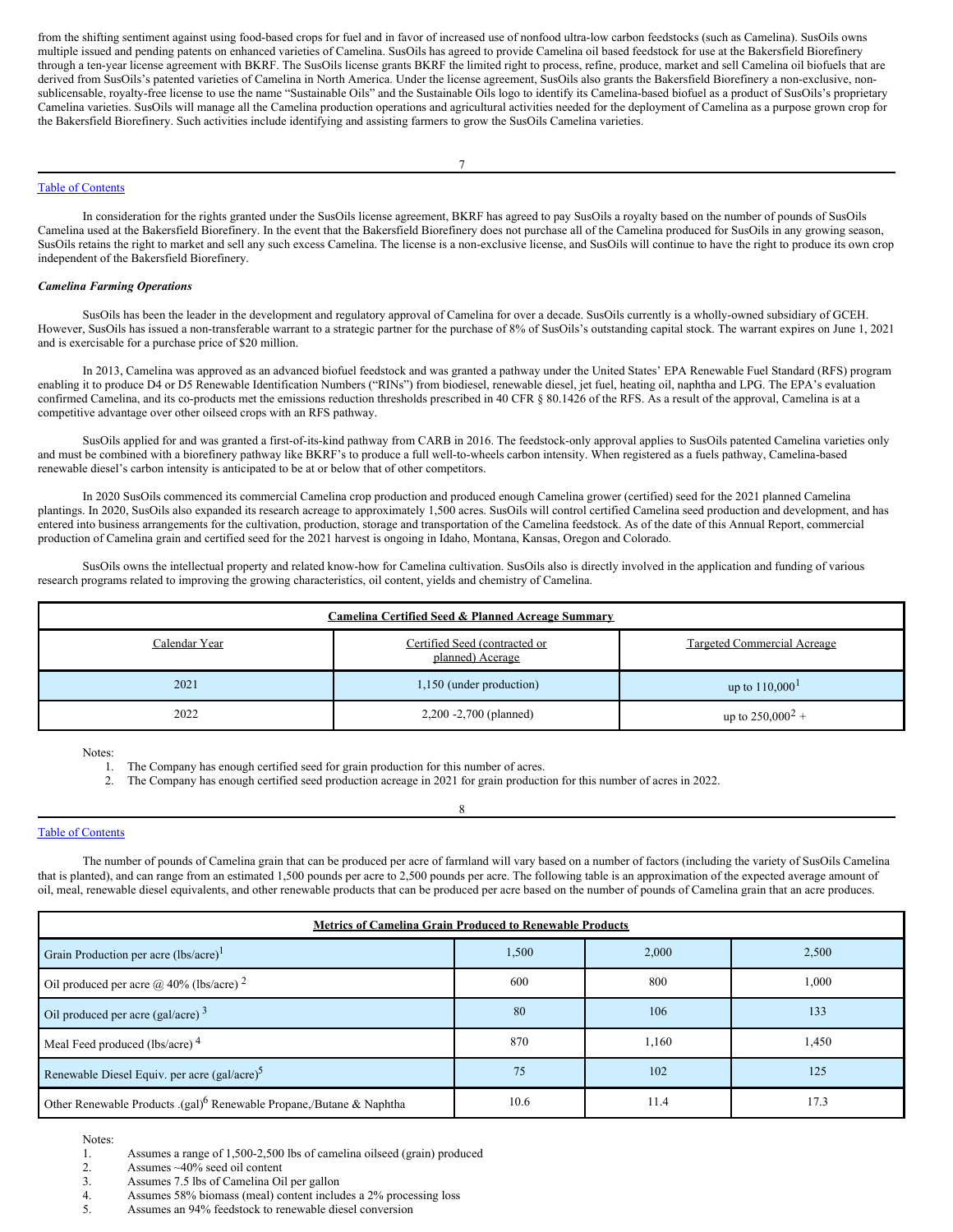#### 6. Assumes an overall feedstock to total product conversion of 107%, less renewable diesel fraction

Our goal is to significantly expand Camelina certified seed and grain production in 2021, 2022 and thereafter. Under current yields and normal weather patterns, we expect that the certified seed produced from one acre of certified Camelina can plant up to 200 to 230 acres of our enhanced varieties of Camelina grain. Prior to the 2021 growing season, we paid farmers to grow our Camelina on a per-planted acre basis. Currently, we sell our certified Camelina seed to the growers/farmers and we contract with them on a time sensitive, minimum stand basis and pay them on a per pound of harvested grain basis. We expect our revenues from Camelina seed sales in 2021 to exceed \$1 million and to thereafter increase based on the increased acreage under production.

Based on our on-going Camelina research and development efforts that both increase the yield and improve cultivation efficiencies, we expect that yields per acre will increase in the future, and that more Camelina oil will be extracted from the Camelina seed. Accordingly, although we have based our production estimates on the existing yield, we believe our Camelina yield conversion ratios will continue to improve over the next several years.

#### Table of [Contents](#page-0-0)

#### *Principal Products*

### *Renewable Diesel*

The Bakersfield Biorefinery will produce renewable diesel as its primary product to be sold into the transportation sector. The design of the facility indicates that over 90% of the refined products produced at the refinery will be renewable diesel and the balance will be other renewable diesel co-products, such as renewable naphtha, renewable propane, and renewable butane.

Renewable diesel is made from the same feedstocks as biodiesel, but a variety of favorable qualities distinguish it as a superior fuel, causing it to carry a price premium to biodiesel. To make renewable diesel, feedstocks such as Camelina, used cooking oil, tallow, or various vegetable oils, are hydrotreated and isomerized to produce a fuel chemically identical to fossil diesel but with less contaminants. Since renewable diesel is chemically identical to fossil diesel, it can utilize the same infrastructure and can function as a drop-in, 100% replacement for fossil diesel. Renewable diesel does not need to be blended like biodiesel for use in modern engines on the road today. Also, renewable diesel does not experience the cold weather performance, water absorption, or microbial growth issues of biodiesel. Finally, because of lower levels of contaminants, renewable diesel burns cleaner than fossil diesel, reducing emissions by up to 85% as well as reducing engine maintenance issues.

### *Biofuels Oil Feedstock*

Our goal is to use Camelina as our primary feedstock at the Bakersfield Biorefinery. The feedstock oil needed to produce renewable jet, biodiesel, renewable diesel and hydrotreated vegetable oil (HVO) that is currently available on the market today is primarily supplied from edible seed oils, including soy, canola (rapeseed), sunflower and palm. There are other types of feedstock that can be converted into biofuels, like animal fats and recycled cooking grease. Until our Camelina production ramps up to significant levels, we will also produce renewable fuels at the Bakersfield Biorefinery from other seed oils, animal fats, recycled cooking grease and other types of feedstocks. However, our goal is to have Camelina oil produced from SusOils' patented Camelina varieties become the primary source of our biofuels feedstock. The significant advantages of Camelina over other traditional oilseed crops are that it is ultra-low carbon and does not compete for resources with other crops grown primarily for food consumption. We expect to supply only 10% of the refinery's feedstock requirement with Camelina oil during the first production year (2022). The amount of Camelina oil used in the biorefinery is expected to significantly increase in later years as Camelina cultivation increases. The actual amount of Camelina oil that we will supply to the Bakersfield refinery in 2022 and thereafter will depend on the number of acres of Camelina planted in 2021, 2022 and thereafter. We will start our refinery production primarily using soybean oil or other organically derived feedstocks.

*Camelina sativa* is a member of the mustard family, a distant relative to canola, and a relatively new and attractive entrant into the biofuels feedstock sector. Camelina plants are heavily branched, growing from one to three feet tall and have branched stems that become woody as they mature. As the reproductive cycle progresses, seed pods form which contain many relatively small, oily seeds. Because there is no seed dormancy in Camelina, it can be grown in multiple seasons and has a very short maturity curve.

Camelina can produce seeds with relatively little water and can be harvested early. It is classified as a low input crop and can survive on low water/rainfall, and less fertilizer than many other crops. Camelina can be seeded and harvested with conventional farm equipment, making it a perfect rotation crop for farmers.

Camelina seeds typically contain between 35-42% oil and are high in omega-3 fatty acids. This makes the oil very desirable for biofuels production. The meal left after the oil has been removed is a replacement option for livestock and poultry feed, competing directly with soy and canola meal.

SusOils' patented seed varieties perform reliably across a diverse range of agronomic settings and produce reliable yields, oil content, height, chemical composition as well as protein and fiber content.

10

### Table of [Contents](#page-0-0)

*Biomass Feedstock*

Camelina produces a co-product from the oil extraction process which is a high protein meal that has been tested and approved by the Food and Drug Administration (FDA) as a livestock (animal) feed for cattle, poultry and pigs. This provides additional revenue and reduces the net production cost of Camelina oil, further improving feedstock economics.

#### *Emissions Reduction Regulations*

In response to anthropogenic climate change, intergovernmental organizations like the United Nations and World Bank, as well as numerous governments, supranational organizations, like the European Union, and sub-national actors, like California and British Columbia, have implemented regulations to curtail the production of greenhouse gas emissions. Regulations are beginning to span and interlace cap-and-trade policies, low carbon fuel standards, renewable portfolio standards and carbon taxes, as well as others. The overarching objective is greenhouse gas (GHG) reductions and associated climate change mitigation. With the exception of a carbon tax, GHG reduction schemes utilize tradable credits that represent the reduction of a certain amount of carbon dioxide equivalent ( $CO<sub>2</sub>e$ ) or the production of a certain volume of fuel.

Renewable energy and energy efficiency projects make up the bulk of mitigation and reduction strategies currently deployed around the world. Biofuels have been the cornerstone of renewable energy policies since the beginning and offer regulators, end users and consumers a unique set of attributes that include sustainability, meaningful emissions reductions and economic and energy security. Furthermore, as biofuel policies evolve, first generation feedstocks, those based on, or derived from food crops are being replaced with second generation, nonfood based crops like Camelina. Camelina is grown on fallow rotational land or in other formats that do not displace food crops. The land used is fallow or otherwise unsuitable for food crop production. The result is an avoidance of the controversial food versus fuel tradeoff currently hampering certain feedstocks development. This distinction between food and nonfood is critical as regulated markets mature and policies shift to discourage the conversion of food into fuel.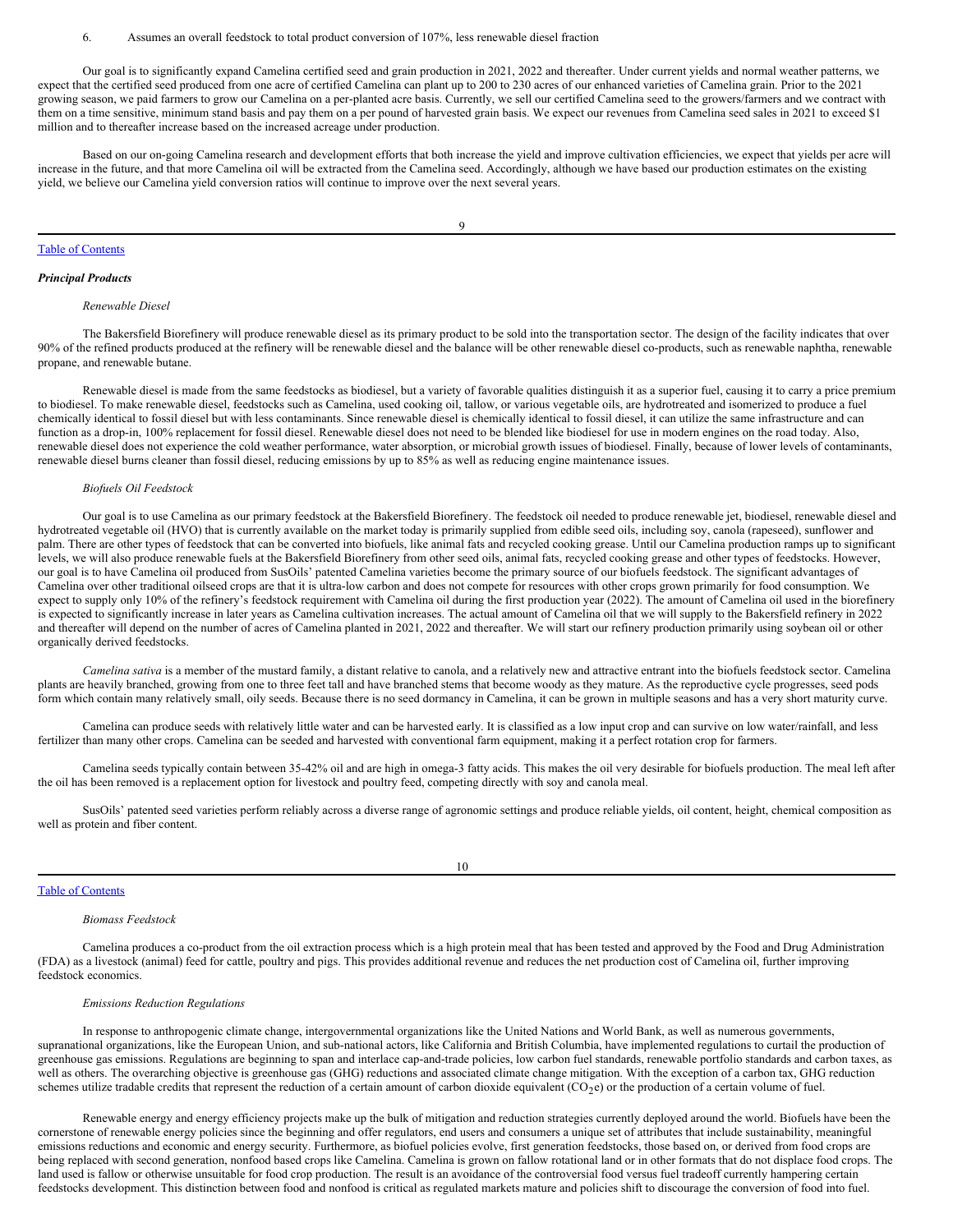In the United States, federal legislation called the renewable fuel standard (RFS) mandates that a certain volume of biofuels are blended into the fuel supply every year. In California, the low carbon fuel standard (LCFS) requires regulated parties to reduce the overall emissions of their fuels to a predefined ceiling. In both cases, renewable fuel producers generate tradable compliance instruments, which represent either a volume of fuel or a set amount of  $CO<sub>2</sub>$  reduction. These credits are then surrendered by regulated parties to demonstrate compliance. The RFS and LCFS require that fuels are made from approved pathways and feedstocks. Camelina has full EPA approval under the RFS to produce both D4 (biomass-based diesel) and D5 (advanced biofuel) Renewable Identification Numbers (RINs) under the Renewable Fuels Standard (RFS2).

In March 2015, California (CARB) approved a first-of-its-kind feedstock-only pathway for SusOils' patented Camelina oil. The pathway only applies to SusOils' US Patent and Trademark Office-registered seed varieties - no other Camelina seed or oil can be used to produce LCFS compliant fuel. At a cumulative carbon intensity (CI) of 7.58 g/MJ, our processed and renewable fuels can be produced at less than 20 CI, before any CI credits for the mean are applied. The result is that fuel producers and obligated parties in California can meet their LCFS emissions reduction requirements with significantly less fuel that would otherwise be required using traditional feedstocks like soybean (53 g/MJ). LCFS credits are generated based upon the carbon intensity of the underlying fuel, which means Camelina-based fuels will generate significantly more value per gallon than any other virgin oil-based fuel. By example, if the LCFS credit price is \$200 /MT of carbon, Camelina biofuels can produce more than \$1.00 more per gallon than soybean-based fuel.

### Table of [Contents](#page-0-0)

#### *Technology and Patents*

Camelina Sativa: SusOils' Camelina intellectual property includes U.S. patents, U.S. and Canadian patent applications, as well as other intellectual properties including trademarks, trade secrets and know-how relating to the production and cultivation of Camelina as a biofuels feedstock. SusOils currently owns three issued U.S. patents on three Camelina varieties as well as an issued U.S. patent for a method to alter and/or improve the fatty acid composition of a Camelina plant cell. SusOils recently filed seven additional patent applications with the U.S. Patent and Trademark Office. These new patent applications include six utility patent applications for new varieties of Camelina, and a provisional patent application for improved Camelina plant oil use and production. SusOil has also applied for protection under the Plant Variety Protection Act (PVPA) for its six new Camelina varieties.

Jatropha: We also have considered using Jatropha curcas as a low carbon nonfood based feedstock for renewable fuels. See, "Other Renewable Fuels - Jatropha Curcas," below. We have not yet patented any technology relating to our Jatropha operations. However, we have developed considerable know-how, trade secrets, and proprietary processes and procedures for farm development and operations management, and we own certain intellectual property related to the genetics of the Jatropha trees that were selectively bred and propagated by GCEH in its earlier Latin American operations.

Our focus is to develop technologies in the following three main categories: (i) plant and soil sciences, (ii) agricultural technology and procedure development, and (iii) material processing and end use applications. Such technologies are expected to assist in reducing costs, improving efficiency, reducing carbon intensity and allowing us to improve the value creation of our products.

#### *Markets*

Renewable Diesel. Most renewable diesel in the United States is consumed in California, due to its strong LCFS program. In 2019, almost 700 million gallons (MMGal) of renewable diesel was consumed in California, compared to approximately 900 MMGal in the United States; most of the remaining renewable diesel is consumed in Oregon under its Clean Fuels Program. Domestic production accounted for roughly 533 MMGal and 500 MMGal and foreign imports accounted for 435 MMGal and 420 MMGal in 2020 and 2019, respectively, most of foreign supply originated in Singapore. Domestic production is forecasted to increase significantly during the next five years as projects representing over two billion gallons per year of capacity have been announced by various companies; however, we only expect a portion of these projects to actually come online.

Since renewable diesel is a 100% replacement for fossil diesel, the total potential market is represented by the sum of biodiesel, renewable diesel, and fossil diesel consumption by the transportation sector, which was almost 4,000 MMGal for California in 2019. The United States transportation sector consumed 47 billion gallons in 2019. Canada will also represent an important market as it implements its own LCFS program.

Agriculture: When SusOils' Camelina grain is processed, it is separated into neat plant oil and biomass , the latter of which is a protein rich animal feed supplement similar to canola or soybean meal. An additional benefit of our animal feed is that it is non-GMO (non-genetically modified). The market for protein meal in the western United States is roughly 17 MMTPY (million tons per year), which is supplied primarily from interior states that grow and extract row crops like soybeans. The livestock industry in California's San Joaquin Valley, which has among the largest concentrations of cattle and dairy producers in the US, imports virtually all its portion of California's 5.7 MMTPY of protein meal from outside its borders. Domestic production of protein meal is estimated to be 125 MMTPY, which does not include imports from other parts of the world.

| v |
|---|
|   |
|   |

### Table of [Contents](#page-0-0)

### *Environmental Impact*

Biofuels have social, economic and environmental benefits that are a major driving force behind their adoption. Using biofuels instead of fossil fuels reduces net emissions of carbon dioxide and other greenhouse gasses, which are associated with global climate change and adverse regional health impacts. Biofuels are produced from renewable plant resources that "recycle" the carbon dioxide created when biofuels are consumed. Life-cycle analyses consistently show that using biofuels produced in modern facilities results in net reductions of greenhouse gas compared to using fossil fuel-based petroleum equivalents. These life-cycle analyses include the well-to-wheel energy equivalent of farming and production of biomass, including harvesting, conversion, transportation and utilization. Biofuels help nations achieve their goals of reducing carbon emissions and reducing importation of foreign oil. They burn cleanly in vehicle engines and reduce emissions of unwanted products, particularly unburned hydrocarbons, carbon monoxide and particulate matter. These characteristics contribute to improvements in local air quality and all associated health benefits.

We believe there is sufficient global demand for alternative, nonfood based inedible biofuel feedstocks to allow a number of companies to successfully compete worldwide. In particular, we note that we are the only U.S.-based public company producing nonfood based inedible oils for the production of biofuels, and we are the only company with full regulatory approval for its crop, which gives us a unique competitive advantage over many foreign competitors when competing in the U.S.

The price basis for our oil and meal products is expected to be comparable, or better, to other edible oil and biomass equivalents. To date, we have not identified any substantial effort being undertaken for the commercialization of other inedible oils that could compete with Camelina in the near term. With the growing demand for plant-based feedstocks, and the high price of oil and biofuels, we anticipate that we will be able to sell our plant oils, meal and biofuels profitably.

### *Other Renewable Fuels—Jatropha Curcas*

In 2008, we launched our first commercial venture to produce low carbon nonfood based feedstocks for renewable fuels by developing *atropha curcas* ("Jatropha"), a non-edible plant indigenous to many tropical and subtropical regions of the world, including Mexico. During the next seven years, we acquired three farms in Mexico, comprising just under 15,000 acres, and planted over eight million Jatropha trees, consisting of over 20 varieties of Jatropha trees from around the world on the farms. In 2012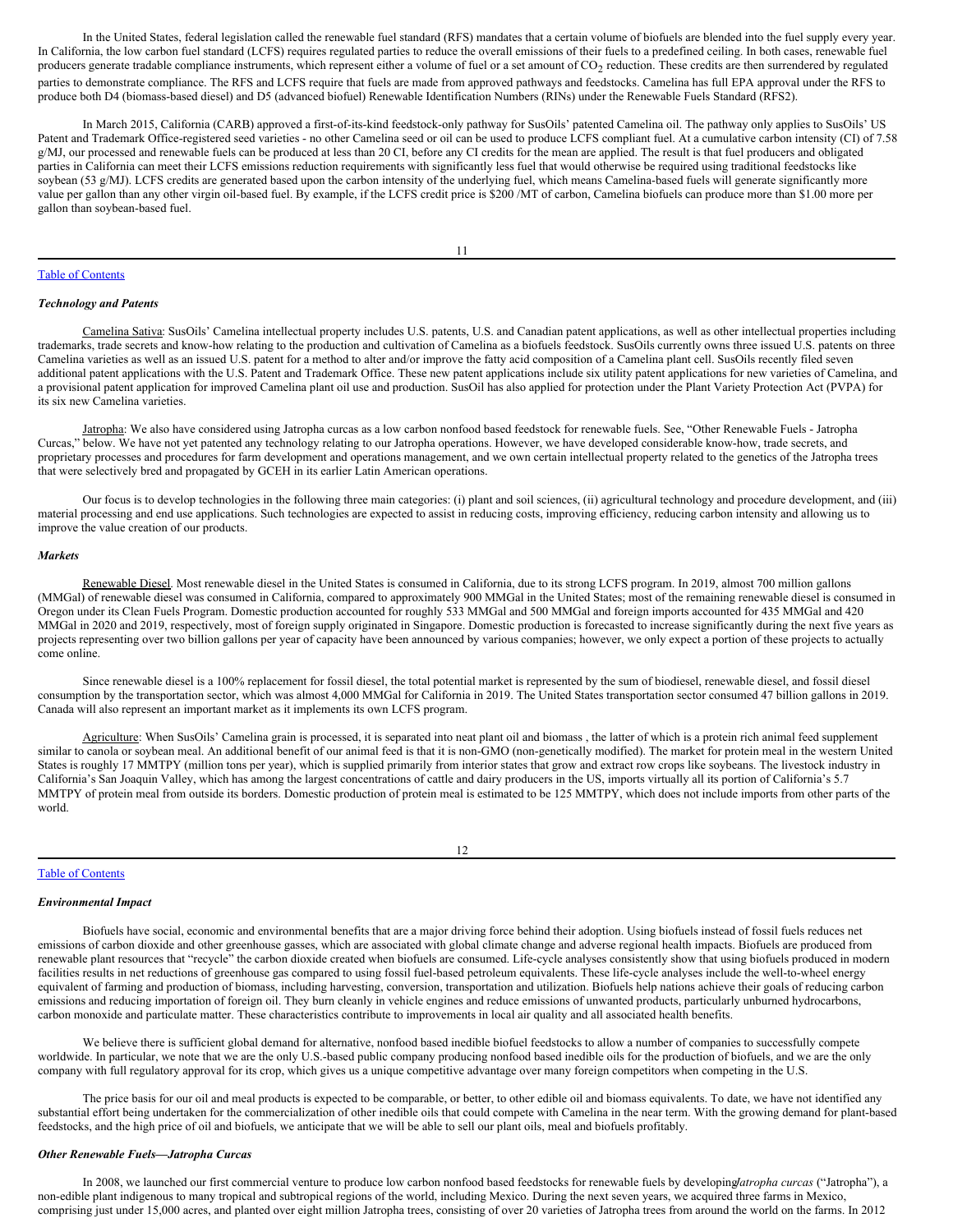GCEH filed for an EPA Pathway for Jatropha, and in 2015 the U.S. Environmental Protection Agency issued a pathway for Jatropha oil that allows Jatropha oil to be used as a feedstock for advanced biofuels, qualifying it to generate RINs under the Renewable Fuels Standard (RFS2). Although we harvested significant quantities of Jatropha fruit and seed from our Mexico Jatropha farms, many of the Jatropha varieties were susceptible to diseases, as a result of which the harvests did not meet our long term requirements for operating a commercial Jatropha only seed energy farm. As a result, we decided to pursue the commercialization of Camelina as our primary biofuel feedstock and, in December 2015, we sold our three Mexican farms. Although we sold the Mexico farms, we retained all of the rights to Jatropha varieties that we developed as well as retaining all of our other intellectual property rights to develop biofuels from Jatropha. Although we continue to believe in Jatropha as a commercially viable feedstock for producing renewable fuels, we currently are not actively pursuing any Jatropha-related projects. However, we continue to own the Jatropha-related intellectual properties that we previously developed.

### **Employees***.*

As of March 31, 2021, we had 58 full time employees, of whom 50 were located at our Bakersfield Biorefinery and eight were located at our corporate office. As of March 31, 2021, we also engaged 23 full or part-time contract employees and consultants. All of the employees who are located at the Bakersfield Biorefinery are employed by GCE Operating Company, LLC, the wholly-owned subsidiary of GCEH that operates the Bakersfield Biorefinery under the COMA.We anticipate that we will have to hire additional employees at the Bakersfield Biorefinery in the future to support our operational needs. We consider our relations with our employees to be good.

### Table of [Contents](#page-0-0)

### <span id="page-8-0"></span>**ITEM 1A RISK FACTORS**

The risks described below may not be the only ones relating to our company. Additional risks that we currently believe are immaterial may also impair our business operations. Our business, financial conditions and future prospects and the trading price of our common stock could be harmed as a result of any of these risks. Investors should also refer to the other information contained or incorporated by reference in this Annual Report on Form 10-K, including our financial statements and related notes, and our other filings *from time to time with the Securities and Exchange Commission.*

### **Risks Related to Our Business**

### We have not completed the construction and commissioning of the Bakersfield Biorefinery. We may experience time delays, unforeseen expenses and other complications while developing the Bakersfield Biorefinery, which complications could delay the commencement of revenue-generating activities and increase our development costs.

We have entered into a binding turnkey agreement with guaranteed maximum price for the engineering, procurement and construction of the Bakersfield Biorefinery. The engineering and construction of the Bakersfield Biorefinery is expected to be completed, and is thereafter expected to commence operations in the first quarter of 2021. Although our primary contractors have agreed to complete the construction of the Bakersfield Biorefinery within a specified period at a maximum price to us, the construction of these kinds of facilities is inherently subject to the risks of unforeseen required change orders, regulatory issues, cost overruns and delays. In addition, the scope of the project has changed, which may also contribute to a delay in the completion of the project. Delays in the development beyond our estimated timelines, or amendments or change orders to the construction contract, could increase the cost of completion beyond the amounts that we have budgeted. Furthermore, while we believe that we currently hold all necessary the environmental, regulatory, construction and zoning permissions that we need for the construction of the Bakersfield Biorefinery, no assurance can be given that we will not be required to obtain additional regulatory and land use approvals, which additional regulatory approvals may delay the commencement of operations of the Bakersfield Biorefinery or increase its development costs. If for any reason we are unable to construct and commission the Bakersfield Biorefinery within the financial and timing requirements, our business and our expected operating results, cash flows and liquidity could be materially and adversely affected.

#### We have a limited operating history in commercially refining and selling biofuels, and no history in operating a renewable diesel biorefinery. Accordingly, we have no *history from which an investor can reliably evaluate our business and prospects.*

We have a limited operating history and track record in the biofuels market, and no history in the construction and operations of a renewable fuels biorefinery. Prior to the acquisition of the Bakersfield Biorefinery, we were an energy agri-business company focused on the development of ultra-low carbon nonfood based feedstocks for renewable fuels and chemicals in the U.S., Mexico and the Caribbean. Our strategy depends on our ability to successfully operate the Bakersfield Biorefinery and to provide the Bakersfield Biorefinery with sufficient feedstocks, particularly Camelina that is grown for the Bakersfield Biorefinery by third party farmers. However, we have no history of owning, developing, constructing or operating a renewable fuels refinery. As a result, our prior operating history and our historical financial statements may not be a reliable basis for evaluating our business prospects or the future value of our Common Stock. We cannot give you any assurance that we will be able to implement our strategy in the manner we expect, if at all, or achieve our internal business projections, or that our assumptions regarding the operations of the Bakersfield Biorefinery or the Camelina feedstock production will be accurate. Our limited operating history also means that we may have to develop and implement various alternate policies and procedures related to Bakersfield Biorefinery's development and future operations, to our feedstock supply chain, and to other matters.

Table of [Contents](#page-0-0)

14

#### Our ability to implement our business strategy may be materially and adversely affected by many known and unknown factors.

Our business strategy relies upon our future ability to successfully operate the Bakersfield Biorefinery and to source Camelina and other feedstocks in a cost-effective manner. Our business strategy relies on numerous assumptions, which assumptions are subject to significant economic, competitive, regulatory and operational uncertainties, contingencies and risks, many of which are beyond our control. Our future ability to execute our business strategy is uncertain, and it can be expected that one or more of our assumptions will prove to be incorrect and that we will face unanticipated events and circumstances that may adversely affect our business. Among the factors that could have a material adverse effect on our ability to implement our strategy and achieve our targets are the following:

- inability to complete the construction of the Bakersfield Biorefinery on time;
- inability to complete the construction of the Bakersfield Biorefinery for the anticipated cost and within our available financial resources;
- inability to source feedstock for the Bakersfield Biorefinery, including Camelina, in sufficient quantities and/or at economically attractive prices;
- failure to manage third party Camelina cultivation operations at the expected cost and in the projected time frame;
- inability to enter into profitable energy-related transactions as part of our biofuels sales and trading operations, and to optimally price and manage position, performance and counterparty risks;
- failure of our licensed proprietary technology to perform as expected;
- changes in existing and future governmental laws and regulations affecting the energy markets in general, and the renewable energy markets in particular;
- changes in general economic, political and business conditions in the U.S., particularly those that affect the energy and renewable fuels markets;
- increases in operating costs, including the need for additional or unexpected capital improvements, insurance premiums, general taxes, real estate taxes and utilities, and other costs affecting our profit margins;
- public health crises, such as the coronavirus outbreak that began in early 2020, which could impact global economic conditions; or
- inability, or failure, of any customer or contract counterparty to perform their contractual obligations to us.

### A termination of the ExxonMobil Oil Corporation Product Offtake Agreement would negatively affect our future marketing and sales of renewable diesel and would trigger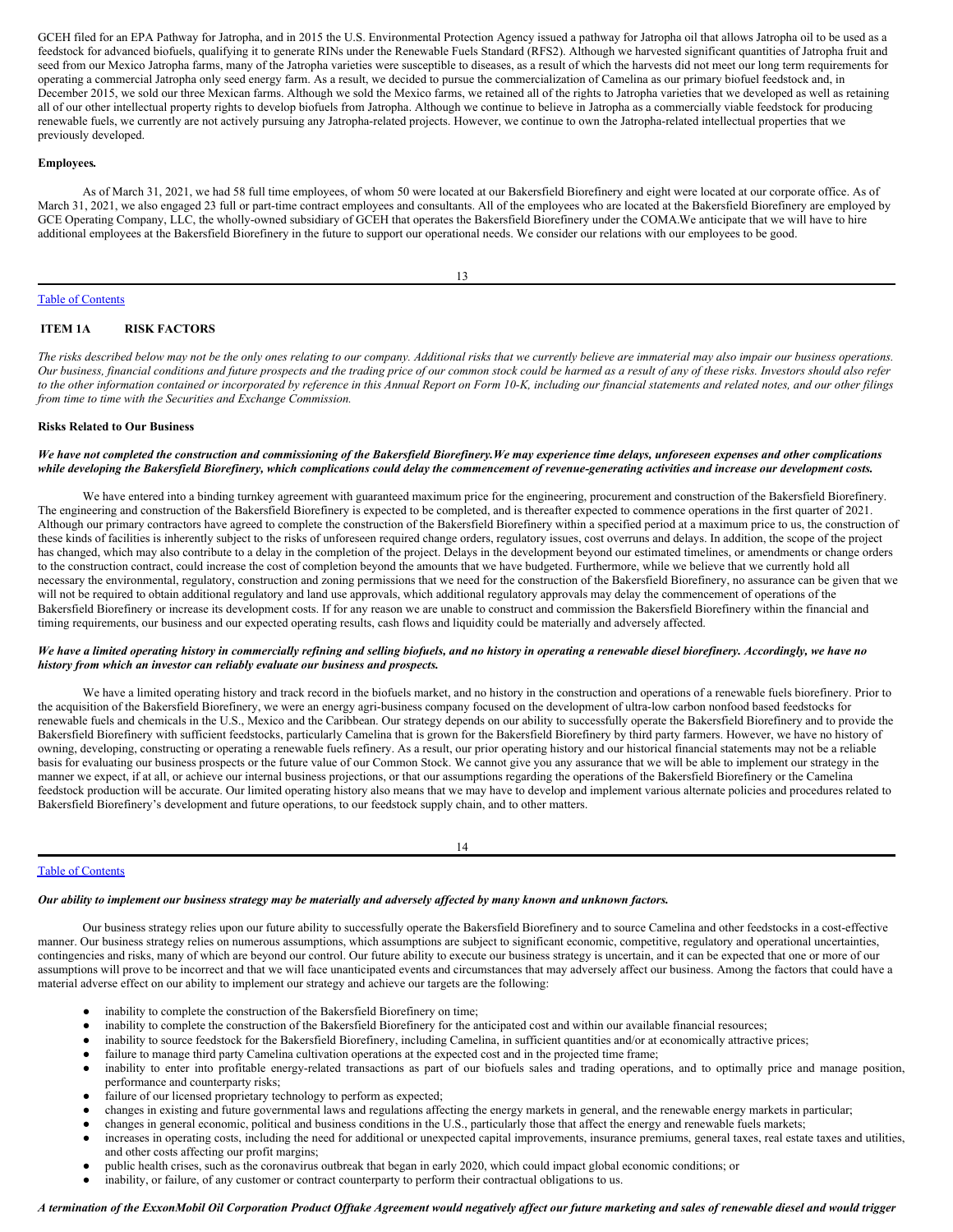#### *an event of default under our two credit facilities.*

Under the Offtake Agreement that we entered into with ExxonMobil Oil Corporation, ExxonMobil has agreed to purchase 2.5 million barrels of renewable diesel per year from the Bakersfield Biorefinery for a period of five years following the date that the Bakersfield Biorefinery commences operations. ExxonMobil has the option to extend the initial five-year term. Either party may terminate the Offtake Agreement if the Bakersfield Biorefinery does not meet certain production levels by the end of the first and second six-month periods following the commencement of the Bakersfield Biorefinery's operations. In addition, ExxonMobil can terminate the Offtake Agreement if the construction of the biorefinery is not completed by a specified date. In addition, termination of the Offtake Agreement could constitute an event of default under the credit agreements that provide us with \$380 million of financing from our Senior Lenders and Mezzanine Lenders. Our obligations under the credit agreements are secured by a security interest in all of the assets at the Bakersfield Biorefinery and by all of the assets and ownership interests of our subsidiaries that owns the Bakersfield Biorefinery.

15

### Table of [Contents](#page-0-0)

#### *We are dependent on our contractors for the successful completion of the Bakersfield Biorefinery.*

The construction of most of the Bakersfield Biorefinery has been outsourced to a primary contractor under a guaranteed maximum price engineering, procurement and construction (EPC) contract, but certain other contractors have also been engaged by us to, among other things, construct and refurbish railroad tracks through the Bakersfield Biorefinery and to install underground pipelines. Our business strategy is highly dependent on our contractors' performance under their agreements with us. Our contractors' ability to perform successfully under their contracts is dependent on a number of factors, including their ability to:

- design and engineer the Bakersfield Biorefinery to operate in accordance with specifications;
- engage and retain third-party subcontractors and procure equipment and supplies;
- respond to difficulties such as equipment failure, delivery delays, schedule changes and failure to perform by subcontractors, some of which are beyond their control;
- attract, develop and retain skilled personnel, including engineers;
- post required construction bonds and comply with the terms thereof;
- manage the construction process generally, including coordinating with other contractors and regulatory agencies; and
- maintain their own financial condition, including adequate working capital.

Although our primary EPC contract provides for liquidated damages if the contractor fails to perform in the manner required with respect to certain of its obligations, the events that trigger a requirement to pay liquidated damages may delay or impair the operation of our Bakersfield Biorefinery, and any liquidated damages that we receive may not be sufficient to cover the damages that we suffer as a result of any such delay or impairment. Furthermore, we may have disagreements with our contractors about different elements of the construction process, which could lead to the assertion of rights and remedies under their contracts and increase the cost of the project or result in a contractor's unwillingness to perform further work on the project. If any contractor is unable or unwilling to perform according to the negotiated terms and timetable of its respective agreement for any reason or terminates its agreement, we would be required to engage a substitute contractor. Any of the foregoing events would likely result in significant project delays and increased costs.

### We may incur significant costs complying with environmental laws and regulations, and failure to comply with these laws and regulations could expose us to significant *liabilities.*

We believe that we currently hold the requisite regulatory approvals to construct and to thereafter operate the Bakersfield Biorefinery. Although we have implemented safety procedures for the operation of the Bakersfield Biorefinery and the disposal of waste products to comply with these laws and regulations, we cannot be sure that our safety measures are compliant or capable of eliminating the risk of accidental injury or contamination from the use, generation, manufacture, or disposal of hazardous materials. In the event of contamination or injury, we could be held liable for any resulting damages, and any liability could exceed our insurance coverage. There can be no assurance that violations of environmental, health and safety laws will not occur as a result of human error, accident, equipment failure or other causes.

#### Table of [Contents](#page-0-0)

Compliance with applicable environmental laws and regulations may be expensive, and the failure to comply with past, present or future laws could result in the imposition of fines, regulatory oversight costs, third party property damage, product liability and personal injury claims, investigation and remediation costs, the suspension of production, or a cessation of operations. Environmental laws could become more stringent over time, requiring us to change our operations, or imposing greater compliance costs and increasing risks and penalties associated with violations, which could impair our research, development or production efforts and harm our business. Similarly, our business may be harmed if existing initiatives to further reduce emissions of greenhouse gases, which improve the competitiveness of renewable fuels relative to petrochemicals, do not become legally enforceable requirements, or if existing legally enforceable requirements relating to greenhouse gases are amended or repealed in the future. The costs of complying with environmental, health and safety laws and regulations and any claims concerning noncompliance, or liability with respect to contamination in the future could have a material adverse effect on our financial condition or operating results.

### Loss of key personnel or our inability to attract and retain additional key personnel could harm our ability to meet our business objectives.

Our Bakersfield Biorefinery operations and Camelina feedstock businesses involve complex operations spanning a variety of disciplines that require a management team and employee workforce that is knowledgeable in the many areas necessary for our operations. While we have been successful in attracting certain experienced, skilled professionals to our company, we will have to identify, attract and retain a significant number of additional employees once the Bakersfield Biorefinery is operational and the Camelina cultivation expands to our projected levels. Failure to hire the qualified employees that we will need could affect operations and the future profitability of the Bakersfield Biorefinery's operations. We are also heavily dependent upon certain of our current senior executives and upon certain key independent contractors and advisors for supervising the construction of the Bakersfield Biorefinery, the operations of the Bakersfield Biorefinery, and the implementation of our Camelina cultivation and production plan. The loss of these key employees and contractors could have a significant detrimental impact on the development and initial operations of the Bakersfield Biorefinery and on the implementation of our Camelina cultivation operations. Hiring, training and successfully integrating qualified personnel into our operation is a lengthy and expensive process. The market for qualified personnel is very competitive because of the limited number of people available with the necessary skills to operate a renewable diesel refinery, to successfully source feedstock, and to commercialize the renewable fuels that the Bakersfield Biorefinery is designed to produce. If we are not able to attract and retain the necessary personnel to accomplish our business objectives, we may experience staffing constraints that will adversely affect our future operations.

### *Our Camelina patents may not protect us against competition from other biofuel competitors.*

An important element of our plan of operations of our Bakersfield Biorefinery is the use of Camelina oil that is derived from our patented varieties of Camelina as one of the principal feedstocks at the Bakersfield Biorefinery. We currently have three issued U.S. utility patents for varieties of Camelina as well as another issued U.S utility patent directed to methods for improving the Camelina oil. We have also filed seven additional utility patent applications, including applications for another six Camelina plant varieties and another patent application directed to methods for improving Camelina oil, in order to enhance our patent position. We have additionally filed for protection under the Plant Variety Protection Act (PVPA) for our six new Camelina varieties. Interpreting the scope and validity of patents and success in prosecuting patent applications involves complex legal and factual questions, and the issuance, scope, validity, and enforceability of a patent cannot be predicted with any certainty. Patents issued to us may be challenged, invalidated or circumvented. In addition, we cannot be certain that any of our patent applications will result in issued patents, or if issued, we cannot be certain of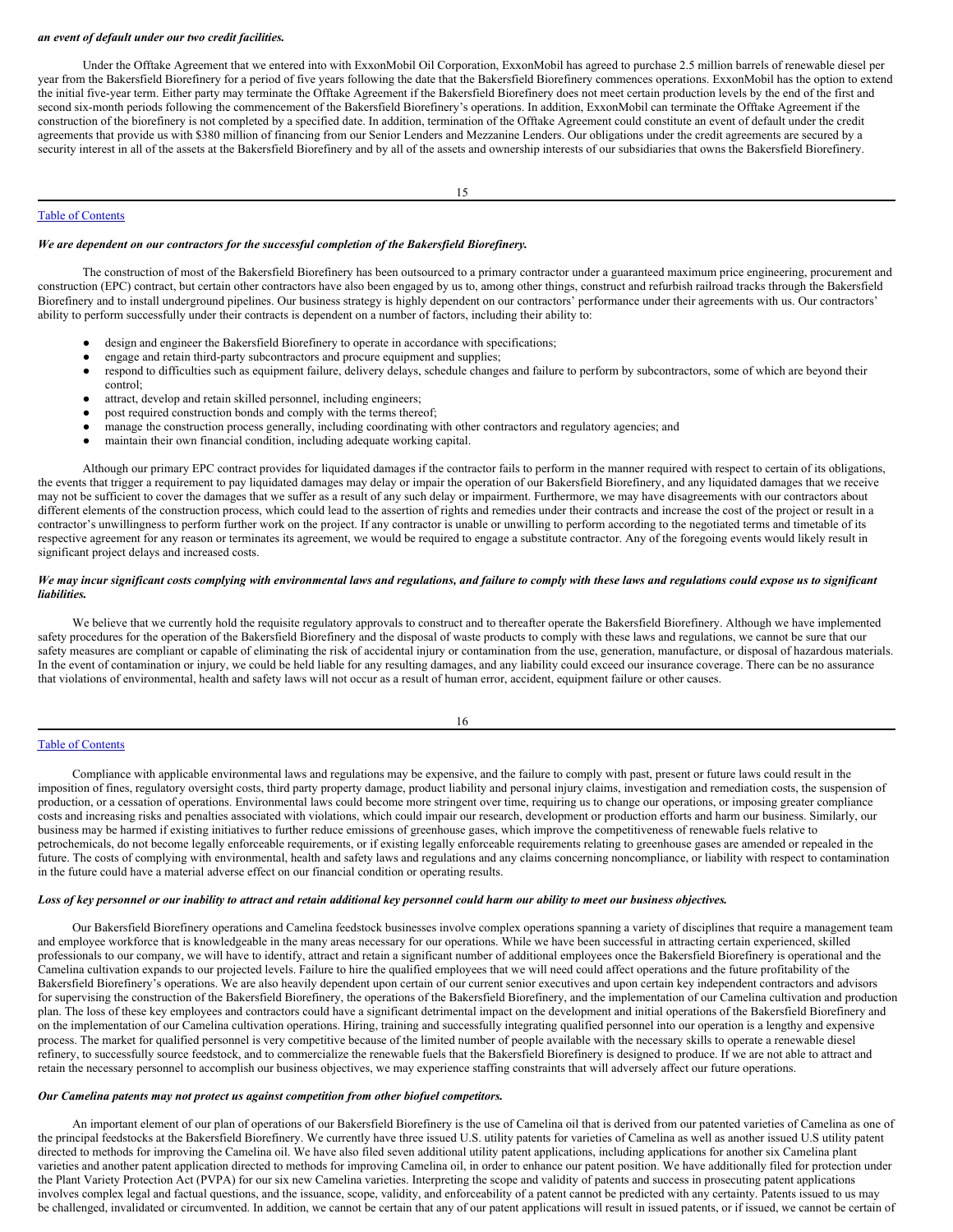the validity and/or enforceability of any newly issued patents. Moreover, we cannot be sure that any of our or patent rights will be broad enough in scope to provide commercial advantage and prevent circumvention. We believe that our enhanced, patented varieties of Camelina will produce larger Camelina harvests per acre of cultivated land, and that the Camelina seeds harvested from these patented varieties have beneficial properties for the production of Camelina feedstock oil. However, our patents do not give us the exclusive right to cultivate other varieties of Camelina nor do our patents limit the right of others to use the oil from such other Camelina varieties as a biofuels feedstock. No assurance can be given that other biofuel producers will not imitate our business plan and use Camelina as a biofuel feedstock, nor do our existing patent rights prevent others from competing with us and developing substantially similar business plans.

### Table of [Contents](#page-0-0)

### Our Camelina operations will be dependent upon the availability of farmland, our relationship with third party farmers, and on factors affecting agricultural operations in *general.*

We don't own or control any farms or farmland on which we can grow our patented varieties of Camelina. Accordingly, we are wholly dependent upon third party farmers to plant, cultivate, harvest and store the Camelina that we plan to use as feedstock for renewable diesel at the Bakersfield Biorefinery, and possible elsewhere. Our ability to obtain the amount of Camelina that we propose to use as feedstock at the Bakersfield Biorefinery therefore is dependent upon our ability to recruit a sufficient number of farmers to grow Camelina for us, to enter into mutually acceptable financial and other arrangements with the farmers that we recruit, and for those farmers to successfully grow, harvest and deliver that Camelina to us. While we have identified a number of farmers and several farm cooperatives that have expressed an interest in producing Camelina in accordance with our proposed arrangements, as of the date of this Annual Report we have not entered into a sufficient number of agreements with farmers for the production of the amount of Camelina grain that we have planned for in the Bakersfield Biorefinery. Accordingly, no assurance can be given that we will be able to develop and thereafter maintain the farming, storage and delivery arrangements necessary to produce the quantities of Camelina we plan to use at the Bakersfield Biorefinery. In addition to the risks associated with enrolling farmers in our proposed Camelina production operations, the results of those farming operations may be adversely affected by numerous factors over which we have little or no control and that are inherent in farming, including adverse weather (including but not limited to drought) and changes in growing conditions, pest and disease problems, and new government regulations regarding farming and the marketing of agricultural products.

### **Risks Relating to Our Financial Matters**

#### We are a development stage company that currently has no revenues, and we do not expect to generate any meaningful revenues until the Bakersfield Biorefinery *commences commercial operations.*

We are a development stage company with no revenues and no operations other than those related to the construction of the Bakersfield Biorefinery and to the development of our Camelina cultivation operations. We do not expect to generate material revenues, if any, until after the Bakersfield Biorefinery has commenced commercial operations, which is not expected to occur until early 2022. We will incur significant net losses and significant capital expenditures through completion of development of Bakersfield Biorefinery. Any delays beyond the expected development period for the Bakersfield Biorefinery would prolong, and could increase the level of, our operating losses. Neither we nor our affiliates have previously ever managed the construction, operation or maintenance of a renewable diesel facility.

### *We have a history of net losses, and we may not achieve or maintain profitability.*

We incurred net losses of \$10.6 million and \$11.8 million during the years ended December 31, 2020 and 2019, respectively. As of December 31, 2020, we had an accumulated deficit of \$66.2 million. Our Bakersfield Biorefinery will be under construction until early 2022 and will not be generating any revenues during its construction phase. Accordingly, we do not expect to generate revenues from the operations of the Bakersfield Biorefinery in 2021. We also expect to spend over \$250 million between the filing of this Annual Report and the end of 2021 on the development and construction of the Bakersfield Biorefinery, on pre-operational and start-up costs, on our debt service obligations, our upstream feedstock development operating costs, and on general and administrative expenses. Furthermore, we do not expect to generate significant revenues until the Bakersfield Biorefinery becomes operational in 2022, and we expect to incur significant losses and negative cash flows until the Bakersfield Biorefinery is fully operational for some period of time. No assurance can be given that the Bakersfield Biorefinery and our related Camelina operations will be profitable once the Bakersfield Biorefinery does commence operations in early 2022.

18

### Table of [Contents](#page-0-0)

### The terms of our Credit Agreements and our other financing arrangements will significantly limit the amount of cash that is available to GCEH and our stockholders.

Under our senior and mezzanine credit agreements we can borrow an aggregate of \$380 million of financing. The senior loan bears interest at the rate of 12.5% per annum, and the mezzanine loans will bear interest at the rate of 15.0% per annum on amounts borrowed. The senior loan and mezzanine loans mature in November 2026 and 2027, respectively. In addition to the loan repayment obligations under both the senior loan and mezzanine loans, one of our Bakersfield Biorefinery holding company subsidiaries, has issued membership interests (Class B Units) to the Senior Lenders and will issue membership interests (Class C Units) to the Mezzanine Lenders. The Class B Units and Class C Units membership interests provide the holders of the Class B and Class C Units with preferential cash distribution rights over the Class A Units owned by GCEH. Under the Credit Agreements and the limited liability agreement of the financing subsidiary, any excess cash from operations that the Bakersfield Biorefinery generates will first be used to make the debt service payments under the senior and mezzanine loans, and then any excess cash available after making those loan payments will be allocated among the holders of the Class A, Class B and Class C Units. The holders of the Class B Units are entitled to receive quarterly distributions of 25% of the Bakersfield Biorefinery's free cash flow until the senior lenders have received (collectively, from these cash distributions plus principal and interest on the senior loans) an amount equal to a 2X multiple of invested capital ("MOIC"), or two times the amount of the senior loans. Since we expect that the Senior Lenders will lend us \$313.2 million, the Senior Lenders will have preferential rights to receive a total of up to \$626 million, and under certain circumstances for a limited period, an additional 5% of the free cash flow. The cash available for distribution after payment of the Class B Units 25% allocation will be divided by the holders of the Class C Units and the Class A Units. The holders of the Class C Units will be entitled to receive 80.0% of cash distributions until the Mezzanine Lenders have received cumulative payments (cash distributions plus principal and interests on the mezzanine loans) equal to 2.0x MOIC, which percentage decreases to 65.0% (after they have received 3.0x MOIC), 50.0% (after they have received 4.0x MOIC) and 30.0% of all cash distributions thereafter. As a result of the large debt payment obligations and the foregoing preferential cash distribution allocations to the holders of the Class B and Class C Units, the amount of cash available for distribution to GCEH and our stockholders will be significantly reduced. Accordingly, even if the Bakersfield Biorefinery's operations generate significant profits, the amount of cash available to GCEH from the Bakersfield Biorefinery will be very limited for at least five years.

### Our Bakersfield Biorefinery subsidiaries are subject to various restrictions under the Credit Agreements, and substantially all of the assets of the Bakersfield Biorefinery *subsidiaries are held as security under the terms of the Credit Agreements.*

The obligations under the senior and mezzanine credit agreements are secured by a security interest in all of the assets of the BKRF, and by all of the assets and securities issued by the limited-purpose, wholly-owned indirect subsidiaries of the Company. The two credit agreements contain certain customary events of default, including events relating to non-payment of required interest, principal, or other amounts due on or with respect to the Senior Loans, failure to comply with covenants within specified time frames, certain bankruptcy events, breaches of specified representations and warranties, failure of security interests to be effective, and certain judgments. In addition, on March 26, 2021 we amended the two credit agreements to require GCEH to establish an additional cash reserve of at least \$35 million for BKRF. Our inability to raise at least \$35 million within the time limits specified in the amendments, and to properly fund the new contingency reserve will constitute an event of default under the two credit agreements. A breach of any of the covenants under either of the credit agreements could result in an event of default. Cross-default provisions in the two credit agreements mean that an event of default under one of the credit agreements will trigger an event of default under the other credit agreement. Upon the occurrence of an event of default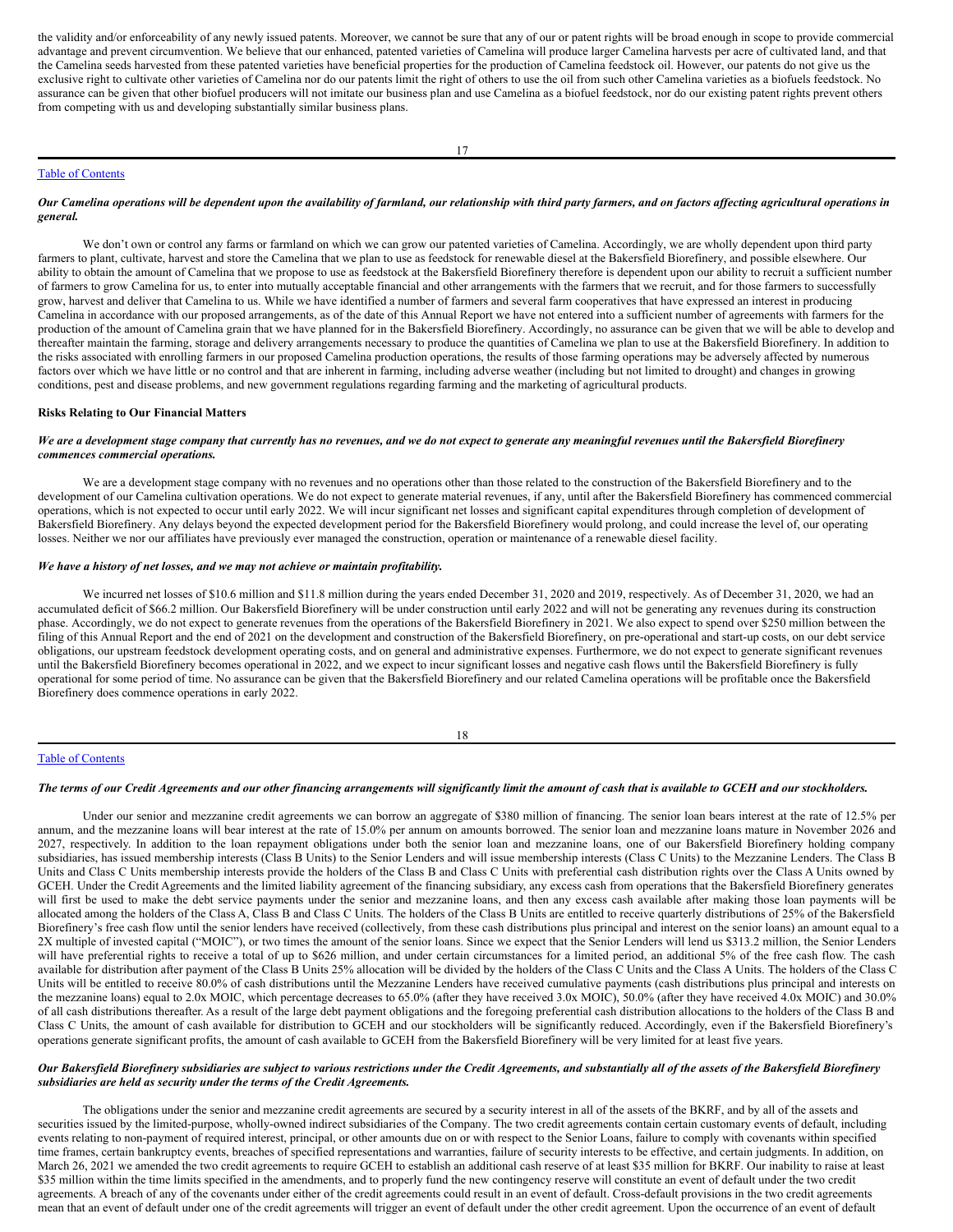under any of our debt agreements, the lenders could elect to declare all outstanding debt under the credit agreements to be immediately due and payable, and the secured lenders could foreclose against all of the Bakersfield Biorefinery's assets and the ownership interests of the various subsidiaries. A foreclosure could result in the loss of our primary asset and business, and we could be forced into bankruptcy or liquidation.

19

### Table of [Contents](#page-0-0)

#### The agreements governing our indebtedness place restrictions on us and our subsidiaries, reducing operational and financing flexibility and creating default risks.

The agreements and related documents that govern our indebtedness, including but not limited to, the two credit agreements that our subsidiaries entered into on May 4, 2020, contain covenants that place restrictions on us and our subsidiaries. The credit agreements restrict among other things, our subsidiaries' ability to:

- merge, consolidate or transfer all, or substantially all, of their assets;
- incur additional debt:
- make certain investments or acquisitions;
- create liens on our subsidiaries' assets;
- sell assets:
- alter the businesses our subsidiaries conduct;
- make distributions; and
- enter into transactions with our other affiliated entities.

These covenants could impair our ability to grow our business, take advantage of attractive business opportunities or successfully compete. In addition, these covenants could restrict our ability to optimize our capital structure with asset-level debt or equity financings.

#### **Risks Related to Ownership of Our Common Stock**

### There is a limited public trading market for our Common Stock, and you may not be able to resell your Common Stock.

Our Common Stock is traded on the OTCQB Venture marketplace, an inter-dealer, over-the-counter market that provides significantly less liquidity than national securities exchanges, such as The Nasdaq Stock Market. As a result, there is currently a limited public trading market for our securities. We cannot assure you that a regular trading market will develop or that if developed, will be sustained. If an active trading market does not develop, you may have difficulty selling your shares of Common Stock at an attractive price, or at all, which will result in the loss of your investment.

#### *We have a stockholders deficit.*

We have a history of losses and have a stockholders deficit of \$28.7 million as of December 31, 2020. Additionally, we had a negative working capital of \$5.8 million (which includes current restricted cash of \$12.9 million) at December 31, 2020. Our history of losses and our negative working capital position could impact the value of your shares.

### We cannot assure you that the Common Stock will be listed on the NASDAQ or any other securities exchange.

We intend to seek a possible listing of our Common Stock on one of the NASDAQ markets. However, we cannot assure you that we will be able to meet the initial listing standards of any of those trading platforms or any other stock exchange, or that we will be able to maintain a listing of the Common Stock on either of those or any other stock exchange. There are no assurances that an active market for our shares will develop even if we are listed on a NASDAQ market.

#### We are a "smaller reporting company" and we have elected to comply with certain reduced reporting and disclosure requirements which could make our Common Stock *less attractive to investors.*

We are a "smaller reporting company," as defined in the Regulation S-K of the Securities Act of 1933, as amended, which allows us to take advantage of certain exemptions from various reporting requirements that are applicable to other public companies that are not smaller reporting companies, including (1) not being required to comply with the auditor attestation requirements of Section 404 of the Sarbanes-Oxley Act of 2002, and (2) reduced disclosure obligations regarding executive compensation in our periodic reports and proxy statements. In addition, we are only required to provide two years of audited financial statements in our SEC reports. We cannot predict if investors will find our Common Stock less attractive because we may rely on these exemptions. If some investors find our Common Stock less attractive as a result, there may be a less active trading market for our Common Stock and our stock price may be more volatile. Our independent registered public accounting firm is not required to formally attest to the effectiveness of our internal control over financial reporting until we are no longer a "smaller reporting company". We cannot assure you that there will not be material weaknesses or significant deficiencies in our internal controls in the future.

Table of [Contents](#page-0-0)

### 20

#### *We have no plans to pay dividends.*

To date, we have paid no cash dividends on our Common Stock. For the foreseeable future, any earnings generated from our operations will be retained for use in our business and not to pay dividends.

### The application of the SEC's "penny stock" rules to our Common Stock could limit trading activity in the market, and our stockholders may find it more difficult to sell *their stock.*

If our Common Stock trades at a price of less than \$5.00 per share, our Common Stock will be subject to the SEC's penny stock rules. Penny stocks generally are equity securities with a price of less than \$5.00. Penny stock rules require a broker-dealer, prior to a transaction in a penny stock not otherwise exempt from the rules, to deliver a standardized risk disclosure document that provides information about penny stocks and the risks in the penny stock market. The broker-dealer also must provide the customer with current bid and offer quotations for the penny stock, the compensation of the broker-dealer and its salesperson in the transaction, and monthly account statements showing the market value of each penny stock held in the customer's account. The broker-dealer must also make a special written determination that the penny stock is a suitable investment for the purchaser and receive the purchaser's written agreement to the transaction. These requirements may have the effect of reducing the level of trading activity, if any, in the secondary market for a security that becomes subject to the penny stock rules. The additional burdens imposed upon broker-dealers by such requirements may discourage broker-dealers from effecting transactions in our securities, which could severely limit their market price and liquidity of our securities. These requirements may restrict the ability of broker-dealers to sell our Common Stock and may affect your ability to resell our Common Stock.

If we are unable to establish appropriate internal financial reporting controls and procedures, it could cause us to fail to meet our reporting obligations, result in the restatement of our financial statements, harm our operating results, subject us to regulatory scrutiny and sanction, cause investors to lose confidence in our reported financial information and have a negative effect on the market price for shares of our Common Stock.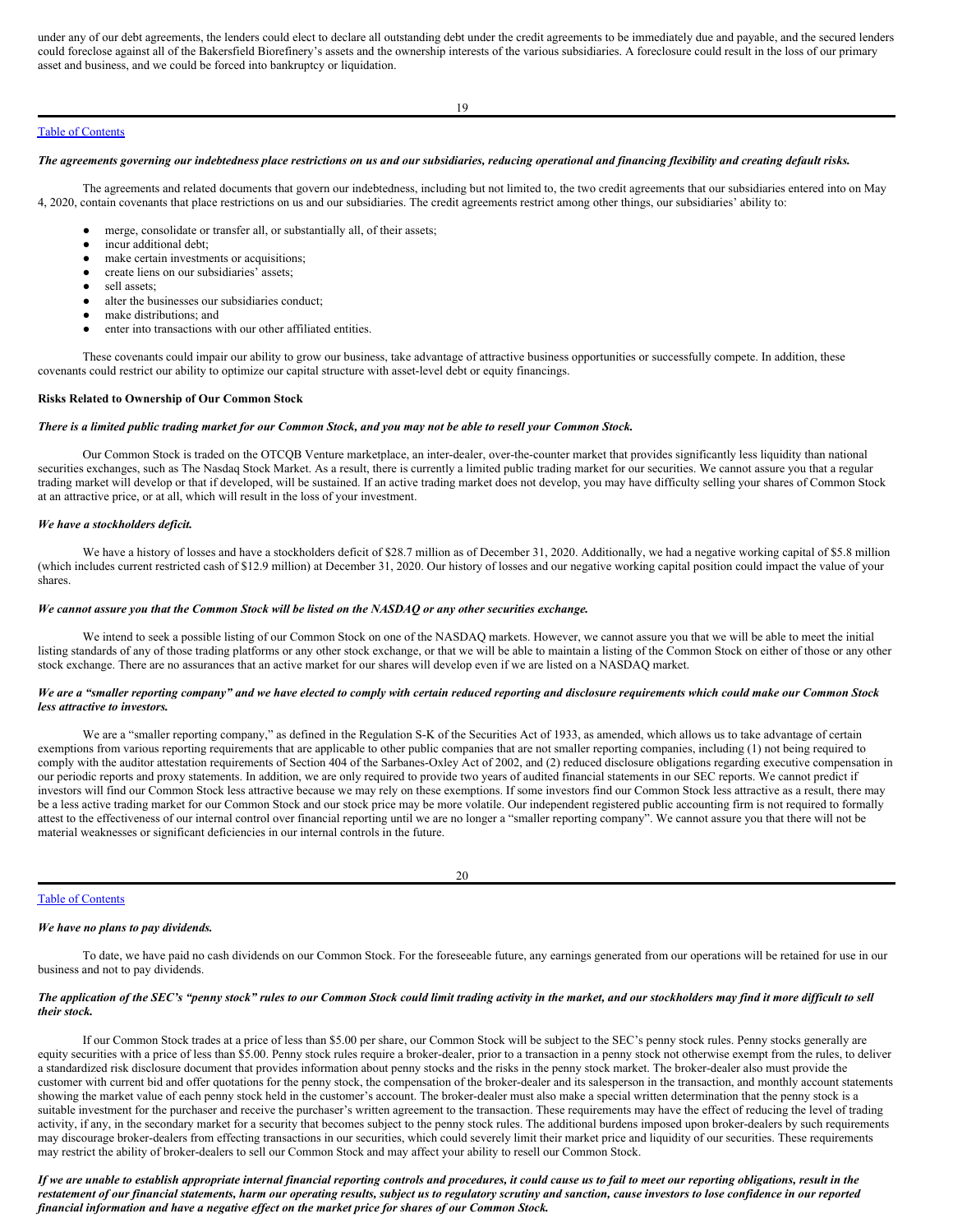Effective internal controls are necessary for us to provide reliable financial reports and to effectively prevent fraud. As a public company, we have significant additional requirements for enhanced financial reporting and internal controls. We are required to document and test our internal control procedures in order to satisfy the requirements of Section 404 of the Sarbanes-Oxley Act of 2002, which requires annual management assessments of the effectiveness of our internal controls over financial reporting. The process of designing and implementing effective internal controls is a continuous effort that requires us to anticipate and react to changes in our business and the economic and regulatory environments and to expend significant resources to maintain a system of internal controls that is adequate to satisfy our reporting obligations as a public company.

As of December 31, 2020 we had several material weaknesses in our financial reporting, these consisted of 1) ineffective controls over period end financial disclosure and reporting processes, including timeliness, 2) we recorded material adjustments related to the valuation of our asset retirement obligation, environmental liabilities and our mandatorily redeemable equity instruments, and 3) we have not performed a risk assessment and mapped our processes to control objectives. We have recently implemented a system of internal control over financial reporting. However, we cannot assure you that we will not, in the future, identify areas requiring improvement in our internal control over financial reporting. We cannot assure you that the measures we will take to remediate any areas in need of improvement will be successful or that we will implement and maintain adequate controls over our financial processes and reporting in the future as we continue our growth. If we are unable to establish appropriate internal financial reporting controls and procedures, it could cause us to fail to meet our reporting obligations, result in the restatement of our financial statements, harm our operating results, subject us to regulatory scrutiny and sanction, cause investors to lose confidence in our reported financial information and have a negative effect on the market price for shares of our Common Stock.

21

### Table of [Contents](#page-0-0)

### *The market price of our Common Stock may be volatile.*

The market price of our Common Stock may be highly volatile because, among other reasons, investors are unfamiliar with our operations and financial condition. In addition, we recently acquired the Bakersfield Biorefinery, are currently retooling and converting the refinery into a renewable diesel refinery, and expect to borrow up to \$380 million to fund the foregoing purchase and conversion. However, we do not expect to generate revenues until the construction of the Bakersfield Biorefinery is completed. These factors may lead to uncertainty and speculation about our future operations and profitability, which could result in the volatility in our stock price. There are other factors that may materially affect the market price of our Common Stock that are beyond our control, such as analyst research reports, conditions or trends in the renewable fuels industry, or sales of our Common Stock by some of our larger stockholders. These factors may materially adversely affect the market price of our Common Stock, regardless of our performance. In addition, public stock markets have experienced extreme price and trading volume volatility. This volatility has significantly affected the market prices of securities of many companies for reasons frequently unrelated to the operating performance of the specific companies. These broad market fluctuations may adversely affect the market price of our Common Stock.

### Because our directors and executive officers are among our largest stockholders, they can exert significant control over our business and affairs and have actual or *potential interests that may depart from those of investors.*

Our officers and directors owned 5,644,964 shares (or 15.1% of our outstanding voting shares), and options and convertible notes to purchase an additional 24,915,981 shares as of March 31, 2021. The holdings of our directors and executive officers may increase substantially in the future upon exercise rights under any of the options, convertible promissory notes or warrants they may hold or in the future be granted or if they otherwise acquire additional shares of Common Stock. The interests of such persons may differ from the interests of our other stockholders, including purchasers of our securities. As a result, in addition to their influence as members of our Board of Directors or as executive officers, such persons will have significant influence over and control all corporate actions requiring stockholder approval, irrespective of how the Company's other stockholders, including purchasers in the future financings, may vote, including the following actions:

- to elect or defeat the election of our directors;
- to amend or prevent amendment of our Certificate of Incorporation or By-laws;
- to effect or prevent a merger, sale of assets or other corporate transaction; and
- to control the outcome of any other matter submitted to our stockholders for vote.

This concentration of ownership by itself may have the effect of impeding a merger, consolidation, takeover or other business consolidation, or discouraging a potential acquirer from making a tender offer for the Common Stock which in turn could reduce our stock price or prevent our stockholders from realizing a premium over our stock price.

#### *Our Board of Directors is authorized to issue Preferred Stock without obtaining stockholder approval.*

Our Certificate of Incorporation authorizes the issuance of up to 50,000,000 shares of Preferred Stock with designations, rights and preferences determined from time to time by the Board of Directors. Accordingly, our Board of Directors is empowered, without stockholder approval, to issue Preferred Stock with dividend, liquidation, conversion, voting, or other rights which could adversely affect the voting power or other rights of the holders of the Common Stock. In the event of issuance, the Preferred Stock could be utilized, under certain circumstances, as a method of discouraging, delaying or preventing a change in control of the Company. Although we have no present intention to issue any additional shares of Preferred Stock, there can be no assurance that the Company will not do so in the future.

### 22

### Table of [Contents](#page-0-0)

### <span id="page-12-0"></span>**ITEM 1B. UNRESOLVED STAFF COMMENTS.**

Not applicable.

### <span id="page-12-1"></span>**ITEM 2. PROPERTIES.**

**Executive Offices**. Our corporate offices are located at 2790 Skypark Drive, Suite 105, Torrance, California 90505. These offices, consisting of approximately 1,296 square feet, are leased under a lease that expires on July 31, 2022.

**Bakersfield, California, Bakersfield Biorefinery**. The street address of the Bakersfield Biorefinery 6451 Rosedale Highway, Bakersfield, California. The site has hosted a crude oil refinery for approximately 85 years. The Bakersfield Biorefinery, consisting of three areas designated as Areas 1, 2 and 3, has a total acreage of approximately 607 acres. Areas 1 and 2 are contiguous and can be accessed from Rosedale Highway, while Area 3 (approximately 83 acres) is located about two miles north of Areas 1 and 2. The Westside Parkway abuts the south side of Area 2. The renewable diesel biorefinery will be located primarily within Area 2. Area 3 is currently not in use as part of the biorefinery project. Rail tracks pass through Areas 1 and 2. The Bakersfield Biorefinery is adjacent to a major highway that provides access to the interstate highway system. The biorefinery is also connected to the existing pipeline network in the San Joaquin Valley. The facility contains a substantial amount of equipment that the Company intends to use in its renewable diesel operations, including new and refurbished equipment and vessels to receive, store, process, and refine pre-treated camelina oil, soybean oil and other waste fats, oils and greases. We are refurbishing some of the equipment, including the hydrogen plant, equipment associated with the hydro-processing area, some of the storage tanks, and the upgrading automation controls. We are also making some infrastructure improvements to the rail system and the natural gas and other pipelines. In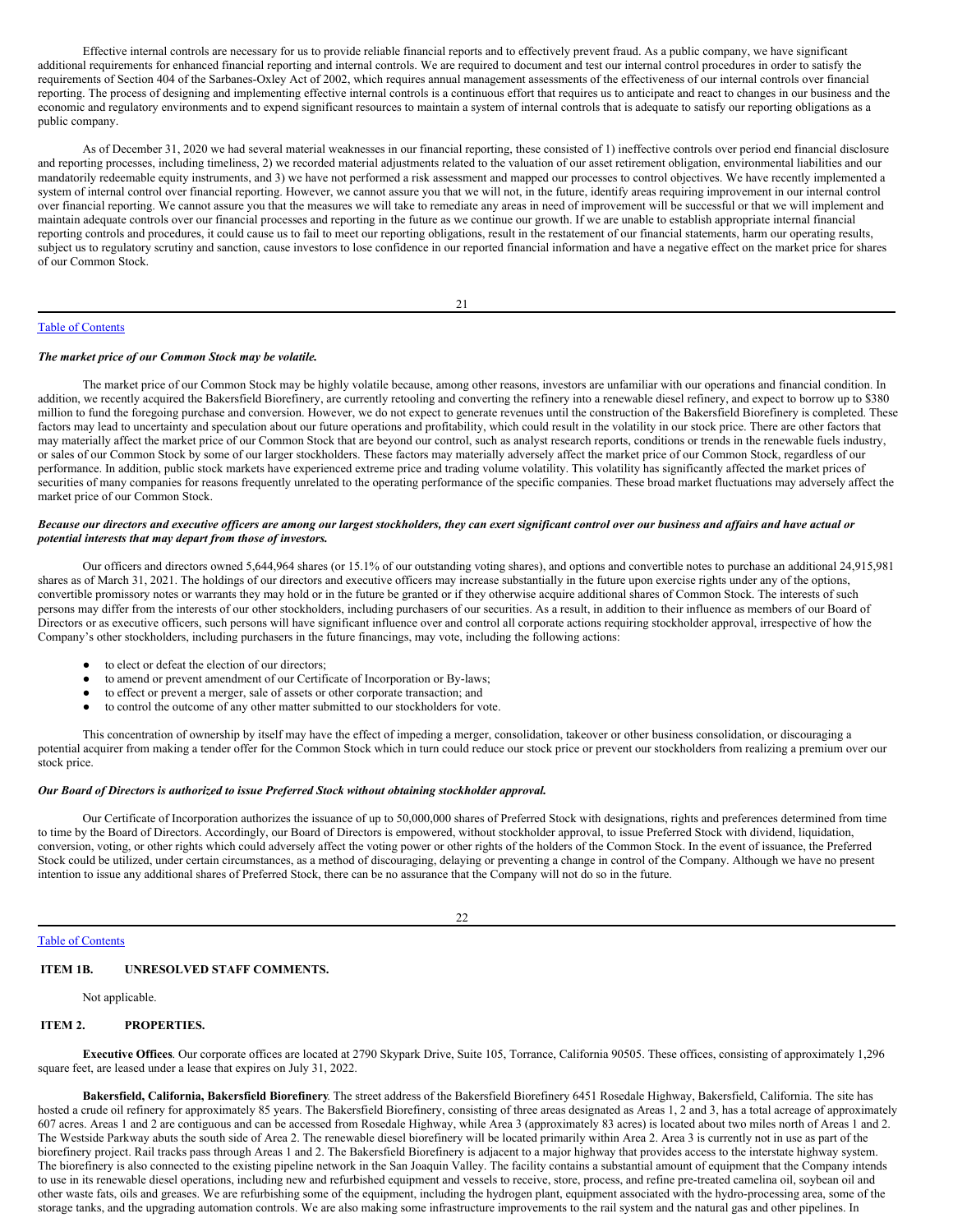addition, we are updating the reactors used for biorefining, adding specialized catalysts and some additional process equipment.

### <span id="page-13-0"></span>**ITEM 3. LEGAL PROCEEDINGS.**

C & C Properties, Inc., et al. Bakersfield Renewable Fuels, LLC, formerly Alon Bakersfield Property, Inc., (the "Company") is a party to an action titledC & C Properties, Inc., et al. v. Shell Pipeline Company, et al., Nos. 19-17463, 19-17464, 19-7601, pending in the United States Court of Appeals for the Ninth Circuit. The underlying case involved the validity of an easement for a natural gas pipeline held by the Company through a series of assignments on land located in Kern County, California, that was acquired by plaintiffs and whether the Company was required to relocate the pipeline after written demand from the plaintiffs. The Company ultimately voluntarily removed the alleged offending pipeline.

In June 2019, the jury found for the plaintiffs and, as against the Company and Paramount, awarded damages in the amount of approximately \$0.7 million for trespass and approximately \$6 million for benefits obtained from trespass. These defendants filed a \$8.4 million supersedeas bond in August 2019.

In a post-trial order entered in November 2019, the court, among other rulings, deemed the award of trespass damages improper, reduced the judgment against the Company and Paramount Petroleum Corporation (a parent company of Alon Bakersfield in 2019) by the approximately \$0.7 million in trespass damages, and amended the judgment to award approximately \$0.9 million in attorneys' fees to plaintiffs. The court denied the plaintiffs' request for prejudgment interest. In January 2020, the court awarded the plaintiffs approximately \$30,000 in costs.

The defendants filed a notice of appeal in December 2019, appealing the case from the United States District Court for the Eastern District of California to the United States Court of Appeals for the Ninth Circuit. The plaintiffs filed a notice of appeal several days later. Appellate briefing is nearing completion, and oral argument is expected in the second half of 2021, with a decision to follow later in the year or in 2022.

 $23$ 

### Table of [Contents](#page-0-0)

Under the Share Purchase Agreement, Alon Paramount agreed to assume and be liable for (and to indemnify, defend, and save BKRF harmless from) this litigation. In addition to the foregoing agreement to hold BKRF harmless from the C  $&$  C Properties litigation, a \$8.4 million supersedeas bond has been posted as a surety to pay any final judgment (after appeals). All legal fees in this matter are being paid by Paramount Petroleum Corporation.

*Wood Warren & Co Securities, LLC*On August 24, 2020 Wood Warren & Co Securities, LLC filed a complaint in the Superior Court of California, Alameda County, against GCE Holdings Acquisitions, LLC titled "Wood Warren & Co Securities, LLC vs. GCE Holdings Acquisitions, LLC' (Case No. RG 20072242). The complaint alleges that GCE Holdings Acquisitions, LLC breached that certain Consulting Agreement, dated October 8, 2019, by failing to pay Wood Warren & Co Securities, LLC certain fees that Wood Warrant claims it has earned under the Consulting Agreement. Wood Warren & Co Securities, LLC has asked the court for an award of \$1.2 million. GCE Holdings Acquisitions, LLC filed an answer to the complaint on October 14, 2020. GCE Holdings Acquisitions, LLC is investigating the allegations contained in the complaint and is unable to predict the outcome. GCE Holdings Acquisitions, LLC intends to vigorously defend this matter. The court has not yet set a trial date for the matter.

From time to time, we may become a party to legal actions and complaints arising in the ordinary course of business. Other than the foregoing arbitration proceedings, as of the date of this Annual Report we have no legal proceedings pending.

### <span id="page-13-1"></span>**ITEM 4. MINE SAFETY DISCLOSURES.**

Not applicable.

#### <span id="page-13-2"></span>**PART II**

### <span id="page-13-3"></span>**ITEM 5. MARKET FOR REGISTRANT'S COMMON EQUITY, RELATED STOCKHOLDER MATTERS, AND ISSUER PURCHASES OF EQUITY SECURITIES.**

#### **Market Information**

Prior to December 29, 2020 GCEH's common stock ("Common Stock") was quoted on the OTC Pink marketplace under the symbol "GCEH". Since December 29, 2020 the Common Stock has been quoted on the OTCQB Venture Market under the symbol "GCEH". As a result of the March 26, 2021 1-for-10 reverse stock split, GCEH's trading symbol has been temporarily changed to "GCEHD" until April 26, 2021.

### **Common Stock Information**

As of March 31, 2021, there were approximately 37,437,000 shares of Common Stock outstanding. On March 26, 2021, GCEH effected a 1-for-10 reverse stock split of its Common Stock. As a result of the reverse stock split, each ten shares of outstanding Common Stock were automatically combined and converted into one share of Common Stock. Immediately prior to the reverse stock split, there were 374,367,458 shares of Common Stock outstanding. As of that date, GCEH had 1,511 Common Stock stockholders of record (excluding stockholders who hold shares in "streetname").

### **Dividends**

We have not paid any dividends on Common Stock to date and do not anticipate that we will pay dividends in the foreseeable future. Any payment of cash dividends on Common Stock in the future will be dependent upon the amount of funds legally available, our earnings, if any, our financial condition, our anticipated capital requirements and other factors that the Board of Directors may think are relevant. However, we currently intend for the foreseeable future to follow a policy of retaining all of our earnings, if any, to finance the development and expansion of our business and, therefore, do not expect to pay any dividends on Common Stock in the foreseeable future.

24

#### Table of [Contents](#page-0-0)

We currently have outstanding 13,000 shares of Series B Convertible Preferred Stock (the "Series B Shares"). Under the terms of the Series B shares, no dividends are required to be paid to holders of the Series B Shares. However, the Company may not declare, pay or set aside any dividends on shares of any class or series of GCEH's capital stock (other than dividends on shares of Common Stock payable in shares of Common Stock) unless the holders of the Series B shares shall first receive, or simultaneously receive, an equal dividend on each outstanding share of Series B shares.

#### **Securities Authorized For Issuance Under Equity Compensation Plans**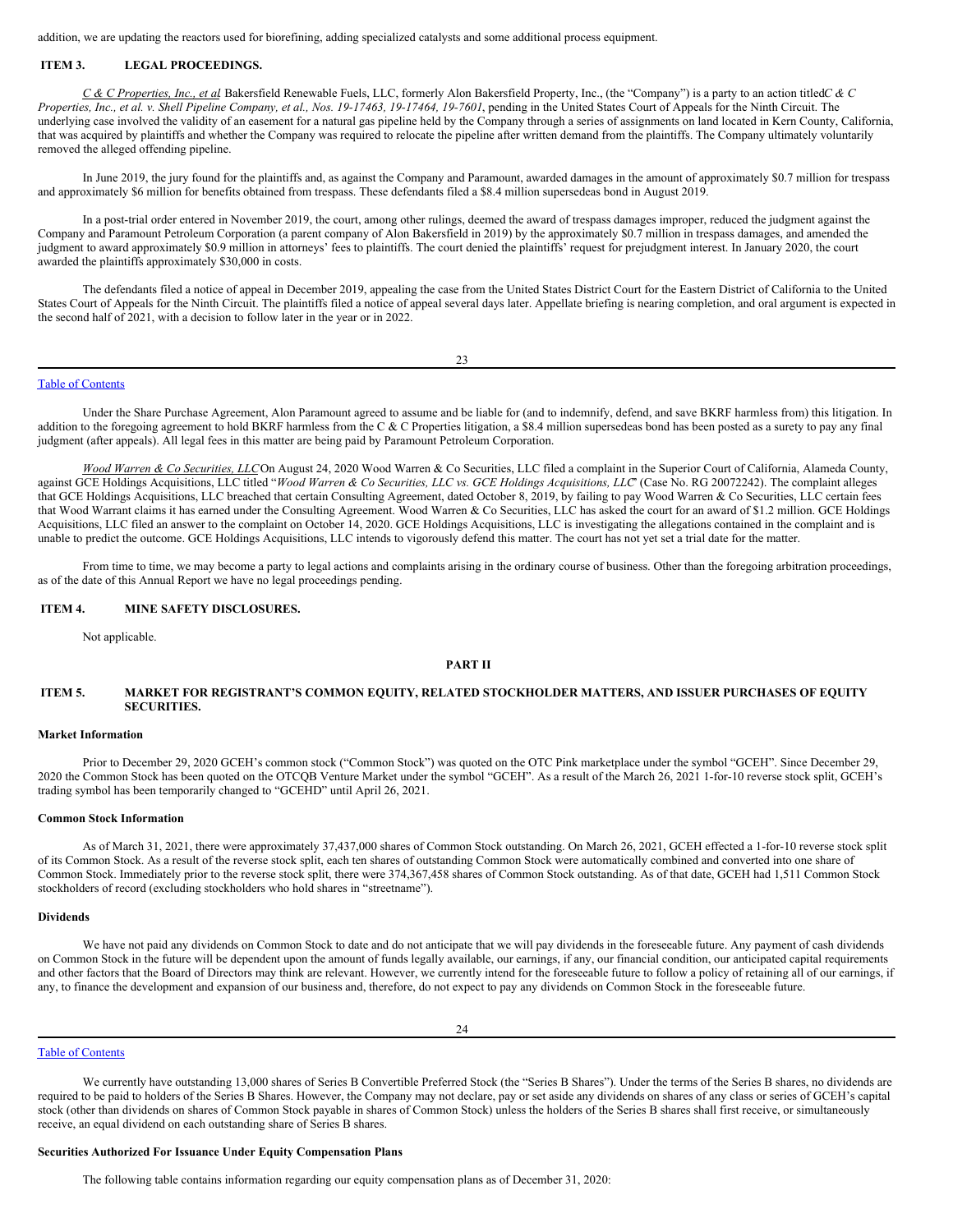| Plan Category                                                                                          | Number of<br>Securities to be<br>Issued upon<br>Exercise of<br>Outstanding<br>Options,<br>Warrants and<br>Rights |               | Weighted-<br>Average<br><b>Exercise Price</b><br>of<br>Outstanding<br>Options,<br>Warrants and<br>Rights | Securities<br>Remaining Available<br>for<br>Future<br>Issuance under<br>Equity<br>Compensation<br>Plans (Excluding)<br>Securities<br>Reflected in<br>the First<br>Column) |
|--------------------------------------------------------------------------------------------------------|------------------------------------------------------------------------------------------------------------------|---------------|----------------------------------------------------------------------------------------------------------|---------------------------------------------------------------------------------------------------------------------------------------------------------------------------|
| Equity compensation plans approved by security holders 2020 Equity Incentive<br>Plan                   | 1,054,500                                                                                                        | <sup>\$</sup> | 0.844                                                                                                    | 945,000                                                                                                                                                                   |
| Equity compensation plans approved by security holders 2010 Equity Incentive<br>Plan                   | 100,000                                                                                                          |               | 0.533                                                                                                    |                                                                                                                                                                           |
| Equity compensation plans not approved by security holders Non-Qualified Stock<br>Options (1)<br>Total | 18,075,714<br>19,230,214                                                                                         |               | 0.191                                                                                                    | N/A                                                                                                                                                                       |

Number of

(1) Represents options to purchase Common Stock issued to officers and consultants pursuant to various employment and consulting agreements.

### **Recent Issuances Of Unregistered Securities**

The following is a list of all issuance of unregistered securities since December 31, 2019 that have not previously been reported in a Current Report on Form 8-K. Each issuance of the shares listed below was exempt from the registration requirements of the Securities Act of 1933, as amended, pursuant to Section 4(a)(2) of the act applicable to a transaction by an issuer not involving a public offering of securities. No underwriter was involved in the issuance of the shares.

- On January 2, 2020 and January 28, 2020, GCEH issued 667,732 and 100,000 shares of Common Stock, respectively, to a consultant upon the exercise of two nonqualified stock options. The options were granted as payment for services rendered to the Company.
- b. On January 2, 2020, GCEH issued 50,000 shares of Common Stock to a director of GCEH upon his exercise of a non-qualified stock option.
- c. On May 6, 2020, GCEH issued 554,286 shares of Common Stock to its Executive Vice President upon the exercise of a non-qualified stock option and an incentive stock option.

| ×<br>×,<br>I |              |
|--------------|--------------|
|              | ۰.<br>v<br>v |

### Table of [Contents](#page-0-0)

- d. On May 29, 2020, GCEH issued 75,000 shares of Common Stock to one of its attorneys upon the exercise of a non-qualified stock option. The option was granted to the attorney in January 2018 as partial payment for legal services rendered to the Company.
- e. On March 26, 2021, we issued 1,586,786 shares of the Company's Common Stock to the holder of a convertible promissory note upon the conversion of the entire outstanding balance, principal and accrued interest, of that note (\$470,115).

#### **Repurchase of Shares**

We did not repurchase any of our shares during the fiscal years covered by this report.

### <span id="page-14-0"></span>**ITEM 6. SELECTED FINANCIAL DATA.**

Not applicable to a "smaller reporting company" as defined in Item  $10(f)(1)$  of SEC Regulation S-K.

### <span id="page-14-1"></span>**ITEM 7. MANAGEMENT'S DISCUSSION AND ANALYSIS OF FINANCIAL CONDITION AND RESULTS OF OPERATIONS.**

This Management's Discussion and Analysis should be read in conjunction with the Financial Statements and Supplementary Data included in Item 15 of this Annual Report, as well as the discussion of the Company's business and risk contained in Item 1 — *Business* and Item 1A — *Risk Factors*,

### **Overview**

Since 2013 the Company has been engaged in developing its Camelina assets. Between July 2018, the date that we entered into a letter of intent for the purchase of the Bakersfield Biorefinery, and the closing of the purchase of the Bakersfield Biorefinery in May 2020, we were exclusively engaged in completing the purchase of the refinery and in obtaining the financing necessary purchase and retool the Bakersfield Biorefinery into a renewable fuels facility. Accordingly, our principal expenses during 2019 and until we purchased the Bakersfield Biorefinery in May 2020 consisted of general and administrative expenses and costs incurred to obtain the financing required to purchase and retool the Bakersfield Biorefinery. After the purchase of the Bakersfield Biorefinery on May 7, 2020, both our operating expenses and our capital expenditures increased significantly.

Since all of our resources were dedicated to the purchase and financing of the Bakersfield Biorefinery, we did not generate any operating revenues in either 2019 or 2020. In order to fund our operating expenses during these periods, we obtained \$6 million under a derivative contract (the "Derivative Contract") that we entered into with a commodity trading company late in October 2018. In October 2019 we modified the Derivative Contract, entered into a new Derivative Contract, and received another \$4 million in cash. The Derivative Contract was further amended in 2020 and replaced by a fixed payment obligation that requires the Company to make total payments of \$24.8 million, consisting of the \$4.5 million payment we made in June 2020, and six equal monthly installment payments beginning in May 2022. The cash that we received from the Derivative Contract was used to fund our operating costs, our due diligence costs, our pre-acquisition costs, the purchase price down payment/deposit for the Bakersfield Biorefinery, our consulting and legal fees associated with the acquisition, and our payments to key vendors and suppliers.

In May 2020 we completed the purchase of the Bakersfield Biorefinery. The total amount of cash consideration paid for the refinery was \$40 million and the total amount of all consideration and assumed liabilities was \$89.4 million. In order to fund the purchase price of the Bakersfield Biorefinery and the currently on-going conversion of the facility into a renewable diesel refinery, in May 2020 we also entered into a \$300 million senior loan facility and a \$65 million mezzanine loan facility. In November 2020 we added a total of \$15 million to our credit facilities whereby as of December 31, 2020 our senior loan facility was \$313.2 million and our mezzanine loan facility was \$66.8 million. We are currently converting the Bakersfield Biorefinery from a crude oil refinery into a biorefinery, and we do not expect to commence our proposed biofuel refinery operations until early 2022. Therefore, we do not anticipate generating revenues from the operations of the Bakersfield Biorefinery until the first half of 2022.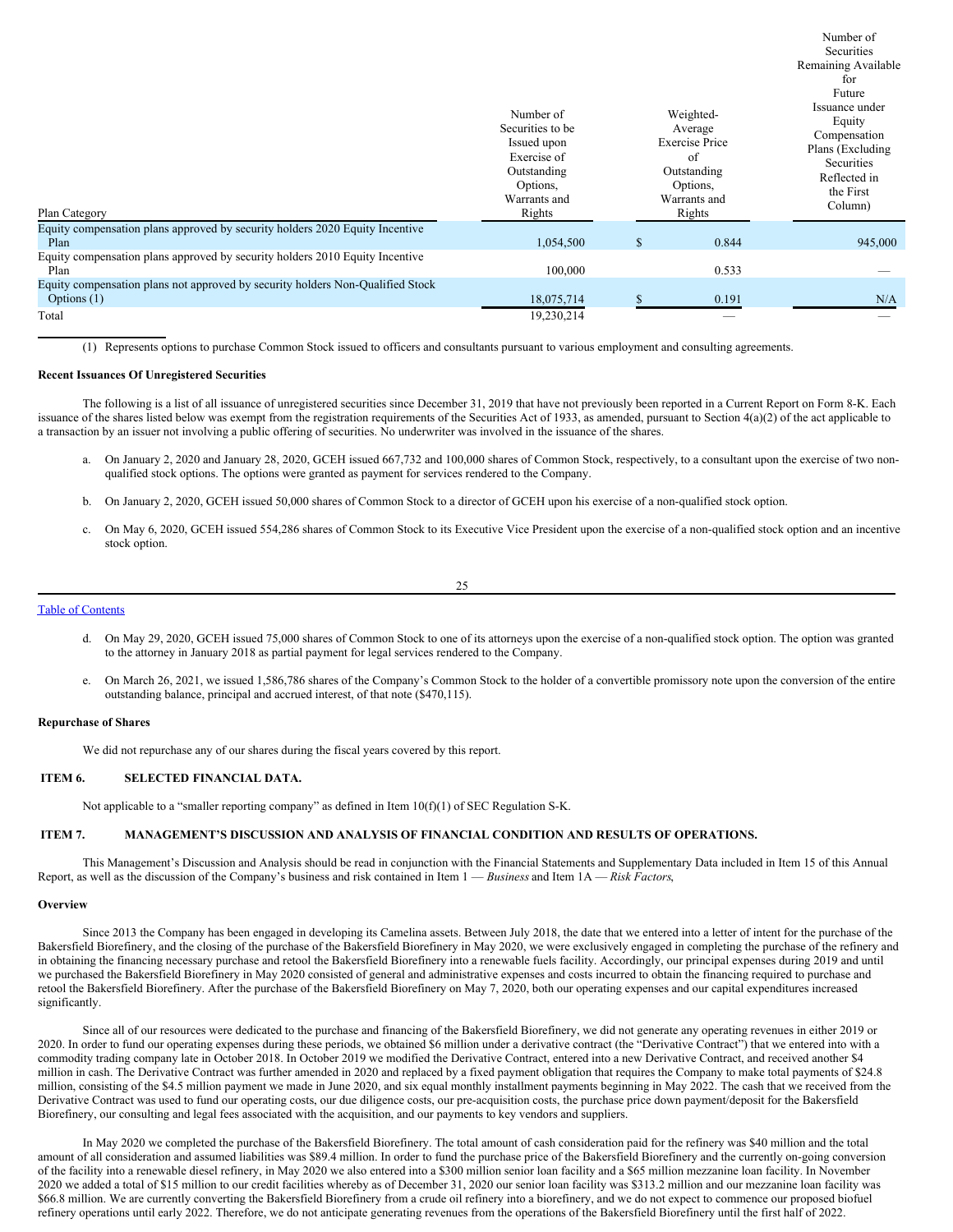### Table of [Contents](#page-0-0)

### *Credit Agreements*

In order to finance the costs of the Refinery Acquisition and the development, construction, completion, ownership and operation of the biorefinery, our newly formed special purpose subsidiaries (collectively, "Loan Parties") entered into two credit facilities, the terms of which will materially impact our future cash flow and results of operations.

On May 4, 2020 we entered into a senior credit agreement with a group of lenders (the "Senior Lenders") pursuant to which the Senior Lenders agreed to provide us a \$300 million senior secured term loan facility to enable us to acquire the equity interests of BKRF and to pay the costs of the retooling of the Bakersfield Biorefinery. The Senior Lenders consist of Orion Energy Partners, L.P., GCM Grosvenor and Voya Investment Management. Orion Energy Partners TP Agent, LLC acts as administrative agent for the Senior Lenders. The Senior Lenders have revised the terms of the senior credit agreement to increase the amount available thereunder by \$13.2 million. As of December 31, 2020, we had borrowed \$151.5 million under the senior credit facility.

The senior loan bears interest at the rate of 12.5% per annum, payable quarterly. The principal of the senior loans is due at maturity, provided that we must offer to prepay the senior loans with any proceeds of asset dispositions, borrowings other than permitted borrowings, proceeds from damage or losses at the refinery, and excess net cash flow. We have the right to prepay the senior loan in whole or in part with the payment of a prepayment premium. As additional consideration for the senior loans, certain of the Loan Parties issued membership interests to the Senior Lenders, which membership interests may provide the Senior Lenders with certain limited cash distributions (see below).

The senior loans are secured by all of the assets of the applicable Loan Parties (including its membership interests in BKRF and the Bakersfield Biorefinery). The senior loans mature on November 4, 2026. The Senior Lenders have a right to accelerate the maturity date of the senior loans if, among other reasons, the retooling and repurposing of the Bakersfield Biorefinery is not substantially complete by March 31, 2022, and the Bakersfield Biorefinery's production does not meet certain project milestones by dates specified dates in the senior credit agreement.

On May 4, 2020 we also entered into a second credit agreement, dated May 4, 2020, with certain mezzanine lenders (the "Mezzanine Lenders") pursuant to which the Mezzanine Lenders agreed to provide us with a \$65 million secured term loan facility to be used to pay the costs of repurposing and starting up the Bakersfield Biorefinery. The second credit facility has been amended to increase the amount of credit available to us thereunder by \$1.8 million. The Mezzanine Lenders, for whom Orion Energy Partners TP Agent, LLC acts as administrative agent, consist of Orion Energy Partners, L.P., GCM Grosvenor and Voya Investment Management. We have not drawn down on the credit facility as of the date of this Annual Report.

The mezzanine loans bear interest at the rate of 15.0% per annum on amounts borrowed, payable quarterly, provided that we may defer interest to the extent we don't not have sufficient cash to pay the interest, such deferred interest being added to principal. As additional consideration for the mezzanine loans, we have agreed to issue membership interest to the Mezzanine Lenders in certain of the Loan Parties, which interests will be issued at such times as advances are made under the mezzanine loans (see below).

The mezzanine loans mature in November 2027. Principal of the mezzanine loans is due at maturity, provided that we must offer to prepay the loan with any excess net cash flow**.** We have the right to prepay the loan in whole or in part with the payment of a prepayment premium. The mezzanine loans are secured by the assets of the applicable Loan Parties. The Mezzanine Lenders have a right to accelerate the maturity date of the mezzanine loans upon the occurrence of an event of default. Events of default include, in addition to customary events of default, the change of control of a loan party and any default under the senior credit agreement.

As part of the senior and mezzanine credit agreements, we agreed to grant the senior and mezzanine lenders certain membership interests in one of the Loan Parties, which membership interests will provide the senior and mezzanine lenders with an interest in excess cash flows from the Bakersfield Biorefinery's operations. These membership interests provide the lenders with an indirect financial interest in the Bakersfield Biorefinery. Other than certain limited approval rights, we have the right to manage the Loan Parties and the refinery, and the lenders have no voting rights. These membership interests are to be issued under the BKRF HCB LLC Amended and Restated Limited Liability Company Agreement (the "BKRF Mezz Borrower LLC Agreement"). The BKRF Mezz Borrower LLC Agreement provides for three classes of membership interests (Units): (i) Class A Units, all of which are held by GCE Acquisitions and evidence our ownership of this subsidiary; (ii) Class B Units that are issued to the Senior Lenders as we draw down on the senior credit facility, and (iii) Class C Units that are reserved for the issuance to the Mezzanine Lenders and will be issued if/when we borrow under the mezzanine credit facility.

### Table of [Contents](#page-0-0)

Until the later of (i) five years from the commercial operations date of the Bakersfield Biorefinery and (ii) the date the Senior Lenders have received two times the loan amount under the credit facility (the "Termination Date"), the Senior Lenders, as holders of the Class B Units, are entitled to receive quarterly distributions of 25% of the free cash flow until the Senior Lenders have received (collectively, from these cash distributions plus principal and interest on the senior loans) an amount equal to a 2X multiple of invested capital ("MOIC"), or two times the amount of the senior loans, for a total of up to \$626.4 million, and, if the Termination Date has not occurred, thereafter quarterly distributions of 5% of the free cash flow until the Termination Date. See Note E to the consolidated financial statements for additional details regarding the credit facility.

Under the BKRF Mezz Borrower LLC Agreement, the Mezzanine Lenders, as holders of the Class C Units, are entitled to receive out of the distributions by BKRF Mezz Borrower not paid to the Class B Members, the following:

- First, 80.0% of such distributions until the Mezzanine Lenders have received cumulative payments (distributions and principal and interests on the mezzanine loans) equal to 2.0X MOIC;
- Second, 65.0% of such distributions until the Mezzanine Lenders have received cumulative payments equal to 3.0X MOIC;
- Third, 50.0% of such distributions until the Mezzanine Lenders have received cumulative payments equal to 4.0X MOIC;
- Fourth, 30.0% of such distributions until the Mezzanine Lenders have received cumulative payments equal to 99.0X MOIC.

*Amendments to Credit Agreements:* The senior Credit Agreement and mezzanine loan Credit Agreement were entered into on May 4, 2020 in order to fund the acquisition, development and construction of the Bakersfield Biorefinery. Since the two credit agreements were entered into, the scope of the Bakersfield Biorefinery has both changed and expanded to include additional capabilities and equipment, which changes have affected certain of the assumptions made regarding the cost of installing, developing and constructing the Bakersfield Biorefinery. Accordingly, effective March 26, 2021, the Loan Parties entered into Amendment No. 3 to the Credit Agreement to more accurately reflect the updated scope and cost estimates of the Bakersfield Biorefinery and to establish a contingency reserve account to fund the costs of the additional capabilities and equipment and to fund possible cost overruns. Concurrently, BKRF HCB, LLC, BKRF HCP, LLC and the Mezzanine Lenders entered into Consent No. 2 And Amendment No. 2 To Credit Agreement. Under these two amendments, the borrowers (our BKRF OCB, LLC and BKRF HCB, LLC subsidiaries) agreed to establish an additional cash reserve of at least \$35 million, which cash reserve would be used at the direction of the administrative agent to fund project costs (including the cost of development, design, engineering, procurement, construction, installation, equipping, completion, start-up, and operation) of the Bakersfield Biorefinery to the extent that such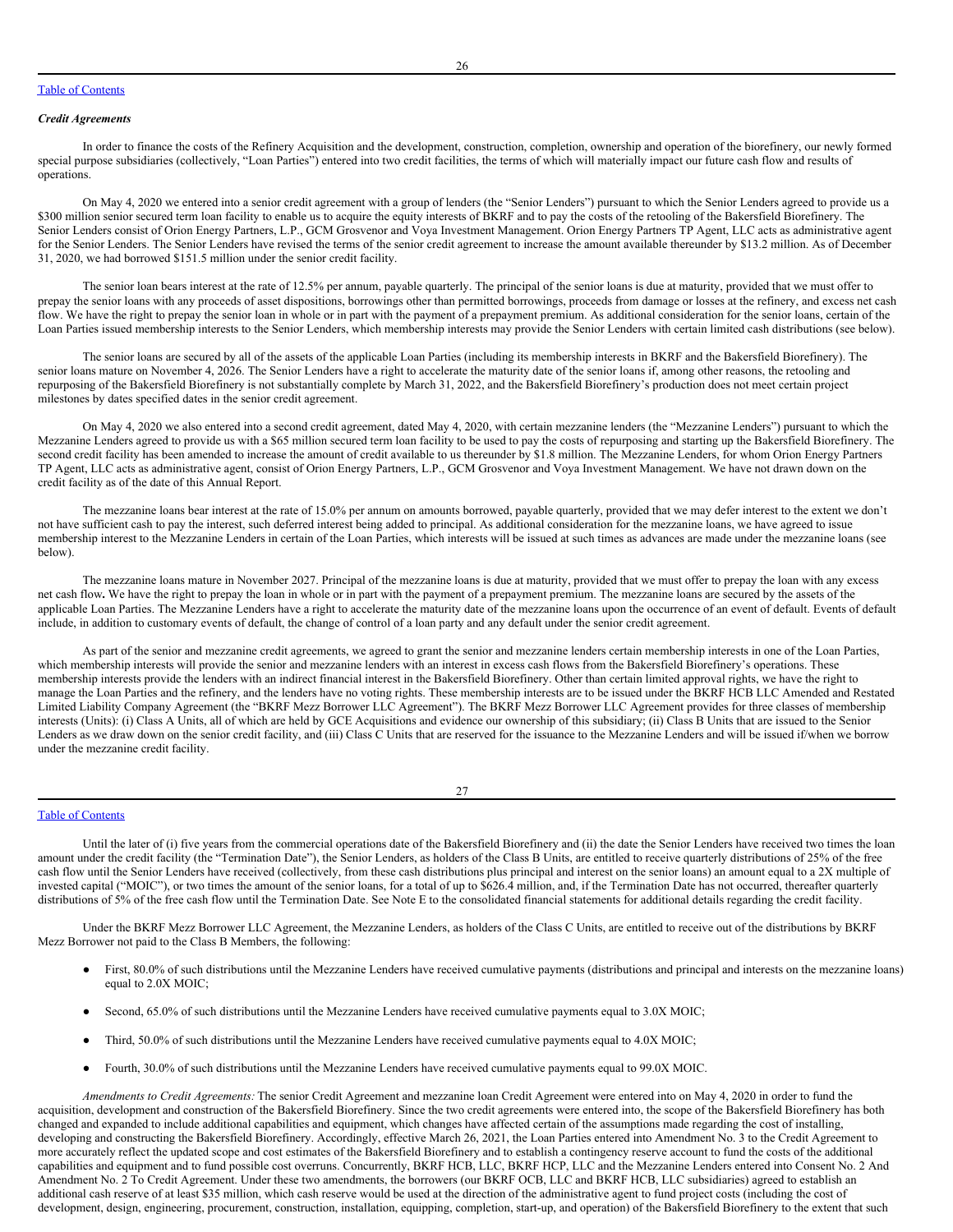costs exceed the amounts available under the two credit agreements. Funds remaining in the additional reserve account after the completion of the Bakersfield Biorefinery will, with the approval of the administrative agent, be used to first make a \$5 million principal payment on the senior loan, and any remaining funds will be returned to GCEH.

In order to fund the new \$35 million contingency cash reserve, the two amendments to the credit agreements provide that we will raise no less than \$35 million by July 31, 2021 and that we will deposit at least \$35 million into the new Bakersfield Biorefinery cash reserve account. The Credit Agreement amendments contemplate that the \$35 million will be raised in a public or private financing transaction and, in connection therewith, that we will enter into an agreement with a placement agent or underwriter, or that we will file a registration statement with the SEC by April 30, 2021.

As consideration for the amendments to the two Credit Agreements, the borrowers agreed to pay to each senior and mezzanine lender an amendment and consent premium equal to 1.00% of the aggregate commitments and loans of such lender. The fee is payable in the same securities that we may issue in connection with raising the \$35 million cash reserve. If we fund the \$35 million cash reserve other than through a financing transaction, we will pay the 1% lenders' premium in shares of our common stock or in cash. The amendments to senior Credit Agreement and mezzanine loan Credit Agreement also require the borrowers to provide certain updated financial statements and budgets, and amend other provisions of those agreements, including procedures to approve project change orders, and updates to our feedstock execution plan, the rail development milestones, and gas supply milestones.

28

### Table of [Contents](#page-0-0)

### **Critical Accounting Policies**

The preparation of financial statements in conformity with accounting principles generally accepted in the United States requires management to make estimates and assumptions that affect the reported assets, liabilities, sales and expenses in the accompanying financial statements. Critical accounting policies are those that require the most subjective and complex judgments, often employing the use of estimates about the effect of matters that are inherently uncertain.

The Company's most critical accounting policies and estimates that may materially impact the Company's results of operations include:

*Asset Retirement Obligations*. The Company recognizes liabilities which represent the fair value of a legal obligation to perform asset retirement activities, including those that are conditional on a future event, when the amount can be reasonably estimated. If a reasonable estimate cannot be made at the time the liability is incurred, we record the liability when sufficient information is available to estimate the liability's fair value. We have asset retirement obligations with respect to our Bakersfield Biorefinery due to various legal obligations to clean and/or dispose of these assets at the time they are retired. However, the majority of these assets can be used for extended and indeterminate periods of time provided that they are properly maintained and/or upgraded. It is our practice and intent to continue to maintain these assets and make improvements based on technological advances. A portion of these obligations relate to the required cleanout of hydrocarbons previously used in the pipeline and terminal tanks. In order to determine the fair value of the obligations management must make certain estimates and assumptions including, among other things, projected cash flows, a credit-adjusted risk-free rate and an assessment of market conditions that could significantly impact the estimated fair value of the asset retirement obligations. We believe the estimates selected, in each instance, represent our best estimate of future outcomes, but the actual outcomes could differ from the estimates selected.

*Environmental Remediation Liabilities*. The Company recognizes its asset retirement obligation and environmental liabilities in accordance with ASC 410-30, and has estimated such liabilities as of its acquisition date. It is the Company's policy to accrue environmental and clean-up related costs of a non-capital nature when it is both probable that a liability has been incurred and the amount can be reasonably estimated. Environmental liabilities represent the current estimated costs to investigate and remediate contamination at our properties. This estimate is based on internal and third-party assessments of the extent of the contamination, the selected remediation technology and review of applicable environmental regulations, typically considering estimated activities and costs for 20 years, and up to 30 years if a longer period is believed reasonably necessary. Accruals for estimated costs from environmental remediation obligations generally are recognized no later than completion of the remedial feasibility study and include, but are not limited to, costs to perform remedial actions and costs of machinery and equipment that are dedicated to the remedial actions and that do not have an alternative use. Such accruals are adjusted as further information develops or circumstances change. We discount environmental liabilities to their present value if payments are fixed and determinable. Expenditures for equipment necessary for environmental issues relating to ongoing operations are capitalized. Changes in laws and regulations and actual remediation expenses compared to historical experience could significantly impact our results of operations and financial position. We believe the estimates selected, in each instance, represent our best estimate of future outcomes, but the actual outcomes could differ from the estimates selected.

*Capitalization of Pre-Acquisition Costs*. The Company capitalizes its pre-acquisition costs once management determines that it is probable that the project will occur. Probability is determined based on (i) whether management, having the requisite authority, has implicitly or explicitly authorized and committed to funding the acquisition or construction of a specific asset, (ii) the financial resources are available consistent with such authorization, and (iii) the ability exists to meet the necessary local and other governmental regulations. Cost capitalization occurs when the event is probable, but prior to the start of construction. We capitalize those costs that are directly identifiable with the specific property and those costs that would be capitalized if the property were already acquired. We expense general and administrative and overhead costs and costs, including payroll, that would be considered support functions.

*Derecognition of Liabilities*. The Company reviews its liabilities, including but not limited to, accounts payable, notes payable, accrued expenses, accrued liabilities and other legal obligations, for a determination of the legal enforcement or settlement of an obligation. Upon conclusive evidence that an obligation may be extinguished, has expired, is discharged, cancelled or otherwise no longer legally exists, then the Company will derecognize the respective liability on the Company's balance sheet.

#### 29

### Table of [Contents](#page-0-0)

*Derivative Commodity Instruments*. The Company has used derivative commodity instruments as a means of generating cash for its efforts in procuring a refinery to fulfill its business plan. The Company may use such instruments in the future to manage its exposures for its feedstocks or end products. Normal purchases and normal sales are contracts that provide for the purchase or sale of something other than a financial instrument or derivative instrument that will be delivered in quantities expected to be used or sold over a reasonable period in the normal course of business. While the Company may deliver refined products from the refinery in the future, at this time these derivative contracts are not considered normal sales contracts. The results of our derivative activities were material to the company's financial position, results of operations or cash flows in 2018 and 2019. The Company's risk management practices and its compliance with policies are reviewed by the Company's Board of Directors. Derivatives beyond those designated as normal purchase and normal sale contracts are recorded at fair value on the Consolidated Balance Sheet with resulting gains and losses reflected in income. Fair values are derived principally from published market quotes and other independent third-party quotes. The change in fair value of Company's derivative commodity instruments in 2019 was material to the Company's results of operations. The company does not currently hold any derivative commodity instruments.

*Recoverability of Intangible Assets*. The Company invests in the development of various plant-based feedstocks for conversion to fuel as part of its core business plan and mandate. The Company has purchased patents and associated know-how that relate directly to the development and growing of Camelina. The Company invests in the ongoing development of Camelina through research and additional patents as breakthroughs occur. The Company capitalizes all of its patent expenses and amortizes these costs over a 17-year period in conjunction with the life of the patent protection. We evaluate the carrying costs of these assets on a periodic basis and will impair such value if deemed necessary. As of 2019, no impairment is necessary and the carrying value of our intellectual property (intangible assets) remains a significant value and expected economic generator going forward.

*Income Taxes*. The Company utilizes the liability method of accounting for income taxes. Under the liability method, deferred tax assets and liabilities are determined based on differences between financial reporting and tax basis of assets and liabilities and the carryforward of operating losses and tax credits, and are measured using the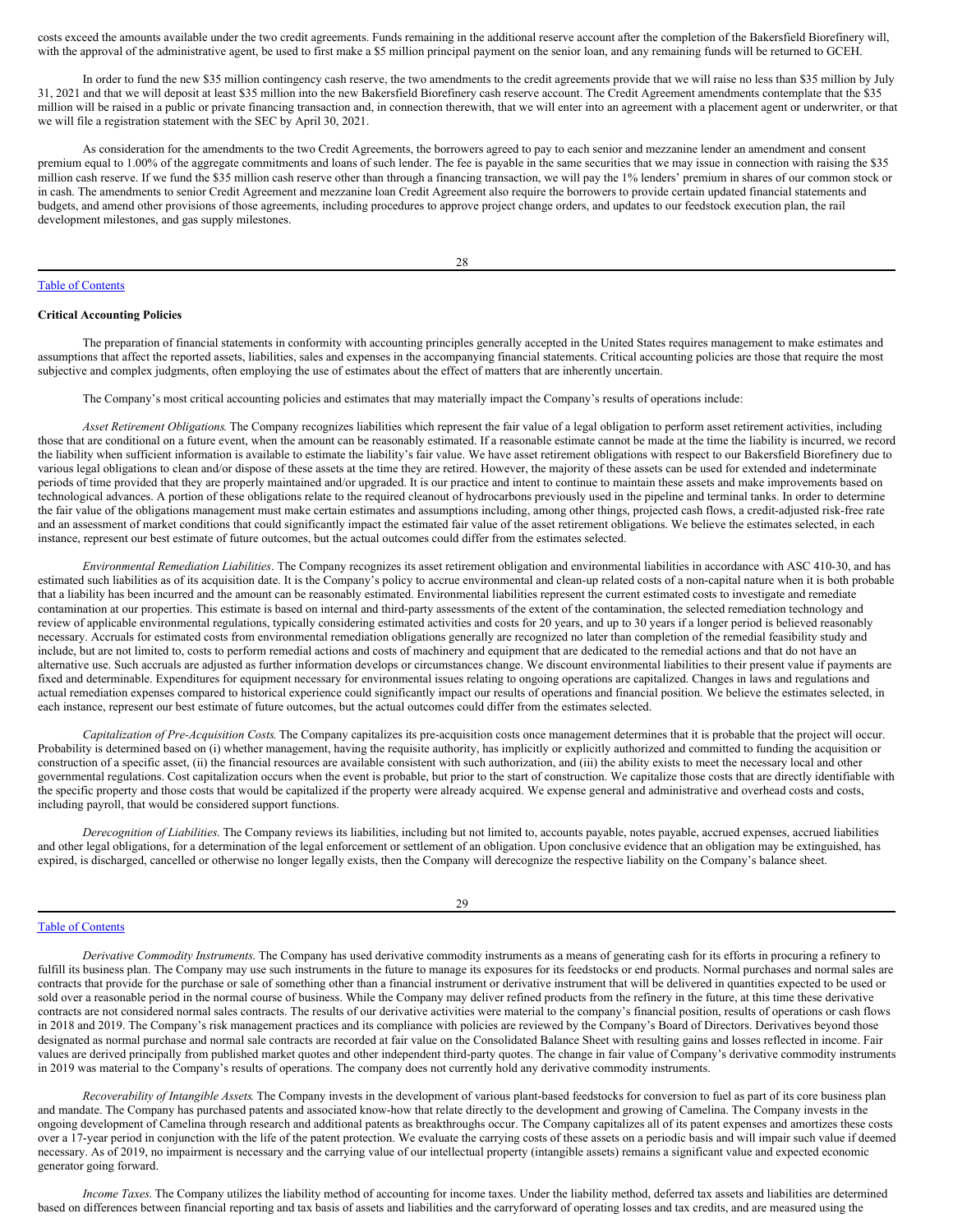enacted tax rates and laws that will be in effect when the differences are expected to reverse. A valuation allowance against deferred tax assets is recorded when it is more likely than not that such tax benefits will not be realized. Assets and liabilities are established for uncertain tax positions taken or positions expected to be taken in income tax returns when such positions are judged to not meet the "more-likely-than-not" threshold based on the technical merits of the positions. Estimated interest and penalties related to uncertain tax positions are included as a component of general and administrative expense.

Certain other critical accounting policies, including the assumptions and judgments underlying them, are disclosed in Note 1 to the Consolidated Financial Statements included in this Annual Report. However, we do not believe that there are any alternative methods of accounting for our operations that would have a material effect on our financial statements.

#### **Results of Operations**

*Revenues.* As discussed above, during the fiscal year ended December 31, 2019 ("fiscal 2019") and until May 7, 2020 our activities were devoted solely to the acquisition and financing of the Bakersfield Biorefinery. Since our acquisition of the Bakersfield Biorefinery on May 7, 2020, we have been engaged in converting and repositioning the refinery into a biorefinery and in further developing our Camelina feedstock production supply chain. Accordingly, in fiscal 2019 and the fiscal year ended December 31, 2020 ("fiscal 2020") we did not engage in any activities that generated current revenues and, as a result, we had no operating revenues in fiscal 2020 or fiscal 2019. The Bakersfield Biorefinery currently is being retooled and converted from a crude oil refinery into a biorefinery and is not expected to commence operations until early 2022. Therefore, we do not anticipate generating revenues from the operations of the Bakersfield Biorefinery until 2022.

| ۰,<br>I<br>- | ۰.<br>$\sim$ |  |
|--------------|--------------|--|

#### Table of [Contents](#page-0-0)

*General And Administrative Expenses and Facility Expenses.* General and administrative expense consists of expenses generally involving corporate overhead functions and operations. Our general and administrative expenses increased by \$5.6 million, or 181%, from \$3.1 million in fiscal 2019 to \$8.0 million in fiscal 2020. This increase was due to higher payroll costs (we have hired over 50 new employees since May 6, 2020), higher accounting and professional fees, higher insurance, information technology services and general office expenses arising from the ownership of the Bakersfield Biorefinery. We expect that our general and administrative expenses will continue to increase in 2021 as the development of the refinery progresses, and expenses will further increase once the Bakersfield Biorefinery is fully operational. Facility expenses primarily consist of maintenance costs to keep the Bakersfield assets, purchased in May 2020, in an operational mode and expenses normally related to the operations of a refinery. The 2020 facility expense was \$3.2 million with no comparable expense in 2019.

*Interest Income/Expense.* Our net fiscal 2019 and fiscal 2020 interest expenses consisted of accrued interest of \$0.4 million and \$2.3 million, respectively. Interest expense in fiscal 2019 represented interest accrued from \$2.1 million of promissory notes outstanding. However, in May 2020 we entered into the \$300 million senior loan and the \$65 million mezzanine loan. As of December 31, 2020 we borrowed \$151.5 million under the senior credit facility. Accordingly, our interest expense in fiscal 2020 represents interest accrued on the amounts borrowed, including the senior credit facility. During 2021 we expect to use all or substantially all of the credit available to us under these two facilities and, accordingly, we expect that our interest expenses will significantly increase as the outstanding principal balances of the credit facilities increase. While the amount of interest that we have to pay under the two credit facilities will increase, the applicable portion of construction period interest costs will be capitalized into the project under the guidance of the current accounting standards.

Change in Fair Value of Derivative and Class B Units and Finance Charges In October of 2018 we entered into the Derivative Contract under which we recorded an initial \$15.1 million liability associated with opening the derivative position. In 2018 we received \$6 million in cash from the derivative transaction and recorded a decrease in the derivative liability, which resulted in \$3.2 million of income. However, on December 31, 2019 the value of the derivative liability increased to \$24.8 million, which after receiving \$4 million in cash, resulted in a charge of \$8.9 million, and a change of \$12.1 million during the year. We modified the terms of the derivative in October of 2019 and received \$4 million in cash from the transaction. As part of the Derivative Contract, we recorded a gain from the change in fair value of the derivative of \$5.5 million in 2020 and a finance charge of \$8.9 million in 2019. In May 2020 we entered into a senior loan credit facility whereby we issued equity units in a subsidiary. We record these units at their fair value when they are issued or become issuable, and we remeasure the fair value of these units at the end of each reporting period. As of December 31, 2020 we determined that the fair value of the liability of the mandatorily redeemable instruments to be \$5.1 million, which was an increase in fair value of \$2 million, which was charged to other expenses . We had no comparable expense related to the fair value of Class B units in 2019.

*Net losses.* For 2020 we incurred an operating loss of \$12.2 million, an increase of \$7.3 million from our operating loss of \$4.9 million in 2019. Our operating loss increased because of the substantial increase in our general and administrative expenses (including facilities costs), the costs related to the retooling of the Bakersfield Biorefinery, and our activities in developing the Camelina farming operations and feedstock program. Our total net loss for the year 2020 was \$10.6 million, a decrease of \$1.2 million or 10% compared to the \$11.8 million loss in 2019. Our net loss for 2020 increased over 2019 primarily due to a reduction in the derivative fair value liability of \$5.5 million, a gain on the derivative revaluation of \$0.5 million and an expense of \$2 million due to the change in fair value of Class B units. These gains offset the higher general and administrative costs incurred in 2020. We expect to continue to incur losses in 2021 while our biorefinery is under construction and therefore not operational.

### **Liquidity and Capital Resources**

As of December 31, 2019 and 2020, we had approximately \$0.5 million and \$40 million of cash, including \$35.6 million of restricted cash, of which \$22.7 million is considered as long-term as that cash is more than likely to be spent on the construction project and will be capitalized into the project as spent. On December 31, 2020 we had working capital of negative \$5.8 million and negative working capital of \$33 million at the end of fiscal 2019.

Our efforts to acquire the Bakersfield refinery commenced in early 2018. Our operating costs, including the costs of the professionals that we engaged, exceeded our capital resources. Accordingly, on October 15, 2018, we entered into a derivative contract with a commodities trading company whereby we received \$6 million of cash in exchange for a contract for ultra-low sulfur diesel to be settled beginning in July of 2020. This contract created a net fair value liability of \$15.1 million. The purpose of this contract was to obtain the cash the Company needed to pursue the acquisition of the Bakersfield Biorefinery. Because of a delay in completing the purchase of the Bakersfield Biorefinery, we had to unwind the original derivative contract on October 29, 2019 and enter into a new derivative transaction whereby we received an additional cash payment of \$4 million. The new derivative contract was amended again on April 20, 2020 and calls for a cash payment of \$4.5 million in June 2020 (that we paid) and six equal monthly payments of \$3.375 million beginning in May 2022. This payment stream is scheduled to coincide around the commencement of operations and the resulting cash flow of the Bakersfield Biorefinery.

31

### Table of [Contents](#page-0-0)

The Bakersfield Biorefinery is currently being retooled and converted from a crude oil refinery into a biofuels refinery. The construction of the Bakersfield Biorefinery is expected to be completed, and the Bakersfield Biorefinery is expected to commence commercial operations in early 2022. Until the Bakersfield Biorefinery is operational, we will not generate any refinery operating revenues. We anticipate that we will generate some revenues in 2021 from sales of Camelina seed, although such revenues are not expected to be significant. During the construction phase of the biorefinery, we will incur significant operating costs and capital expenditures to upgrade the existing equipment and facilities. The expenses that we expect to incur include, among others, the purchase of new biorefinery equipment, the payments to our contractors under the various engineering, procurement and construction agreements that we entered into, the costs of maintaining the existing facility during the construction phase, paying licensing fees, the costs of upgrading the refinery's rail line and certain pipelines, and making interest and other payments under our senior and mezzanine credit facilities.

In order to fund the cost of acquiring the Bakersfield Biorefinery, converting the existing refinery into a biorefinery, and paying all operating expenses during the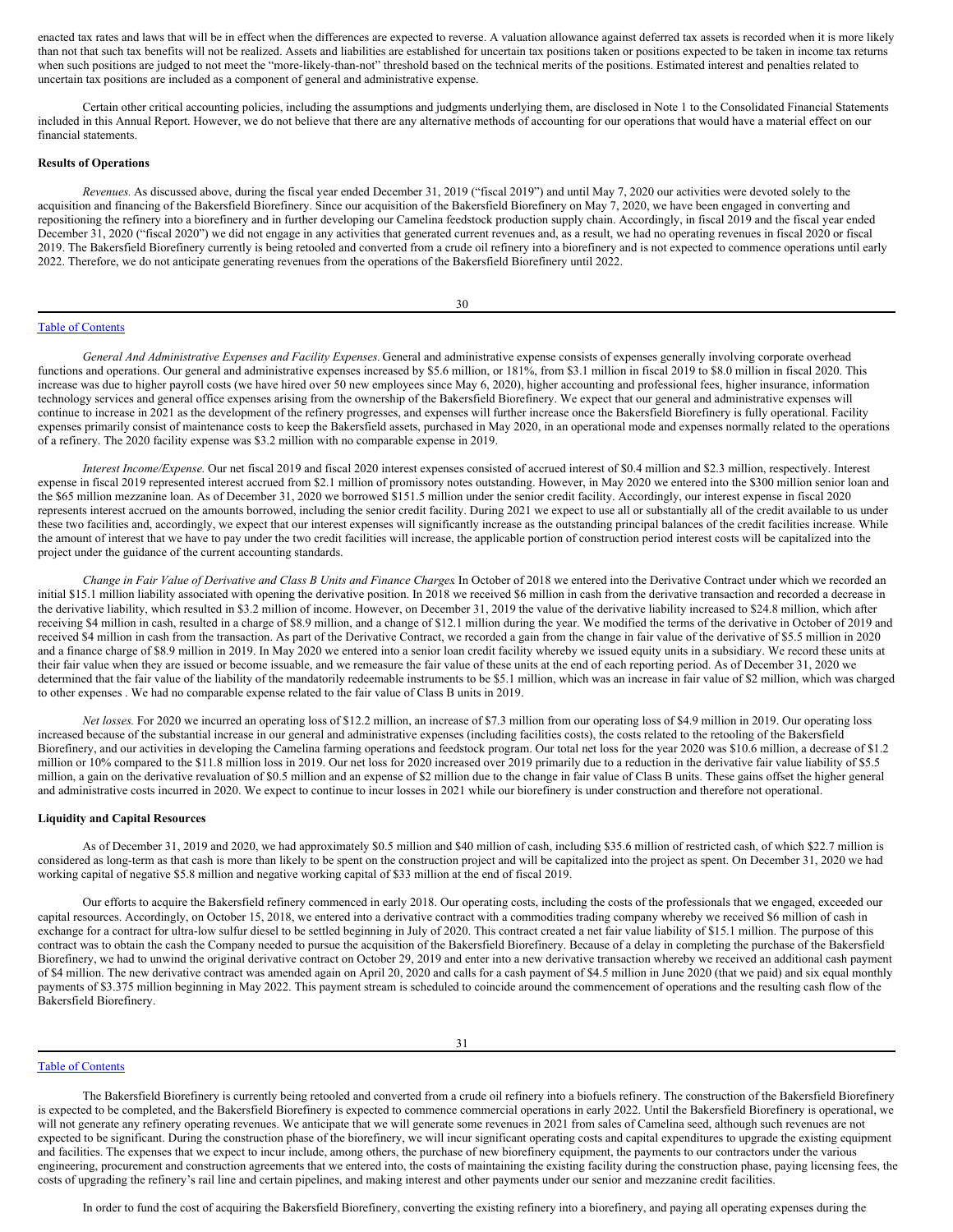preoperational period, in May 2020 we entered into a \$300 million senior secured term loan facility with the Senior Lenders and a \$65 million secured term loan facility with the Mezzanine Lenders. Our senior and mezzanine lenders have also recently agreed to make an additional \$15 million available to us, if requested, to develop the Bakersfield Refinery and our Camelina feedstock program. As of December 31, 2020, we have borrowed \$151.5 million under the senior credit facility, of which approximately \$45 million was unspent as of the end of 2020. We borrowed approximately \$31 million in March 2021 to continue the retooling of the Bakersfield Biorefinery and ongoing operations. As of the date of this Annual Report, we have not yet utilized the mezzanine credit facility or the additional \$15 million of available credit the senior and mezzanine lenders have made available to us.

The senior loan bears interest at the rate of 12.5% per annum, payable quarterly. No principal payments are required to be made under the senior loan until maturity. The senior loan matures on November 4, 2026. The mezzanine loan will bear interest at the rate of 15.0% per annum on amounts borrowed, payable quarterly, provided that we may defer up to 2.5% interest to the extent we do not have sufficient cash to pay the interest (any deferred interest will be added to principal). Principal of the mezzanine loans is due at maturity. As additional consideration for the senior loans and mezzanine loans, the senior lenders were issued Class B units (and the mezzanine lenders will be issued Class C Units when we borrow under the mezzanine loans) in our subsidiary that indirectly owns the Bakersfield Biorefinery. The Class B and C Units will not affect our liquidity until the Bakersfield Biorefinery commences operations in 2022. However, since the holders of the Class B and C Units will be entitled to certain priority cumulative distributions, if any, that may be made in the future from the operations of the Bakersfield Biorefinery, distributions made on behalf of the Class B and C Units will reduce the amount of distributions that we may be entitled to receive in the future from the operations of the Bakersfield Biorefinery.

Based on our construction budget (including the purchase orders we have issued for the required equipment) and on our internal projections of our future operating expenses, we anticipated that the \$380 million available to us under the senior and mezzanine loans (including the supplemental \$15 million) would be sufficient to fund our projected capital expenditures and operating expenses at the Bakersfield Biorefinery until the Bakersfield Biorefinery becomes operational. However, the scope of the Bakersfield Biorefinery has both changed and expanded to include additional capabilities and equipment, which changes may increase the cost of installing, developing and constructing the Bakersfield Biorefinery. In order to be prepared for cost overruns, we have agreed with our senior and mezzanine lenders to establish a \$35 million contingency reserve by July 31, 2021 to fund any cost overruns. See "Item 9B. Other Information." We currently do not have the funds to establish the contingency reserve and will, therefore, have to raise this amount through a public or private sale of our securities. No assurance can be given that we will be able to raise the funds by July 31, 2021, or at all. A portion of GCEH's corporate overhead has been funded from the senior and mezzanine loan advances, which advances GCEH has agreed to pay to the Bakersfield Biorefinery.

Our transition to profitability is dependent upon, among other things, the successful and timely development and construction of our biorefinery and the future commercialization of the products that we intend to produce at the Bakersfield Biorefinery. In order to ensure that we have a buyer for the renewable diesel produced at our biorefinery, we have entered into an offtake agreement with ExxonMobil Oil Corporation. Under that agreement, ExxonMobil has agreed to purchase a minimum of 105 million gallons per year of renewable diesel from the Bakersfield Biorefinery for a period of five years following the date that the Bakersfield Biorefinery commences commercial operations, with the right to acquire additional volumes. The price of the renewable diesel to be sold to ExxonMobil under the contract is based on a combination of both a fixed price and variable price. The revenues we expect to receive under the offtake agreement, together with our other projected sources of revenues, are expected to fund our anticipated working capital and liquidity needs.

|         | v  |
|---------|----|
|         | ۰. |
| I<br>I  |    |
| ×<br>۰. |    |

### Table of [Contents](#page-0-0)

Once completed, the Bakersfield Biorefinery will be able to produce renewable diesel from various renewable feedstocks, such as Camelina oil produced from our patented Camelina varieties, soybean oil, used cooking oil, inedible animal fat, and other vegetable oils. We believe that one of our strategic advantages is that a significant portion of the feedstock expected to be used at our biorefinery will be Camelina grain produced by third party farmers for the Bakersfield Biorefinery using our patented Camelina varieties. However, we anticipate that we will need additional funding for general corporate purposes and to grow our certified Camelina seeds, to enter into agreements with farmers, and to otherwise ramp up the cultivation and production of Camelina. As of the date of this report, we have only secured limited funding for our Camelina production plans. Although we are currently in discussions with certain agri-finance companies, other strategic partners, our existing lenders, and possible third party investors for debt or equity financing for our Camelina operations and corporate purposes, no assurance can be given that we will obtain the necessary funds, or that if we do obtain such funding, that the terms under which we obtain such funding will be beneficial to us.

Inflation and changing prices have had minimal effect on our continuing operations over our two most recent fiscal years.

### <span id="page-18-0"></span>**ITEM 7A. QUANTITATIVE AND QUALITATIVE DISCLOSURES ABOUT MARKET RISK.**

Not applicable to a "smaller reporting company."

### <span id="page-18-1"></span>**ITEM 8. FINANCIAL STATEMENTS AND SUPPLEMENTARY DATA.**

Financial Statements are referred to in Item 15, listed in the Index to Financial Statements and filed and included following the signature page of this Annual Report on Form 10-K.

### <span id="page-18-2"></span>**ITEM 9. CHANGES IN AND DISAGREEMENTS WITH ACCOUNTANTS ON ACCOUNTING AND FINANCIAL DISCLOSURE.**

Effective January 1, 2021 Hall & Company Certified Public Accountants and Consultants, Inc. ("Hall & Company"), the Company's independent registered public accounting firm, merged with and into Macias, Gini & O'Connell, LLC ("MGO"). In the merger, Hall & Company's audit operations and the professional staff of Hall & Company joined MGO as employees of MGO. Accordingly, effective January 8, 2021, Hall  $\&$  Company resigned as the Company's independent registered public accounting firm and MGO became the Company's independent registered public accounting firm. This change in the Company's independent registered public accounting firm was approved by the Company's Board of Directors on January 8, 2021.

The principal accountant's reports of Hall & Company on the financial statements of the Company as of and for the years ended December 31, 2019, 2018, 2017, and 2016 did not contain any adverse opinion or disclaimer of opinion and were not qualified or modified as to uncertainty, audit scope or accounting principles.

During the years ended December 31, 2019, 2018, 2017, and 2016, and through January 8, 2021, there were no disagreements with Hall & Company on any matter of accounting principles or practices, financial statement disclosure, or auditing scope or procedure, which if not resolved to Hall & Company's satisfaction would have caused it to make reference thereto in connection with its reports on the financial statements for such years. During the fiscal years ended December 31, 2019, 2018, 2017, and 2016, and during the period from the end of the most recently audited fiscal year through January 8, 2021, there were no reportable events of the type described in Item  $304(a)(1)(v)$  of Regulation S-K.

During the years ended December 31, 2019, 2018, 2017, and 2016, and through January 8, 2021, the Company did not consult with MGO with respect to any of (i) the application of accounting principles to a specified transaction, either completed or proposed; (ii) the type of audit opinion that might be rendered on the Company's financial statements; or (iii) any matter that was either the subject of a disagreement (as defined in Item 304(a)(1)(iv) of Regulation S-K) or an event of the type described in Item 304(a)  $(1)(v)$  of Regulation S-K.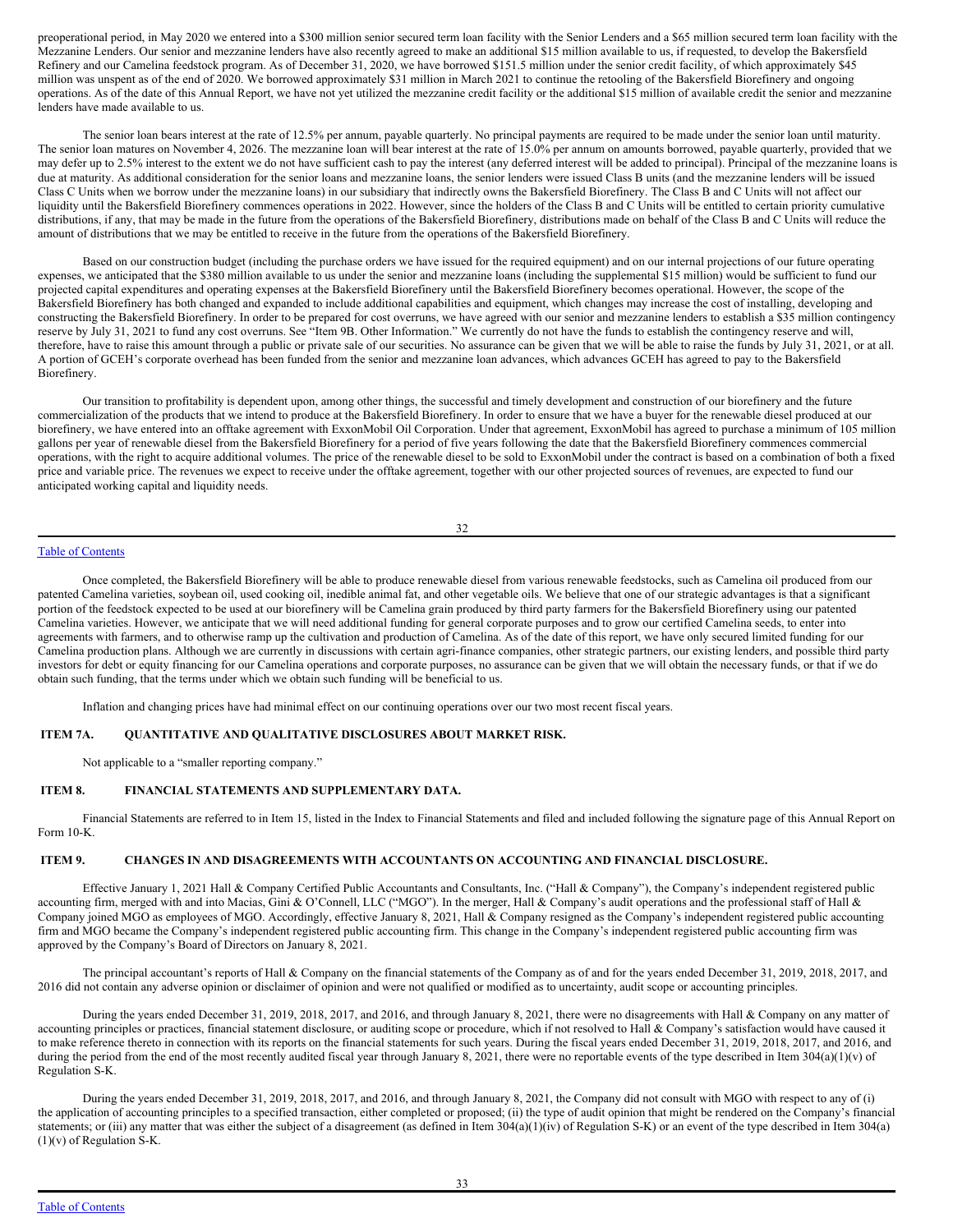### <span id="page-19-0"></span>**ITEM 9A. CONTROLS AND PROCEDURES.**

### *Evaluation of Disclosure Controls and Procedures*

We maintain disclosure controls and procedures (as defined in Exchange Act Rule 13a-15(e)) that are designed to assure that information required to be disclosed in our Exchange Act reports is recorded, processed, summarized and reported within the time periods specified in the SEC's rules and forms, and that such information is accumulated and communicated to management, including our Chief Executive Officer and our Chief Financial Officer (the "Certifying Officers"), as appropriate, to allow timely decisions regarding required disclosures.

In designing and evaluating the disclosure controls and procedures, management recognizes that any controls and procedures, no matter how well designed and operated, can provide reasonable assurance only of achieving the desired control objectives, and management necessarily is required to apply its judgment in weighing the costs and benefits of possible new or different controls and procedures. Limitations are inherent in all control systems, so no evaluation of controls can provide absolute assurance that all control issues and any fraud within the company have been detected.

As required by Exchange Act Rule 13a-15(b), as of the end of the period covered by this Annual Report on Form 10-K, management, under the supervision and with the participation of our Certifying Officers, evaluated the effectiveness of our disclosure controls and procedures. Based on this evaluation, the Certifying Officers have concluded that, as of the end of the period covered by this Annual Report on Form 10-K, our disclosure controls and procedures were not effective because of the material weaknesses described below under "Management's Report on Internal Control over Financial Reporting," below. We have taken the additional remedial steps to address the material weaknesses in our disclosure controls and procedures as set forth below under "Management's Plan for Remediation of Material Weaknesses."

### *Management's Report on Internal Control Over Financial Reporting*

Our management is responsible for establishing and maintaining adequate internal control over financial reporting ("ICFR"), as such term is defined in Rule 13a-15(f) of the Exchange Act. Our internal control system was designed to provide reasonable assurance to our management and board of directors regarding the reliability of financial reporting and the preparation and fair presentation of its published consolidated financial statements.

Because of its inherent limitations, ICFR may not prevent or detect misstatements. Also, projections of any evaluation of effectiveness to future periods are subject to the risk that controls may become inadequate because of changes in conditions, or that the degree of compliance with the policies or procedures may deteriorate.

A material weakness is a deficiency, or a combination of deficiencies, in ICFR, such that there is a reasonable possibility that a material misstatement of annual or interim financial statements will not be prevented or detected on a timely basis. Management has evaluated the effectiveness of the Company's ICFR as of December 31, 2019. Management based its assessment on the framework set forth in Committee of Sponsoring Organizations of the Treadway Commission ("COSO") in Internal Control – Integrated Framework (2013) in conjunction with SEC Release No. 33-8810 entitled "Commission Guidance Regarding Management's Report on Internal Control Over Financial Reporting Under Section 13(a) or 15(d) of the Securities and Exchange Commission" (17 CFR PART 241). Because of the material weaknesses described below, management concluded that the Company's ICFR was not effective as of December 31, 2020:

- Ineffective controls over period end financial disclosure and reporting processes, including not timely performing certain reconciliations, and lack of approval of adjusting journal entries. This deficiency also resulted in books not being closed on a timely basis.
- In completing the closing of our 2020 financial statements, we recorded material adjustments related to the valuation of asset retirement obligations and environmental liabilities and mandatorily redeemable equity instruments. These adjustments were the result of rigorous reviews at year end. However, we note these adjustments also represent corrections to these items being misstated earlier in the year due to a lack of a rigorous review when they were initially recorded.
- The Company has not performed a risk assessment and mapped our accounting processes to control objectives.

#### 34

### Table of [Contents](#page-0-0)

Management believes that the material weaknesses arose because the Bakersfield Biorefinery had minimal controls in place when it was purchased in May 2020, and as of December 31, 2020 the Company had not completed its implementation of all the internal controls and procedures. The Company is taking measures to remediate these deficiencies.

The material weaknesses and other matters impacting the Company's internal controls may cause it to be unable to report its financial information on a timely basis and thereby subject it to adverse regulatory consequences, including sanctions by the SEC or violations of applicable stock exchange or quotation service listing rules. There could also be a negative reaction in the financial markets due to a loss of investor confidence in the Company and the reliability of its financial statements. Confidence in the reliability of the Company's financial statements may suffer due to the Company's reporting of material weaknesses in its internal controls over financial reporting. This could materially adversely affect the Company and lead to a decline in the price of its Common Stock.

This Annual Report does not include an attestation report of our independent registered public accounting firm regarding internal control over financial reporting. Management's report was not subject to attestation by our independent registered public accounting firm as such attestation is not required for non-accelerated filers such as this company pursuant to applicable SEC rules.

### *Management's Plan for Remediation of Material Weaknesses*

The Company has taken the following actions, and continues to be engaged in, making necessary changes and improvements to its internal control system to address the material weakness in ICER described above. These actions include:

- (a) The Company has hired additional financial and accounting personnel who are experienced in U.S. GAAP financial reporting, including additional personnel in the Company's newly established accounting department. The Company is evaluating its accounting personnel to remediate the identified weaknesses;
- (b) The Company has purchased and installed a new financial reporting and accounting system and is implementing more robust financial reporting, accounting and management controls over its accounting and financial reporting functions at all of its facilities. The Company is evaluating its necessary approval control procedures;
- (c) The Company has engaged the necessary independent valuation experts to value the Company's asset retirement obligations, environmental liabilities and/or certain financial instruments.

### *Changes in Internal Control Over Financial Reporting*

<span id="page-19-1"></span>During the fourth quarter of fiscal 2020, we enhanced the reporting structure of our accounting system, and began the implementation of other financial reporting tools. Other than these changes, there were no other changes in our internal control over financial reporting that occurred during the quarter ended December 31, 2020 that materially affected, or are reasonably likely to materially affect, our internal control over financial reporting.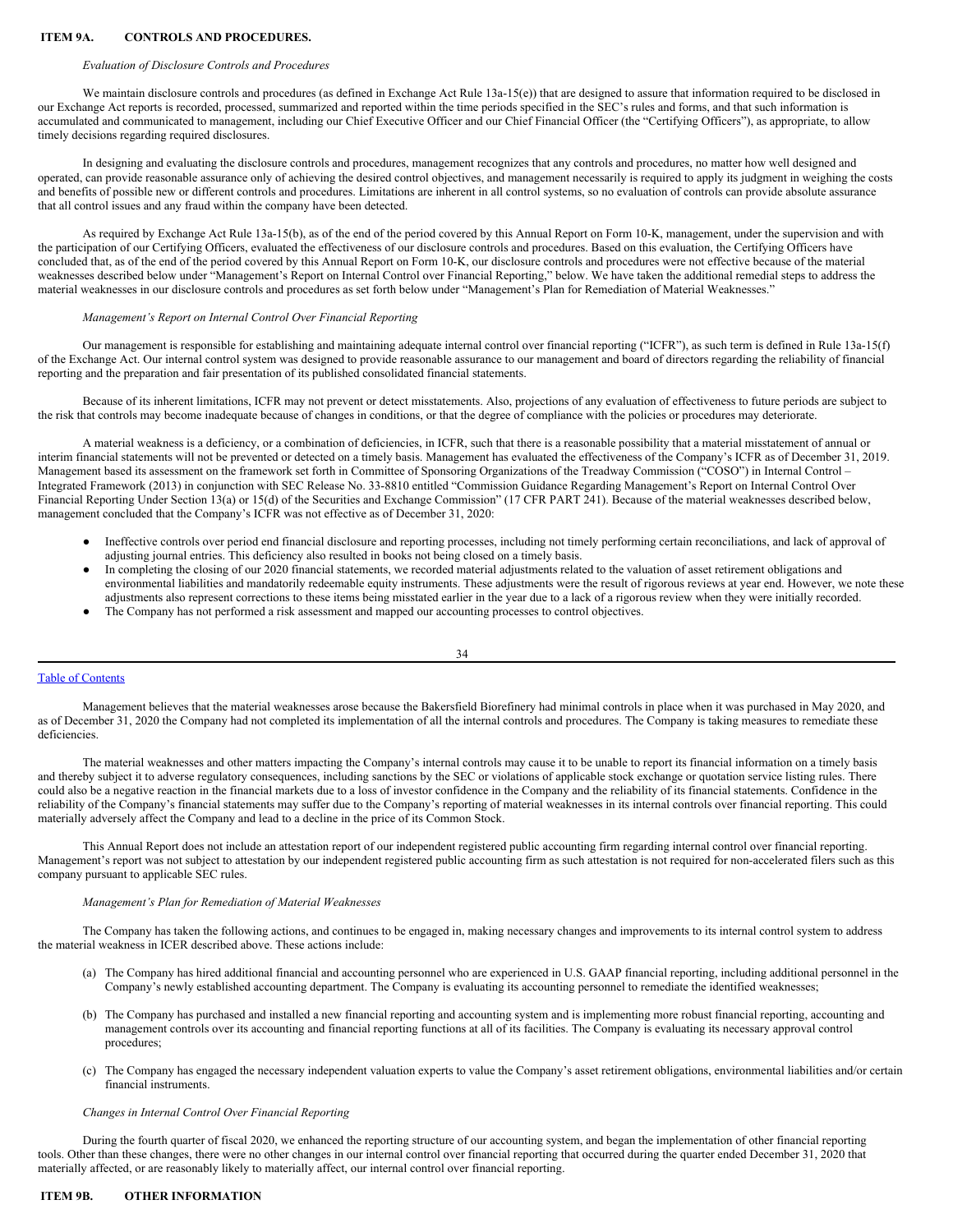**Issuance of Shares:** On March 26, 2021, we issued 1,586,786 shares of the Company's Common Stock to the holder of a convertible promissory note upon the conversion of the entire outstanding balance, principal and accrued interest, of that note (\$470,115).

### Table of [Contents](#page-0-0)

### <span id="page-20-0"></span>**PART III**

35

#### <span id="page-20-1"></span>**ITEM 10. DIRECTORS, EXECUTIVE OFFICERS, AND CORPORATE GOVERNANCE.**

The following table sets forth the name, age and position held by each of GCEH's current executive officers and directors as of March 31, 2021. Directors are elected for a period of one year and thereafter serve until the next annual meeting at which their successors are duly elected by the stockholders.

| Name                  | Age | <b>Position</b>                                           |
|-----------------------|-----|-----------------------------------------------------------|
| David R. Walker $(1)$ | 76  | Chairman of the Board                                     |
| <b>Richard Palmer</b> | 60  | President, Chief Executive Officer, and Director          |
| <b>Martin Wenzel</b>  | 63  | Director                                                  |
| Noah Verleun          | 38  | Executive Vice President-Development & Regulatory Affairs |
| Ralph Goehring        | 64  | Vice President-Finance, and Chief Financial Officer,      |

(1) Member of our Audit Committee

Mr. Palmer and Mr. Goehring also serve as the President, Chief Executive Officer and as the Chief Financial Officer, respectively, of all of the Company's principal subsidiaries.

#### **Business Experience and Directorships**

The following describes the backgrounds of current executive officers and directors. Mr. Walker and Mr. Wenzel are independent directors as defined in the Nasdaq rules governing members of boards of directors.

#### **David R. Walker**

David R. Walker joined the Board of Directors in May 1996 and was appointed Chairman of the Board of Directors in May 1998. He has served as Chairman of the Audit Committee since 2001. Mr. Walker has been retired since July, 2016. From 1976 until his retirement in July 2016, Mr. Walker was the General Manager of Sunheaven Farms, the largest onion growing and packing entity in the State of Washington. In the capacity of General Manager, Mr. Walker performed the functions of a traditional chief financial officer. Mr. Walker holds a Bachelor of Arts degree in economics from Brigham Young University with minors in accounting and finance.

The Board believes that Mr. Walker's experience regarding the operation and management of large-scale agricultural farms and his experience as a financial officer are valuable resources to our Board in formulating business strategy, addressing business opportunities and resolving operational issues that arise from time to time.

#### **Richard Palmer**

Richard Palmer was appointed as our President and Chief Operating Officer in September 2007 and has been a member of the Board of Directors since September 2007. Mr. Palmer became our Chief Executive Officer in December 2007. Prior to joining the Company in 2007, Mr. Palmer was a co-founder of Mobius Risk Group, LLC, an energy risk advisory services consulting company that was formed in January 2002 and was a principal and Executive Vice President of that consulting company until September 2007. From 1997 to 2002, Mr. Palmer was a Senior Director at Enron Energy Services. Prior thereto, from 1995 to 1996 Mr. Palmer was a Vice President of Bentley Engineering, and a Senior Vice President of Southland Industries from 1993 to 1996. Mr. Palmer received his designation as a Certified Energy Manager in 1999, holds two Business Management Certificates from University of Southern California's Business School, and is an active member of both the American Society of Plant Biologists, and the Union of Concerned Scientists. Mr. Palmer is Trustee & President of the Center for Sustainable Energy Farming (CFSEF), a non-profit research institute dedicated to sustainable communities, fueled by socially responsible clean energy. In February 2013, Mr. Palmer joined the RSB Services Foundation's Board of Directors and held the Chairman role from April until December 2013. RSB Services acted as the implementing entity of the Roundtable on Sustainable Biofuels (RSB) sustainability certification until December 2013.

Over the last 27 years, Mr. Palmer has held senior level management positions with a number of large engineering, development, operations and construction companies, and, as a result, he has garnered a wealth of experience in the energy field. Mr. Palmer's experience is important to the development and execution of the Company's business plan. Mr. Palmer is the only member of management who serves as a director of the Company.

#### 36

### Table of [Contents](#page-0-0)

### **Martin Wenzel**

Martin Wenzel was appointed to the Board of Directors on May 7, 2020. Mr. Wenzel previously served on the Board from April 2010 until the end of 2014. Until his appointment as a director, Mr. Wenzel served as an advisor to the Board pursuant to that certain Board Advisor Agreement, dated June 21, 2019.

Martin Wenzel has been an Executive Vice President for Heorot Power Holdings since June 2016. Prior to joining Heorot Power Holdings, Mr. Wenzel served as Executive Vice President for Beowulf Energy from July 2012 to June 2016. Prior to his work at Beowulf, he was appointed as the President and Chief Executive Officer for Colorado Energy Management (2007-2012.) Mr. Wenzel was the Senior Vice President (Sales and Marketing) of Miasole Inc., a producer of solar cell products. Mr. Wenzel was President and Chief Executive Officer of Alpha Energy LLC from 2001-2004. He currently is a member of the Board of the Directors for ION Clean Energy, a carbon capture technology company based in Colorado. Mr. Wenzel holds an Executive MBA from Columbia Business School, a Master's degree in Systems Management from The University of Southern California, and a Bachelor's degree in Engineering and Management from the U.S. Naval Academy.

Mr. Wenzel was chosen to serve as a director on the Boardbecause of his extensive background in the energy industry, including over 30 years of developing, financing, constructing and operating energy projects and marketing energy commodities in the U.S. and internationally.

### **Noah Verleun**

Noah Verleun was appointed as the Company's Senior Vice President in January 2019 and as our Executive Vice President of Development & Regulatory Affairs in May 2020. He has held various roles across the organization since 2010. Prior to joining the Company, Mr. Verleun worked for JP Morgan PWM, Rockefeller University in its office of investments and OC&C Strategy Consultants in London. He received a Bachelor of Science degree in Economics and a Master of Public Policy degree from the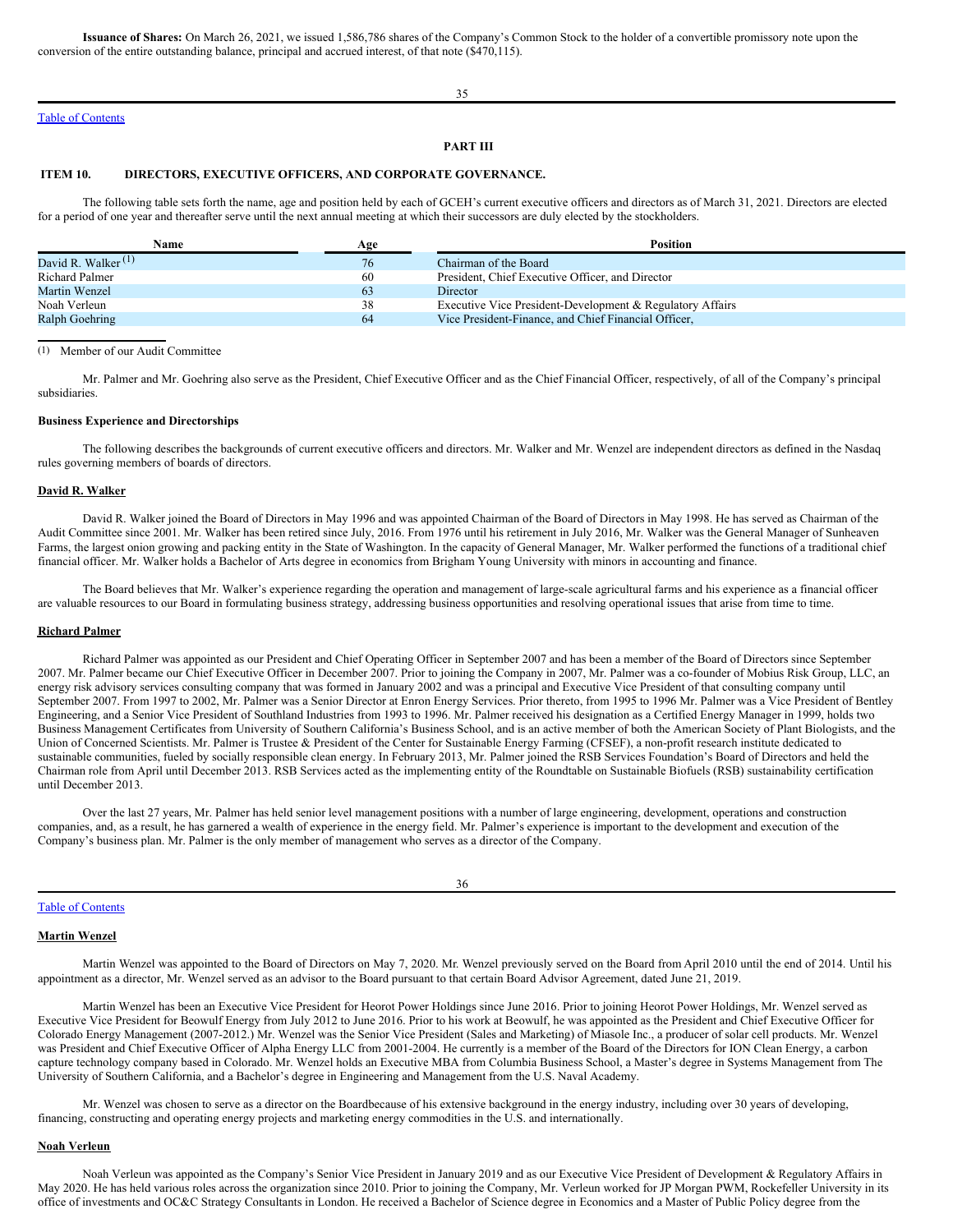### **Ralph Goehring**

Ralph Goehring joined the Company on May 20, 2020 and was appointed Vice President-Finance and Chief Financial Officer on July 10, 2020. From 2010 until his appointment to GCEH, Mr. Goehring was the Chief Executive Officer and majority owner of SandDollar Financial LLC, a company that provided accounting and financial reporting services to energy related firms. From 1987 until 2008, Mr. Goehring worked at Berry Petroleum Company, first as Manager of Tax (1987-1992), and thereafter as Chief Financial Officer (1992-2008). Prior to joining Berry Petroleum Company, Mr. Goehring was a Senior Tax Accountant at Arthur Andersen & Co. Mr. Goehring holds a Bachelor of Business Administration degree from the University of California, Berkeley, and is a CPA.

### Table of [Contents](#page-0-0)

#### **Compliance with Section 16(a) of the Exchange Act**

Section 16(a) of the Securities Exchange Act of 1934 requires our executive officers and directors, and persons who own more than 10% of a registered class of our equity securities, to file reports of ownership and changes in ownership with the SEC. Executive officers, directors and greater than 10% stockholders are required by SEC regulations to furnish us with copies of all Section 16(a) forms they file.

Based solely on information provided to us by our officers and directors and our review of copies of reporting forms received by us, we believe that during the fiscal year ended December 31, 2020, our officers and directors failed to timely file the following forms under Section 16(a): Ralph Goehring failed to timely file a Form 3 upon his appointment as the Company's Chief Financial Officer and Noah Verleun failed to timely file a Form 3 upon his appointment as an executive officer of GCEH, and thereafter failed to file a Form 4 upon the exercise of certain options for the purchase of shares of Common Stock.

#### **Code of Ethics**

Our Board of Directors has adopted a revised code of ethics that applies to our principal executive officers, principal financial officer or controller, or persons performing similar functions. Our code of ethics and business conduct is available on our website at *www.gceholdings.com*. The reference to our website address does not constitute incorporation by reference of the information contained at or available through our website, and you should not consider it to be a part of this Annual Report.

#### **Adherence to ESG principles.**

We believe that (i) our impact on the environment, (ii) how we manage our relationships with employees, suppliers, customers and the communities in which we operate, and (iii) the accountability of our leadership to our stockholders are important to our stockholders and the success of business. We believe that our business goal of reducing the carbon intensity of transportation fuels and reducing greenhouse gases is a key component of our environmental, social and governance ("ESG") program. Our workforce is critical to our success, and we are committed to fostering a culture of safety, diversity and inclusion that makes our employees feel safe, empowered and engaged. We plan to report how we oversee and manage ESG factors material to our business.

$$
^{38}
$$

### Table of [Contents](#page-0-0)

#### **Board Committees**

Our Board of Directors has an Audit Committee, but does not currently have a Compensation Committee or a Nominating Committee.

*Audit Committee*. Our Audit Committee operates pursuant to a written charter. Among other things, the Audit Committee is responsible for:

- reviewing and discussing with management and the independent registered public accounting firm our annual and quarterly financial statements and related disclosures;
- hiring our independent registered public accounting firm, and coordinating the oversight and review of the adequacy of our internal control over financial reporting with both management and the independent registered public accounting firm; and
- reviewing and, if appropriate, approving all transactions between our company or its subsidiaries and any related party.

Because the Board of Directors currently only has three directors, only one of whom is independent according to The Nasdaq Stock Market rules, as of the date of this Annual Report David Walker is the sole member of the Audit Committee. The Board expects to appoint additional members to the Board of Directors, including additional members of the Audit Committee, in the near future. Mr. Walker has significant knowledge of financial matters, and our Board has designated Mr. Walker as the "audit committee financial expert" of the Audit Committee.

*Nominating Committee*. GCEH does not currently maintain a nominating committee. Rather, all of the directors on the Company's Board of Directors at any given time participate in identifying qualified director nominees and recommending such persons to be nominated for election to the Board at each annual meeting of our stockholders. As a result, our Board has not found it necessary to have a separate nominating committee. However, the Board may form a nominating committee for the purpose of nominating future director candidates.

*Compensation Committee*. GCEH does not currently have a compensation committee. All of GCEH's directors participate in determining the compensation of our executive officers and non-employee directors. As a result, the Board has not found it necessary to have a separate compensation committee.

<span id="page-21-0"></span>In determining the compensation of any executive officer or non-employee director, the full Board (excluding the executive officer or non-employee director whose compensation is being determined) will consider such factors as they deem appropriate in developing competitive compensation standards aimed at attracting and retaining qualified management personnel and directors. Some of these factors may include, but are not limited to, the level of compensation paid to senior executives and directors at businesses and other organizations of comparable size and industry, and the specific experience and expertise of any particular executive officer or non-employee director relative to the experience and expertise of other executive officers and non-employee directors. Our Board meets at least once a year to review and consider the current compensation of our executive officers and non-employee directors, and if appropriate, adjust the current levels of such compensation.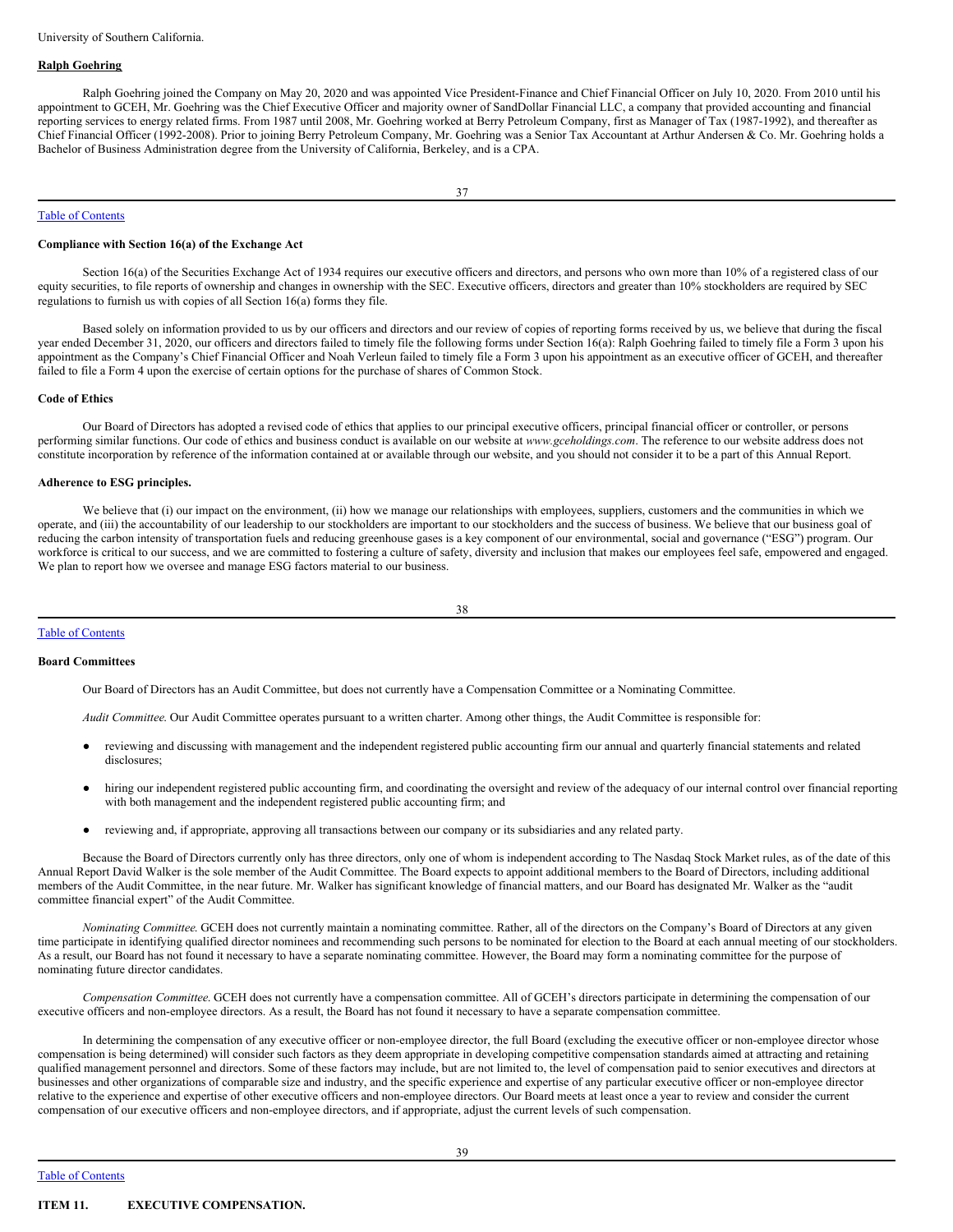### **Summary Compensation Table.**

Summary of Cash and Other Compensation. The following table sets forth compensation for services rendered in all capacities to the Company: (i) for each person who served as the Company's Chief Executive Officer at any time during the past fiscal year, (ii) for the two most highly compensated executive officers, other than our Chief Executive Officer, who was employed with the Company on December 31, 2020 and who earned over \$100,000 during the fiscal year ended December 31, 2020, and (iii) for up to two other executive officers who earned over \$100,000 during the December 31, 2020 fiscal year but were no longer employed with the Company on December 31, 2020 (the foregoing executives are herein collectively referred to as the "Named Executive Officers").

### **Summary Compensation Table**

| Name and<br><b>Principal Position</b>      | Fiscal<br>Year<br><b>Ended</b><br>12/31 | <b>Salary Paid</b><br>or Accrued<br>(S) | <b>Bonus</b><br>Paid<br>or Accrued | <b>Stock</b><br>Awards<br>(\$) | Option<br>Awards<br>$($ (\$)(2)) | All Other<br>Compensation<br>(S) | <b>Total</b><br><b>(\$)</b> |
|--------------------------------------------|-----------------------------------------|-----------------------------------------|------------------------------------|--------------------------------|----------------------------------|----------------------------------|-----------------------------|
| <b>Richard Palmer</b>                      | 2020                                    | 332,740                                 | 175,000                            | _                              |                                  | 21,089                           | 528,829                     |
| President and Chief Executive Officer      | 2019                                    | 300,000                                 | 350,000                            | _                              |                                  | $\overline{\phantom{a}}$         | 650.000                     |
|                                            |                                         |                                         |                                    |                                |                                  |                                  |                             |
| Ralph Goehring Chief Financial Officer (1) | 2020                                    | 138,750                                 |                                    |                                | 52.694                           | 25,810                           | 217,254                     |
|                                            |                                         |                                         |                                    |                                |                                  |                                  |                             |
| Noah Verleun                               | 2020                                    | 263,397                                 | 155,000                            |                                |                                  | 18.294                           | 436,691                     |
| <b>Executive Vice President</b>            | 2019                                    | 176,538(3)                              | $\overline{\phantom{a}}$           |                                | 245,317                          |                                  | 421,855                     |

(1) Mr. Goehring joined the Company on May 20, 2020 and was appointed as the Company's Chief Financial Officer on July 10, 2020. Amounts represent the aggregate grant date fair value of awards computed in accordance with ASC Topic 718, excluding the effects of any estimated forfeitures. For assumptions used in determining grant date fair market value, refer to Note G of Notes to the Financial Statements included in this Annual Report. The amounts reported for these options may not represent the actual economic values that our Named Executive Officers will realize from these options as the actual value realized will depend on our performance, stock price and their continued employment.

(3) Mr. Verleun was appointed as GCEH's Senior Vice President in January 2019 and as GCEH's Executive Vice President-Development & Regulatory Affairs in May 2020.

### **Option Grants**

Mr. Goehring was granted an option to purchase 100,000 shares of the Company's common stock under the Company's 2020 Equity Incentive Plan, which options (i) have an exercise price of \$0.932 (equal to the closing market price on the date prior to the first day of Mr. Goehring's employment with the Company), (ii) have a five year term, and (iii) vest in twelve equal quarterly installments commencing with the fiscal quarter ending June 30, 2020.

### **Holdings of Previously Awarded Equity**

The following table sets forth information as of December 31, 2020, concerning unexercised options, unvested stock and equity incentive plan awards for our Named Executive Officers.

#### 40

Table of [Contents](#page-0-0)

### **OUTSTANDING EQUITY AWARDS AT YEAR ENDED DECEMBER 31, 2020**

|                       |                                                                                                                        |                                                                                                           | <b>Option Awards</b>                                                                                                                                        |                                        |                                  |
|-----------------------|------------------------------------------------------------------------------------------------------------------------|-----------------------------------------------------------------------------------------------------------|-------------------------------------------------------------------------------------------------------------------------------------------------------------|----------------------------------------|----------------------------------|
| Name                  | Number of<br><b>Securities</b><br>Underlying<br><b>Unexercised</b><br><b>Options</b><br>$^{(#)}$<br><b>Exercisable</b> | Number of<br><b>Securities</b><br>Underlying<br><b>Unexercised</b><br><b>Options</b><br>(#) Unexercisable | <b>Equity Incentive</b><br><b>Plan Awards:</b><br>Number of<br><b>Securities</b><br>Underlying<br><b>Unexercised</b><br><b>Unearned Options</b><br>$^{(#)}$ | <b>Option Exercise</b><br>Price<br>(S) | <b>Option Expiration</b><br>Date |
|                       |                                                                                                                        |                                                                                                           |                                                                                                                                                             |                                        |                                  |
| <b>Richard Palmer</b> | 11,000,000                                                                                                             | $\theta$                                                                                                  |                                                                                                                                                             | \$0.154                                | 10/15/23                         |
| Ralph Goehring        | 25,000                                                                                                                 | 75,000                                                                                                    |                                                                                                                                                             | \$0.932                                | 05/18/25                         |
| Noah Verleun          | 5,000,000<br>687,500<br>181,964                                                                                        | $\Omega$<br>312,500<br>93,750                                                                             |                                                                                                                                                             | \$0.200<br>\$0.165<br>\$0.035          | 01/14/24<br>04/09/24<br>09/16/23 |

#### **Director Compensation.**

Pursuant to GCEH's director compensation policy, in 2019 and 2020 each non-employee director earned \$24,000 per year for serving on the Board, and was entitled to an annual grant of options to acquire 50,000 shares of Common Stock. Directors who are employed by the Company as officers or employees are not entitled to any compensation for serving on the Board of Directors. Dave Walker, the Chairman of the Board, served as only non-employee director in 2019 and in 2020 until Martin Wenzel was appointed on May 7, 2020. Until his appointment as a director, Mr. Wenzel served as an advisor to the Board pursuant to a 2019 Board Advisor Agreement. Under the Board Advisor Agreement, Mr. Wenzel was granted a five-year non-qualified stock option to purchase 50,000 shares at an exercise price of \$0.80 per share, which option automatically vested upon Mr. Wenzel's appointment to the Board. The following table sets forth information concerning the compensation paid to Messrs. Walker and Wenzel in each 2019 and 2020 for services rendered as a director. Richard Palmer, who has served as a director and as our President and Chief Executive Officer was not compensated for his services as a director; his compensation as an officer is described above in the Summary Compensation Table.

### **DIRECTOR COMPENSATION FOR FISCAL YEARS 2020 and 2019**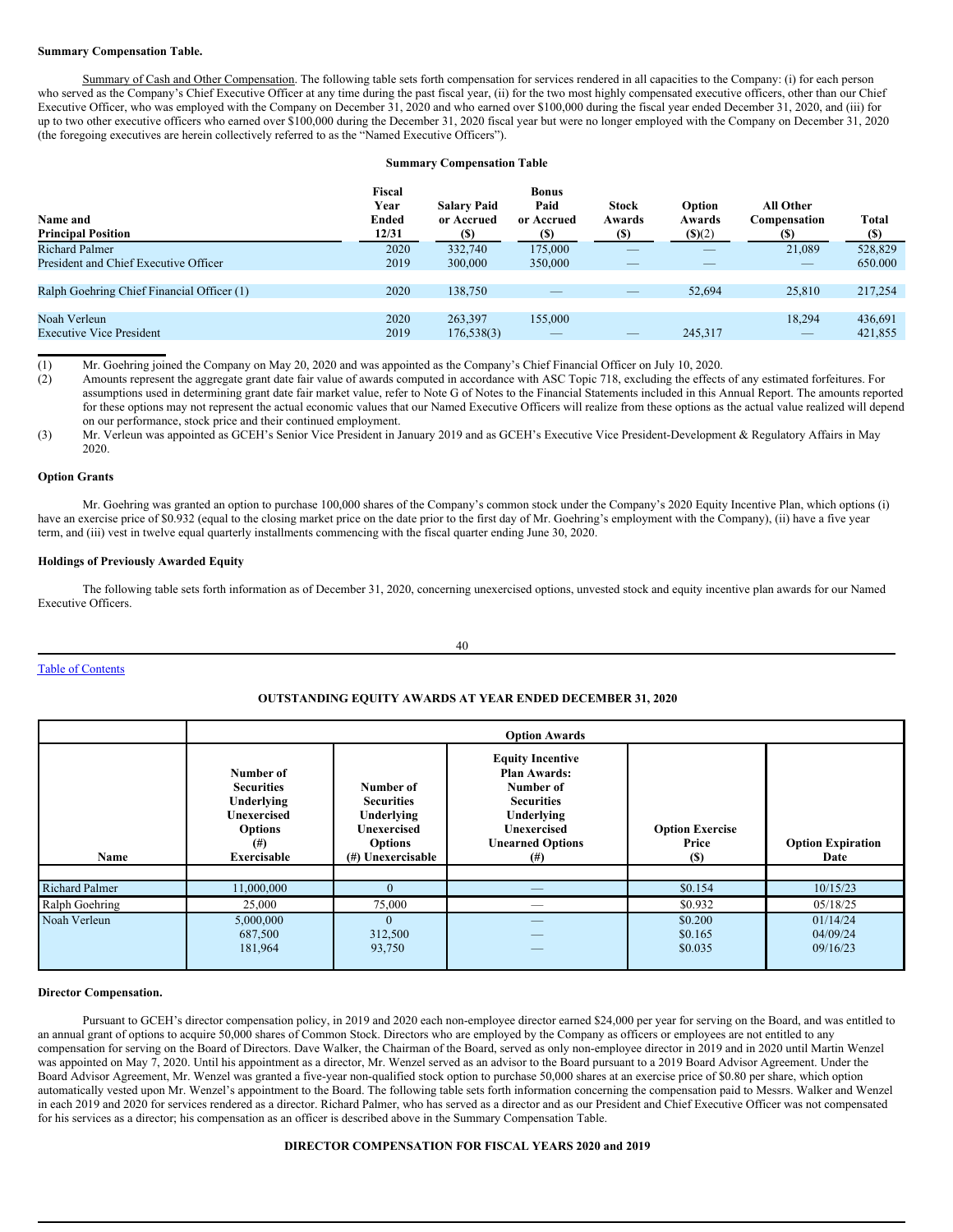| Name            | Year | Fees<br><b>Earned or</b><br>Paid in<br>Cash | <b>Stock</b><br>Awards | Option<br>Awards $(1)(2)$ | All Other<br>Compensation | <b>Total</b> |
|-----------------|------|---------------------------------------------|------------------------|---------------------------|---------------------------|--------------|
|                 |      |                                             |                        |                           |                           |              |
| David R. Walker | 2020 | \$24,000                                    | _                      | \$22,065                  |                           | \$46,065     |
|                 | 2019 | \$24,000                                    | $-$                    | \$23,427                  | _                         | \$47,427     |
| Martin Wenzel   | 2020 | \$15,550                                    | $-$                    | \$22,065(3)               |                           | \$37,615     |
| Total           |      | \$63,550                                    |                        | \$67,557                  |                           | \$131,107    |

(1) This column represents the aggregate grant date fair value of option awards computed in accordance with FASB ASC Topic 718, excluding the effect of estimated forfeitures related to service-based vesting conditions. For additional information on the valuation assumptions with respect to the option grants, refer to Note 8 of our financial statements in this Annual Report. These amounts do not correspond to the actual value that will be recognized by the named directors from these awards. (2) Pursuant to the company's director compensation, each non-employee director is entitled to an annual grant of options to acquire 50,000 shares.

(3) Excludes the five-year non-qualified stock option to purchase 50,000 shares that Mr. Wenzel was granted in 2019 as an advisor to the Board, which option automatically vested upon Mr. Wenzel's appointment to the Board.

#### 41

### Table of [Contents](#page-0-0)

### **Employment Agreements**

Richard Palmer. On October 16, 2018, GCEH and Mr. Palmer entered into a new Executive Employment Agreement (the "2018 Employment Agreement") that replaced the 2014 Employment Agreement. Under the 2018 Employment Agreement, Mr. Palmer agreed to serve as the Company's President and Chief Executive Officer through October 15, 2023 at an annual base salary of \$300,000 per year. Upon the closing of the Acquisition, on May 7, 2020 GCEH and Mr. Palmer amended the 2018 Employment Agreement to increase Mr. Palmer's annual base salary to \$350,000, effective immediately. Under the 2018 Employment Agreement, Mr. Palmer is entitled to receive an annual bonus if he meets certain performance targets. The target annual bonus amount is 50% of Mr. Palmer's base salary, subject to the Board's discretion to increase the amount of the bonus or adjust the performance criteria. If Mr. Palmer's employment is terminated as a result of his death or disability, or by him for "Good Reason" as defined in the 2018 Employment Agreement, in addition to receiving a payment of all outstanding sums due and owing to him at the time of separation, GCEH is required to pay Mr. Palmer (or his estate) an amount equal to twelve (12) months of Mr. Palmer's then-current base salary in the form of salary continuation, plus payment of Mr. Palmer's and his family's medical insurance premiums. If Mr. Palmer's employment is terminated for death or disability, Mr. Palmer or his estate will also be entitled to retain any stock options that have vested as of the date of termination.

Under the 2018 Employment Agreement, the Company agreed to grant, and did grant, Mr. Palmer a five-year non-qualified stock option ("Option") to purchase 11 million shares of Common Stock at an exercise price of \$0.154, subject to the Company's achievement of certain market capitalization goals. Under the Option, the Option would vest with respect to 4 million shares when the Company's market capitalization first reaches \$7 million, another 4 million shares would vest when the Company's market capitalization reaches \$15 million, and 3 million shares would vest when the Company's market capitalization first reaches \$25 million. The Company's market capitalization has exceeded each of the foregoing levels and, accordingly, the Option has fully vested.

Noah Verleun. Effective January 15, 2019, the Company entered into a three-year employment agreement with Noah Verleun, the Company's Executive Vice President, which agreement was amended on May 7, 2020. Under the employment agreement, Mr. Verleun is currently paid an annual base salary of \$310,000 and is entitled to receive an annual bonus of up to 50% of his annual base salary if Mr. Verleun meets certain performance targets. In order to be eligible to receive a bonus, Mr. Verleun must be employed by the Company on the last day of the year in which the bonus is earned. If Mr. Verleun's employment is terminated by him for "Good Reason" as defined in the Verleun Agreement, in addition to receiving a payment of all outstanding sums due and owing to him at the time of separation, the Company is required to pay Mr. Verleun (or his estate) an amount equal to four months of Mr. Verleun's then-current base salary in the form of salary continuation, plus payment of Mr. Verleun's and his family's medical insurance premiums. If Mr. Verleun's employment is terminated for death or disability, Mr. Verleun or his estate shall be entitled to the same four month's salary, and he will be entitled to retain any stock options that have vested as of the date of termination.

Under Mr. Verleun's employment agreement, the Company agreed to grant, and did grant, Mr. Verleun a five-year non-qualified stock option to purchase 5 million shares of Common Stock at an exercise price of \$0.2, subject to the Company's achievement of certain market capitalization goals. The foregoing option was scheduled to vest in three tranches when the Company's market capitalization reached \$7 million, \$15 million, and \$25 million. The Company's market capitalization has exceeded each of the foregoing levels and, accordingly, Mr. Verleun's options to purchase the foregoing 5 million shares have fully vested.

42

### Table of [Contents](#page-0-0)

Ralph Goehring. On May 20, 2020, the Company hired Ralph Goehring as GCEH's Vice President Finance and Chief Financial Officer. Mr. Goehring is an at-will employee. In addition to his duties as an officer of GCEH, Mr. Goehring also will be responsible for financial and accounting matters for BKRF and the other entities affiliated with BKRF. Mr. Goehring annual base salary is \$225,000 per year. He is also entitled to a discretionary annual bonus, in an amount up to 25% of his annual salary, based on the Company's performance. Upon joining GCEH, Mr. Goehring was granted an incentive stock option to purchase 100,000 shares of Common Stock under GCEH's 2020 Equity Incentive Plan. The foregoing options have an exercise price of \$0.932 (the closing trading price on the day prior to the date that his employment commenced), a five-year term, and vest over three years.

Amended & Restated Non-Solicitation And Confidentiality Agreements. As a condition to the Senior Lenders entering into Credit Agreements, Mr. Palmer and Mr. Verleun entered into substantially identical Amended & Restated Non-Solicitation And Confidentiality Agreements (the "Non-Solicitation And Confidentiality Agreements") with BKRF Owner. Under the Non-Solicitation And Confidentiality Agreements, both Mr. Palmer and Mr. Verleun each individually agreed that, during the period that they are employed by GCEH or any of GCEH's subsidiaries or affiliates that are involved in the production of renewable diesel, they will not, directly or indirectly, (i) solicit, divert or take away any customers, clients, offtake parties, business acquisition or other business opportunity of the Company related to the production of renewable diesel in the U.S., (ii) contact or solicit (other than through general advertising or solicitations not targeted at the Company's employees), with respect to hiring, or knowingly hire any employee or consultant of the Company or any person employed or engaged as a service provider by the Company at any time during the 12-month period immediately preceding the termination of their employment, (iii) induce, advise or encourage any employee or consultant of the Company to leave his or employment or engagement with the Company, or (iv) induce any distributor or supplier (including, without limitation, suppliers of feedstocks, consumables, equipment, or construction services), customer, client, or other counterparty of the Company to terminate or modify its relationship with the Company. However, nothing in the Non-Solicitation And Confidentiality Agreements is intended to prevent either Mr. Palmer or Mr. Verleun from engaging in, or otherwise being involved in, the development, production, cultivation, distribution, storage, marketing and sale of renewable fuel feedstocks, including Camelina, or the ownership of an equity or profits interest in any entity engaged in renewable fuel feedstock development, production, cultivation, distribution, storage, marketing and sale.

Under the Non-Solicitation And Confidentiality Agreements, each of Mr. Palmer and Mr. Verleun agreed not make any sale, transfer or other disposition of any equity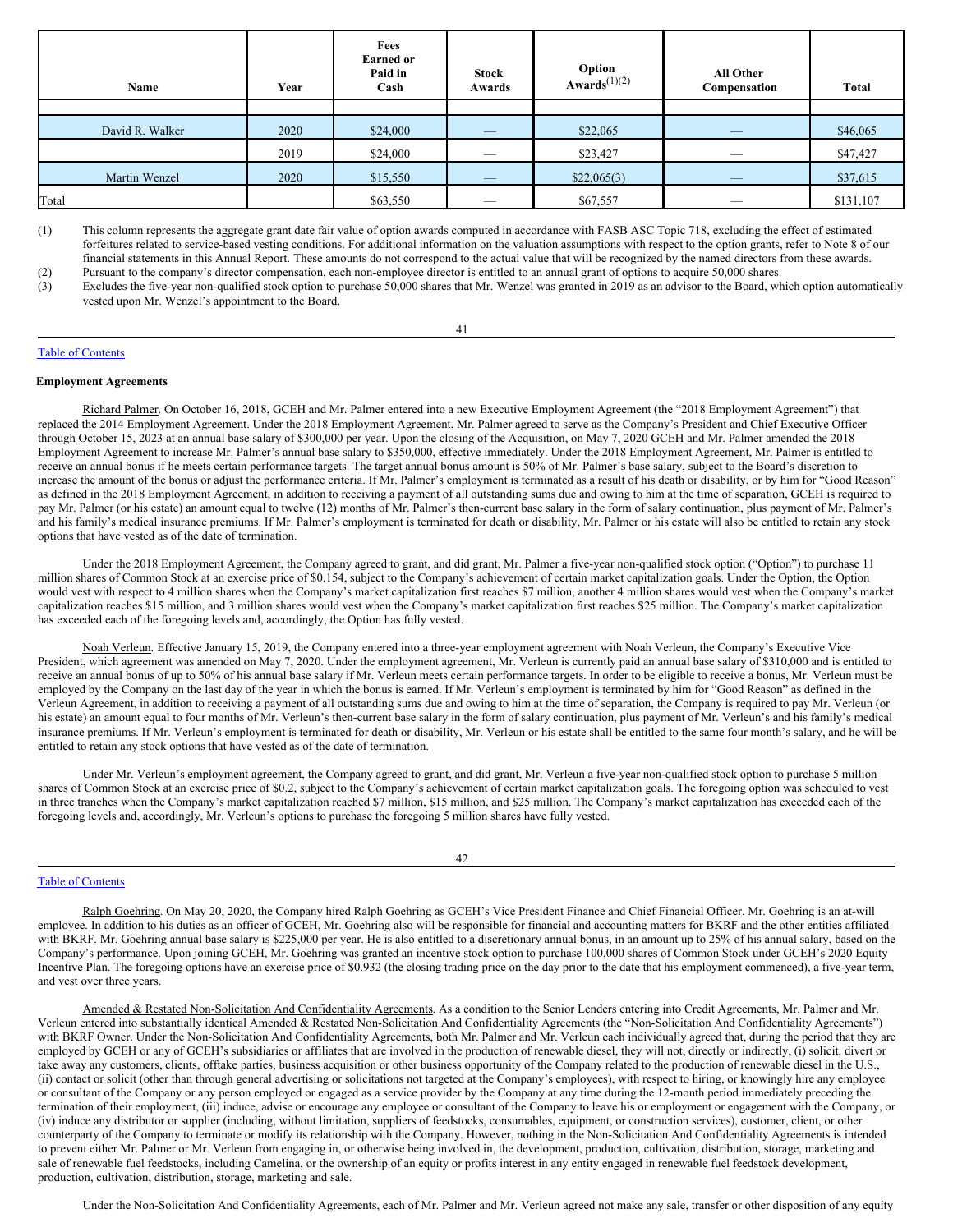interests that they may own in GCEH or any of its subsidiaries (including any shares of Common Stock or options that they may own) until the Senior Lenders have received a certain cumulative amount of distributions under Amended and Restated Limited Liability Company Agreement of BKRF Mezzanine Borrower; unless (x) such sale, transfer or disposition is for estate planning purposes to an entity that is and remains in their control or (y) all of the cash proceeds from any such sale, transfer or disposition are used to pay costs and expenses (specifically including amounts needed to purchase any Common Stock in GCEH or to cover any resultant tax liabilities) incurred in connection with the exercise of options to purchase such Common Stock in GCEH.

#### **Change of Control Arrangements**

The Company has no change of control payment agreements in effect.

### **2010 Equity Incentive Plan**

On May 13, 2010, our Board of Directors adopted the 2010 Equity Incentive Plan (the "2010 Plan") pursuant to which the Board of Directors reserved an aggregate of 2,000,000 shares of Common Stock for future issuance. The 2010 Plan was approved by our stockholders at the Annual Meeting of Stockholders held in November 2010.The 2010 Plan provided for awards of incentive stock options, non-qualified stock options, and stock appreciation rights. At the time that the 2010 Plan expired on May 12, 2020, options for the issuance of all 2,000,000 shares authorized by the 2010 Plan had been granted. As of December 31, 2020, 100,000 options were outstanding under the 2010 Plan and, since the 2010 Plan has expired, no additional awards may be made under the 2010 Plan.

#### Table of [Contents](#page-0-0)

### **2020 Equity Incentive Plan**

On April 10, 2020, GCEH's Board of Directors adopted the "Global Clean Energy Holdings, Inc. 2020 Equity Incentive Plan" (the "2020 Plan") pursuant to which the Board of Directors reserved an aggregate of 2,000,000 shares of Common Stock for future issuance. The 2020 Plan was approved by the Company's stockholders on November 17, 2020 at GCEH's annual meeting of stockholders. As of December 31, 2020, GCEH has issued options to purchase 1,054,000 shares under the 2020 Plan. Except with respect to awards then outstanding, unless sooner terminated, the 2020 Plan will expire on April 9, 2030, and no further awards may be granted after that date.

### **Types of Awards**

The 2020 Plan provides for the following types of awards: incentive stock options, nonstatutory stock options, restricted stock awards, restricted stock unit awards, stock appreciation rights, performance stock awards, performance cash awards, and other stock-based awards. We refer to these stock awards collectively as the stock awards or awards.

### **Eligibility**

Stock awards may be granted under the 2020 Plan to employees (including officers) and consultants of the Company or our affiliates, and to members of our Board of Directors. Pursuant to applicable tax law, we may grant incentive stock options only to our employees (including officers) and employees of our affiliates.

### **Annual Compensation to Non-Employee Directors; Limitation on Annual Stock Awards to Participants**

The 2020 Plan provides that the compensation payable by us to a non-employee director for services performed as a non-employee director, including, without limitation, the grant date value (determined under U.S. generally accepted accounting principles) of awards, cash retainers, committee fees and other compensation, shall not exceed \$500,000 in the aggregate during any calendar year. Furthermore, the 2020 Plan provides that a maximum of 100,000 shares of our common stock subject to options and other stock awards may be granted to any non-employee director during any calendar year. The 2020 Plan also provides that no officer, employee or consultant may be granted stock awards covering more than 500,000 shares of our common stock during any calendar year pursuant to stock options, stock appreciation rights and other stock awards.

#### **Administration**

The 2020 Plan is administered by our Board of Directors, which may in turn delegate authority to administer the 2020 Plan to a committee. Our Board of Directors may determine the recipients, numbers and types of stock awards to be granted, and terms and conditions of the stock awards, including the period of their exercisability and vesting. Subject to the limitations set forth below, our Board also determines the fair market value applicable to a stock award and the exercise price of stock options and stock appreciation rights granted under the 2020 Plan.

If the administration of the 2020 Plan is delegated to a newly formed Compensation Committee by the Board of Directors, that Compensation Committee shall be comprised of at least two directors, each of whom is  $(1)$  a "non-employee director" within the meaning of Rule 16b-3 under the Securities Exchange Act of 1934, as amended, and (2) an "independent director" under applicable rules of The NASDAQ Stock Market LLC, including the independence rules of such stock exchange relating to compensation committee members. The 2020 Plan also permits delegation to one or more officers of the ability to determine the recipients, number of shares and types of stock awards (to the extent permitted by law) to be granted to employees other than our officers, subject to a maximum limit on the aggregate number of shares subject to stock awards that may be granted by such officers.

44

#### Table of [Contents](#page-0-0)

#### **Stock Available for Awards**

The total number of shares of our common stock reserved for issuance under the 2020 Plan will consist of 2,000,000 shares (the "Share Reserve"). The shares of common stock subject to stock awards granted under the 2020 Plan that expire, are forfeited because of a failure to vest, or otherwise terminate without being exercised in full will return to the Share Reserve and be available for issuance under the 2020 Plan. However, any shares that are withheld to satisfy tax requirements or that are used to pay the exercise or purchase price of a stock award will not return to the 2020 Plan.

Appropriate adjustments will be made to the Share Reserve, to the limit on the number of shares that may be issued as incentive stock options, to the limit on the number of shares that may be awarded to any one person in any calendar year and to outstanding awards in the event of any change in our common stock without the receipt of consideration by GCEH through reorganization, recapitalization, reincorporation, stock dividend, dividend in property other than cash, large nonrecurring cash dividend, stock split, reverse stock split, spin-off, split-off, liquidating dividend, combination of shares, exchange of shares, change in corporate structure or any similar equity restructuring transaction, other than the conversion of convertible securities.

#### **Repricing**

The 2020 Plan expressly provides that, without the approval of our stockholders, the Compensation Committee may not provide for either the cancellation of underwater stock options or stock appreciation rights outstanding under the 2020 Plan in exchange for the grant of new awards, or the amendment of outstanding stock options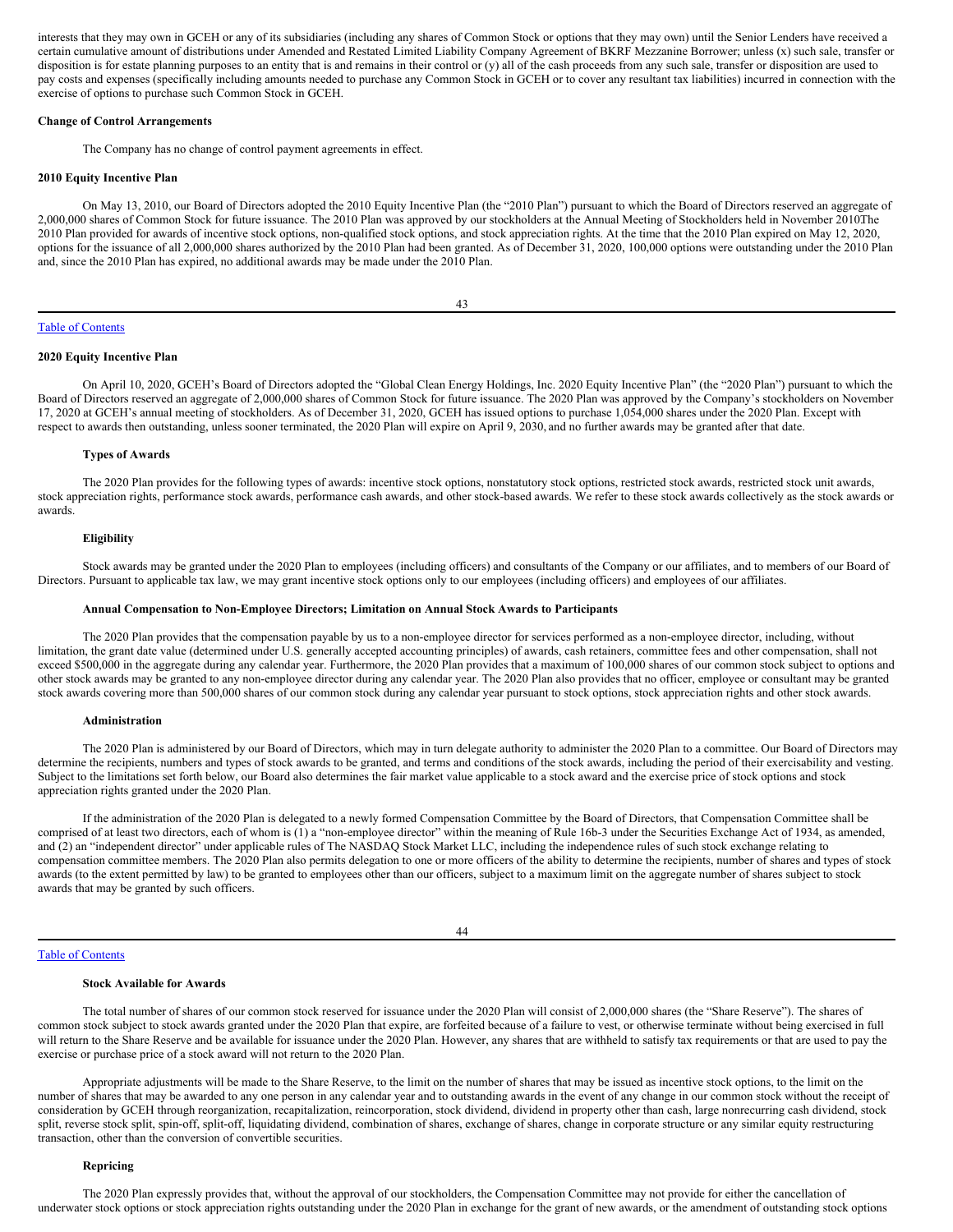### **Dividends and Dividend Equivalents**

The 2020 Plan provides that (1) no dividends or dividend equivalents may be paid with respect to any shares of our common stock subject to an award before the date that such shares have vested, (2) any dividends or dividend equivalents that are credited with respect to any such shares will be subject to all of the terms and conditions applicable to such shares under the terms of the applicable award agreement (including, without limitation, any vesting conditions), and (3) any dividends or dividend equivalents that are credited with respect to any such shares will be forfeited to us on the date, if any, such shares are forfeited to or repurchased by us due to a failure to meet any vesting conditions under the terms of the applicable award agreement.

### **Terms of Options**

A stock option is the right to purchase shares of our common stock at a fixed exercise price during a specified period of time. Stock option grants may be incentive stock options or nonstatutory stock options. Each option is evidenced by a stock option agreement. The Board of Directors determines the terms of a stock option including the exercise price, the form of consideration paid on exercise, the vesting schedule, restrictions on transfer and the term of the option.

Generally, the exercise price of a stock option may not be less than 100% of the fair market value of the stock subject to the option on the date of grant. Options granted under the 2020 Plan will vest at the rate specified in the option agreement.

| ٦ |         |  |
|---|---------|--|
|   | ۰.<br>× |  |

### Table of [Contents](#page-0-0)

The term of an option granted under the 2020 Plan will be determined by the Board of Directors, but may not exceed ten years. The Board of Directors will determine the time period, including the time period following a termination of an optionholder's continuous service relationship with us or any of our affiliates, during which an optionholder has the right to exercise a vested option. Unless the terms of an optionholder's stock option agreement provide otherwise, if an optionholder's continuous service relationship with us, or any of our affiliates, ceases for any reason other than disability or death, the optionholder may generally exercise any vested options for a period of three months following the cessation of service. Unless otherwise provided in the option agreement, if an optionholder's service relationship with us, or any of our affiliates, ceases due to disability or death, or an optionholder dies within a certain period following cessation of service, the optionholder or a beneficiary may generally exercise any vested options for a period of eighteen months in the event of disability and eighteen months in the event of death. The Board of Directors has discretion to extend the term of any outstanding option and to extend the time period during which a vested option may be exercised following a termination of continuous service. The Board of Directors also has discretion to accelerate the vesting of an option or a stock appreciation right following a participant's termination of continuous service or to provide in an award agreement for continued vesting of an option or a stock appreciation right following a termination of continuous service.

Acceptable forms of consideration for the purchase of our common stock issued under the 2020 Plan may include cash, payment pursuant to a "cashless" exercise program developed under Regulation T as promulgated by the Federal Reserve Board, common stock owned by the participant, payment through a net exercise feature, or other approved forms of legal consideration.

Generally, an optionholder may not transfer a stock option other than by will or the laws of descent and distribution or pursuant to a domestic relations order. However, to the extent permitted under the terms of the applicable stock option agreement, an optionholder may designate a beneficiary who may exercise the option following the optionholder's death.

### **Tax Limitations on Incentive Stock Options**

The aggregate fair market value, determined at the time of grant, of shares of our common stock with respect to incentive stock options that are exercisable for the first time by an optionholder during any calendar year under all of our stock plans may not exceed \$100,000. The options or portions of options that exceed this limit are generally treated as nonstatutory stock options. All of the shares authorized under the 2020 Plan may be granted as incentive stock options. No incentive stock option may be granted to any person who, at the time of the grant, owns or is deemed to own stock possessing more than 10% of our total combined voting power or that of any affiliate unless the following conditions are satisfied:

- The option exercise price must be at least 110% of the fair market value of the stock subject to the option on the date of grant; and
- The term of any incentive stock option award must not exceed five years from the date of grant.

### **Terms of Restricted Stock Awards**

Restricted stock awards are awards of shares of our common stock. Each restricted stock award is evidenced by an award agreement that sets forth the terms and conditions of the award. A restricted stock award may be granted in consideration for cash, the recipient's services performed, or to be performed, for us or an affiliate of ours or other form of legal consideration. Shares of our common stock acquired under a restricted stock award may be subject to forfeiture in accordance with the vesting schedule determined at the time of grant. Rights to acquire shares of our common stock under a restricted stock award may be transferred only upon such terms and conditions as are set forth in the restricted stock award agreement.

### **Terms of Restricted Stock Unit Awards**

A restricted stock unit is a right to receive stock or cash (or a combination of cash and stock) equal to the value of a share of stock at the end of a set period. No stock is issued at the time of grant. Each restricted stock unit award is evidenced by an agreement that sets forth the terms and conditions of the award. Restricted stock unit awards may be subject to vesting in accordance with a vesting schedule determined at grant. When a participant's continuous service with us or any of our affiliates terminates for any reason, the unvested portion of the restricted stock unit award will be forfeited unless otherwise provided in the restricted stock unit award agreement.

46

Table of [Contents](#page-0-0)

### **Terms of Stock Appreciation Rights**

Stock appreciation rights will be granted pursuant to a stock appreciation rights agreement. Each stock appreciation right is denominated in common stock share equivalents. The Board of Directors determines the strike price for a stock appreciation right, which generally cannot be less than 100% of the fair market value of our common stock on the date of grant. A stock appreciation right granted under the 2020 Plan vests at the rate specified in the stock appreciation right agreement as determined by the Board of Directors.

When a stock appreciation right is exercised, the holder is entitled to an amount equal to the product of (1) the excess of the per share fair market value of our common stock on the date of exercise over the strike price, multiplied by (2) the number of shares of common stock with respect to which the stock appreciation right is exercised. We may pay the amount of the appreciation in cash or shares of our common stock or a combination of both.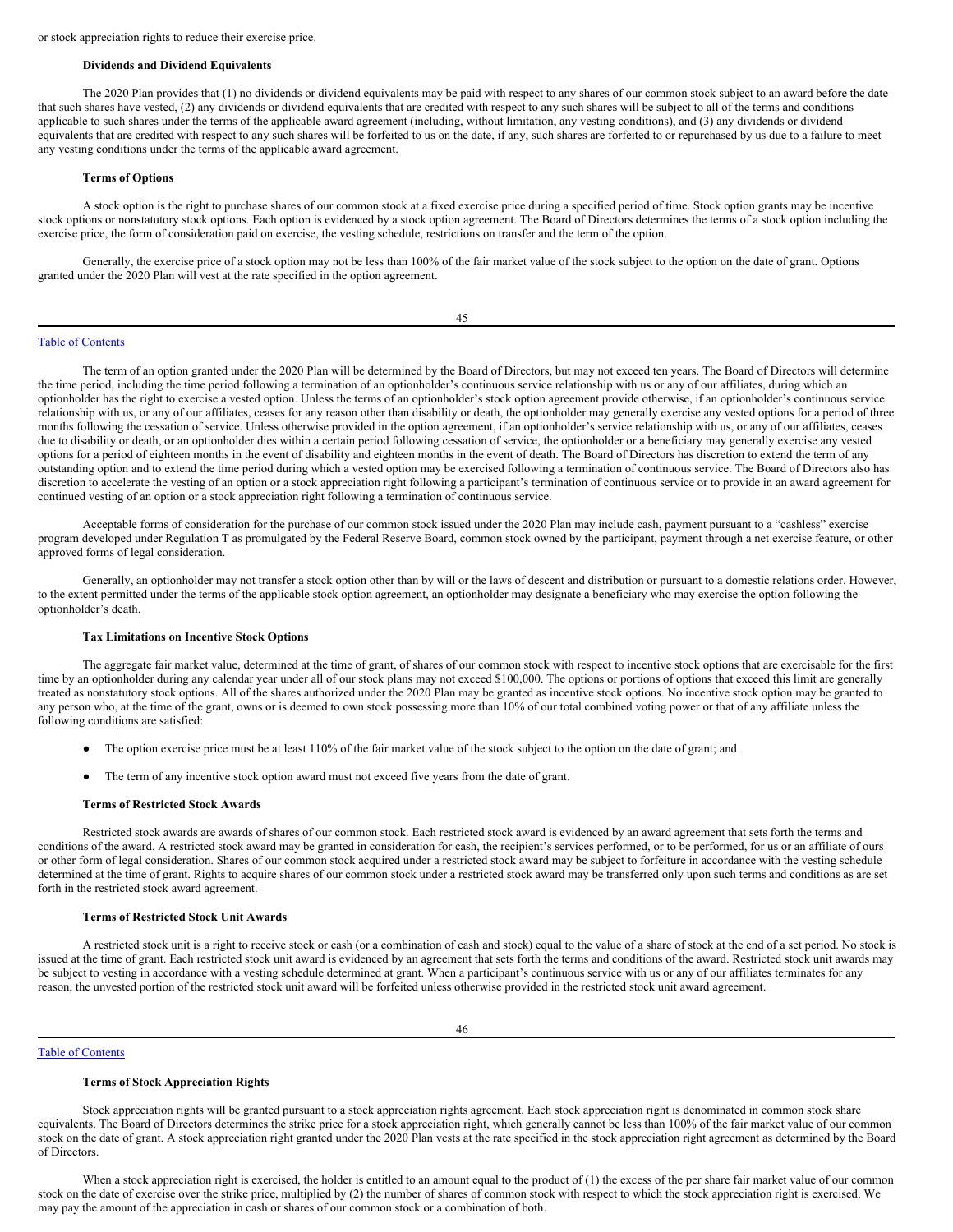The Board of Directors determines the term of stock appreciation rights granted under the 2020 Plan, up to a maximum of ten years. Unless the terms of an optionholder's stock option agreement provide otherwise, if a participant's continuous service with us, or any of our affiliates, ceases for any reason other than disability or death, the participant may generally exercise any vested stock appreciation right for a period of three months following the cessation of service. If a participant's service relationship with us, or any of our affiliates, ceases due to disability or death, or a participant dies within a certain period following cessation of service, the participant or a beneficiary may generally exercise any vested stock appreciation right for a period of eighteen months in the event of disability and eighteen months in the event of death. The Board of Directors has discretion to extend the term of any outstanding stock appreciation right and to extend the time period during which a vested stock appreciation right may be exercised following a termination of continuous service.

#### **Terms of Performance Awards**

The 2020 Plan provides for the grant of performance stock awards and performance cash awards. A performance award may vest or be exercised upon achievement of pre-determined performance goals during a specified period. A performance award may also require the completion of a specified period of continuous service. The length of any performance period, the performance goals to be achieved during the performance period, and the measure of whether and to what degree such performance goals have been attained will be determined by the Board of Directors.

#### **Terms of Other Stock Awards**

The Board of Directors may grant other forms of stock awards that are valued in whole or in part by reference to the value of GCEH common stock. Subject to the provisions of the 2020 Plan, the Board of Directors has the authority to determine the persons to whom and the dates on which such other stock awards will be granted, the number of shares of common stock (or cash equivalents) to be subject to each award, and other terms and conditions of such awards. Such awards may be granted either alone or in addition to other stock awards granted under the 2020 Plan. Such other forms of stock awards may be subject to vesting in accordance with a vesting schedule determined at grant.

47

### Table of [Contents](#page-0-0)

#### **Corporate Transactions; Changes in Control**

*Corporate Transaction*. In the event of certain significant corporate transactions, the Board of Directors has the discretion to take one or more of the following actions with respect to outstanding stock awards under the 2020 Plan:

- Arrange for assumption, continuation, or substitution of a stock award by a surviving or acquiring entity (or its parent company);
- Arrange for the assignment of any reacquisition or repurchase rights applicable to any shares of our common stock issued pursuant to a stock award to the surviving or acquiring corporation (or its parent company);
- Accelerate the vesting and exercisability of a stock award followed by the termination of the stock award;
- Arrange for the lapse of any reacquisition or repurchase rights applicable to any shares of our common stock issued pursuant to a stock award; and
- Arrange for the surrender of a stock award in exchange for a payment equal to the excess of (1) the value of the property the holder of the stock award would have received upon the exercise of the stock award, over (2) any exercise price payable by such holder in connection with such exercise.

The Board of Directors need not take the same action for each stock award.

For purposes of the 2020 Plan, a corporate transaction will be deemed to occur in the event of  $(1)$  the consummation of a sale of all or substantially all of our consolidated assets, (2) the consummation of a sale of at least 90% of our outstanding securities, (3) the consummation of a merger or consolidation in which we are not the surviving corporation, or (4) the consummation of a merger or consolidation in which we are the surviving corporation but shares of our outstanding common stock are converted into other property by virtue of the transaction.

*Change in Control.* A stock award may be subject to additional acceleration of vesting and exercisability upon or after specified change in control transactions (as defined in the 2020 Plan), as provided in the stock award agreement or in any other written agreement between us or any affiliate and the participant.

### **Duration, Suspension, Termination and Amendment of the 2020 Plan**

The Board of Directors may suspend or terminate the 2020 Plan at any time. Unless sooner terminated by our Board of Directors, the 2020 Plan shall automatically terminate on April 9, 2030, which is the day before the tenth anniversary of the date the 2020 Plan was adopted by the Board of Directors. No awards may be granted under the 2020 Plan while the 2020 Plan is suspended or after it is terminated.

The Board of Directors may amend the 2020 Plan at any time. However, no amendment or termination of the plan will adversely affect any rights under awards already granted to a participant unless agreed to by the affected participant. Furthermore, without stockholder approval, the Board of Directors does not have the right or authority (1) to increase the aggregate number of shares of common stock (including upon the exercise of incentive stock options) that may be issued under the 2020 Plan, other than in connection with specified capitalization adjustments such as stock splits and stock dividends and the other transactions described above under "Stock Available for Awards," (2) to amend the provisions in the 2020 Plan relating to a prohibition on the repricing of stock awards, (3) to amend the 2020 Plan in any respect that requires stockholder approval under applicable stock exchange rules, or (4) to amend the 2020 Plan in any respect that requires stockholder approval under the Internal Revenue Code of 1986, as amended (the "Code"), or any other applicable law.

48

Table of [Contents](#page-0-0)

### **Tax Withholding**

The Board of Directors may require a participant to satisfy any federal, state, local, or foreign tax withholding obligation relating to a stock award by (1) causing the participant to tender a cash payment, (2) withholding shares of common stock from the shares of common stock issued or otherwise issuable to the participant in connection with the award, (3) withholding cash from an award settled in cash or from other amounts payable to the participant, or (4) by other method set forth in the award agreement.

#### **U.S. Federal Income Tax Consequences**

The following is a summary of the principal United States federal income tax consequences to participants and the Company with respect to participation in the 2020 Plan. The summary is not intended to be exhaustive and does not discuss the income tax laws of any local, state or foreign jurisdiction in which a participant may reside. The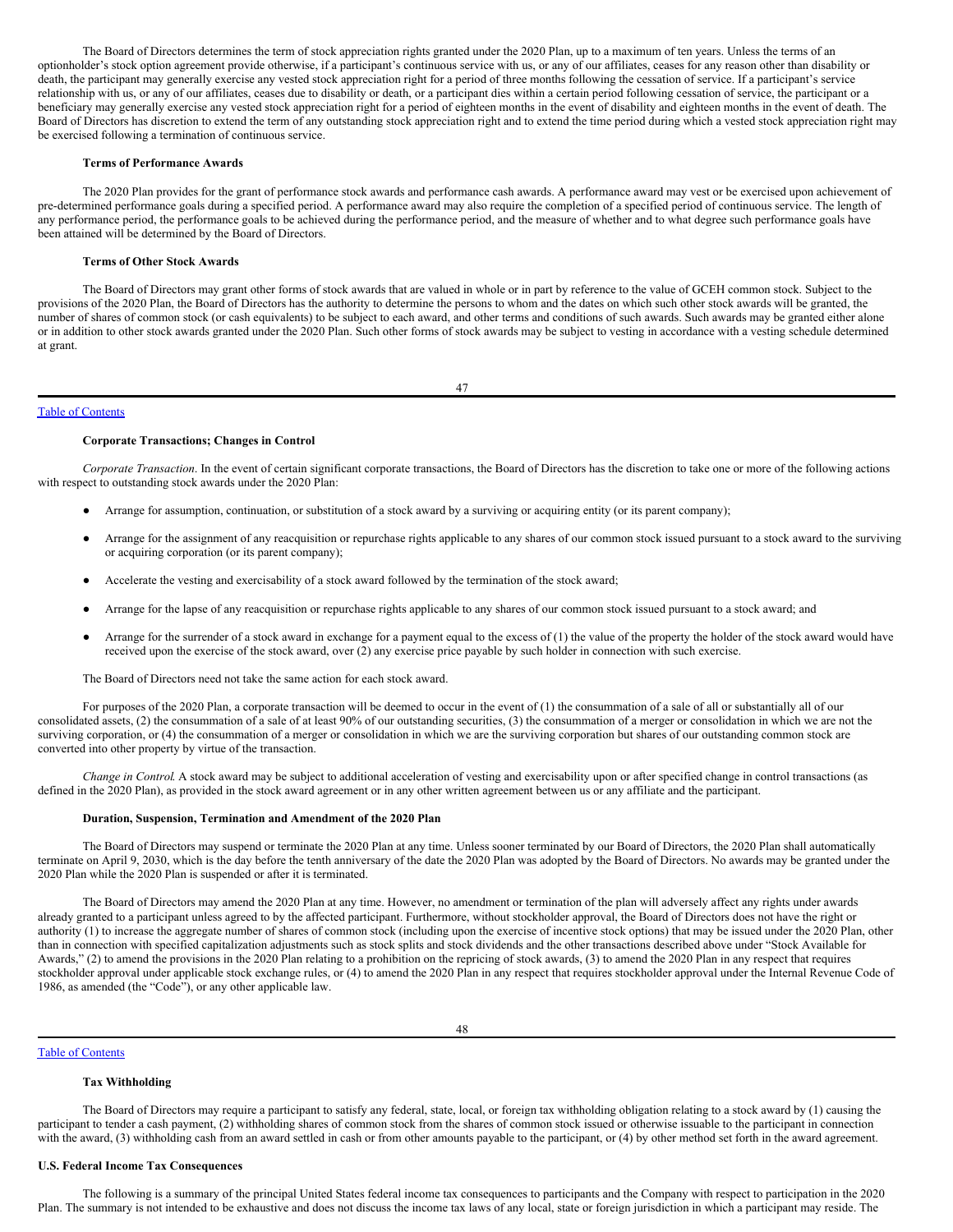information is based upon current federal income tax rules and therefore is subject to change when those rules change. The 2020 Plan is not qualified under the provisions of Section 401(a) of the Code, and is not subject to any of the provisions of the Employee Retirement Income Security Act of 1974. Our ability to realize the benefit of any tax deductions described below depends on our generation of taxable income as well as the satisfaction of our tax reporting obligations.

### **Incentive Stock Options**

The 2020 Plan provides for the grant of stock options that qualify as "incentive stock options," as defined in Section 422 of the Code. Under the Code, an optionholder generally is not subject to ordinary income tax upon the grant or exercise of an incentive stock option. If the optionholder holds a share received on the exercise of an incentive stock option for more than two years from the date the option was granted and more than one year from the date the option was exercised, which is referred to as the required holding period, the difference, if any, between the amount realized on a sale or other taxable disposition of that share and the holder's tax basis in that share will be long-term capital gain or loss.

If, however, an optionholder disposes of a share acquired on exercise of an incentive stock option before the end of the required holding period, which is referred to as a disqualifying disposition, the optionholder generally will recognize ordinary income in the year of the disqualifying disposition equal to the excess, if any, of the fair market value of the share on the date the incentive stock option was exercised over the exercise price. However, if the sales proceeds are less than the fair market value of the share on the date of exercise of the option, the amount of ordinary income recognized by the optionholder will not exceed the gain, if any, realized on the sale. If the amount realized on a disqualifying disposition exceeds the fair market value of the share on the date of exercise of the option, that excess will be short-term or long-term capital gain, depending on whether the holding period for the share exceeds one year.

We will not be allowed an income tax deduction with respect to the grant or exercise of an incentive stock option or the disposition of a share acquired on exercise of an incentive stock option after the required holding period. If there is a disqualifying disposition of a share, however, we will generally be allowed an income tax deduction in an amount equal to the taxable ordinary income realized by the optionholder, subject to the provisions of Section 162(m) of the Code summarized below.

#### **Nonstatutory Stock Options**

Generally, there is no taxation upon the grant of a nonstatutory stock option if the option is granted with an exercise price equal to, or greater than, the fair market value of the underlying stock on the grant date. On exercise, an optionholder will recognize ordinary income equal to the excess, if any, of the fair market value on the date of exercise of the stock over the exercise price. Generally, the optionholder's tax basis in those shares will be equal to their fair market value on the date of exercise of the option, and the optionholder's capital gain holding period for those shares will begin on that date. Subject to the provisions of Section 162(m) of the Code, we will generally be entitled to an income tax deduction equal to the taxable ordinary income realized by the optionholder.

| ٦ | ×<br>۰.<br>۰,<br>٧ |
|---|--------------------|

#### Table of [Contents](#page-0-0)

### **Restricted Stock**

Generally, the recipient of a restricted stock award will recognize ordinary income at the time the stock is received equal to the excess, if any, of the fair market value of the stock received over any amount paid by the recipient in exchange for the stock. If, however, the stock is not vested when it is received (for example, if the employee is required to work for a period of time in order to have the right to sell the stock), the recipient generally will not recognize income until the stock becomes vested, at which time the recipient will recognize ordinary income equal to the excess, if any, of the fair market value of the stock on the date it becomes vested over any amount paid by the recipient in exchange for the stock. A recipient may, however, file an election with the Internal Revenue Service, within 30 days of his or her receipt of the stock award, to recognize ordinary income, as of the date the recipient receives the award, equal to the excess, if any, of the fair market value of the stock on the date the award is granted over any amount paid by the recipient in exchange for the stock. The recipient's basis for the determination of gain or loss upon the subsequent disposition of shares acquired from a restricted stock award will be the amount paid for such shares plus any ordinary income recognized either when the stock is received or when the stock becomes vested.

Subject to the provisions of Section 162(m) of the Code, we will generally be entitled to an income tax deduction equal to the taxable ordinary income realized by the recipient of the restricted stock award.

### **Restricted Stock Units**

Generally, no taxable income is recognized upon receipt of a restricted stock unit award. The recipient will recognize ordinary income in the year in which the shares subject to that unit are actually issued to the participant (or cash in lieu of shares is delivered to the recipient) in an amount equal to the fair market value of the shares on the date of delivery. Subject to the provisions of Section 162(m) of the Code and the satisfaction of a tax reporting obligation, we generally will be entitled to an income tax deduction equal to the amount of taxable ordinary income recognized by the recipient.

#### **Stock Appreciation Rights**

Generally, stock appreciation rights are subject to similar tax rules as nonstatutory stock options. This means that, generally, no taxable income is realized upon the receipt of a stock appreciation right. Upon exercise of the stock appreciation right, the fair market value of the shares (or cash in lieu of shares) received, less any strike price paid for such shares, is recognized as ordinary income to the recipient in the year of such exercise. Subject to the provisions of Section 162(m) of the Code, we will generally be entitled to an income tax deduction equal to the amount of taxable ordinary income recognized by the participant.

### <span id="page-27-0"></span>**ITEM 12. SECURITY OWNERSHIP OF CERTAIN BENEFICIAL OWNERS AND MANAGEMENT AND RELATED STOCKHOLDER MATTERS.**

The following table sets forth certain information regarding beneficial ownership of Common Stock as of March 31, 2021 by (a) each person known by us to own beneficially 5% or more of each class of our outstanding voting shares (i.e. Common Stock and our Series B Preferred Stock), (b) each of our named executive officers listed in the Summary Compensation Table and each of our directors and (c) all executive officers and directors of GCEH as a group. As of March 31, 2021, there were 37,436,875 shares of Common Stock issued and outstanding. As of the same date, there were 13,000 shares of our Series B Preferred Stock issued and outstanding, which shares of preferred stock were convertible into an aggregate of 1,181,818 shares of Common Stock. Unless otherwise noted, we believe that all persons named in the table have sole voting and investment power with respect to all the shares beneficially owned by them.

|                   | 51. |
|-------------------|-----|
| Table of Contents |     |
|                   |     |

**Name and Address of Beneficial Owner (1)**

**Shares Beneficially Owned (2)**

**Percent of Class of Common Stock**

**Preferred Stock:**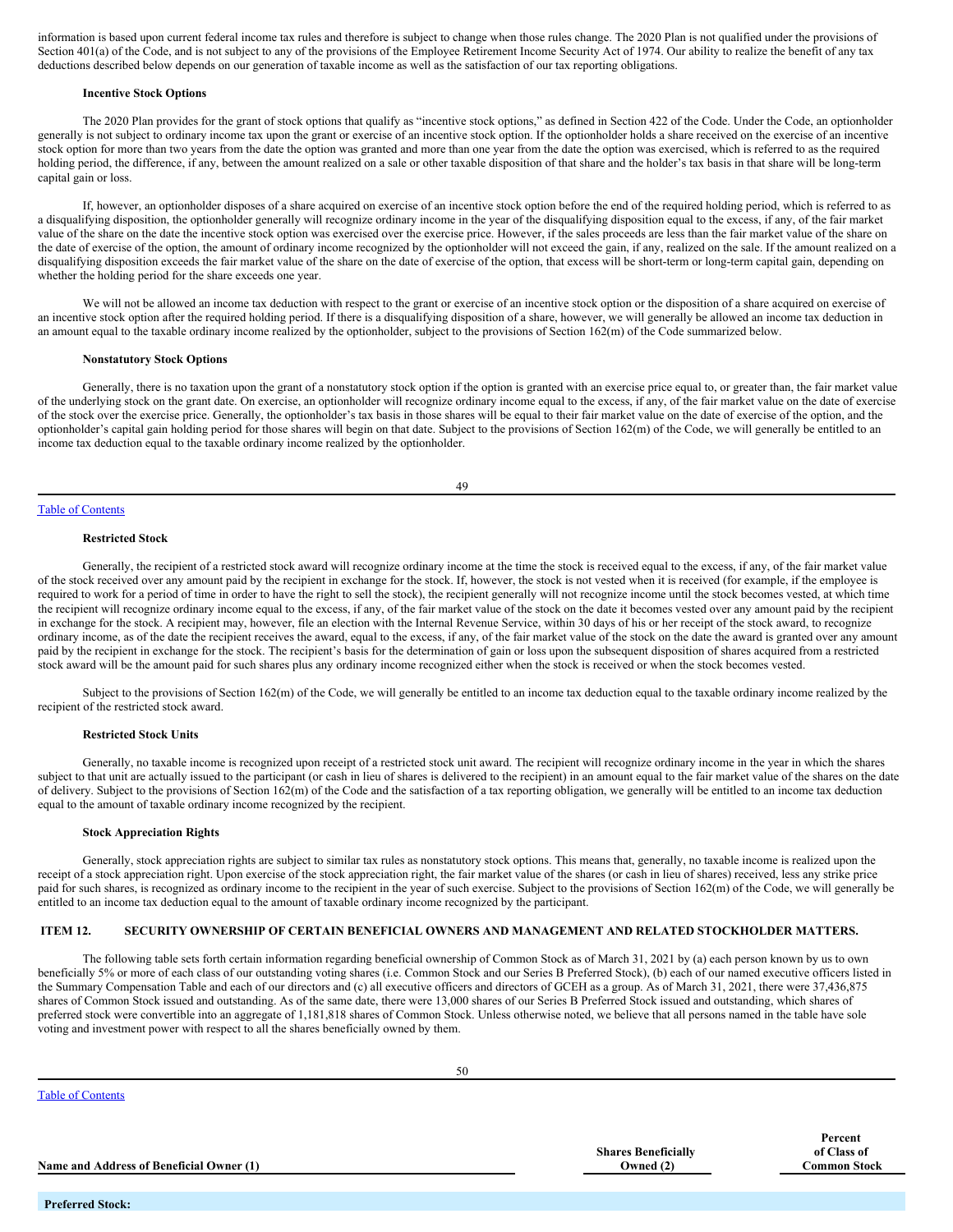| Corporativo LODEMO S.A DE CV                                      |                 |        |
|-------------------------------------------------------------------|-----------------|--------|
| Calle 18, #201-B x 23 y 25,                                       |                 |        |
| Colonias Garcia Gineres, C.P. 97070                               |                 | 2.4%   |
| Merida, Yucatan, Mexico                                           | 909,099(3)      |        |
| Greenrock Capital Holdings LLC                                    |                 |        |
| 10531 Timberwood Circle, Suite D                                  |                 |        |
| Louisville, Kentucky 40223                                        | 272,728(4)      | $\ast$ |
|                                                                   |                 |        |
| <b>Common Stock:</b>                                              |                 |        |
|                                                                   |                 |        |
| Pacific Sequoia Holdings LLC                                      |                 |        |
| 250 University Avenue, Palo Alto, CA 94301                        | 4,000,000(5)    | 10.7%  |
|                                                                   |                 |        |
| Roll Energy Investments LLC                                       |                 |        |
| 11444 West Olympic Boulevard, 10 <sup>th</sup> Floor              |                 |        |
| Los Angeles, California 90064                                     | 3,309,450       | 8.8%   |
|                                                                   |                 |        |
| Michael Zilkha                                                    |                 |        |
| 1001 McKinney, Suite 1900                                         |                 |        |
| Houston TX 77002                                                  | 5,238,355       | 14.0%  |
|                                                                   |                 |        |
| <b>Directors/Named Executive Officers:</b>                        |                 |        |
|                                                                   |                 |        |
| <b>Richard Palmer</b>                                             | 23, 123, 672(6) | 41.4%  |
| David R. Walker                                                   | 340,354(7)      | $\ast$ |
| Martin Wenzel                                                     | 100,000(8)      | $*$    |
| Noah Verleun                                                      | 7,026,086(9)    | 16%    |
| Ralph Goehring                                                    | 33,333(8)       | $*$    |
| All Named Executive Officers and Directors as a group (5 persons) | 30,623,445(10)  | 49.1%  |

\* Less than  $1\%$ <br>(1) Unless other Unless otherwise indicated, the business address of each person listed is c/o Global Clean Energy Holdings, Inc., 2790 Skypark Drive, Torrance, California, 90505. (2) For purposes of this table, shares of Common Stock are considered beneficially owned if the person directly or indirectly has the sole or shared power to vote or direct the voting of the securities or the sole or shared power to dispose of or direct the disposition of the securities. Shares of Common Stock are also considered beneficially owned if a person has the right to acquire beneficial ownership of the shares upon exercise or conversion of a security within 60 days of March 31, 2021.

(3) Consists of 909,091 shares of Common Stock that may be acquired upon the conversion of shares of Series B Preferred Stock. Corporativo LODEMO, controlled by Emilio Alberto Loret, owns 10,000 shares of our Series B Preferred Stock, which represents 76.92% of the issued and outstanding shares of that class of securities.

(4) Consists of 272,728 shares of Common Stock that may be acquired upon the conversion of shares of Series B Preferred Stock. Greenrock, controlled by Chad Middledorf, owns 3,000 shares of our Series B Preferred Stock, which represents 23.08% of the issued and outstanding shares of that class of securities.

(5) Based on information disclosed in a Schedule 13G jointly filed with the SEC on February 1, 2019 by Pacific Sequoia Holdings LLC ("PSH"), Jeffrey S. Skoll, and GrowthWorks Canadian Fund Ltd. ("GWC"), according to which PSH, Mr. Skoll and GWC share voting and dispositive control over the shares. Jeffrey S. Skoll, as the indirect sole member of PSH, may be deemed to share the power to direct the voting or disposition of the shares on behalf of PSH. The address of PSH and Jeffrey S. Skoll is 250 University Avenue, Palo Alto, CA 94301. The address of GWC is McCarthy Tétrault LLP, Box 48, Suite 5300, Toronto Dominion Bank Tower, Toronto, ON M5K 1E6.

(6) Includes 7,345,148 shares that may be acquired upon the conversion of the principal balance, plus all accrued interest, under an outstanding convertible promissory note, and 11,000,000 shares that may be acquired upon the exercise of currently exercisable options.

(7) Includes 250,000 shares that may be acquired upon the exercise of options that were vested as of March 31, 2021.

(8) Consists of shares that may be acquired upon the exercise of options.<br>(9) Includes 6,250,000 shares that may be acquired upon the exercise of

Includes 6,250,000 shares that may be acquired upon the exercise of currently exercisable options.

(10) Includes (i) 17,633,333 shares that may be acquired upon the exercise of currently exercisable options, and (ii) 7,345,148 shares that may be acquired upon the conversion of the principal balance, plus all accrued interest, under an outstanding convertible promissory note.

Table of [Contents](#page-0-0)

<span id="page-28-0"></span>**ITEM 13. CERTAIN RELATIONSHIPS AND RELATED TRANSACTIONS, AND DIRECTOR INDEPENDENCE.**

### **Certain Relationships and Related Transactions**

Martin Wenzel was appointed to the Board of Directors on May 7, 2020. Until his appointment as a director, Mr. Wenzel served as an advisor to the Board pursuant to that certain Board Advisor Agreement, dated June 21, 2019. Under the Board Advisor Agreement, Mr. Wenzel was granted a five-year non-qualified stock option to purchase 50,000 shares, which option automatically vested upon Mr. Wenzel's appointment to the Board. The foregoing options have an exercise price of \$0.80 per share.

### **Director Independence**

Common Stock is quoted on the OTCQB Venture Market. The OTCQB Venture Market does not maintain any standards regarding the "independence" of the directors on GCEH's Board of Directors, and we are not otherwise subject to the requirements of any national securities exchange or an inter-dealer quotation system with respect to the need to have a majority of our directors be independent.

In the absence of such requirements, we have elected to use the definition for "director independence" under the Nasdaq Stock Market's listing standards, which defines an "independent director" as "a person other than an officer or employee of us or its subsidiaries or any other individual having a relationship, which in the opinion of our Board of Directors, would interfere with the exercise of independent judgment in carrying out the responsibilities of a director." The definition further provides that, among others, employment of a director by us (or any parent or subsidiary of ours) at any time during the past three years is considered a bar to independence regardless of the determination of our Board of Directors.

Our Board of Directors has determined that Mr. Walker, a non-employee director, is an independent director as defined in the Nasdaq rules relating to director independence. In addition, the Board believes that Mr. Wenzel is an independent director under Nasdaq's rules. Although Mr. Wenzel served as an advisor to the Board in 2019 and 2020, his sole compensation for such services consisted of the grant of options having a value of less than \$120,000. While Mr. Wenzel is independent for the purposes of serving on the Board, he is not eligible to serve as an independent director on the Company's Audit Committee.

51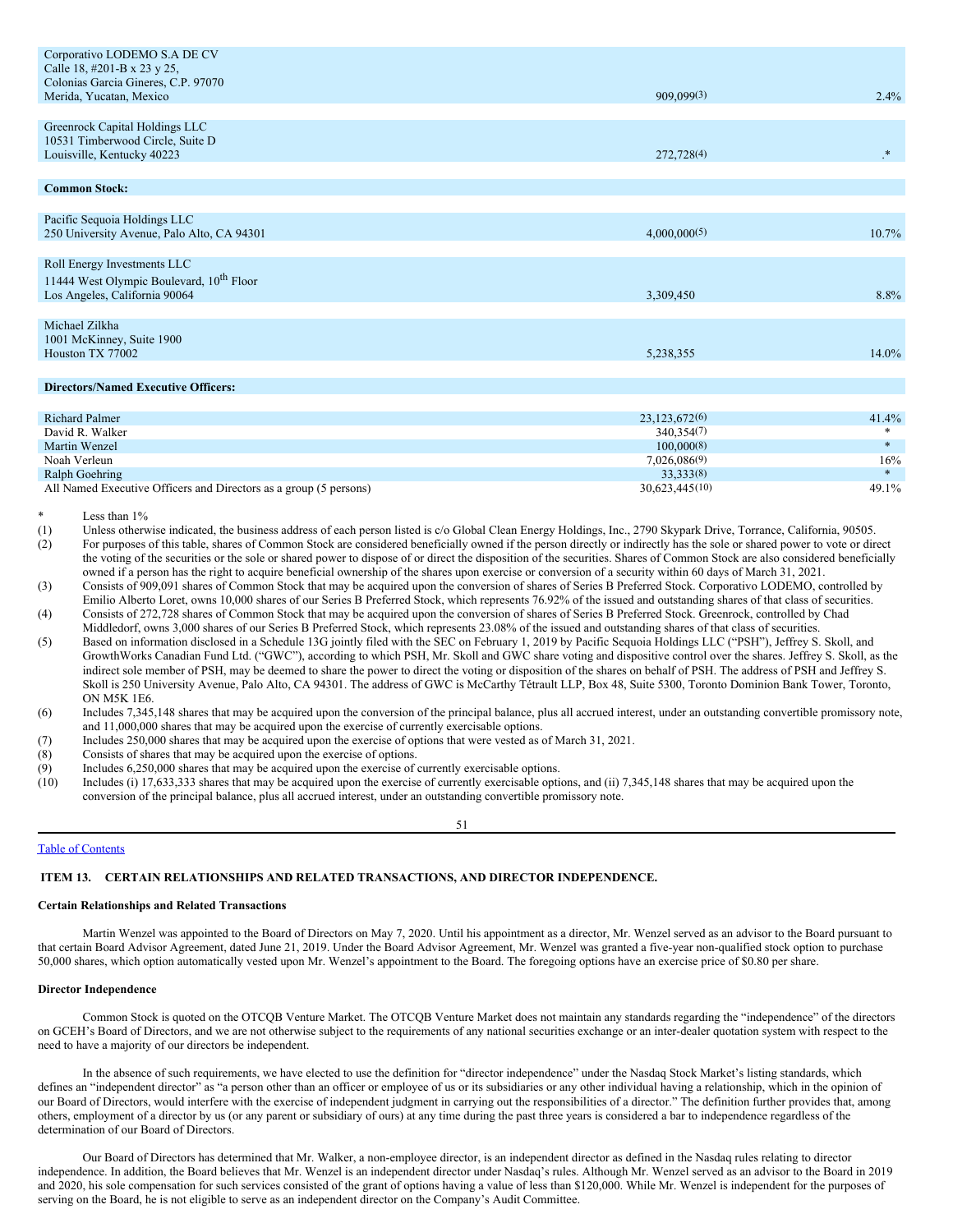### Table of [Contents](#page-0-0)

### <span id="page-29-0"></span>**ITEM 14. PRINCIPAL ACCOUNTING FEES AND SERVICES.**

Hall & Company Certified Public Accountants and Consultants, Inc. ("Hall & Company") has served as the Company's independent registered public accounting firm since 2014, Effective January 1, 2021, Hall & Company merged with and into Macias, Gini & O'Connell, LLC ("MGO"), and Hall & Company's audit operations and the professional staff of Hall & Company joined MGO. Accordingly, since January 8, 2021 MGO has been the Company's independent registered public accounting firm. Aggregate fees billed to us by Hall & Company and MGO with respect to our 2019 and 2020 fiscal years were as follows:

|                           | 2019 |                                   |  | 2020                     |  |
|---------------------------|------|-----------------------------------|--|--------------------------|--|
| <b>Audit Fees</b>         |      | 220,000                           |  | 165,000                  |  |
| <b>Audit-Related Fees</b> |      |                                   |  | $\overline{\phantom{a}}$ |  |
| Tax Fees                  |      | $\hspace{1.0cm} \overbrace{ }^{}$ |  | $-$                      |  |
| All Other Fees            |      | $\overline{\phantom{a}}$          |  | 2,650                    |  |
| Total                     |      | 220,000                           |  | 167,650                  |  |

In accordance with the SEC's definitions and rules, "audit fees" are fees that the Company paid for professional services for the audit of our consolidated financial statements included in our Form 10-K, and review of financial statements included in its quarterly reports on Form 10-Q and for services that are normally provided in connection with regulatory filings. "Audit-related fees" represent fees for professional services for assurance and related services that are reasonably related to the performance of the audit or review of financial statements and that are not reported under the "audit fees" category. "Tax fees" are fees for tax compliance, tax advice and tax planning.

During the periods covered by this Form 10-K, the Company's Audit Committee only had one member. Because of the size of the Board and a one-member Audit Committee, all of the audit-related services and other services described in the above table were pre-approved by our Board, including the sole member of the Audit Committee.

Table of [Contents](#page-0-0)

### 53

### <span id="page-29-1"></span>**PART IV**

#### <span id="page-29-2"></span>**ITEM 15. EXHIBITS AND FINANCIAL STATEMENT SCHEDULES.**

- (a) The following documents are filed as part of this Annual Report:
- (1) Financial Statements. Reference is made to the Index to Consolidated Financial Statements of the Company attached hereto following the signature page of the Annual Report.
- (2) Financial Statement Schedule. All consolidated financial statement schedules are omitted because they are not applicable or the amounts are immaterial, not required, or the required information is presented in the Consolidated Financial Statements of the Company attached hereto following the signature page of the Annual Report.
- (b) The exhibits listed in the Exhibit Index below are filed with, or are incorporated by reference into, this Annual Report on Form 10-K.

| <b>Exhibit Number</b> | <b>Description</b>                                                                                                                                   |
|-----------------------|------------------------------------------------------------------------------------------------------------------------------------------------------|
| 2.1                   | Agreement and Plan of Merger regarding the reincorporation of Registrant as a Delaware corporation (incorporated herein by reference to Appendix     |
|                       | C to the Registrant's Definitive Proxy Statement on Schedule 14A filed with the Commission on June 2, 2010).                                         |
| 3.1                   | Certificate of Incorporation (incorporated herein by reference to Appendix D to the Registrant's Definitive Proxy Statement on Schedule 14A filed    |
|                       | with the Commission on June 2, 2010).                                                                                                                |
| 3.2                   | Certificate of Amendment to its Certificate of Incorporation                                                                                         |
| 3.3                   | Bylaws (incorporated herein by reference to Appendix E to the Registrant's Definitive Proxy Statement on Schedule 14A filed with the Commission      |
|                       | on June 2, 2010).                                                                                                                                    |
| 4.1                   | Specimen stock certificate (filed as Exhibit 4.1 to the Registrant's Annual Report on Form 10-K filed on October 6, 2020, and incorporated herein by |
|                       | reference)                                                                                                                                           |
| 4.2                   | Description of the Securities of Global Clean Energy Holdings, Inc. Registered Pursuant to Section 12 of the Securities Exchange Act of 1934 (filed  |
|                       | as Exhibit 4.2 to the Registrant's Annual Report on Form 10-K filed on October 6, 2020, and incorporated herein by reference)                        |
| <b>10.1</b>           | Office Lease, dated as of February 2, 2014, between Global Clean Energy Holdings, Inc. and Skypark Atrium, LLC (filed as Exhibit 10.9 to the         |
|                       | Registrant's Annual Report on Form 10-K filed on March 31, 2015, and incorporated herein by reference)                                               |
| 10.2                  | First Amendment to Office Lease, dated as of January 15, 2019, between Global Clean Energy Holdings, Inc. and Skypark Atrium, LLC (filed as          |
|                       | Exhibit 10.2 to the Registrant's Annual Report on Form 10-K filed on October 6, 2020, and incorporated herein by reference)                          |
| 10.3                  | Second Amendment to Lease, dated May 1, 2019, between Global Clean Energy Holdings, Inc. and Skypark Atrium, LLC (filed as Exhibit 10.3 to           |
|                       | the Registrant's Annual Report on Form 10-K filed on October 6, 2020, and incorporated herein by reference)                                          |
| 10.4                  | Global Clean Energy Holdings, Inc. 2010 Equity Incentive Plan (incorporated herein by reference to Appendix B to the Registrant's Definitive Proxy   |
|                       | Statement on Schedule 14A filed with the Commission on June 2, 2010).#                                                                               |

Table of [Contents](#page-0-0)

| 10.5  | Form of Indemnification Agreement entered into between Registrant and its directors and executive officers (filed as Exhibit 10.5 to the Registrant's |
|-------|-------------------------------------------------------------------------------------------------------------------------------------------------------|
|       | Annual Report on Form 10-K filed on October 6, 2020, and incorporated herein by reference) #                                                          |
| 10.6  | Omitted                                                                                                                                               |
| 10.7  | Employment Agreement, dated October 15, 2018, by and between Global Clean Energy Holdings, Inc. and Richard Palmer (filed as Exhibit 10.7 to          |
|       | the Registrant's Annual Report on Form 10-K filed on October 6, 2020, and incorporated herein by reference)#                                          |
| 10.8  | Amendment No. 1 to Employment Agreement, dated May 7, 2020, by and between Global Clean Energy Holdings, Inc. and Richard Palmer (filed as            |
|       | Exhibit 10.8 to the Registrant's Annual Report on Form 10-K filed on October 6, 2020, and incorporated herein by reference)#                          |
| 10.9  | Convertible Promissory Note, dated October 16, 2018, issued by Global Clean Energy Holdings, Inc. to Richard Palmer (filed as Exhibit 10.9 to the     |
|       | Registrant's Annual Report on Form 10-K filed on October 6, 2020, and incorporated herein by reference)#                                              |
| 10.10 | Employment Agreement, dated January 15, 2018, by and between Global Clean Energy Holdings, Inc. and Noah Verleun (filed as Exhibit 10.10 to           |
|       | the Registrant's Annual Report on Form 10-K filed on October 6, 2020, and incorporated herein by reference)#                                          |
| 10.11 | Amendment No. 1 to Employment Agreement, dated May 7, 2020, by and between Global Clean Energy Holdings, Inc. and Noah Verleun (filed as              |
|       | Exhibit 10.11 to the Registrant's Annual Report on Form 10-K filed on October 6, 2020, and incorporated herein by reference)#                         |

54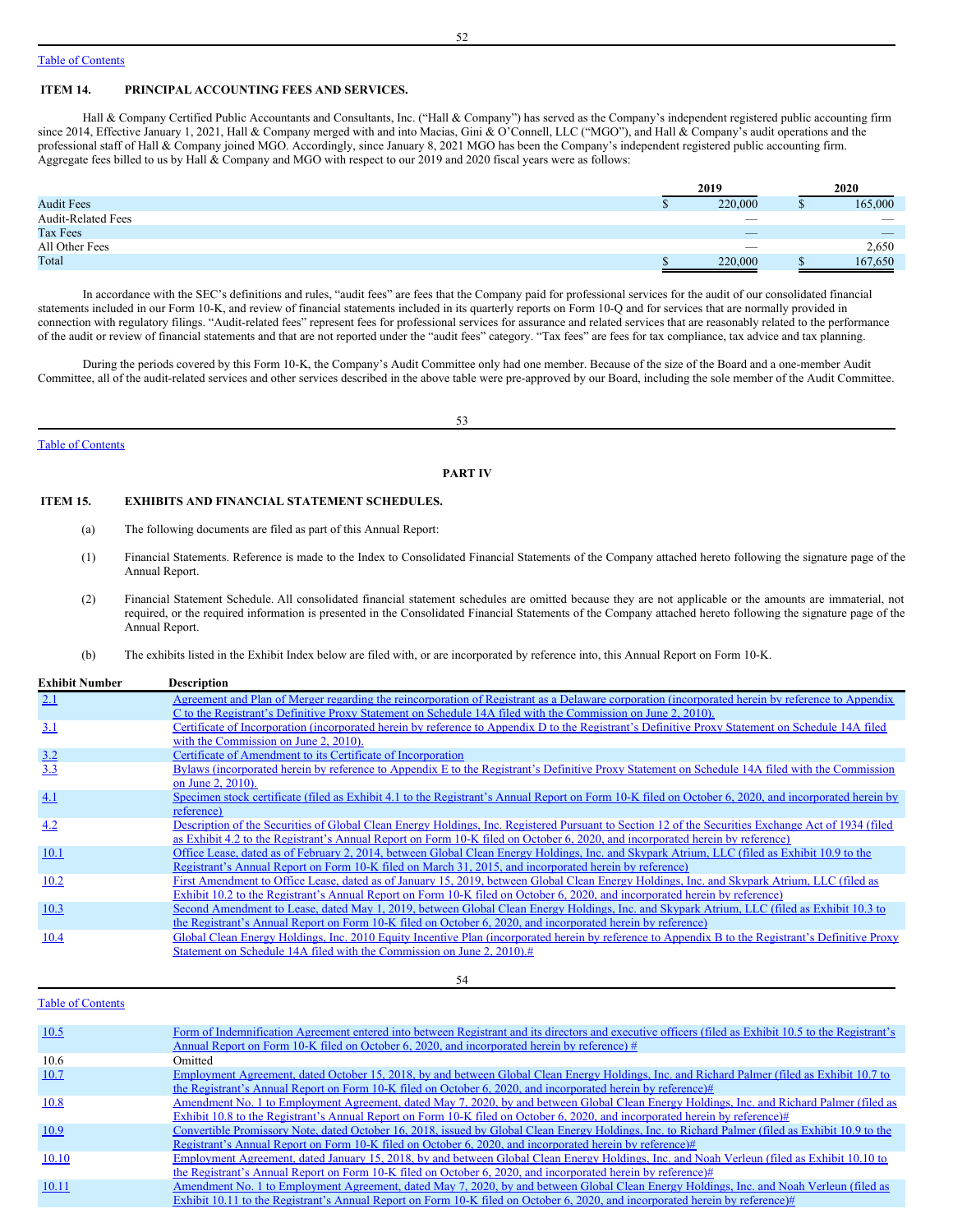| 10.12 | Offer Letter, dated May 17, 2020, by and between Global Clean Energy Holdings, Inc. and Ralph Goehring (filed as Exhibit 10.12 to the Registrant's |
|-------|----------------------------------------------------------------------------------------------------------------------------------------------------|
|       | Annual Report on Form 10-K filed on October 6, 2020, and incorporated herein by reference)#                                                        |
| 10.13 | Global Clean Energy Holdings, Inc. 2020 Equity Incentive Plan (incorporated herein by reference to Appendix B to the Registrant's Proxy Statement  |
|       | on Schedule PRE 14A filed with the Commission on July 30, 2020)#                                                                                   |
| 10.14 | Form of Stock Option Grant Notice of Global Clean Energy Holdings, Inc. 2020 Equity Incentive Plan*                                                |
| 10.15 | Share Purchase Agreement, dated April 29, 2019, by and between Alon Paramount Holdings, Inc. and GCE Holdings Acquisitions, LLC (filed as          |
|       | Exhibit 10.15 to the Registrant's Annual Report on Form 10-K filed on October 6, 2020, and incorporated herein by reference)                       |
| 10.16 | First Amendment to Share Purchase Agreement, dated as of September 27, 2019, by and between Alon Paramount Holdings, Inc. and GCE Holdings         |
|       | Acquisitions, LLC (filed as Exhibit 10.16 to the Registrant's Annual Report on Form 10-K filed on October 6, 2020, and incorporated herein by      |
|       | reference)                                                                                                                                         |

55

### Table of [Contents](#page-0-0)

| 10.17 | Second Amendment to Share Purchase Agreement, dated as of October 4, 2019, by and between Alon Paramount Holdings, Inc. and GCE Holdings<br>Acquisitions, LLC (filed as Exhibit 10.17 to the Registrant's Annual Report on Form 10-K filed on October 6, 2020, and incorporated herein by<br>reference)   |
|-------|-----------------------------------------------------------------------------------------------------------------------------------------------------------------------------------------------------------------------------------------------------------------------------------------------------------|
| 10.18 | Third Amendment to Share Purchase Agreement, dated as of October 11, 2019, by and between Alon Paramount Holdings, Inc. and GCE Holdings<br>Acquisitions, LLC (filed as Exhibit 10.18 to the Registrant's Annual Report on Form 10-K filed on October 6, 2020, and incorporated herein by<br>reference)   |
| 10.19 | Fourth Amendment to Share Purchase Agreement, dated as of October 28, 2019, by and between Alon Paramount Holdings, Inc. and GCE Holdings<br>Acquisitions, LLC (filed as Exhibit 10.19 to the Registrant's Annual Report on Form 10-K filed on October 6, 2020, and incorporated herein by<br>reference)  |
| 10.20 | Fifth Amendment to Share Purchase Agreement, dated as of March 23, 2020, by and between Alon Paramount Holdings, Inc. and GCE Holdings<br>Acquisitions, LLC (filed as Exhibit 10.20 to the Registrant's Annual Report on Form 10-K filed on October 6, 2020, and incorporated herein by<br>reference)     |
| 10.21 | Sixth Amendment to Share Purchase Agreement, dated as of May 4, 2020, by and between Alon Paramount Holdings, Inc. and GCE Holdings<br>Acquisitions, LLC (filed as Exhibit 10.21 to the Registrant's Annual Report on Form 10-K filed on October 6, 2020, and incorporated herein by<br>reference)        |
| 10.22 | Control, Operation And Maintenance Agreement, dated May 4, 2020, by and between GCE Operating Company, LLC and BKRF OCB, LLC (filed<br>as Exhibit 10.22 to the Registrant's Annual Report on Form 10-K filed on October 6, 2020, and incorporated herein by reference)                                    |
| 10.23 | Call Option Agreement, dated May 7, 2020, by and among Global Clean Energy Holdings, Inc., Alon Paramount Holdings, Inc., and GCE Holdings<br>Acquisitions, LLC (filed as Exhibit 10.23 to the Registrant's Annual Report on Form 10-K filed on October 6, 2020, and incorporated herein by<br>reference) |
| 10.24 | Credit Agreement, dated as of May 4, 2020, between BKRF OCB, LLC, BKRF OCP, LLC, and the senior lenders referred to therein*†(filed as<br>Exhibit 10.24 to the Registrant's Annual Report on Form 10-K filed on October 6, 2020, and incorporated herein by reference)                                    |
| 10.25 | Credit Agreement, dated as of May 4, 2020, between BKRF HCB, LLC, BKRF HCP, LLC, and the mezzanine lenders referred to therein (filed as<br>Exhibit 10.25 to the Registrant's Annual Report on Form 10-K filed on October 6, 2020, and incorporated herein by reference) <sup>†</sup>                     |
| 10.26 | Product Offtake Agreement, dated as of April 10, 2019, between ExxonMobil Oil Corporation and GCE Holdings Acquisitions LLC (filed as Exhibit<br>10.26 to the Registrant's Annual Report on Form 10-K filed on October 6, 2020, and incorporated herein by reference) <sup>†</sup>                        |
| 10.27 | Engineering, Procurement and Construction Agreement, dated April 30, 2020, between ARB, Inc. and GCE Holdings Acquisitions, LLC (filed as<br>Exhibit 10.27 to the Registrant's Annual Report on Form 10-K filed on October 6, 2020, and incorporated herein by reference) <sup>†</sup>                    |
|       |                                                                                                                                                                                                                                                                                                           |

## 56

### Table of [Contents](#page-0-0)

| License Agreement, dated October 24, 2018, between Haldor Topsoe A/S and GCE Holdings Acquisitions, LLC (filed as Exhibit 10.28 to the<br>10.28<br>Registrant's Annual Report on Form 10-K filed on October 6, 2020, and incorporated herein by reference) <sup>†</sup> |  |
|-------------------------------------------------------------------------------------------------------------------------------------------------------------------------------------------------------------------------------------------------------------------------|--|
|                                                                                                                                                                                                                                                                         |  |
| Amendment No. 1 to Credit Agreement and Waiver, dated as of July 1, 2020, between BKRF OCB, LLC, BKRF OCP, LLC, and the senior lenders<br>10.29<br>referred to therein*                                                                                                 |  |
| Amendment No. 1 to Credit Agreement, dated as of September 28, 2020, between BKRF HCB, LLC, BKRF HCP, LLC, and the mezzanine lenders<br>10.30                                                                                                                           |  |
| referred to therein*                                                                                                                                                                                                                                                    |  |
| Amendment No. 2 to Credit Agreement, dated as of September 28, 2020, between BKRF OCB, LLC, BKRF OCP, LLC, and the senior lenders<br>10.31                                                                                                                              |  |
| referred to therein*                                                                                                                                                                                                                                                    |  |
| Amendment No. 3 to Credit Agreement, dated as of March 27, 2021, between BKRF OCB, LLC, BKRF OCP, LLC, and the senior lenders referred<br>10.32                                                                                                                         |  |
| to therein*                                                                                                                                                                                                                                                             |  |
| Consent No. 2 And Amendment No. 2 To Credit Agreement, dated as of March 27, 2020, between BKRF HCB, LLC, BKRF HCP, LLC, and the<br>10.33                                                                                                                               |  |
| mezzanine lenders referred to therein*                                                                                                                                                                                                                                  |  |
| Subsidiaries of Registrant*<br><u>21.1</u>                                                                                                                                                                                                                              |  |
| 23.1<br>Consent of Hall & Company Certified Public Accountants, Inc.*                                                                                                                                                                                                   |  |
| 23.2<br>Consent of Macias, Gini & O'Connell, LLC*                                                                                                                                                                                                                       |  |
| 24.1<br>Power of Attorney (included on signature page)                                                                                                                                                                                                                  |  |
| 31.1<br>Certification of the Chief Executive Officer pursuant to Section 302 of the Sarbanes-Oxley Act of 2002.*                                                                                                                                                        |  |
| 31.2<br>Certification of the Chief Financial Officer pursuant to Section 302 of the Sarbanes-Oxley Act of 2002.*                                                                                                                                                        |  |
| 32.1<br>Certification of the Chief Executive Officer pursuant to Section 906 of the Sarbanes-Oxley Act of 2002.*                                                                                                                                                        |  |
| 32.2<br>Certification of the Chief Financial Officer pursuant to Section 906 of the Sarbanes-Oxley Act of 2002.*                                                                                                                                                        |  |
| The following financial information from the Annual Report on Form 10-K of Global Clean Energy Holdings, Inc. for the years ended December 31,<br>101                                                                                                                   |  |
| 2020 and 2019, formatted in XBRL (eXtensible Business Reporting Language): (1) Balance Sheets as of December 31, 2020 and 2019; (2)                                                                                                                                     |  |
| Statements of Income for the years ended December 31, 2020 and 2019; (3) Statements of Shareholders' Equity for the years ended December 31,                                                                                                                            |  |
| 2020 and 2019; (4) Statements of Cash Flows for the years ended December 31, 2020 and 2019; and (5) Notes to Financial Statements.                                                                                                                                      |  |
|                                                                                                                                                                                                                                                                         |  |
| $\ast$<br>Filed herewith                                                                                                                                                                                                                                                |  |
|                                                                                                                                                                                                                                                                         |  |
| ŧ<br>Certain confidential portions of this Exhibit were omitted by means of marking such portions with an asterisk because the identified confidential                                                                                                                  |  |
| portions are (i) not material and (ii) would be competitively harmful if publicly disclosed.                                                                                                                                                                            |  |
|                                                                                                                                                                                                                                                                         |  |
| $\#$<br>Indicates a management contract or compensatory plan or arrangement.                                                                                                                                                                                            |  |
|                                                                                                                                                                                                                                                                         |  |

### <span id="page-30-0"></span>**ITEM 16. FORM 10-K SUMMARY**

None.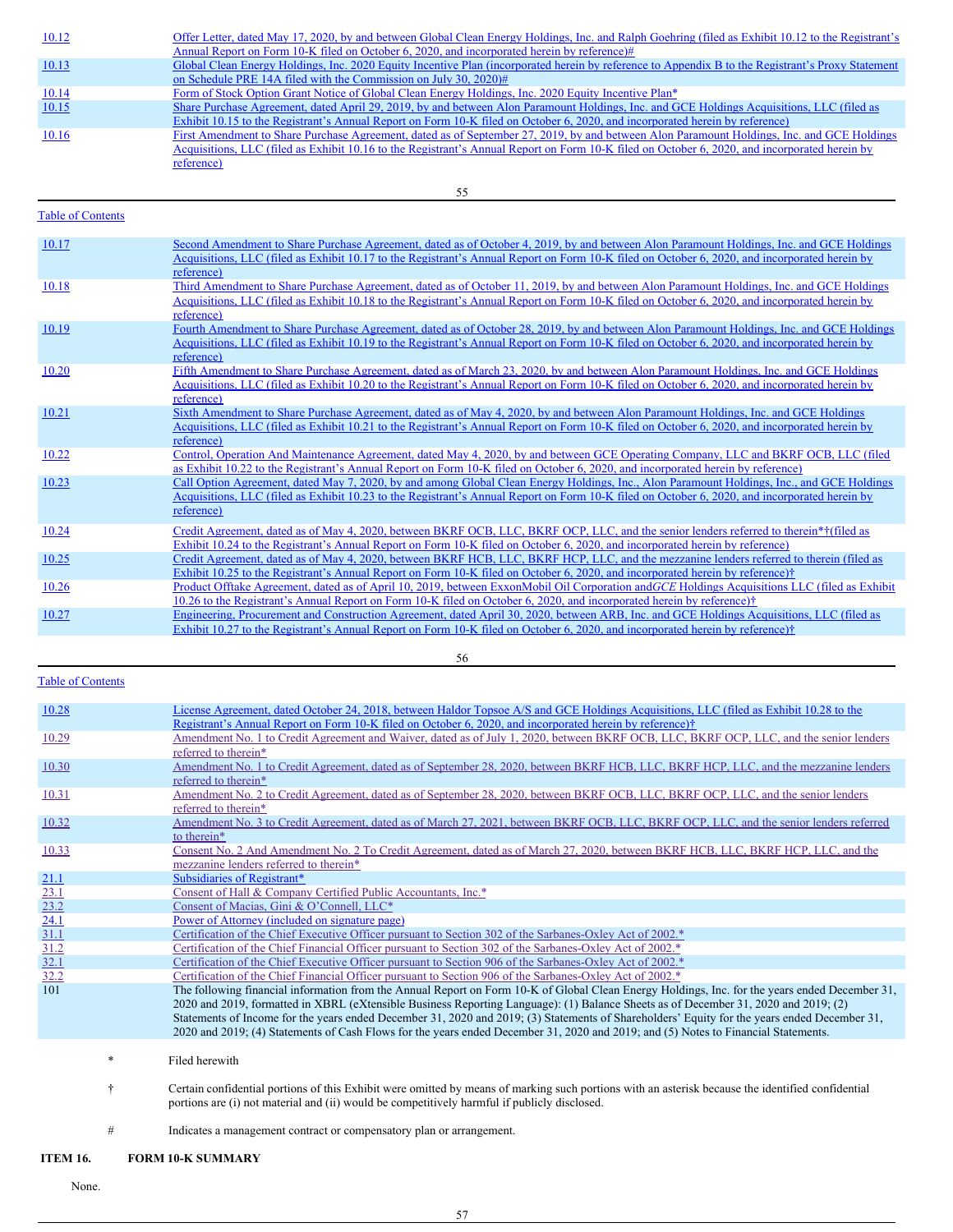### **SIGNATURES**

Pursuant to the requirements of Section 13 or 15(d) of the Securities Exchange Act of 1934, the registrant caused this report to be signed on its behalf by the undersigned, thereunto duly authorized.

GLOBAL CLEAN ENERGY HOLDINGS, INC. April 12, 2021 By: /s/ RICHARD PALMER

Richard Palmer

President and Chief Executive Officer

### <span id="page-31-0"></span>**POWER OF ATTORNEY**

Know all persons by these presents, that each person whose signature appears below constitutes and appoints Richard Palmer and Ralph Goehring, and each of them, as his true and lawful attorneys-in-fact and agents, with full power of substitution and resubstitution, for him and in his name, place, and stead, in any and all capacities, to sign any and all amendments to this Annual Report, and to file the same, with all exhibits thereto, and other documents in connection therewith, with the Securities and Exchange Commission, granting unto said attorneys-in-fact and agents, and each of them, full power and authority to do and perform each and every act and thing requisite and necessary to be done in connection therewith, as fully to all intents and purposes as he might or could do in person, hereby ratifying and confirming that all said attorneys-in-fact and agents, or any of them or their or his substitute or substituted, may lawfully do or cause to be done by virtue thereof.

Pursuant to the requirements of the Securities Exchange Act of 1934, this report has been signed below by the following persons on behalf of the registrant in the capacities and on the dates indicated.

| Signature                                   | Title                                                                                     | Date           |
|---------------------------------------------|-------------------------------------------------------------------------------------------|----------------|
| /s/ RICHARD PALMER<br><b>Richard Palmer</b> | President and Chief Executive Officer<br>(Principal Executive Officer) and Director       | April 12, 2021 |
| /s/ RALPH GOEHRING<br>Ralph Goehring        | Chief Financial Officer<br>(Principal Financial Officer and Principal Accounting Officer) | April 12, 2021 |
| /s/ DAVID WALKER<br>David Walker            | Chairman, the Board of Directors                                                          | April 12, 2021 |
| /s/ MARTIN WENZEL<br>Martin Wenzel          | Director                                                                                  | April 12, 2021 |
|                                             | 58                                                                                        |                |

Table of [Contents](#page-0-0)

Table of [Contents](#page-31-2)

### <span id="page-31-2"></span>**Index to Financial Statements**

|                                                                                                       | Page  |
|-------------------------------------------------------------------------------------------------------|-------|
| <b>Financial Statements:</b>                                                                          |       |
| Reports of Independent Registered Public Accounting Firms                                             | $F-2$ |
| Consolidated Balance Sheets as of December 31, 2020 and 2019                                          | $F-5$ |
| Consolidated Statements of Operations for the years ended December 31, 2020 and 2019                  | $F-6$ |
| Consolidated Statements of Changes in Equity (Deficit) for the years ended December 31, 2020 and 2019 | $F-7$ |
| Consolidated Statements of Cash Flows for the years ended December 31, 2020 and 2019                  | $F-8$ |
| Notes to Consolidated Financial Statements                                                            | $F-9$ |
|                                                                                                       |       |

### <span id="page-31-1"></span>**REPORT OF INDEPENDENT REGISTERED PUBLIC ACCOUNTING FIRM**

F-1

Board of directors and Shareholders Global Clean Energy Holdings, Inc., and Subsidiaries

#### **Opinion on the Financial Statements**

We have audited the accompanying consolidated balance sheet of Global Clean Energy Holdings, Inc., and Subsidiaries (the "Company") as of December 31, 2020, and the related consolidated statements of operations, changes in stockholders' deficit, and cash flows for the year then ended, and the related notes (collectively referred to as the "financial statements"). In our opinion, the financial statements present fairly, in all material respects, the financial position of the Company as of December 31, 2020, and the results of its operations and its cash flows for the year then ended in conformity with accounting principles generally accepted in the United States of America.

### **Basis for Opinion**

These financial statements are the responsibility of the Company's management. Our responsibility is to express an opinion on the Company's financial statements based on our audit. We are a public accounting firm registered with the Public Company Accounting Oversight Board (United States) ("PCAOB") and are required to be independent with respect to the Company in accordance with the U.S. federal securities laws and the applicable rules and regulations of the Securities and Exchange Commission and the PCAOB.

We conducted our audit in accordance with the standards of the PCAOB. Those standards require that we plan and perform the audit to obtain reasonable assurance about whether the financial statements are free of material misstatement, whether due to error or fraud. The Company is not required to have, nor were we engaged to perform, an audit of its internal control over financial reporting. As part of our audit we are required to obtain an understanding of internal control over financial reporting but not for the purpose of expressing an opinion on the effectiveness of the Company's internal control over financial reporting. Accordingly, we express no opinion.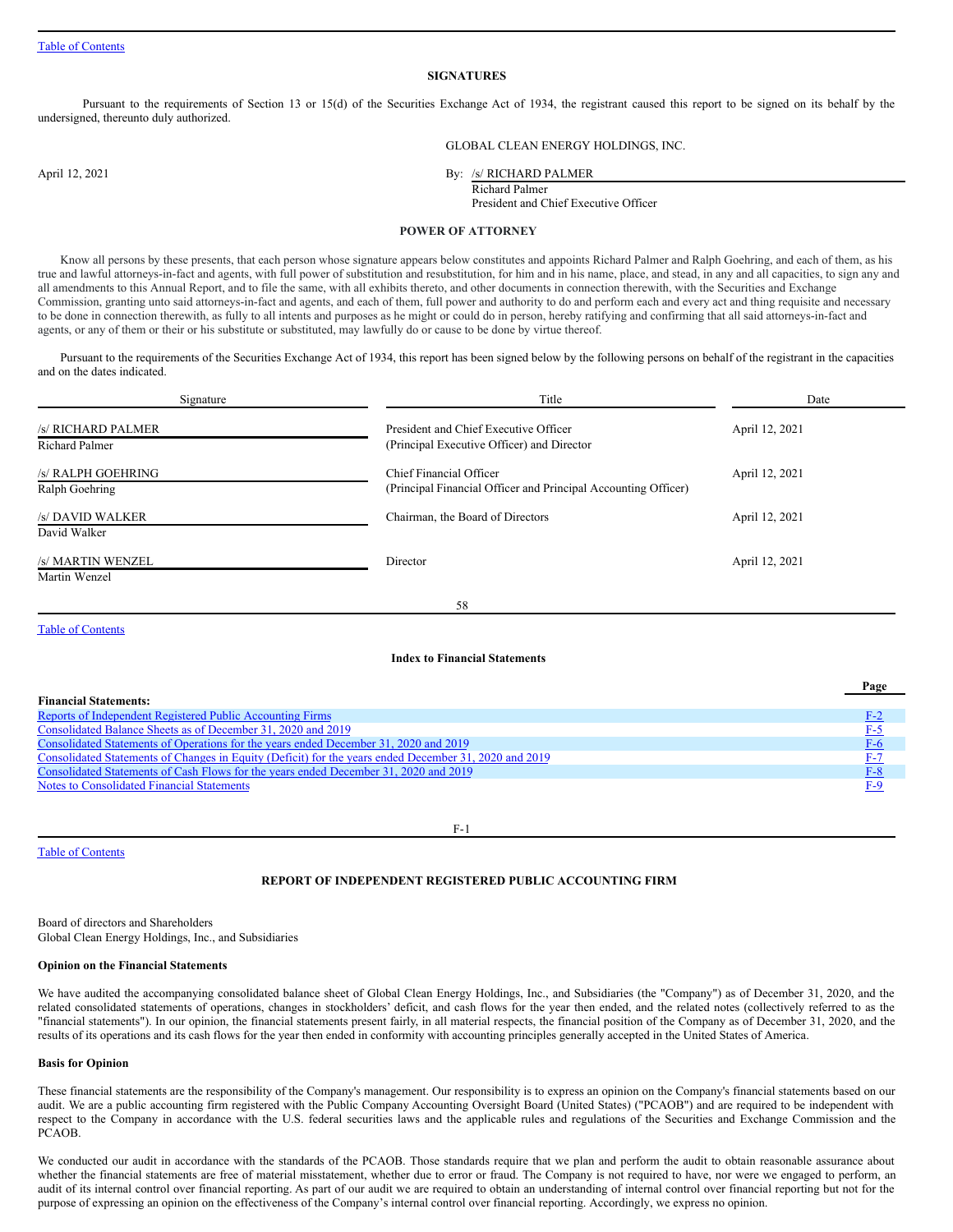Our audit included performing procedures to assess the risks of material misstatement of the financial statements, whether due to error or fraud, and performing procedures that respond to those risks. Such procedures included examining, on a test basis, evidence regarding the amounts and disclosures in the financial statements. Our audit also included evaluating the accounting principles used and significant estimates made by management, as well as evaluating the overall presentation of the financial statements. We believe that our audit provides a reasonable basis for our opinion.

### **Critical Audit Matters**

The critical audit matters communicated below are matters arising from the current period audit of the financial statements that were communicated or required to be communicated to the audit committee and that: (1) relate to accounts or disclosures that are material to the financial statements and (2) involved especially challenging, subjective, or complex judgments. The communication of critical audit matters does not alter in any way our opinion on the financial statements, taken as a whole, and we are not, by communicating the critical audit matters below, providing separate opinions on the critical audit matters or on the accounts or disclosures to which they relate.

### Table of [Contents](#page-31-2)

#### **Environmental Liabilities and Asset Retirement Obligations**

### *Description of the Matter*

At December 31, 2020, environmental remediation liabilities and asset retirement obligations (described in Note A and Note I) totaled \$42.8 million. Evaluating environmental remediation liabilities and asset retirement obligations involve a great amount of judgement regarding the extent of contamination, the nature and extent of required cleanup efforts under existing environmental regulations, the duration and effectiveness of the chosen remedial strategy, and changes in environmental regulations. The Company uses engineering studies, historical experience and other factors to identify and evaluate remediation alternatives and their related costs in determining the estimated environmental and asset retirement obligations.

We identified the evaluation of the environmental remediation liability as a critical audit matter. Subjective auditor judgment was required to evaluate the assumptions, specifically those related to the anticipated remediation activities and the cost of those activities. These assumptions include a range of potential outcomes and a revision to the assumptions could have a material impact on the financial statements.

#### *How We Addressed the Matter in Our Audit*

To address this critical audit matter, we engaged an engineering and science consulting firm with specialized skills and knowledge, that assisted in (1) assessing the Company's environmental specialist's qualifications, and (2) evaluating management's assessment of their environmental remediation liabilities and asset retirement obligations.

#### *Valuation of Class B Units*

### *Description of the Matter*

As described in Note E, during 2020, the Company issued certain mandatorily redeemable equity instruments of one its subsidiaries, consisting of a total of 151.5 million Class B Units to its senior lender. The Company is obligated to issue additional units for every dollar advanced under its senior credit facility. The Company is required to make distributions to the holders of the Class B Units to the extent that there is available cash and estimates that the total distributions on all Class B Units that will ultimately be made range from \$4 million to \$174 million, depending on numerous factors. For accounting purposes, these mandatorily redeemable equity instruments have been classified as liabilities. At December 31, 2020, the aggregate fair value of these mandatorily redeemable equity instruments totaled \$5.1 million.

We identified the valuation of these mandatorily redeemable equity instruments as a critical audit matter. Subjective auditor judgment was required to evaluate the assumptions used in the valuation.

### *How We Addressed the Matter in Our Audit*

To address this critical audit matter, we engaged a valuation firm with specialized skill and knowledge, that assisted in reviewing the management specialist's valuation and assessing: 1) that their valuation complies with prevailing professional standards and accepted valuation methodology; 2) that the valuation procedures and methods used have been applied correctly; and 3) that the underlying data, inputs and computations are accurate, and the resulting conclusion regarding fair value is reasonable.

/s/ Macias Gini & O'Connell LLP

We have served as the Company's auditor since 2015. Irvine, CA April 12, 2021

F-3

Table of [Contents](#page-31-2)

Report of Independent Registered Public Accounting Firm

Board of directors and Shareholders Global Clean Energy Holdings, Inc., and Subsidiaries

Opinion on the Financial Statements

We have audited the accompanying consolidated balance sheet of Global Clean Energy Holdings, Inc., and Subsidiaries (the "Company") as of December 31, 2019, and the related consolidated statements of operations, changes in stockholders' deficit, and cash flows for the year then ended, and the related notes (collectively referred to as the "financial statements"). In our opinion, the financial statements present fairly, in all material respects, the financial position of the Company as of December 31, 2019, and the results of its operations and its cash flows for the year then ended in conformity with accounting principles generally accepted in the United States of America.

#### **Basis for Opinion**

These financial statements are the responsibility of the Company's management. Our responsibility is to express an opinion on the Company's financial statements based on our audit. We are a public accounting firm registered with the Public Company Accounting Oversight Board (United States) ("PCAOB") and are required to be independent with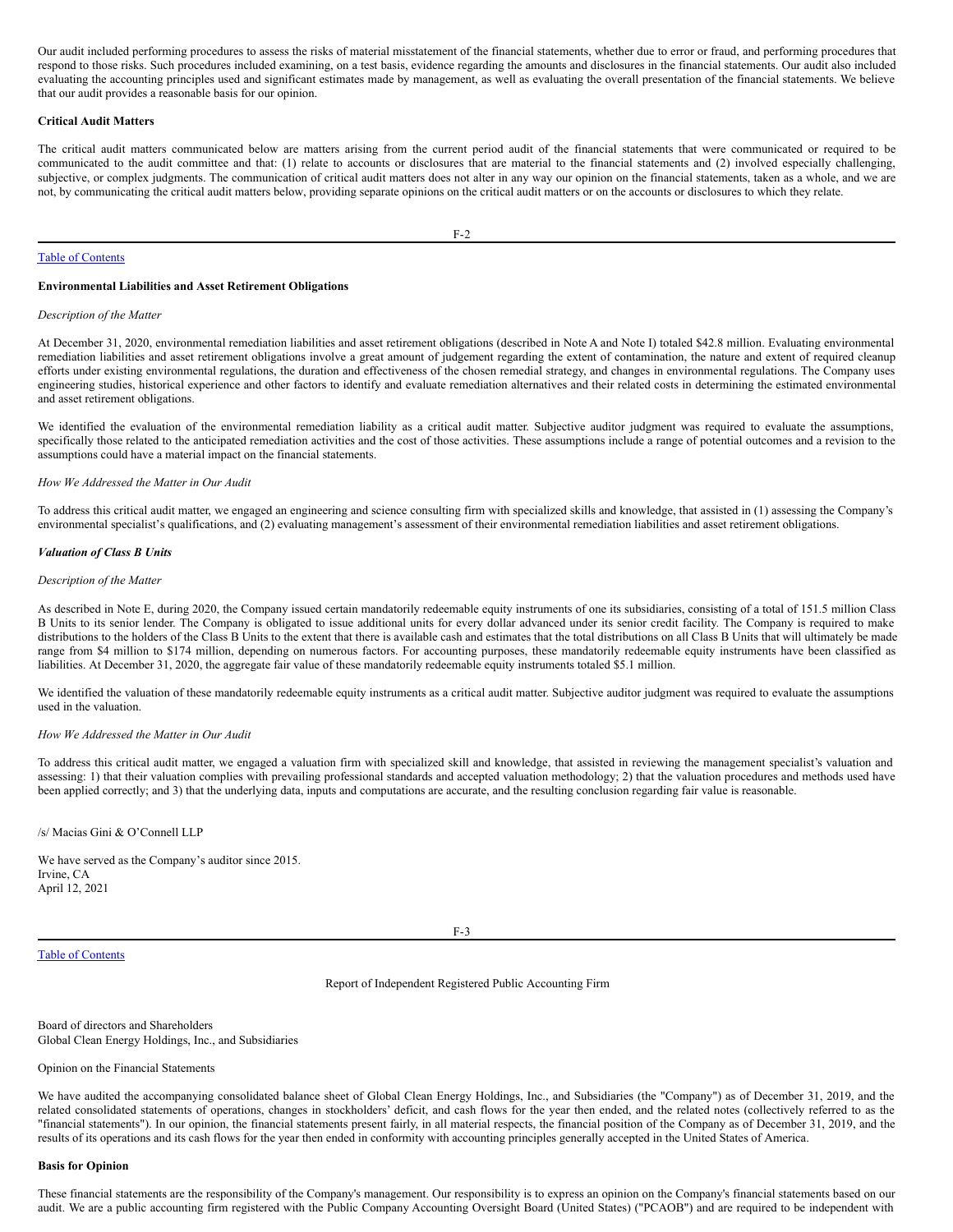respect to the Company in accordance with the U.S. federal securities laws and the applicable rules and regulations of the Securities and Exchange Commission and the PCAOB.

We conducted our audit in accordance with the standards of the PCAOB. Those standards require that we plan and perform the audit to obtain reasonable assurance about whether the financial statements are free of material misstatement, whether due to error or fraud. The Company is not required to have, nor were we engaged to perform, an audit of its internal control over financial reporting. As part of our audit, we are required to obtain an understanding of internal control over financial reporting but not for the purpose of expressing an opinion on the effectiveness of the Company's internal control over financial reporting. Accordingly, we express no opinion.

Our audit included performing procedures to assess the risks of material misstatement of the financial statements, whether due to error or fraud, and performing procedures that respond to those risks. Such procedures included examining, on a test basis, evidence regarding the amounts and disclosures in the financial statements. Our audit also included evaluating the accounting principles used and significant estimates made by management, as well as evaluating the overall presentation of the financial statements. We believe that our audit provides a reasonable basis for our opinion.

/s/ Hall & Company

We have served as the Company's auditor since 2015 Irvine, CA October 6, 2020

### Table of [Contents](#page-31-2)

### <span id="page-33-0"></span>**GLOBAL CLEAN ENERGY HOLDINGS, INC. AND SUBSIDIARIES CONSOLIDATED BALANCE SHEETS**

|                                                                                                 | As of December 31. |                |              |                |
|-------------------------------------------------------------------------------------------------|--------------------|----------------|--------------|----------------|
|                                                                                                 |                    | 2020           |              | 2019           |
| <b>ASSETS</b>                                                                                   |                    |                |              |                |
| <b>CURRENT ASSETS</b>                                                                           |                    |                |              |                |
| Cash and cash equivalents                                                                       | $\mathbf{s}$       | 3,370,519      | $\mathbb{S}$ | 457,331        |
| Accounts receivable                                                                             |                    | 143,823        |              |                |
| Restricted cash                                                                                 |                    | 12,943,222     |              |                |
| Inventory                                                                                       |                    | 846,197        |              | 22,942         |
| Investment in farming activities                                                                |                    | 404,258        |              |                |
| Prepaid Expenses                                                                                |                    | 5,027,294      |              |                |
| <b>Total Current Assets</b>                                                                     |                    | 22,735,313     |              | 480,273        |
|                                                                                                 |                    |                |              |                |
| <b>RESTRICTED CASH, net of current portion</b>                                                  |                    | 22,668,984     |              |                |
| <b>DEBT ISSUANCE COSTS</b>                                                                      |                    | 840,211        |              | 500,000        |
| <b>RIGHT-OF-USE ASSET</b>                                                                       |                    | 51,611         |              | 82,450         |
| <b>INTANGIBLE ASSETS, NET</b>                                                                   |                    | 4,180,746      |              | 2,501,592      |
| <b>LONG TERM DEPOSITS</b>                                                                       |                    | 628,382        |              | 3,253,253      |
| PROPERTY, PLANT AND EQUIPMENT, NET<br><b>ADVANCES TO CONTRACTORS</b>                            |                    | 138,972,675    |              | 2,588,441      |
|                                                                                                 |                    | 16,000,000     |              |                |
| <b>TOTAL ASSETS</b>                                                                             | \$                 | 206,077,922    |              | 9.406.009      |
|                                                                                                 |                    |                |              |                |
| <b>LIABILITIES AND STOCKHOLDERS' DEFICIT</b>                                                    |                    |                |              |                |
| <b>CURRENT LIABILITIES</b>                                                                      |                    |                |              |                |
| Accounts payable and accrued liabilities                                                        | $\mathbf S$        | 22,597,951     | $\mathbf S$  | 5,568,128      |
| Lease liabilities                                                                               |                    | 52.653         |              | 82.882         |
| Notes payable                                                                                   |                    | 4,198,113      |              | 1,369,856      |
| Convertible notes payable                                                                       |                    | 1,697,000      |              | 1,697,000      |
| Derivative liability                                                                            |                    |                |              | 24,767,000     |
| <b>Total Current Liabilities</b>                                                                |                    | 28,545,717     |              | 33,484,866     |
|                                                                                                 |                    |                |              |                |
| <b>LONG-TERM LIABILITIES</b>                                                                    |                    |                |              |                |
| Mandatorily redeemable equity instruments of subsidiary                                         |                    | 5,123,000      |              |                |
| Long-term debt, net                                                                             |                    | 16,155,138     |              |                |
| Long-term debt, net (credit facility)                                                           |                    | 146,769,225    |              |                |
| Asset retirement obligations, net of current portion                                            |                    | 17,762,977     |              |                |
| Environmental liabilities, net of current portion                                               |                    | 20,455,938     |              |                |
| <b>TOTAL LIABILITIES</b>                                                                        |                    | 234,811,995    |              | 33,484,866     |
|                                                                                                 |                    |                |              |                |
| <b>STOCKHOLDERS' DEFICIT</b>                                                                    |                    |                |              |                |
| Preferred stock - \$0.001 par value; 50,000,000 shares authorized Series B, convertible; 13,000 |                    |                |              |                |
| shares issued and outstanding (aggregate liquidation preference of \$1,300,000)                 |                    | 13             |              | 13             |
| Common stock, \$0.001 par value; 500,000,000 shares authorized; 35,850,089 and 34,402,943       |                    |                |              |                |
| shares issued and outstanding, respectively                                                     |                    | 358,499        |              | 344,029        |
| Additional paid-in capital                                                                      |                    | 37,139,854     |              | 31,259,365     |
| Accumulated deficit                                                                             |                    | (66, 232, 439) |              | (55,682,264)   |
| <b>Total Stockholders' Deficit</b>                                                              |                    | (28, 734, 073) |              | (24, 078, 857) |
|                                                                                                 |                    |                |              |                |
| TOTAL LIABILITIES AND STOCKHOLDERS' DEFICIT                                                     | $\mathbf{s}$       | 206,077,922    | \$           | 9.406.009      |

The accompanying notes are an integral part of these financial statements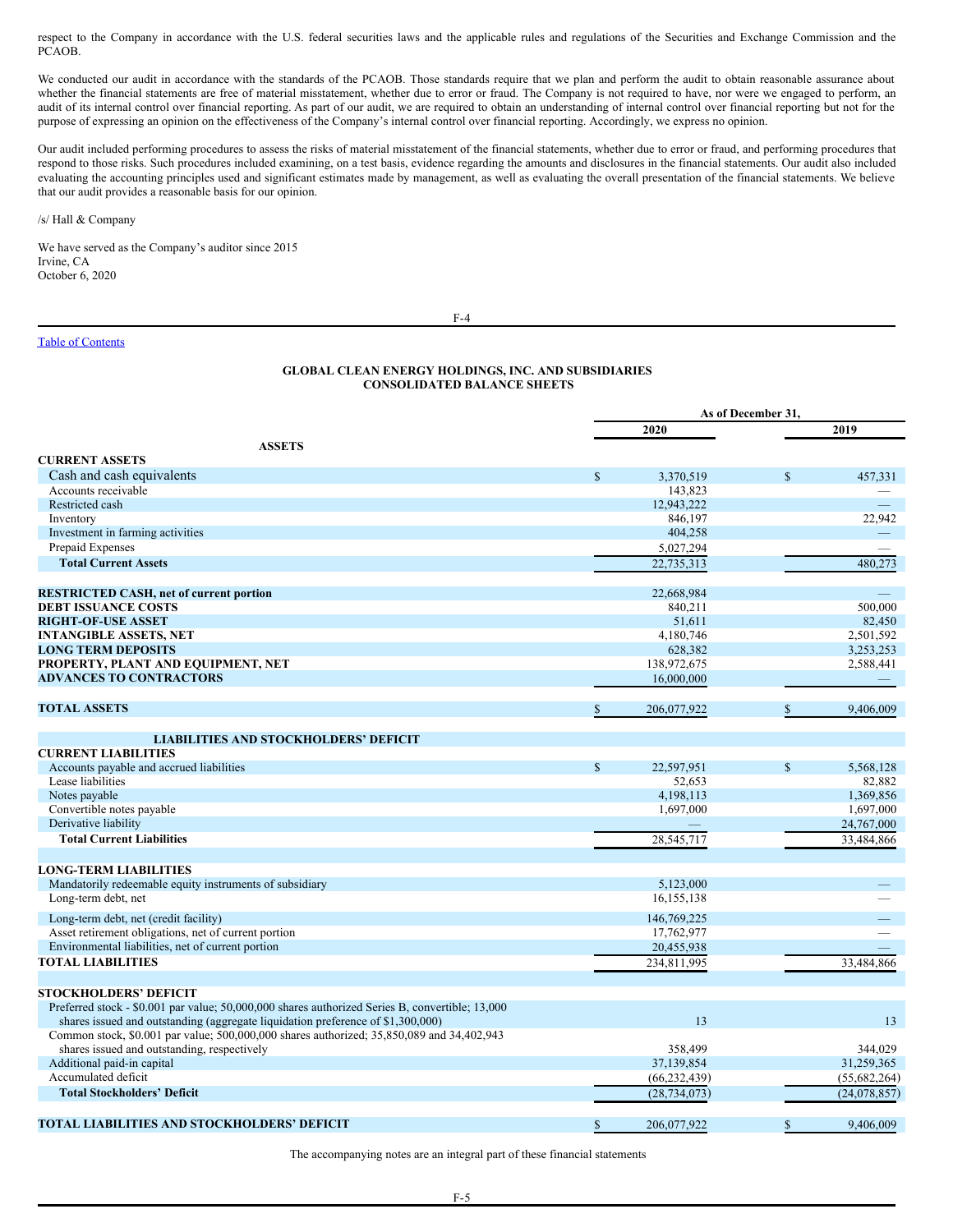### <span id="page-34-0"></span>**GLOBAL CLEAN ENERGY HOLDINGS, INC. AND SUBSIDIARIES CONSOLIDATED STATEMENTS OF OPERATIONS**

|                                                                                        | <b>Years Ended December 31,</b> |   |              |  |
|----------------------------------------------------------------------------------------|---------------------------------|---|--------------|--|
|                                                                                        | 2020                            |   | 2019         |  |
| <b>REVENUE</b>                                                                         | \$                              | S |              |  |
| <b>OPERATING EXPENSES</b>                                                              |                                 |   |              |  |
| General and Administrative                                                             | 7,972,776                       |   | 3,061,580    |  |
| Facilities expense                                                                     | 3,233,961                       |   |              |  |
| Depreciation                                                                           | 118,447                         |   |              |  |
| Amortization of intangible assets                                                      | 251,354                         |   | 245,226      |  |
| Preliminary stage acquisition costs                                                    |                                 |   | 1,625,834    |  |
| Other operating expenses                                                               | 111,497                         |   |              |  |
| <b>Total Operating Expenses</b>                                                        | 11,688,035                      |   | 4,932,640    |  |
| <b>OPERATING LOSS</b>                                                                  | (11,688,035)                    |   | (4,932,640)  |  |
|                                                                                        |                                 |   |              |  |
| <b>OTHER INCOME (EXPENSE)</b>                                                          |                                 |   |              |  |
| Other income (expense), net                                                            | 3,551                           |   |              |  |
| Interest expense, net                                                                  | (2,832,398)                     |   | (439, 479)   |  |
| Gain in derecognition of derivative liabilities                                        | 512,363                         |   |              |  |
| Gain on settlement of liabilities                                                      |                                 |   | (2,430,300)  |  |
| Change in fair value of Class B Units                                                  | (2,021,656)                     |   |              |  |
| Change in fair value of derivative and finance charges related to derivative liability | 5,476,000                       |   | (8,850,000)  |  |
| Other Income (Expense), Net                                                            | 1,137,860                       |   | (6,859,179)  |  |
| <b>NET LOSS</b>                                                                        | \$<br>(10, 550, 175)            |   | (11,791,819) |  |
|                                                                                        |                                 |   |              |  |
| <b>BASIC AND DILUTED LOSS PER COMMON SHARE:</b>                                        |                                 |   |              |  |
| Net loss per common share                                                              | \$<br>(0.30)                    |   | (0.34)       |  |
| <b>BASIC WEIGHTED-AVERAGE COMMON SHARES OUTSTANDING</b>                                | 35,619,270                      |   | 34,278,971   |  |

The accompanying notes are an integral part of these financial statements

Table of [Contents](#page-31-2)

# F-6

### <span id="page-34-1"></span>**GLOBAL CLEAN ENERGY HOLDINGS, INC. AND SUBSIDIARIES CONSOLIDATED STATEMENTS OF CHANGES IN EQUITY (DEFICIT)**

### **For the Years Ended December 31, 2020 and 2019**

|                                                                                       | <b>Series B</b> |  | <b>Common Stock</b> |               | Additional<br>Paid in    | Accumulated        |                  |                   |
|---------------------------------------------------------------------------------------|-----------------|--|---------------------|---------------|--------------------------|--------------------|------------------|-------------------|
|                                                                                       | <b>Shares</b>   |  | Amount              | <b>Shares</b> | Amount                   | Deficit<br>Capital |                  | Total             |
| <b>Balance at December 31, 2018</b>                                                   | 13,000          |  | 13                  | 34,152,943    | 341,529<br>S.            | \$30,669,220       | \$(43,890,445)   | $$$ (12,879,683)  |
| Share-based compensation from issuance of options and compensation-<br>based warrants |                 |  |                     |               |                          | 577,645            |                  | 577,645           |
| Exercise of stock options                                                             |                 |  |                     | 250,000       | 2,500                    | 12,500             |                  | 15,000            |
| Net loss for the year ended December 31, 2019                                         |                 |  |                     |               |                          |                    | (11,791,819)     | (11,791,819)      |
| <b>Balance at December 31, 2019</b>                                                   | 13,000          |  | 13                  | 34,402,943    | 344,029<br><sup>\$</sup> | \$31,259,365       | \$ (55,682,264)  | $$$ (24,078,857)  |
| Share-based compensation from issuance of options and compensation-<br>based warrants |                 |  |                     |               |                          | 326,486            |                  | 326,486           |
| Exercise of stock options                                                             |                 |  |                     | 1,447,017     | 14,470                   | 76,326             |                  | 90,796            |
| Option grants for investment in subsidiaries                                          |                 |  |                     |               |                          | 5,477,677          |                  | 5,477,677         |
| Net loss for the year ended December 31, 2020                                         |                 |  |                     |               |                          |                    | (10, 550, 175)   | (10, 550, 175)    |
| <b>Balance at December 31, 2020</b>                                                   | 13,000          |  | 13                  | 35,849,960    | 358,499<br>£.            | \$37,139,854       | \$(66, 232, 439) | \$ (28, 734, 073) |

The accompanying notes are an integral part of these financial statements

F-7

<span id="page-34-2"></span>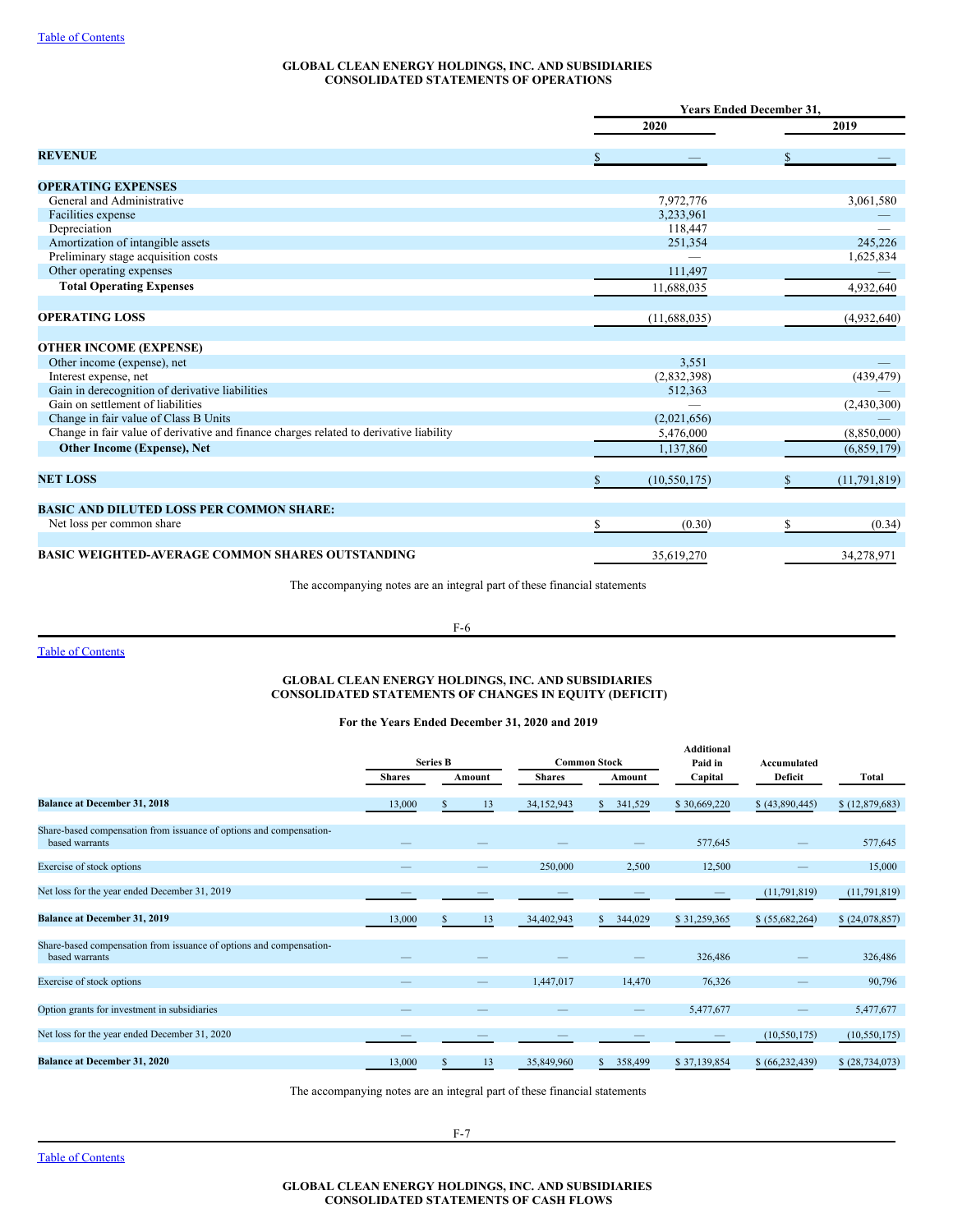|                                                                             | For the Year Ended December 31, |                |               |                |
|-----------------------------------------------------------------------------|---------------------------------|----------------|---------------|----------------|
|                                                                             |                                 | 2020           |               | 2019           |
| <b>Operating Activities:</b>                                                |                                 |                |               |                |
| Net loss                                                                    |                                 | (10, 550, 175) | <sup>\$</sup> | (11, 791, 819) |
| Adjustments to reconcile net loss to net cash used in operating activities: |                                 |                |               |                |
| Share-based compensation                                                    |                                 | 326,486        |               | 577,645        |
| Depreciation and amortization                                               |                                 | 360,375        |               | 246,932        |
| Accretion of asset retirement obligations                                   |                                 | 652,000        |               |                |
| Gain on settlement of liabilities                                           |                                 | (512, 363)     |               | (2,430,300)    |
| Change in fair value of derivative liability                                |                                 | (5,476,000)    |               | 8,850,000      |
| Change in fair value of Class B Units                                       |                                 | 2,021,656      |               |                |
| Changes in operating assets and liabilities:                                |                                 |                |               |                |
| Accounts receivable                                                         |                                 | (143, 823)     |               |                |
| Inventories                                                                 |                                 | (823, 255)     |               |                |
| Farming activities                                                          |                                 | (404, 258)     |               |                |
| Prepaid expenses                                                            |                                 | (702, 612)     |               |                |
| Deposits and other assets                                                   |                                 | (875, 129)     |               |                |
| Accounts payable and accrued expenses, interest and compensation            |                                 | 12,430,823     |               | 2.099.394      |
| Asset retirement obligations                                                |                                 | (135,000)      |               |                |
| <b>Environmental liabilities</b>                                            |                                 | (694,999)      |               |                |
| Lease liabilities and assets                                                |                                 | 610            |               |                |
| Other operating activities                                                  |                                 |                |               | 431            |
| Net Cash Used in Operating Activities                                       |                                 | (4,525,664)    |               | (2,447,717)    |
| <b>Investing Activities:</b>                                                |                                 |                |               |                |
| Pre-acquisition costs and deposit on refinery acquisition                   |                                 |                |               | (5,836,441)    |
| Cash paid for acquisition of Alon Bakersfield Property, Inc.                |                                 | (36,500,000)   |               |                |
| Advances to contractors, net                                                |                                 | (16,000,000)   |               |                |
| Property, plant and equipment                                               |                                 | (45, 569, 854) |               |                |
| Net Cash Used in Investing Activities                                       |                                 | (98,069,854)   |               | (5,836,441)    |
| <b>Financing Activities:</b>                                                |                                 |                |               |                |
| Proceeds received from derivative forward contract                          |                                 |                |               | 4,000,000      |
| Proceeds received from exercise of stock options                            |                                 | 90,796         |               | 15,000         |
| Payments on notes payable and long-term debt                                |                                 | (5,976,689)    |               |                |
| Long-term debt (credit facility)                                            |                                 | 151,430,016    |               |                |
| Payments on debt issuance costs                                             |                                 | (4,423,211)    |               | (500,000)      |
| Net Cash Provided by Financing Activities                                   |                                 | 141,120,912    |               | 3,515,000      |
|                                                                             |                                 |                |               |                |
| <b>Net Change in Cash and Cash Equivalents</b>                              |                                 | 38,525,394     |               | (4,769,158)    |
| Cash and Cash Equivalents and Restricted Cash at Beginning of Period        |                                 | 457,331        |               | 5,226,489      |
| Cash and Cash Equivalents and Restricted Cash at End of Period              | $\mathbb{S}$                    | 38,982,725     | \$            | 457,331        |
|                                                                             |                                 |                |               |                |
| Supplemental Disclosures of Cash Flow Information<br>Cash Paid for Interest |                                 |                |               |                |
| Cash Paid for Income Tax                                                    |                                 | 7,989,794      |               |                |
|                                                                             |                                 |                |               |                |

### **Supplemental Non-cash Investing and Financing Activities:**

During the year ended December 31, 2020, in connection with the Company's purchase of Alon Properties, Inc., in addition to the cash paid, the Company assumed asset retirement obligations and environmental liabilities of \$43.9 million, and issued options with a fair value of \$5.5M. The purchase included the acquisition of property and equipment of \$87.5 million and intangible assets of \$1.9 million.

During the year ended December 31, 2020, the Company converted a derivative liability of \$19.3 million into a fixed payment obligation with a fair value of \$18.8 million, and thereby recognized a gain on derecognition of the derivative liability of \$0.5 million.

During the year ended December 31, 2020, the Company issued warrants to a third-party to purchase an equity interest in its subsidiary, Sustainable Oils, Inc., which had a fair value of approximately \$9,000.

During the year ended December 31, 2020, the Company financed its insurance premiums with a note payable of \$4.3 million.

During the year ended December 31, 2020, the Company converted \$2.0 million of accrued interest on its credit agreement to additional principal.

During the year ended December 31, 2020, the Company capitalized \$4.4 million related to payment of in-kind interest and amortization of debt discount and debt issuance. At year end December 31, 2020, the Company had issued and issuable 151.5 million Class B Units which had a fair value of \$3.1 million.

The accompanying notes are an integral part of these consolidated financial statements

Table of [Contents](#page-31-2)

F-8

### <span id="page-35-0"></span>**GLOBAL CLEAN ENERGY HOLDINGS, INC. AND SUBSIDIARIES NOTES TO CONSOLIDATED FINANCIAL STATEMENTS**

### **NOTE A – ORGANIZATION AND SIGNIFICANT ACCOUNTING POLICIES**

### **Description of Business**

Global Clean Energy Holdings, Inc., a Delaware corporation, and its wholly owned subsidiaries (collectively, the "Company", "we", "us" or "our") is a U.S.-based integrated agricultural-energy biofuels company that holds assets across feedstocks and plant genetics, agronomics, cultivation, and regulatory approvals, commercialization, and downstream biorefining and storage. The Company is focused on the development and refining of nonfood-based bio-feedstocks and has a proprietary investment in camelina sativa ("Camelina"), a fast growing, low input and ultra-low carbon intensity crop used as a feedstock for renewable fuels. The Company holds its Camelina assets (including all related intellectual property related rights and approvals) and operates its Camelina business through its subsidiary, Sustainable Oils Inc., a Delaware corporation.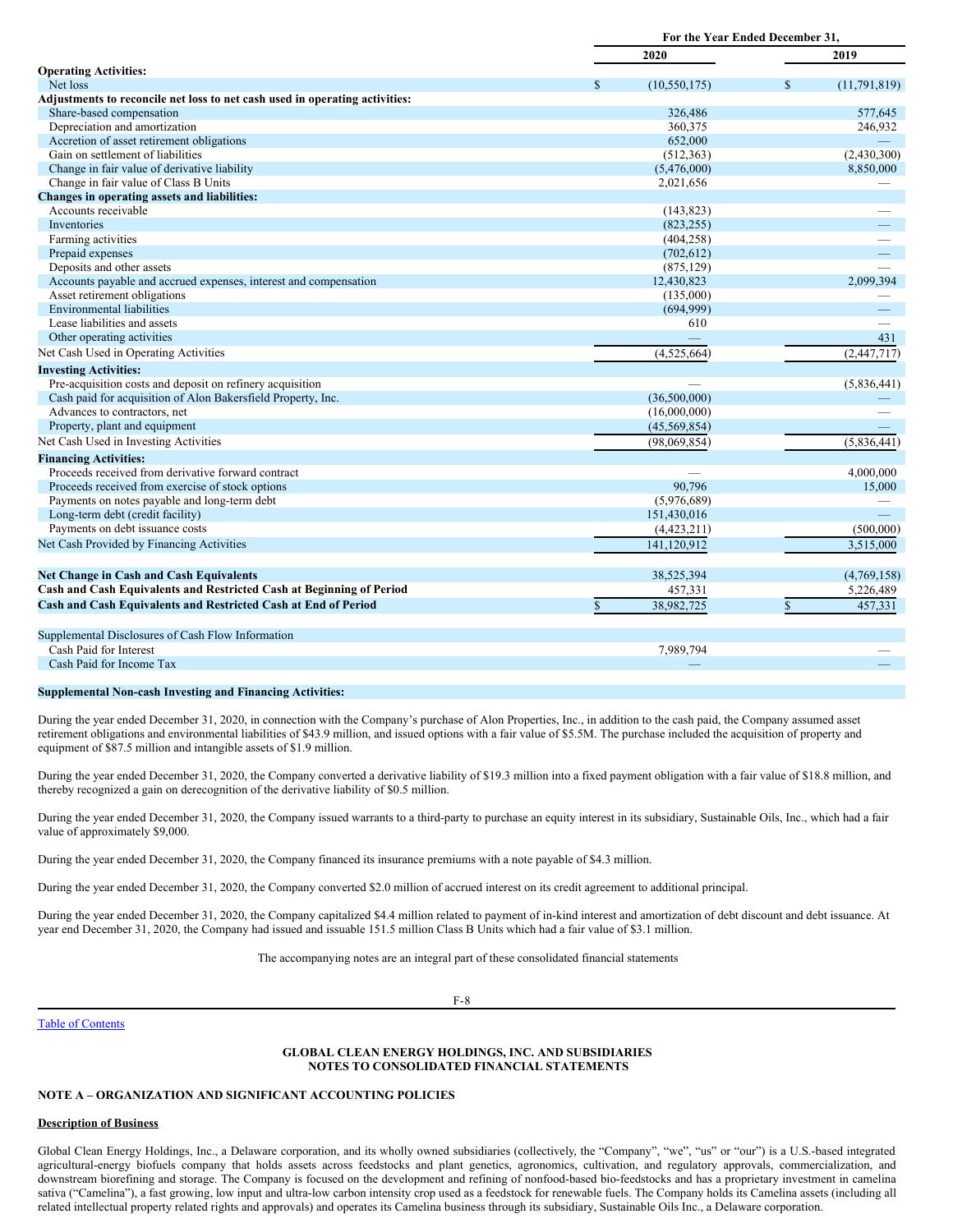In 2018 and 2019 the Company pursued the acquisition of a crude oil refinery in Bakersfield, California with the objective of retrofitting it to produce renewable diesel from Camelina and other nonfood feedstocks. On May 7, 2020 the Company completed the acquisition of the targeted refinery (the "Bakersfield Biorefinery"). The Bakersfield Biorefinery is owned by Bakersfield Renewable Fuel, LLC, an indirect subsidiary of Global Clean Energy Holdings, Inc. The retrofitting of the refinery commenced promptly after the acquisition. The engineering and construction of the project is expected to be completed in early 2022 based on our engineering, procurement and construction contract with a substantial completion date of January 22, 2022. We feel confident that we will achieve that date or soon thereafter within the first quarter of 2022. It is a construction project and with all construction projects there are always risks. The contractor has daily liquidated penalties if they are late. After necessary start-up procedures and testing is complete, we expect production to be approximately 10,000 barrels per day (420,000 gallons per day). We expect to maintain that level at least through the first year of production. The Company has entered into a product offtake agreement with a major oil company for the purchase by the oil company of the majority of the renewable diesel to be produced at the Bakersfield Biorefinery. See Note B - Basis of Presentation and Liquidity which describes the offtake agreement in more detail.

#### **Basis of Presentation**

The accompanying consolidated financial statements include the accounts of Global Clean Energy Holdings, Inc., and its subsidiaries, and have been prepared in accordance with U.S. generally accepted accounting principles ("U.S. GAAP"). References to the "ASC" hereafter refer to the Accounting Standards Codification established by the Financial Accounting Standards Board ("FASB") as the source of authoritative US GAAP. All intercompany accounts and transactions have been eliminated in consolidation. In the opinion of the Company's management, all material adjustments (consisting of normal recurring adjustments) considered necessary for a fair presentation have been made to the consolidated financial statements.

#### **Per Share Information**

On March 26, 2021, the Company effected a one-for-ten reverse stock split. All common stock and per share information (other than par value) contained in these financial statements and footnotes have been adjusted to reflect the foregoing reverse stock split. Prior to the reverse stock split the Company had 358,499,606 shares outstanding and immediately after the stock split the Company had 35,850,089 shares outstanding. The Company issued additional shares after the reverse stock split and the outstanding shares as of March 30, 2021 was 37,436,875.

## **Restricted Cash**

In accordance with the Company's senior credit agreement (see Note E - Debt), the Company is required to advance the calculated interest expense on its borrowings at the time of such borrowings to the estimated commercial operational date of the Bakersfield Biorefinery. This interest is deposited into a designated account and the appropriate amount is paid to the lender at the end of each quarter. Additionally, the construction funds are deposited into its own designated account and deposited from that designated account into the Bakersfield Renewable Fuel, LLC account only upon approval by the lender to pay for specific construction, facility and related costs . These two accounts are restricted and not directly accessible by the Company for general use, although these funds are assets of the Company. The Company estimates how much of this cash is likely to be capitalized into the Bakersfield Biorefinery project in the form of a long-term asset, and distinguishes this amount as long-term. The Company makes this determination based on its budget, recent and near-term invoicing, and internal projections.

F-9

## Table of [Contents](#page-31-0)

## **GLOBAL CLEAN ENERGY HOLDINGS, INC. AND SUBSIDIARIES NOTES TO CONSOLIDATED FINANCIAL STATEMENTS**

## **NOTE A – ORGANIZATION AND SIGNIFICANT ACCOUNTING POLICIES (CONTINUED)**

#### **Cash and Cash Equivalents; Concentration of Credit Risk**

The Company considers all highly liquid debt instruments maturing in three months or less to be cash equivalents. The Company maintains cash and cash equivalents at high quality financial institutions. However, deposits exceed the federally insured limits. At December 31, 2020, the Company had approximately \$38 million in uninsured cash.

#### **Property, Plant and Equipment**

Property, plant and equipment are stated at cost. Depreciation of office equipment is computed using the straight-line method over estimated useful lives of 3 to 5 years. Refinery assets and buildings are depreciated using the straight-line method over estimated useful lives of 5 to 25 years, however, the refinery will not begin to be depreciated until its retrofitting has been completed and it is ready for operations. Normal maintenance and repair items are charged to operating costs and are expensed as incurred. The cost and accumulated depreciation of property and equipment sold or otherwise retired are removed from the accounts and gain or loss on disposition is reflected in the statement of operations. Interest on borrowings related to the retrofitting of the Bakersfield Biorefinery is being capitalized, which will continue until the refinery is available for commercial use. During the year ended December 31, 2020, \$10.2 million of interest has been capitalized, and is included in property and equipment, net on the accompanying December 31, 2020 balance sheet.

#### **Long-Lived Assets**

In accordance with U.S. GAAP for the impairment or disposal of long-lived assets, the carrying values of intangible assets and other long-lived assets are reviewed on a regular basis for the existence of facts or circumstances that may suggest impairment. The Company recognizes impairment when the aggregate of the expected undiscounted future cash flows is less than the carrying amount of the asset. Impairment losses, if any, are measured as the excess of the carrying amount of the asset over its estimated fair value. During the year ended December 31, 2020 and 2019, there were no impairment losses recognized on long-lived assets.

#### **Pre-Acquisition Costs**

We began capitalizing pre-acquisition costs once we determined that the acquisition of the Bakersfield Biorefinery project was probable, which was in April 2019 when both the Bakersfield Biorefinery purchase agreement and the product offtake agreement were signed. We capitalized those costs that were directly identifiable with the specific property and those costs that would be capitalized if the property were already acquired. Upon the acquisition of the Bakersfield Biorefinery, these capitalized pre-acquisition costs, which totaled \$3.2 million, were reclassified to property and equipment.

For the full year of 2019 and for the year 2020 up to and including the Bakersfield Biorefinery acquisition date of May 7, 2020, we capitalized \$2.6 million and \$0.6 million of pre-acquisition costs, respectively. Upon acquisition of the refinery, on May 7, 2020, we reclassified the accumulated pre-acquisition costs of \$3.2 million to property, plant and equipment. See Note C - Property and Equipment, included herein.

#### **Debt Issuance Costs**

During 2018, we signed a letter of intent to acquire our Bakersfield Refinery. The acquisition of the refinery and the related \$365 million of financing to fund the retrofit closed in May 2020. In connection with financing the refinery, we incurred \$0.5 million of debt issuance costs in 2019 and \$6.6 million of debt issuance costs during 2020 related to acquisition of the Bakersfield Biorefinery. Debt issuance costs are amortized over the term of the loan as interest: however, as such interest relates to retrofitting of the refinery, these costs will be capitalized as part of the refinery until the refinery is placed in service. The amortization of the debt issuance costs that are not capitalized is recorded as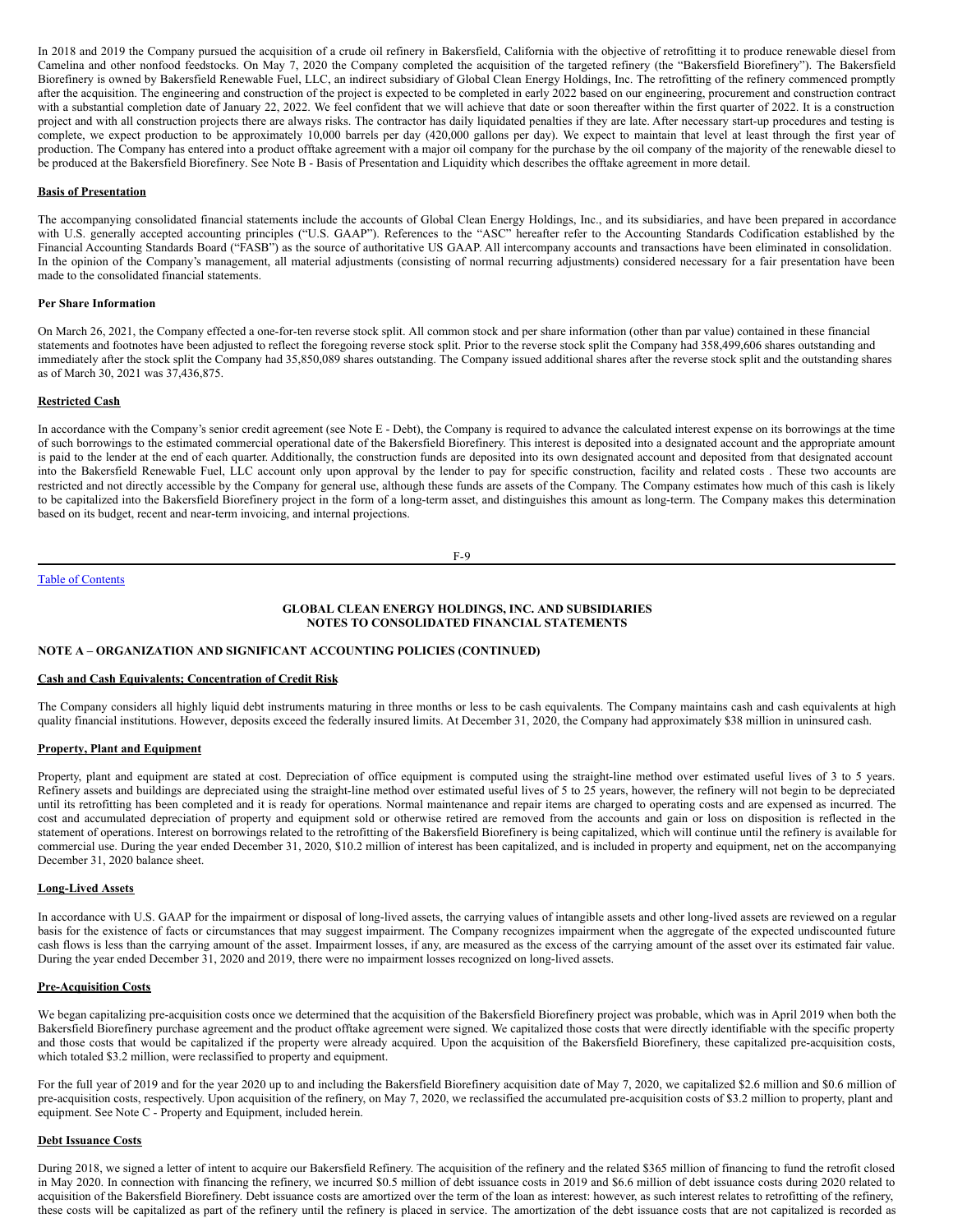interest expense. At December 31, 2019, certain unamortized debt issuance costs are presented on the balance sheet as deferred costs. However, upon the closing of the Bakersfield Biorefinery acquisition and as of December 31, 2020, these costs were reclassified as a direct deduction from the carrying amount of the debt liability of the financing to the extent that we borrow on the credit agreements. See Note E - Debt for more detail on the financing.

Table of [Contents](#page-31-0)

## **GLOBAL CLEAN ENERGY HOLDINGS, INC. AND SUBSIDIARIES NOTES TO CONSOLIDATED FINANCIAL STATEMENTS**

## **NOTE A – ORGANIZATION AND SIGNIFICANT ACCOUNTING POLICIES (CONTINUED)**

## **Accounts Payable and Accrued Liabilities**

For presentation purposes, accounts payable and accrued liabilities have been combined. As of December 31, 2020 and 2019, accounts payable and accrued liabilities consists of:

|                                                 | 2020       |  | 2019 |           |
|-------------------------------------------------|------------|--|------|-----------|
| Accounts payable                                | 9,724,136  |  |      | 501,931   |
| Accrued compensation and related liabilities    | 3,034,688  |  |      | 2,055,167 |
| Accrued interest payable                        | 2,093,649  |  |      | 1,734,527 |
| Other accrued expenses                          | 3,146,478  |  |      | 1,276,503 |
| Current portion of asset retirement obligations | 3,716,000  |  |      |           |
| Current portion of environmental liabilities    | 883,000    |  |      |           |
|                                                 | 22,597,951 |  |      | 5,568,128 |

## **Derecognition of Liabilities**

The Company reviews its liabilities, including but not limited to, accounts payable, notes payable, accrued expenses, accrued liabilities and other legal obligations for a determination of the legal enforcement or settlement of these obligations. Upon conclusive evidence that an obligation may be extinguished, has expired, is discharged, is cancelled, or otherwise no longer legally exists, then the Company will derecognize the respective liability on its balance sheet. In 2019 the Company derecognized \$2.4 million of previously outstanding liabilities upon concluding that these were no further legal obligations. These amounts are included in gain on settlement of liabilities in the 2019 statement of operations.

#### **Asset Retirement Obligations**

The Company recognizes liabilities which represent the fair value of a legal obligation to perform asset retirement activities, including those that are conditional on a future event, when the amount can be reasonably estimated. If a reasonable estimate cannot be made at the time the liability is incurred, we record the liability when sufficient information is available to estimate the liability's fair value. We have asset retirement obligations with respect to our Bakersfield Biorefinery due to various legal obligations to clean and/or dispose of these assets at the time they are retired. However, the majority of these assets can be used for extended and indeterminate periods of time provided that they are properly maintained and/or upgraded. It is our practice and intent to continue to maintain these assets and make improvements based on technological advances. A portion of these obligations relate to the required cleanout of hydrocarbons previously used in the pipeline and terminal tanks. In order to determine the fair value of the obligations management must make certain estimates and assumptions including, among other things, projected cash flows, a credit-adjusted risk-free rate and an assessment of market conditions that could significantly impact the estimated fair value of the asset retirement obligations. We believe the estimates selected, in each instance, represent our best estimate of future outcomes, but the actual outcomes could differ from the estimates selected.

We estimate our escalation rate at 3.33% and our discount factor ranges from 3.62% in year one to 7.26% in year twenty, with the weighted average discount rate being 5.0%. See Note I - Commitments and Contingencies more detail on environmental liabilities, which are accounted for separately from asset retirement obligations.

The following table provides a reconciliation of the changes in asset retirement obligations during 2020.

|                                                  | 2020       |
|--------------------------------------------------|------------|
| Asset retirement obligations - beginning of year |            |
| Additions related to acquisition of refinery     | 21,901,977 |
| <b>Disbursements</b>                             | (135,000)  |
| Accretion                                        | 652,000    |
| Revised obligation estimates                     | (940,000)  |
| Asset retirement obligations - end of year       | 21,478,977 |

The amount shown includes \$3.7 million which has been classified as current liabilities and included in accounts payable and accrued liabilities and \$17.8 million in long term liabilities.

#### **Advances to Contractors**

Upon the acquisition of the Bakersfield Biorefinery, the Company advanced \$20.1 million to its primary engineering, procurement and construction contractor. These funds are credited against future invoices in accordance with an agreed schedule. As of December 31, 2020, the funds advance has been reduced to \$16.0 million.

#### **Income Taxes**

The Company utilizes the liability method of accounting for income taxes. Under the liability method, deferred tax assets and liabilities are determined based on differences between financial reporting and tax basis of assets and liabilities and the carryforward of operating losses and tax credits, and are measured using the enacted tax rates and laws that will be in effect when the differences are expected to reverse. A valuation allowance against deferred tax assets is recorded when it is more likely than not that such tax benefits will not be realized. Assets and liabilities are established for uncertain tax positions taken or positions expected to be taken in income tax returns when such positions are judged to not meet the "more-likely-than-not" threshold based on the technical merits of the positions. Estimated interest and penalties related to uncertain tax positions are included as a component of general and administrative expense.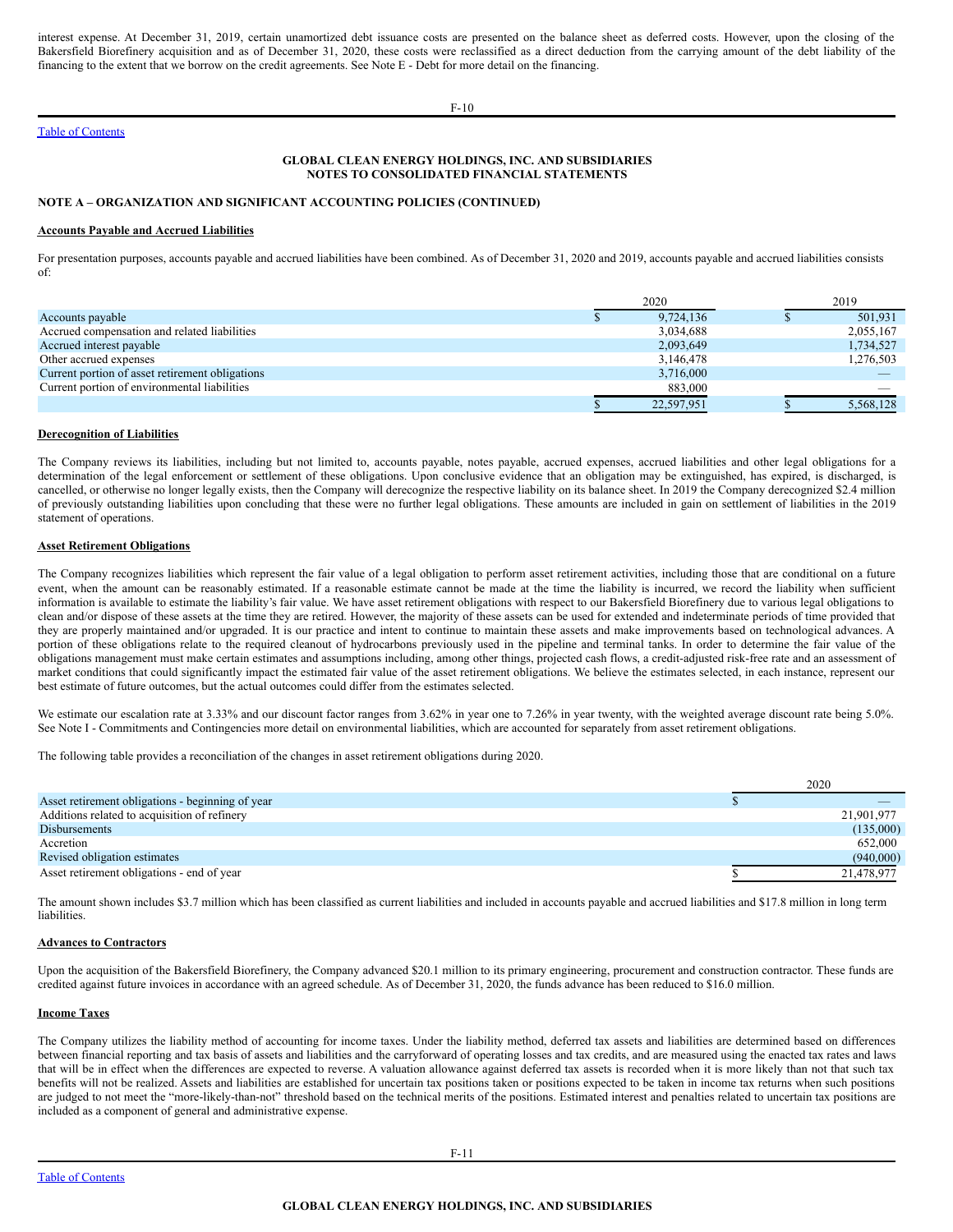## **NOTES TO CONSOLIDATED FINANCIAL STATEMENTS**

# **NOTE A – ORGANIZATION AND SIGNIFICANT ACCOUNTING POLICIES (CONTINUED)**

# **Revenue Recognition**

The Company recognizes revenue in accordance with ASC 606 using the following five-step model: (1) identify the contract with the customer, (2) identify the performance obligations in the contract, (3) determine the transaction price, (4) allocate the transaction price to the performance obligations in the contract, and (5) recognize revenue. The Company did not recognize any revenues during the years ended December 31, 2020 and 2019. The Company is engaged in contracting with farmers to grow camelina grain that will be processed into oil for use in Bakersfield Biorefinery. The Company will recognize revenues upon the sale of its patented camelina seed to the farmers and also for the crushed camelina meal that it plans to sell to third party livestock and poultry operators. Based upon the Company's Product Offtake Agreement (see Note B - Basis of Presentation and Liquidity), the Company expects to recognize revenue from the sale of biofuel beginning in 2022.

#### **Research and Development**

Research and development costs are charged to operating expenses when incurred.

#### **Fair Value Measurements and Fair Value of Financial Instruments**

As of December 31, 2020 and December 31, 2019, the carrying amounts of the Company's financial instruments that are not reported at fair value in the accompanying consolidated balance sheets, including cash and cash equivalents, accounts receivable, accounts payable, and accrued liabilities approximate their fair value due to their shortterm nature. The Company's derivative liability related to its derivative forward contract for Ultra Low Sulfur Diesel (see below) and mandatorily redeemable equity instruments of subsidiary are reported at fair value.

U.S. GAAP specifies a hierarchy of valuation techniques based on whether the inputs to those valuation techniques are observable or unobservable. Observable inputs reflect market data obtained from independent sources, while unobservable inputs reflect the Company's market assumptions. These two types of inputs have created the following fair-value hierarchy:

Level 1— Quoted prices for identical instruments in active markets;

Level 2— Quoted prices for similar instruments in active markets, quoted prices for identical or similar instruments in markets that are not active, and model-derived valuations in which all significant inputs and significant value drivers are observable in active markets; and

Level 3— Valuations derived from valuation techniques in which one or more significant inputs or significant value drivers are unobservable.

As reported for December 31, 2019, the Company had a derivative liability of \$24.8 million related to a forward contract that also included a call option. The notional amount of the forward contract related to gallons of the commodity, Ultra Low Sulfur Diesel. Under the terms of the contract the Company was obligated to pay the equivalent of the notional amount multiplied by the market price of Ultra Low Sulfur Diesel at the settlement dates; however, the call option of the contract capped the market price of Ultra Low Sulfur Diesel.

In March 2020, the Company settled the derivative contract by replacing the derivative contract with a fixed payment obligation that required a payment of \$5.5 million due on April 30, 2020 and six equal payments beginning in October 2021 totaling \$17.6 million. The Company recognized \$5.5 million of income from the decrease in fair value on the derivative contract from January 1, 2020 through March 19, 2020 and also recognized a gain of \$512,000 on the derecognition of the derivative contract. The fixed payment obligation was amended in April 2020. Under the amendment, the amended fixed payment obligation, required the Company to pay a total of \$24.8 million, including a payment of \$4.5 million by the Company in June 2020, and six equal installment payments beginning in 2022 totaling \$20.3 million.

F-12

Table of [Contents](#page-31-0)

## **NOTES TO CONSOLIDATED FINANCIAL STATEMENTS**

## **NOTE A – ORGANIZATION AND SIGNIFICANT ACCOUNTING POLICIES (CONTINUED)**

The fair value of the derivative forward contract reported at December 31, 2019, and in March 2020, just prior to its derecognition,was primarily based upon the notional amount and the forward strip market prices of Ultra Low Sulfur Diesel and was reduced by the fair value of the call option. The forward strip market prices are observable. However, to determine the fair value of the call option, Company used the Black's 76 option pricing model. As a result, the contract as a whole is included in the Level 3 of the fair value hierarchy.

The Company's mandatorily redeemable equity instruments of its subsidiary are also measured at fair value on a recurring basis. See Note E - Debt for more information.

The derivative liability discussed herein was derecognized in the first quarter of 2020, and the Company had no derivative liabilities in the quarters ending June 30, 2020, September 30, 2020 and December 31, 2020 respectively. The following presents changes in the derivative liability for the years ended December 31, 2020 and 2019:

|                                                         |    |                |                  |     | <b>December 31, 2020</b>                                                |                                                     | December 31, 2019                               |
|---------------------------------------------------------|----|----------------|------------------|-----|-------------------------------------------------------------------------|-----------------------------------------------------|-------------------------------------------------|
| <b>Beginning Balance</b>                                |    |                |                  | a.  | 24,767,000                                                              |                                                     | 11,917,000                                      |
| New contract/contract additions                         |    |                |                  |     |                                                                         |                                                     | 4,000,000                                       |
| Conversion to note payable                              |    |                |                  |     | (19,291,000)                                                            |                                                     |                                                 |
| Change in fair value recognized in earnings             |    |                |                  |     | (5,476,000)                                                             |                                                     | 8,850,000                                       |
| <b>Ending Balance</b>                                   |    |                |                  |     |                                                                         |                                                     | 24,767,000                                      |
| Liabilities                                             |    | Carrying Value | Total Fair Value |     | Quoted prices in<br>active markets for<br>identical assets -<br>Level 1 | Significant other<br>observable inputs -<br>Level 2 | Significant<br>unobservable<br>inputs - Level 3 |
| Mandatorily redeemable equity instruments of subsidiary | D. | 5,123,000      | 5.123,000        | \$. |                                                                         |                                                     | 5,123,000                                       |

The following presents changes in the mandatorily redeemable equity instruments of subsidiary (Class B Units) through December 31, 2020: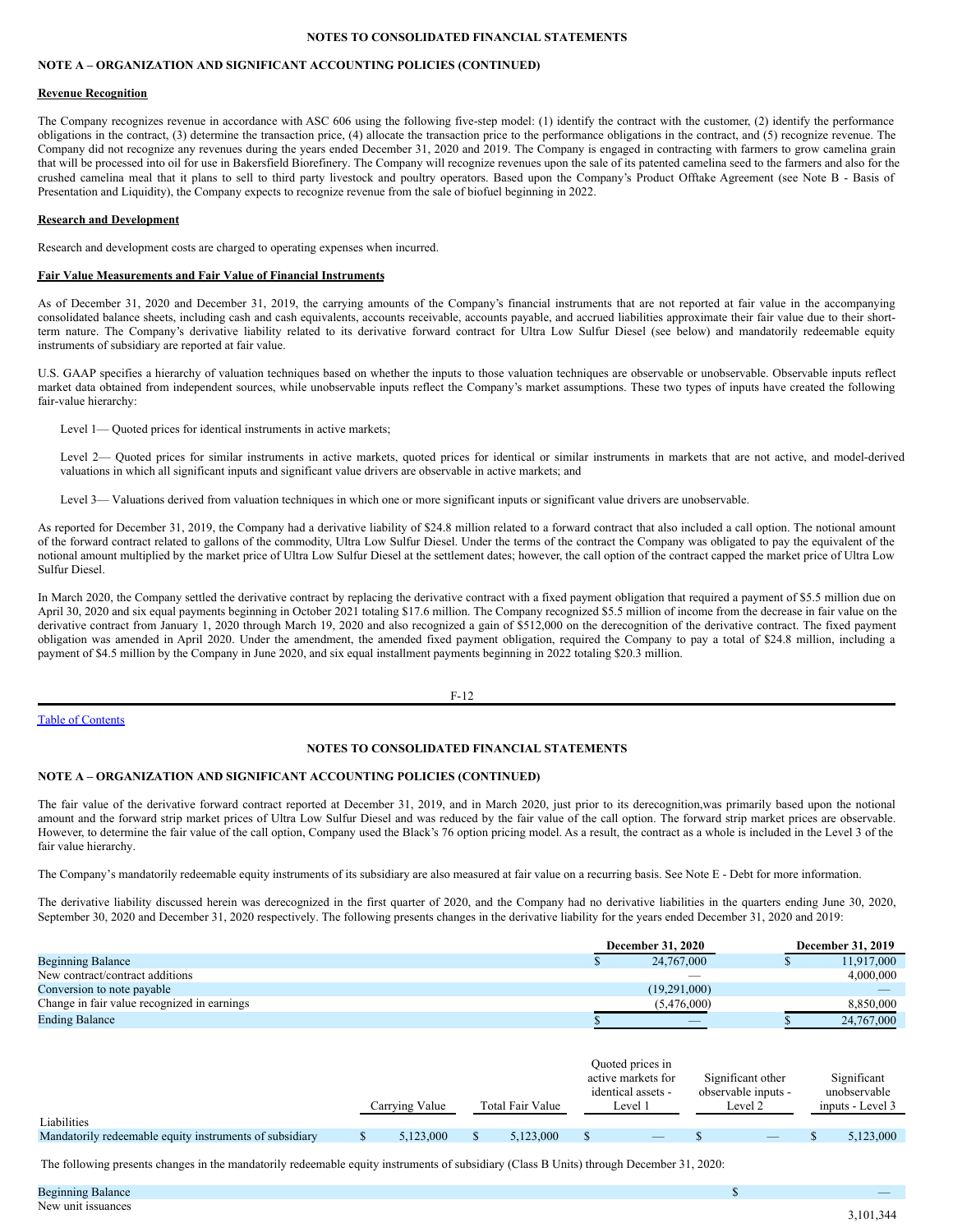| Change in fair value recognized in earnings | 2.02<br>1.656 |
|---------------------------------------------|---------------|
| <b>Ending Balance</b>                       | 3.000         |

## **Estimates**

Table of [Contents](#page-31-0)

Management uses estimates and assumptions in preparing financial statements. Those estimates and assumptions affect the reported amounts of assets and liabilities, the disclosure of contingent assets and liabilities, and reported revenues and expenses. Significant estimates used in preparing these financial statements include a) valuation of common stock, warrants, and stock options, b) the estimates assumed in determining the value of the derivative transactions, c) estimated useful lives of equipment and intangible assets, d) the estimated costs to remediate or clean-up the refinery site, and the inflation rate, credit-adjusted risk-free rate and timing of payments to calculate the asset retirement obligations, e) the estimated costs to remediate or clean-up identified environmental liabilities, f) the estimated future cash flows and the various metrics required to establish a reasonable estimate of the value of the Class B Units, and g) the allocation of the acquisition price of the Bakersfield Biorefinery to the various assets acquired. It is at least reasonably possible that the significant estimates used will change within the next year.

F-13

## **GLOBAL CLEAN ENERGY HOLDINGS, INC. AND SUBSIDIARIES NOTES TO CONSOLIDATED FINANCIAL STATEMENTS**

## **NOTE A – ORGANIZATION AND SIGNIFICANT ACCOUNTING POLICIES (CONTINUED)**

#### **Income/Loss per Common Share**

Income/Loss per share amounts are computed by dividing income or loss applicable to the common stockholders of the Company by the weighted-average number of common shares outstanding during each period. Diluted income or loss per share amounts are computed assuming the issuance of common stock for potentially dilutive common stock equivalents. The number of dilutive warrants and options is computed using the treasury stock method, whereby the dilutive effect is reduced by the number of treasury shares the Company could purchase with the proceeds from exercises of warrants and options.

The following instruments are currently antidilutive and have been excluded from the calculations of dilutes income of loss per share at December 31, 2019 and 2020, as follows:

|                                               | <b>Year Ended</b> | Year Ended        |
|-----------------------------------------------|-------------------|-------------------|
|                                               | December 31, 2020 | December 31, 2019 |
| Convertible notes and accrued interest        | 10.319.152        | 9.879.439         |
| Convertible preferred stock - Series B        | 1.181.818         | .181.818          |
| Compensation-based stock options and warrants | 19.230.214        | 19.902.732        |

#### **Stock Based Compensation**

The Company recognizes compensation expenses for stock-based awards expected to vest on a straight-line basis over the requisite service period of the award based on their grant date fair value. However, in the case of awards with accelerated vesting, the amount of compensation expense recognized at any date will be based upon the portion of the award that is vested at that date. The Company estimates the fair value of stock options using a Black-Scholes option pricing model which requires management to make estimates for certain assumptions regarding risk-free interest rate, expected life of options, expected volatility of stock and expected dividend yield of stock.

#### **Subsequent Events**

The Company has evaluated subsequent events through the date these consolidated financial statements were filed. See Note J - Subsequent Events, below for a description of events occurring subsequent to December 31, 2020.

#### **Recently Issued Accounting Statements**

#### *Credit Losses*

In June 2016, the FASB issued a new standard on measurement of credit losses. The standard introduces a new "expected loss" impairment model that applies to most financial assets measured at amortized cost and certain other instruments, including trade and other receivables and other financial assets. Entities are required to estimate expected credit losses over the life of financial assets and record an allowance against the assets' amortized cost basis to present them at the amount expected to be collected. The new standard is effective for fiscal years beginning after December 15, 2019 and early adoption is permitted. The Company does not expect the adoption of this new standard to materially impact the Company's consolidated financial statements.

F-14

## Table of [Contents](#page-31-0)

## **GLOBAL CLEAN ENERGY HOLDINGS, INC. AND SUBSIDIARIES NOTES TO CONSOLIDATED FINANCIAL STATEMENTS**

## **NOTE B – BASIS OF PRESENTATION AND LIQUIDITY**

The accompanying consolidated financial statements have been prepared assuming that the Company will continue as a going concern. As shown in the accompanying consolidated financial statements, the Company incurred losses from continuing operations applicable to its common stockholders of \$10.6 million and \$11.8 million during the years ended December 31, 2020 and 2019, respectively, and has an accumulated deficit applicable to its common stockholders of \$66.2 million, at December 31, 2020. The Company incurred operating losses of \$12.2 million and \$4.9 million during the years ended December 31, 2020 and 2019, respectively. At December 31, 2020, the Company had working capital of negative \$5.8 million (which includes current restricted cash of \$12.9 million) and a stockholders' deficit of \$28.7 million.

On May 4, 2020, a group of lenders agreed to provide a \$300 million senior secured term loan facility to BKRF OCB, LLC, one of Global Clean Energy Holdings, Inc.'s subsidiaries, to enable that subsidiary to acquire the equity interests of Bakersfield Renewable Fuels, LLC and to pay the anticipated costs of the retooling of the Bakersfield Biorefinery owned by Bakersfield Renewable Fuels, LLC. Concurrently with the senior credit facility, a group of mezzanine lenders also agreed to provide a \$65 million secured term loan facility to be used to pay the costs of repurposing and starting up the Bakersfield biorefinery. Although the funds provided by the senior and mezzanine lenders may only be used for the Bakersfield Biorefinery and servicing these debt obligations, since the Company shares facilities and personnel, Global Clean Energy Holdings, Inc. will realize a reduction in certain of its operating expenses. The Company believes that these cost savings, plus the Company's other financial resources,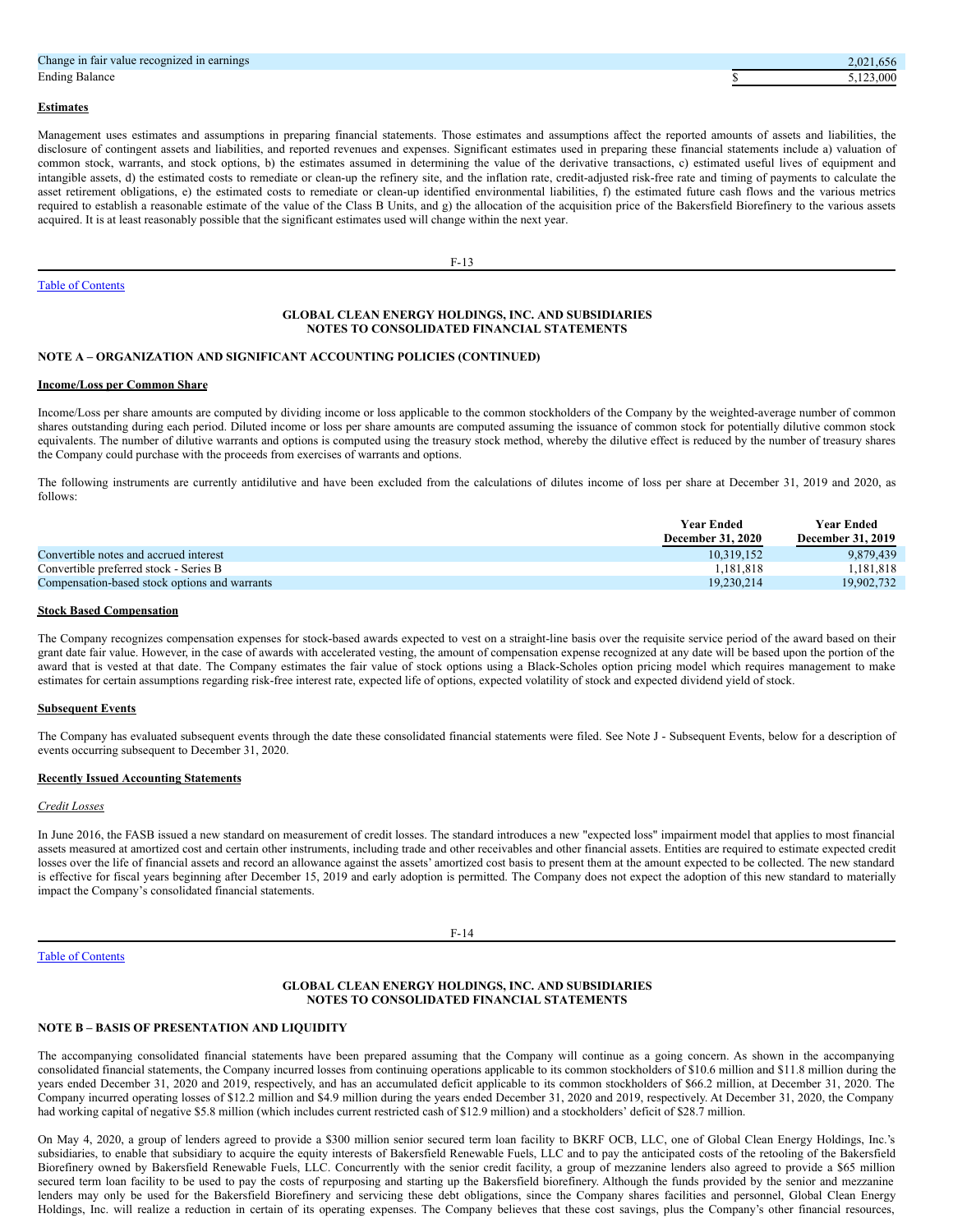including its ability to raise additional funds and the exercise of an outstanding warrant, should be sufficient to fund the Company's operations through the start-up of the Bakersfield Biorefinery. See "Note E - Debt." On October 12, 2020, the group of lenders agreed to lend up to an additional \$15 million for the Bakersfield Biorefinery and a portion to the Company's upstream Camelina production business. This additional amount increased the amount available under the senior credit facility to \$313.2 million and the mezzanine credit facility to \$66.8 million, for a total of \$380 million. At the time of this filing there are no commitments of additional capital. As disclosed in Note J -Subsequent Events, regarding the amended credit facility agreement, we plan on raising additional funds in public or private financing transactions to add a cash reserve for the completion and start-up operations of the Bakersfield Biorefinery and other corporate purposes.

In April of 2019, the Company executed a binding Product Offtake Agreement (the "Offtake Agreement") with ExxonMobil Oil Corporation ("Purchaser") pursuant to which Purchaser has committed to purchase of 105 million gallons per year of renewable diesel annually from the Bakersfield Biorefinery (with a right to purchase higher volumes as available), and the Company has committed to sell these quantities of renewable diesel to Purchaser. The Purchaser's obligation to purchase renewable diesel will last for a period of five years following the date that the Bakersfield Biorefinery commences commercial operations. The Purchaser has the option to extend the initial five-year term. Either party may terminate the Offtake Agreement if the Bakersfield Biorefinery does not meet certain production levels by certain milestone dates following the commencement of the Bakersfield Biorefinery's operations.

F-15

Table of [Contents](#page-31-0)

## **GLOBAL CLEAN ENERGY HOLDINGS, INC. AND SUBSIDIARIES NOTES TO CONSOLIDATED FINANCIAL STATEMENTS**

## **NOTE C –PROPERTY, PLANT AND EQUIPMENT**

On May 7, 2020 through its subsidiary BKRF OCB, LLC, the Company purchased all of the outstanding equity interests of Alon Bakersfield Property, Inc. a company that owned a refinery in Bakersfield, California from Alon Paramount Holdings, Inc. ("Alon Paramount") for a total consideration of \$89.4 million (excluding acquisition costs). Immediately prior to the purchase, Alon Bakersfield Property Inc. was converted into a limited liability company and renamed as "Bakersfield Renewable Fuels, LLC." The Company is now retooling the acquired refinery into a biorefinery. In accordance with ASC Topic 805, *Business Combinations*, the Company determined that the purchase is an asset purchase and not a business combination based the following a) substantially all of the fair value of the gross assets acquired is concentrated in a single identifiable asset group, b) that the existing crude oil based (very high carbon) refinery is not able to produce renewable diesel (very low carbon) fuel, c) no refinery in the U.S. has been designed specifically around the plant oil feedstock extracted from Camelina seeds, thus the technical aspect is new and unique to the Bakersfield Biorefinery and d) the Company did not acquire an assembled workforce. Thus, the acquired asset group does not have the full inputs or substantive process to produce outputs and does not have any acquired revenue generating contractual arrangements.

The total consideration for the purchase of the Bakersfield Biorefinery was \$89.4 million, and consisted of \$40 million of cash, an option right valued at \$5.5 million granted to the seller, and an assumption of \$43.9 million of liabilities. The liabilities assumed consist of \$21.9 million of asset retirement obligations (ARO) and \$22 million of other environmental remediation liabilities. These liabilities are the estimated costs of clean-up, remediation and associated costs of the acquired assets in accordance with current regulations. The option right was valued using various inputs, including a volatility of 116%, a risk free rate of 0.14% and a marketability discount of 25%. The total consideration of the purchase was allocated to the asset categories acquired based upon their relative fair value, except that the fair value of the asset retirement obligations were allocated to the specific assets to which they relate to. The Company made a preliminary analysis of its ARO and environmental remediation liabilities based on the documentation received in the acquisition. As of December 31, 2020, the Company re-analyzed these liabilities in detail and determined that its actual ARO and environmental remediation liabilities were substantially lower based on a more thorough analysis of actual cost data, recent work completed, and the Company's estimates of the work necessary to fulfill its obligations and timing of the work to be performed. The combined ARO and environmental liabilities were originally determined to be \$74.7 million which resulted in an acquisition cost of \$120.2 million. The following summarizes this revised allocation of the purchase price and also the reclassification of the pre-acquisition costs:

| <b>Asset Category</b>                |  | <b>Capitalized Costs</b><br><b>Based on</b><br>Acquisition<br>Valuation | <b>Allocated Pre-</b><br>Acquisition<br><b>Costs</b> |                          | <b>Total Capitalized</b><br>Costs on<br><b>Acquisition</b> |            |  |
|--------------------------------------|--|-------------------------------------------------------------------------|------------------------------------------------------|--------------------------|------------------------------------------------------------|------------|--|
| <b>Property, Plant and Equipment</b> |  |                                                                         |                                                      |                          |                                                            |            |  |
| Land                                 |  | 7,584,961                                                               |                                                      |                          |                                                            | 7,584,961  |  |
| <b>Buildings</b>                     |  | 2,053,570                                                               |                                                      | _                        |                                                            | 2,053,570  |  |
| Refinery                             |  | 77,845,201                                                              |                                                      | 3,222,449                |                                                            | 81,067,650 |  |
| <b>Intangible Assets</b>             |  | 1,921,082                                                               |                                                      | $\overline{\phantom{a}}$ |                                                            | 1,921,082  |  |
| Total                                |  | 89,404,814                                                              |                                                      | 3,222,449                |                                                            | 92,627,263 |  |

Property, plant and equipment as of December 31, 2020 and December 31, 2019 are as follows:

|                                    | <b>December 31, 2020</b> | December 31, 2019        |
|------------------------------------|--------------------------|--------------------------|
| Land                               | 7,584,961                |                          |
| Office Equipment                   | 61,078                   | 61,078                   |
| <b>Buildings</b>                   | 2,053,570                |                          |
| Refinery Equipment                 | 86,019,130               | $\overline{\phantom{a}}$ |
| <b>Construction in Process</b>     | 33,212,695               | 2,588,441                |
| Construction period interest       | 10,220,766               |                          |
| <b>Total Cost</b>                  | 139, 152, 200            | 2,649,519                |
| Less accumulated depreciation      | (179, 525)               | (61,078)                 |
| Property, plant and equipment, net | 138,972,675              | 2,588,441                |

Depreciation expense for property, plant and equipment was approximately \$118,447 for the year ended December 31, 2020. There was no depreciation for the year ended December 31, 2019.

Table of [Contents](#page-31-0)

F-16

**GLOBAL CLEAN ENERGY HOLDINGS, INC. AND SUBSIDIARIES NOTES TO CONSOLIDATED FINANCIAL STATEMENTS**

#### **NOTE D – INTANGIBLE ASSETS**

The Company holds certain patents, intellectual property and rights related to the development of Camelina as a biofuels feedstock and continues to incur costs related to patent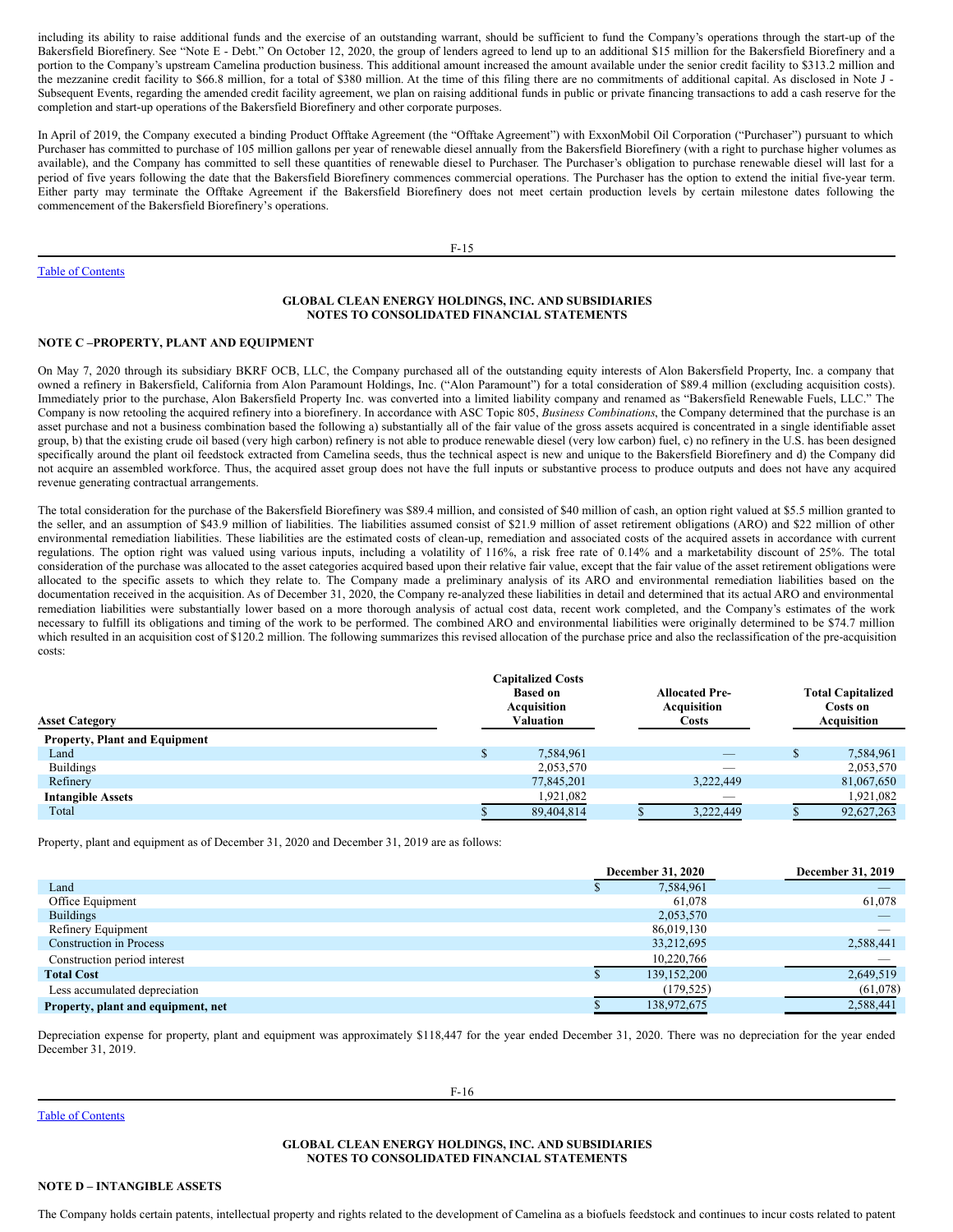license fees and patent applications for Camelina sativa plant improvements. These patents have an expected useful life of 17 years and are carried at cost less any accumulated amortization and any impairment losses. Amortization is calculated using the straight-line method over their remaining patent life. The termination dates of our earliest patents will begin to occur in 2029. Any future costs associated with the maintenance of these patents and patent and registration costs for any new patents that are essential to our business will be capitalized and amortized over the life of the patent once issued. Upon the Company's acquisition of the Bakersfield Biorefinery, the Company acquired necessary permits for the operation of the facility. The permit cost of \$1.9 million is amortized on a straight-line basis over 15 years. The patent license assets as of the year ended December 31, 2020 and 2019 is shown in the following table:

|                               | December 31 |             |  |      |                          |
|-------------------------------|-------------|-------------|--|------|--------------------------|
|                               | 2020        |             |  | 2019 |                          |
| Patent license fees           |             | 4,442,553   |  |      | 4,187,902                |
| Refinery permits              |             | 1,921,082   |  |      | $\overline{\phantom{a}}$ |
| Less accumulated amortization |             | (2,182,889) |  |      | (1,686,310)              |
| <b>Intangible Assets, Net</b> |             | 4.180.746   |  |      | 2.501.592                |

Amortization expense for intangible assets was approximately \$150,000 and \$245,000 for the years ended December 31, 2020 and 2019, respectively. The estimated amortization expense for the next five years is expected to be approximately \$390,000 annually.

## **NOTE E – DEBT**

The table below summarizes our notes payable and long-term debt at year end 2020 and 2019:

|                                                          | December 31       |     |           |  |
|----------------------------------------------------------|-------------------|-----|-----------|--|
|                                                          | 2020              |     | 2019      |  |
| Notes Payable                                            |                   |     |           |  |
| Senior credit facility                                   | \$<br>153,405,569 | \$. |           |  |
| Fixed payment obligation, net of discount of \$4,094,863 | 16, 155, 138      |     |           |  |
| Other notes - current                                    | 4,198,113         |     | 4,426,767 |  |
|                                                          | 173,758,820       |     | 4,426,767 |  |
| Less: unamortized debt issuance costs                    | (6,636,344)       |     |           |  |
| Subtotal                                                 | 167, 122, 476     |     | 4,426,767 |  |
| Convertible Notes Payable                                |                   |     |           |  |
| Convertible note payable to executive officer            | 1,000,000         |     | 1,000,000 |  |
| Other convertible notes payable                          | 697,000           |     | 697,000   |  |
| Subtotal                                                 | 1,697,000         |     | 1,697,000 |  |
| Total                                                    | 168,819,476       |     | 6,123,767 |  |
|                                                          |                   |     |           |  |

## **Credit Facilities**

On May 4, 2020, in order to fund the purchase of the Bakersfield Renewable Fuels, LLC, BKRF OCB, LLC, a subsidiary of the Company, entered into a senior secured credit agreement with a group of lenders (the "Senior Lenders") pursuant to which the Senior Lenders agreed to provide a \$300 million senior secured term loan facility to BKRF OCB (which was increased to \$313.2 million in November 2020) to pay the costs of the retooling the Bakersfield Biorefinery. The senior loan bears interest at the rate of 12.5% per annum, payable quarterly, provided that the borrower may defer up to 2.5% interest to the extent it does not have sufficient cash to pay the interest, such deferred interest being added to principal. The principal of the senior loans matures in November 2026, provided that BKRF OCB, LLC must offer to prepay the senior loans with any proceeds of such asset dispositions, borrowings other than permitted borrowings, proceeds from losses, and excess net cash flow. BKRF OCB, LLC may also prepay the senior loan in whole or in part with the payment of a prepayment premium. As additional consideration for the senior loans, the Senior Lenders are issued Class B Units in BKRF HCP, LLC, an indirect parent company of BKRF OCB, LLC, as the Company draws on the facility. As of December 31, 2020, 151.5 million Class B Units have either been issued or are issuable, and the aggregate fair value of such units on the date of their issuances totaled approximately \$3.1 million which were recorded as debt issuance costs. The aggregate fair value of the earned units as of December 31, 2020 was approximately \$5.1 million. The fair value of such units are remeasured at each new issuance and at each quarter end. It is expected that the fair value will increase as the Company continues to de-risk the project through ongoing retooling activities. The senior loans are secured by all the assets of BKRF OCB, LLC (including its membership interests in Bakersfield Renewable Fuels, LLC), all the outstanding membership interest in BKRF OCB, LLC, and all the assets of Bakersfield Renewable Fuels, LLC. The credit facility contains certain covenants, and as of December 31, 2020, the Company was in material compliance with all the covenants, and the amendment executed in March 2021 corrected all deficiencies such that the Company is in full compliance as of the amendment date.

Table of [Contents](#page-31-0)

F-17

## **GLOBAL CLEAN ENERGY HOLDINGS, INC. AND SUBSIDIARIES NOTES TO CONSOLIDATED FINANCIAL STATEMENTS**

## **NOTE E – DEBT (CONTINUED)**

On May 4, 2020, BKRF HCB, LLC, the indirect parent of BKRF OCB, LLC, entered into a credit agreement with a group of mezzanine lenders who agreed to provide a \$65 million secured term loan facility (which was increased to 66.8 million in November 2020) to be used to pay the costs of repurposing and starting up the Bakersfield Biorefinery. As of March 31, 2021, BKRF HCB, LLC has not drawn down on the credit facility. The mezzanine loans bear interest at the rate of 15.0% per annum on amounts borrowed, payable quarterly, provided that the borrower may defer up to 2.5% interest to the extent it does not have sufficient cash to pay the interest, such deferred interest being added to principal. As additional consideration for the mezzanine loans, the mezzanine lenders will be issued Class C Units in BKRF HCP, LLC at such times as advances are made under the mezzanine loans. The mezzanine loans will be secured by all the assets of BKRF HCP, LLC, including all the outstanding membership interest in BKRF HCB, LLC. The mezzanine loans mature in November 2027. At December 31, 2020, the Company had incurred approximately \$0.8 million of debt issuance costs related to this credit agreement.

## **Fixed Payment Obligation**

As described in Note A, under "Fair Value of Financial Instruments", the Company amended a derivative forward contract during the quarter ended March 31, 2020, with the counterparty. The amendment terminated the derivative forward contract and replaced it with a fixed payment obligation. Under the terms of the fixed payment obligation, the Company agreed to pay the counterparty a total of \$23.1 million, which included a payment of \$5.5 million in April 2020, and six equal installment payments in 2022 totaling \$17.6 million. Under the subsequent revised terms of the fixed payment obligation in April 2020, the Company agreed to pay the counterparty a total of \$24.8 million, which included a payment of \$4.5 million in June 2020 (which was paid) and six monthly equal installment payments beginning in April 2022. For financial reporting purposes, the fixed payment obligation has been recorded at the present value of future payments, using a discount rate of 14.8%.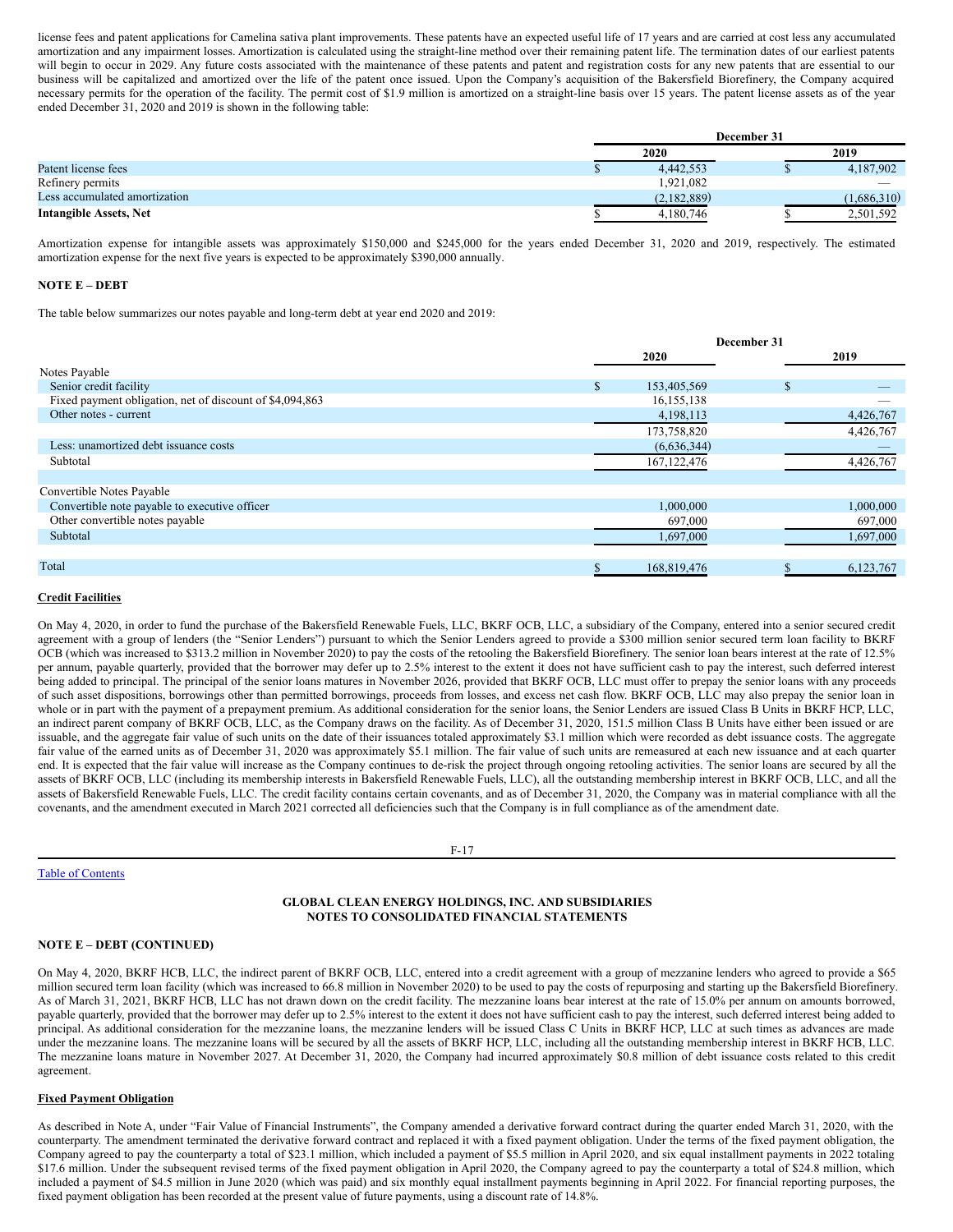## **Other Notes Payable**

Included in "other notes" as of December 31, 2020, in the above table, is a note, that is due upon demand related to the Company's business activities prior to 2019, in the principal amount of \$1.3 million and an interest rate of 18% per annum. Also, included in other notes above, is a note payable that was used to finance the Company's insurance policies. Upon the acquisition of the Bakersfield Biorefinery in May 2020, the Company purchased numerous insurance contracts to cover its corporate, ownership and construction risks primarily to provide financial protection against various risks and to satisfy certain lender requirements. The Company paid 35% of the total premiums and financed the balance at 3.8% annual interest rate. The Company is obligated to make seventeen equal monthly payments totaling approximately \$4.5 million beginning in July 2020. The insurance policies cover various periods from 12 to 60 months. As of December 31, 2020, the Company had eleven payments remaining for a total of \$2.9 million.

## **Convertible Note Payable to Executive Officer**

On October 16, 2018, Richard Palmer, the Company's Chief Executive Officer and President, entered into a new employment agreement with the Company and concurrently agreed to defer \$1 million of his accrued salary and bonus for two years. In order to evidence the foregoing deferral, the Company and Mr. Palmer entered into a \$1 million convertible promissory note (the "Convertible Note"). The Convertible Note accrues simple interest on the outstanding principal balance of the note at the annual rate of five percent (5%) and became due and payable on October 15, 2020, its maturity date. Under its existing credit agreements, the Company is restricted from paying Mr. Palmer's loan and, accordingly, is currently in default under the Convertible Note. The Company accrued interest expense on this note in 2020 and 2019 of \$50,000 and \$50,000 respectively. As of year-end 2020 and 2019 the Company had recorded accrued interest payable of \$110,411 and \$60,411, respectively. Under the Convertible Note, Mr. Palmer has the right, exercisable at any time until the Convertible Note is fully paid, to convert all or any portion of the outstanding principal balance and accrued and unpaid interest into shares of Common Stock at an exercise price of \$0.154 per share.

## **Convertible Notes Payable**

Table of [Contents](#page-31-0)

The Company has several notes that are convertible into the Company or the Company's subsidiaries shares at different prices: from \$0.03 per share into the parent company's stock and up to \$1.48 per share into a subsidiary's common stock. These notes are past due their original maturity date and they continue to accrue interest at varying rates, from 8% to 10%. On a combined basis, as of December 31, 2020 the principal amount of these notes is \$0.7 million.

F-18

# **GLOBAL CLEAN ENERGY HOLDINGS, INC. AND SUBSIDIARIES NOTES TO CONSOLIDATED FINANCIAL STATEMENTS**

## **NOTE E – DEBT (CONTINUED)**

The following table summarizes the minimum required payments of notes payable and long-term debt as of December 31, 2020:

|            | Required Minimum |
|------------|------------------|
| Year       | Payments         |
| 2021       | \$<br>4,895,114  |
| 2022       | 21,250,000       |
| 2023       |                  |
| 2024       |                  |
| 2025       |                  |
| Thereafter | 153,405,569      |
|            |                  |
| Total      | 179,555,683      |

## **Class B Units of Subsidiary Issued to Lenders**

As described above, during the year ended December 31, 2020, the Company issued 126.5 million Class B Units of its subsidiary, BKRF HCB, LLC, to its Senior Lenders, and in addition, another 25 million Class B Units are issuable to the Senior Lenders. Therefore, at December 31, 2020, issued and issuable Class B Units totaled 151.5 million. To the extent that there is distributable cash, the Company is obligated to make certain distribution payments to holders of Class B Units, and after the distributions reach a certain limit the units will no longer require further distributions and will be considered fully redeemed. The Class B unit holders may receive a portion of the distributable cash, as defined under the Credit Agreement, available to BKRF HCB, LLC, but generally only up to 25% of the available cash after the required interest and principal payments, operating expenses and ongoing capital requirements have been paid. Such payments may commence once the Bakersfield Biorefinery begins operations and will continue through the later of five years after operations of the refinery begins or until the cumulative distributions reach a certain threshold defined in the operating agreement of BKRF HCB, LLC. The Company has estimated the aggregate amount of distributions to the Class B Unit holders (upon the total amount under the credit facility to be drawn) may range from \$4 million to as much as \$174 million, provided that the aggregate total payments (including distributions to the Class B Units, all interest and principal payments) to the Senior Lenders cannot exceed two times the amount of the borrowings under the Credit Agreement, or approximately \$626 million. As of December 31, 2020, the Company has valued the liability based on the estimated fair value for the Class B Unit distributions at approximately \$5.1 million. The fair value is largely based on the present value of the expected distributions that will be made to the Class B Unit holders, which consider various risk factors, including a market risk premium, project size, the uniqueness and age of the refinery, the volatility of the feedstock and refinery inputs, operational costs, environmental costs and compliance, effective tax rates, illiquidity of the units, etc. As completion of retrofitting the refinery progresses, the fair value is expected to increase, and further increases in fair value are expected when the refinery becomes operational and begins generating revenues. For accounting purposes, these Class B Units are considered to be mandatorily redeemable and have been classified as liabilities in the accompanying December 31, 2020 balance sheet and are remeasured at fair value at the end of each reporting period.

## **NOTE F – STOCKHOLDERS' EQUITY**

## **Common Stock**

The Company issued a total of 250,000 and 1,447,017 shares of common stock related to the exercise of stock options in 2020 and 2019, respectively.

## **Series B Preferred Stock**

On November 6, 2007, the Company sold a total of 13,000 shares of Series B Convertible Preferred Stock ("Series B Shares") to two investors for an aggregate purchase price of \$1.3 million, less offering costs of \$9,265. Each share of the Series B Shares has a stated value of \$100.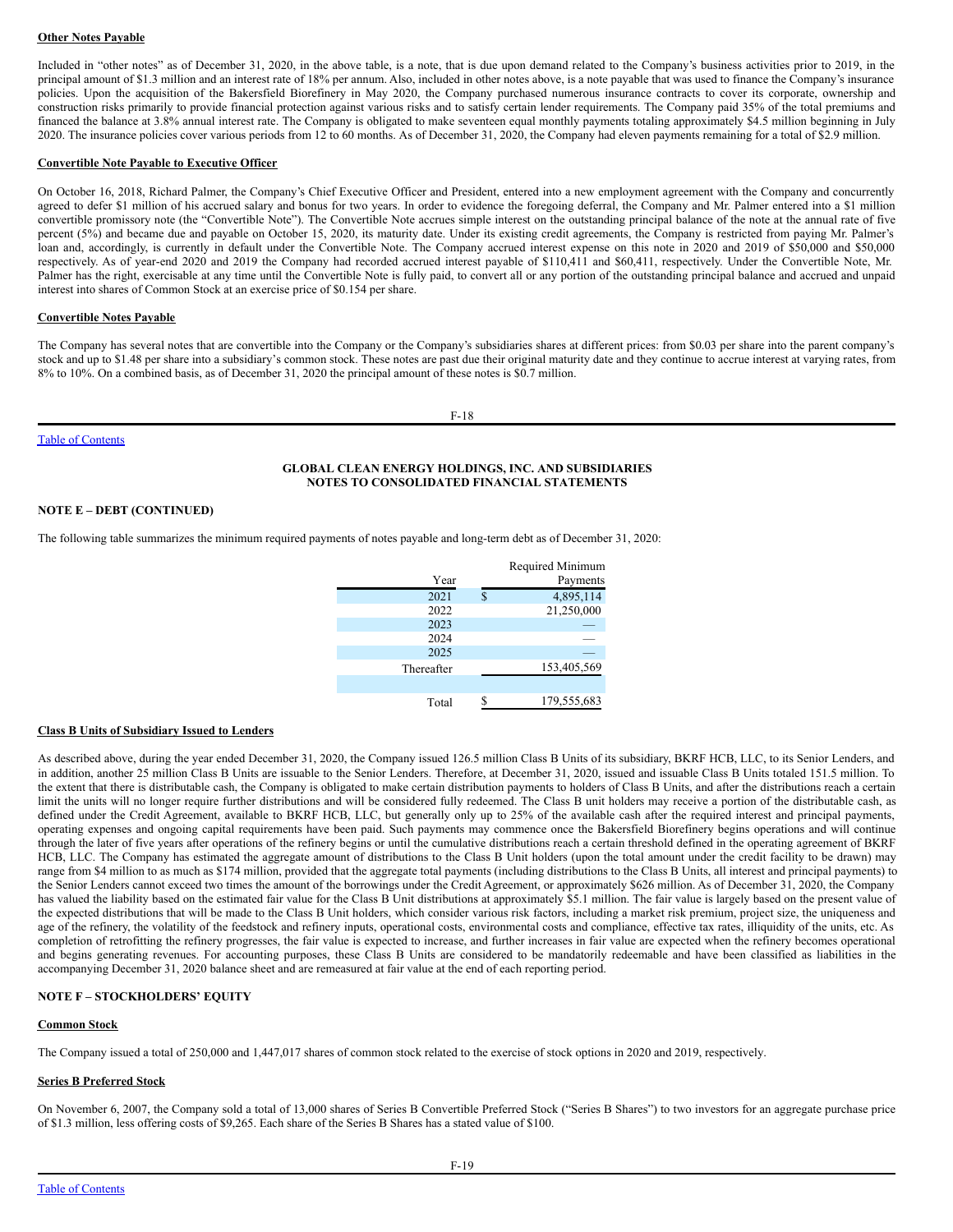#### **GLOBAL CLEAN ENERGY HOLDINGS, INC. AND SUBSIDIARIES NOTES TO CONSOLIDATED FINANCIAL STATEMENTS**

#### **NOTE F – STOCKHOLDERS' EQUITY (CONTINUED)**

The Series B Shares may, at the option of each holder, be converted at any time or from time to time into shares of the Company's common stock at the conversion price then in effect. The number of shares into which one Series B Share shall be convertible is determined by dividing \$100 per share by the conversion price then in effect. The initial conversion price per share for the Series B Shares is \$0.11, which is subject to adjustment for certain events, including stock splits, stock dividends, combinations, or other recapitalizations affecting the Series B Shares.

Each holder of Series B Shares is entitled to the number of votes equal to the number of shares of the Company's common stock into which the Series B Shares could be converted on the record date for such vote, and has voting rights and powers equal to the voting rights and powers of the holders of the Company's common stock.

No dividends are required to be paid to holders of the Series B shares. However, the Company may not declare, pay or set aside any dividends on shares of any class or series of the Company's capital stock (other than dividends on shares of our common stock payable in shares of common stock) unless the holders of the Series B shares shall first receive, or simultaneously receive, an equal dividend on each outstanding share of Series B shares.

In the event of any liquidation, dissolution or winding up of the Company, the holders of the Series B Preferred Stock shall be entitled to receive, prior to any distribution to the holders of the Common Stock, an amount equal to \$100 per share, or \$1.3 million in the aggregate, plus an amount equal to any dividends declared and unpaid with respect to each such share.

## **NOTE G – STOCK OPTIONS AND WARRANTS**

#### **2010 Stock Plan**

In 2010, the Company's Board of Directors adopted the Global Clean Energy Holdings, Inc. 2010 Equity Incentive Plan (the "2010 Plan") wherein 2,000,000 shares of the Company's common stock were reserved for issuance thereunder. Options and awards granted to new or existing officers, directors, employees, and non-employees vest ratably over a period as individually approved by the Board of Directors generally over four years, but not in all cases. The 2010 Plan provides for a three-month exercise period of vested options upon termination of service. The exercise price of options granted under the 2010 Plan is equal to the fair market value of the Company's common stock on the date of grant. Options issued under the 2010 Plan have a maximum term of ten years for exercise and may be exercised with cash consideration or through a cashless exercise in which the holder forfeits a portion of the award in exchange for shares of common stock of the remaining portion of the award. As of December 31, 2019, there were no shares available for future option grants under the 2010 Plan. The 2010 Plan expired in April 2020 and was replaced with the 2020 Equity Incentive Plan.

The Company's Board of Directors has granted stock options to certain officers, directors, employees, and non-employees, which options were not part of the 2010 Plan or any other formal equity incentive plan.

#### **2020 Stock Plan**

In April 2020, the Company's Board of Directors adopted the Global Clean Energy Holdings, Inc. 2020 Equity Incentive Plan (the "2020 Plan") wherein 2,000,000 shares of the Company's common stock were reserved for issuance thereunder. Options and awards granted to new or existing officers, directors, employees, and non-employees vest ratably over a period as individually approved by the Board of Directors generally over three years, but not in all cases. The 2020 Plan provides for a three-month exercise period of vested options upon termination of service. The exercise price of options granted under the 2020 Plan is equal to the fair market value of the Company's common stock on the date of grant. Options issued under the 2020 Plan have a maximum term of ten years for exercise and may be exercised with cash consideration or through a cashless exercise in which the holder forfeits a portion of the award in exchange for shares of common stock of the remaining portion of the award. As of December 31, 2020, there were 965,500 shares available for future option grants under the 2020 Plan.

During the fiscal years ended December 31, 2019 and 2020, the Company granted the following stock options under the 2020 Plan and outside of the 2020 Plan:

F-20

Table of [Contents](#page-31-0)

## **GLOBAL CLEAN ENERGY HOLDINGS, INC. AND SUBSIDIARIES NOTES TO CONSOLIDATED FINANCIAL STATEMENTS**

## **NOTE G – STOCK OPTIONS AND WARRANTS (CONTINUED)**

## 2019:

On January 15, 2019, the Company granted its Executive Vice President a five-year non-qualified stock option to purchase 5 million shares of Common Stock at an exercise price of \$0.20, subject to the Company's achievement of certain market capitalization goals.

On June 21, 2019 the Company entered into a Board Advisor Agreement with a prospective Board member (who subsequently became a member of the Board of Directors). As compensation for his services under the Board Advisor Agreement, the Board granted to this Director a non-qualified stock option to purchase up to 50,000 shares of the Company's common stock, which option has an exercise price of \$0.80 (based on the closing market price), a five year term, and the following vesting schedule: (i) Options to purchase 12,500 shares vested immediately as of the date grant, and (ii) options to purchase 12,500 additional shares vested on each of September 20, 2019, December 20, 2019 and March 20, 2020. The Board also granted to this prospective Director a second non-qualified stock option to purchase up to 50,000 shares of the Company's common stock, which option has an exercise price of \$0.80, a five-year term, and would vest if/when this prospective Director joins the Board of Directors of the Company, provided that this prospective Director is appointed to the Board during the term of the Board Advisor Agreement. This appointment occurred in May 2020.

On June 21, 2019, the Company granted its Executive Vice President a five-year non-qualified stock option to purchase 950,000 shares and a five-year incentive stock option for 50,000 shares both at an exercise price of \$0.165. The options vests at 25% at issuance and the balance over 36 months.

On July 1, 2019, the Company granted its Chairman of the Board a five-year non-qualified stock option to purchase 50,000 shares of Common Stock at an exercise price of \$0.65. The options vest monthly over one year beginning on the grant date. On July 5, 2019 the Company granted to a consultant a five-year non-qualified stock option to purchase 500,000 shares of Common Stock at an exercise price of \$0.90. The option vesting is conditional upon the Company consummating its contemplated acquisition by March 31, 2020 and upon such acquisition will vest at one-third upon closing and one-third each on the first and second anniversary of closing.

#### 2020:

On April 24, 2020, the Company granted a non-qualified stock option to purchase 500,000 shares of Common Stock to a consultant at an exercise price of \$0.90. The option has a five-year term and vests at one-third at the closing of the Bakersfield Biorefinery, one-third at ninety days after closing and the remaining one-third on January 5, 2021.

On May 4, 2020, the Company granted a non-qualified stock option to purchase 150,000 shares of Common Stock to a consultant at an exercise price of \$0.41. The option has a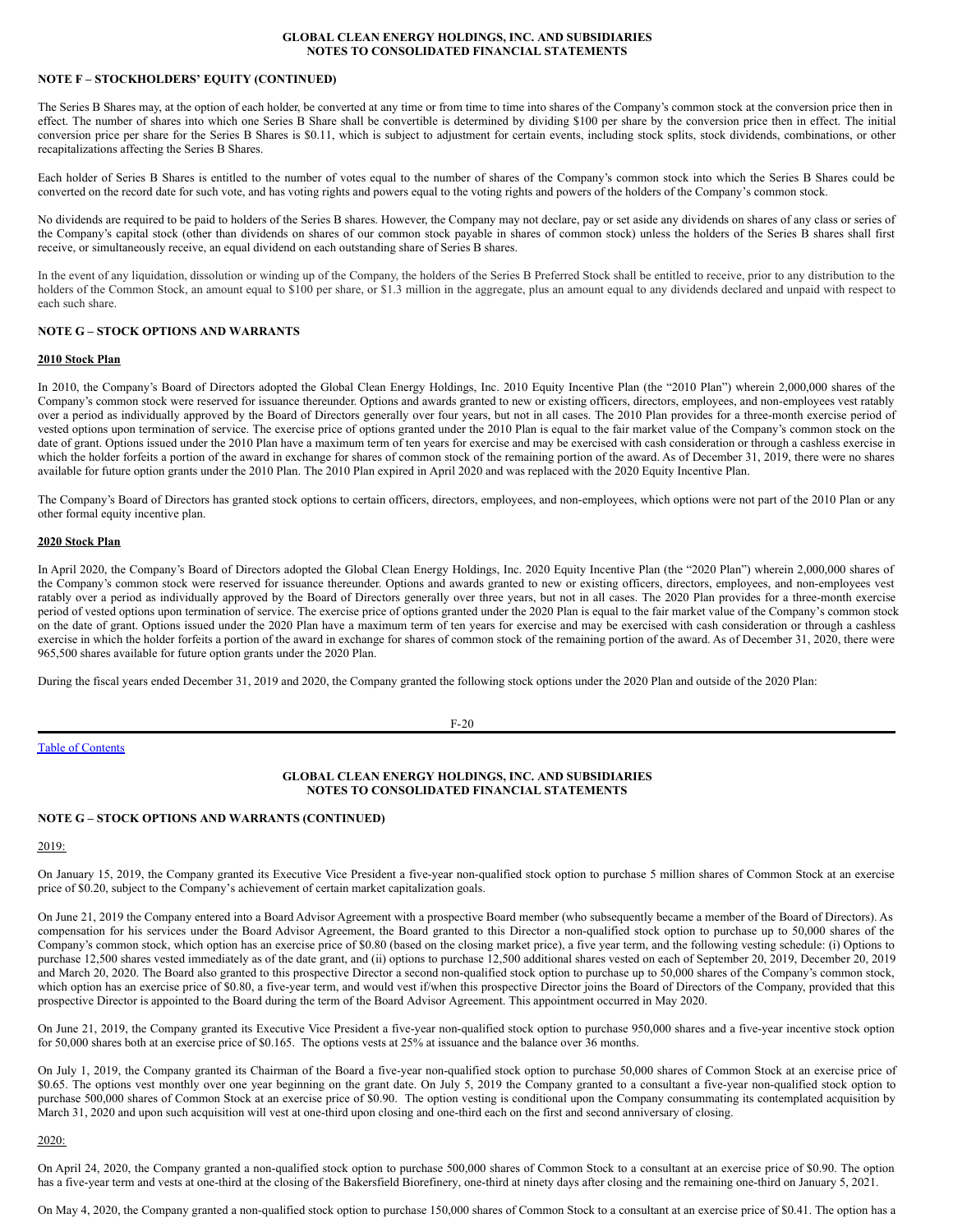five-year term and vests at one-seventh at the closing of each month in 2020 beginning on June 30, 2020.

On May 7, 2020, the Company granted non-qualified stock options to purchase a) 87,500 shares of Common Stock to three different consultants and b) 100,000 shares of Common Stock to two Directors. The options have a five-year term and an exercise price of \$0.66. The options to Directors vested immediately and 75,000 of the options to consultants vested immediately and the remaining 12,500 options which vest quarterly over three years beginning on June 30, 2020. The Company also granted 565,500 incentive stock options to employees at an exercise price of \$.66 with 35,500 shares vesting quarterly over two years beginning on June 30, 2020 and 530,000 shares vesting quarterly over three years beginning on June 30, 2020.

On May 18, 2020, the Company granted an incentive stock option to purchase 100,000 shares of Common Stock to the Company's Chief Financial Officer at an exercise price of \$0.932. The option has a five-year term and vests quarterly over three years beginning on June 30, 2020.

On July 9, 2020, the Company granted incentive stock options to employees to purchase 39,000 shares of Common Stock at an exercise price of \$0.833. The option has a five year term and vests quarterly over three years beginning on September 30, 2020.

Table of [Contents](#page-31-0)

F-21

## **GLOBAL CLEAN ENERGY HOLDINGS, INC. AND SUBSIDIARIES NOTES TO CONSOLIDATED FINANCIAL STATEMENTS**

#### **NOTE G – STOCK OPTIONS AND WARRANTS (CONTINUED)**

On October 15, 2020, the Company granted an incentive stock option to employees to purchase 5,000 shares of Common Stock at an exercise price of \$1.373. The option has a five-year term and vests quarterly over three years beginning on December 31, 2020.

On October 29, 2020, the Company granted incentive stock options to employees to purchase 7,500 shares of Common Stock at an exercise price of \$1.75. The option has a five-year term and vests quarterly over three years beginning on December 31, 2020.

A summary of the option award activity and awards outstanding at December 31, 2020 is as follows:

|                                             | <b>Shares</b><br><b>Under Option</b> | Weighted<br>Average<br><b>Exercise</b><br>Price | Weighted<br>Average<br>Remaining<br>Contractual<br>Life | Aggregate<br><b>Intrinsic</b><br>Value |
|---------------------------------------------|--------------------------------------|-------------------------------------------------|---------------------------------------------------------|----------------------------------------|
| Outstanding at December 31, 2019            | 19,902,732                           | 0.16                                            | 3.6 years                                               | 14,360,463                             |
| Granted                                     | 1,554,500                            | 0.75                                            | $\overline{\phantom{a}}$                                |                                        |
| Exercised                                   | (1,447,017)                          | 0.06                                            | _                                                       |                                        |
| Forfeited                                   | (600,000)                            | 0.753                                           | $-$                                                     |                                        |
| Expired                                     | (180,000)                            | 0.10                                            | __                                                      |                                        |
|                                             |                                      |                                                 |                                                         |                                        |
| Outstanding at December 31, 2020            | 19,230,214                           | 0.16                                            | 3.9 years                                               | 30,044,649                             |
| Vested and exercisable at December 31, 2020 | 17.913.083                           | \$<br>0.16                                      | 2.9 years                                               | \$<br>28,160,815                       |

The fair value of stock option grants with only continued service conditions for vesting is estimated on the grant date using a Black-Scholes option pricing model. The Company estimates the fair value of stock options that have both service and market conditions on the grant date using a lattice model. The following table illustrates the assumptions used in estimating the fair value of options granted during the periods presented:

|                                 |         | For the Years Ended December 31, |          |  |  |
|---------------------------------|---------|----------------------------------|----------|--|--|
|                                 | 2020    |                                  | 2019     |  |  |
| Expected Term (in Years)        | 3 to 5  |                                  | $2$ to 5 |  |  |
| Volatility                      |         | 85%                              | 123%     |  |  |
| <b>Risk Free Rate</b>           |         | 1.3%                             | 2.8%     |  |  |
| Dividend Yield                  |         | $0\%$                            | $0\%$    |  |  |
| Suboptimal Exercise Factor (1)  | n/a     |                                  | 1.3      |  |  |
| Exit Rate Pre-vesting (2)       | n/a     |                                  | 0%       |  |  |
| Exit Rate Post-vesting (3)      | n/a     |                                  | 0%       |  |  |
| Aggregate Grant Date Fair Value | 533,538 |                                  | 326,644  |  |  |

(1) The suboptimal exercise factor estimates the value realized by the holder upon exercise of the option and the estimated point at which an option holder would exercise an inthe-money option. The Company estimated the suboptimal factor based on the holder realizing a pre-tax profit of \$50,000. Used for lattice model purposes only.

(2) Assumed forfeiture rate for market condition option awards prior to vesting. Used for lattice model purposes only.

(3) Assumed expiration or forfeiture rate for market condition option awards after vesting. Used for lattice model purposes only.

Table of [Contents](#page-31-0)

## **GLOBAL CLEAN ENERGY HOLDINGS, INC. AND SUBSIDIARIES NOTES TO CONSOLIDATED FINANCIAL STATEMENTS**

F-22

## **NOTE G – STOCK OPTIONS AND WARRANTS (CONTINUED)**

During the years ended December 31, 2020 and 2019 the Company granted 200,000 and 6.1 million options, respectively, to related parties that have both, or either, requisite service conditions and market conditions. The 2020 share option grants were awarded 100,000 (50,000 each) to its two independent directors and 100,000 to the Company's CFO. The 2019 share option awards includes 100,000 (50,000 each) to its two independent directors, and a 1 million award to its EVP. The requisite service period for the market condition options of 5 million shares granted to its EVP during 2019 was three years and the options vest in three tranches: 28% of the award vests when the market cap exceeds \$7 million for a thirty-day period; 33% of the award vests when the market cap exceeds \$15 million for a thirty-day period; and 40% of the award vests when the market cap exceeds \$25 million for a thirty-day period. As of May 31, 2019, all of the outstanding market condition awards issued during 2019 were fully vested. As of December 31, 2020, 125,000 of the options granted in 2020 were vested and 5,787,000 of the options granted in 2019 were vested.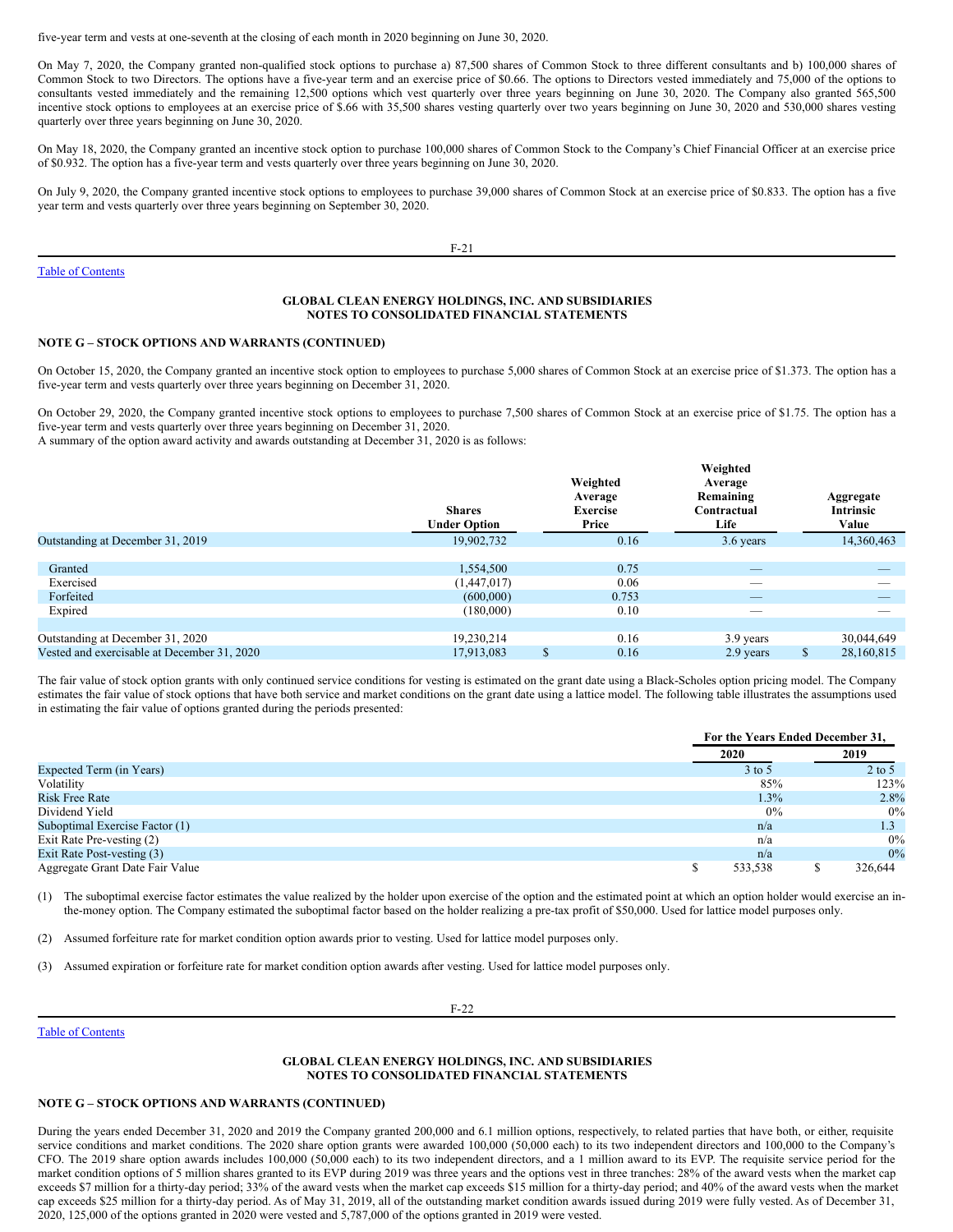For the years ended December 31, 2020, and 2019 the Company recognized stock compensation expenses related to stock option awards of \$326,486 and \$577,645, respectively. The Company recognizes all stock-based compensation in general and administrative expenses in the accompanying consolidated statements of operations. As of December 31, 2020, there was approximately \$312,000 of unrecognized compensation cost related to option awards that will be recognized over the remaining service period of approximately 3.0 years.

## **Stock Purchase Warrants and Option Rights**

As of December 31, 2020 and 2019 there were no outstanding warrants to purchase shares of Global Clean Energy Holdings, Inc.

In 2020, the Company issued, to a party interested in Camelina development, a non-transferable warrant for an 8% interest in its subsidiary, Sustainable Oils, Inc. The warrant's aggregate exercise price is \$20 million and the warrant expires on June 1, 2021. At the time of issuance, the fair value of the warrant was deemed to be immaterial.

Concurrently with the closing of the Bakersfield Biorefinery, GCEH, through its subsidiary, GCE Acquisitions, issued an option right to the seller of the refinery to purchase up to 33 1/3% of the membership interests of GCE Acquisitions. The fair value of the option right on the date of issuance was \$5.5 million and expires at ninety days after the refinery meets certain operational criteria.

## **NOTE H – INCOME TAXES**

Income taxes are provided for temporary differences between financial and tax bases of assets and liabilities. The following is a reconciliation of the amount of benefit that would result from applying the federal statutory rate to pre-tax loss with the benefit from income taxes for the years ended December 31, 2020 and 2019:

The components of deferred tax assets and liabilities are as follows at December 31, 2020 and 2019, using a combined deferred income tax rate of 28% for 2019 and 2020:

The provisions for income taxes for the years ended December 31, 2020 and 2019 are as follows:

|                               |               | 2020        | 2019        |
|-------------------------------|---------------|-------------|-------------|
| Current:                      |               |             |             |
| Federal                       | <sup>\$</sup> | (4,778,000) | (265,000)   |
| State                         |               | (2,206,000) | (123,000)   |
| Deferred:                     |               |             |             |
| Federal                       |               | 2,246,000   | (1,992,000) |
| <b>State</b>                  |               | 1,037,000   | (920,000)   |
| Change in Valuation Allowance |               | 3,701,000   | 3,300,000   |
| Provision for income taxes    |               |             |             |
|                               |               |             |             |

F-23

Table of [Contents](#page-31-0)

## **GLOBAL CLEAN ENERGY HOLDINGS, INC. AND SUBSIDIARIES NOTES TO CONSOLIDATED FINANCIAL STATEMENTS**

## **NOTE H** – **INCOME TAXES (CONTINUED)**

A reconciliation of the federal statutory tax rate to the effective tax rate is as follows:

|                                   | 2020     | 2019     |
|-----------------------------------|----------|----------|
| Federal statutory rate            | 21%      | 21%      |
| State, net of federal tax benefit | 6.98%    | 6.98%    |
| Change in valuation allowance     | $(28)\%$ | $(28)\%$ |
| Effective tax rate                | _        |          |

At December 31, 2020 and 2019 the deferred income tax assets consisted of the following:

|                             |  | 2020                     |  | 2019      |
|-----------------------------|--|--------------------------|--|-----------|
| <b>Deferred tax assets:</b> |  | 18.264.000               |  | 4.563.000 |
| Less: Valuation Allowance   |  | (18.264.000)             |  | 4.563,000 |
| Net deferred income taxes   |  | $\overline{\phantom{a}}$ |  |           |

Deferred income taxes arise from temporary differences between the tax basis of assets and liabilities and their reported amounts in the financial statements, which will result in taxable or deductible amounts in the future. The majority of the balance is due deferred compensation, share based payments, the fair value of derivatives, and to continued losses resulting in NOL carryforwards, which may not be realized in future periods. As such, the Company has recorded a 100% valuation allowance against the deferred tax assets.

At December 31, 2020 and 2019 the deferred income tax assets consisted of the following temporary differences:

|                                                         | 2020                     | 2019           |
|---------------------------------------------------------|--------------------------|----------------|
| Net operating losses                                    | 15,513,000               | 8,530,000      |
| Share based compensation                                | 361,000                  | 269,000        |
| Accrued payroll                                         | 1,238,000                | 1,632,000      |
| Accrued interest                                        | 586,000                  |                |
| Derivative liability                                    | $\overline{\phantom{a}}$ | 4,132,000      |
| Mandatorily redeemable equity instruments of subsidiary | 566,000                  |                |
| Total deferred tax assets                               | 18,264,000               | 14,563,000     |
| Less: Valuation allowance                               | (18, 264, 000)           | (14, 563, 000) |
|                                                         |                          |                |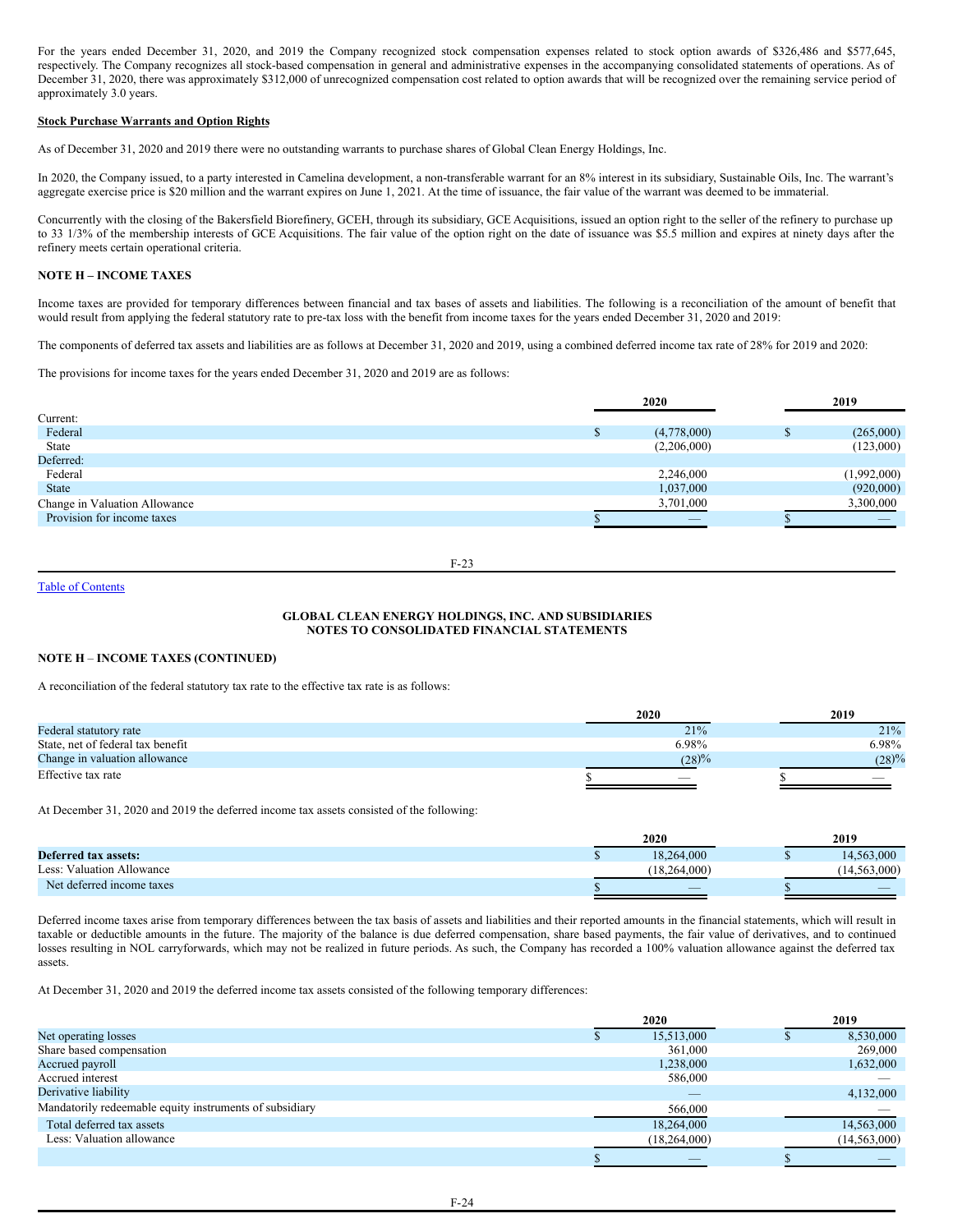## **GLOBAL CLEAN ENERGY HOLDINGS, INC. AND SUBSIDIARIES NOTES TO CONSOLIDATED FINANCIAL STATEMENTS**

## **NOTE H** – **INCOME TAXES (CONTINUED)**

At December 31, 2020 and 2019, the Company has federal net operating loss carryforwards of approximately:

|                              | 2020                      |  | 2019   |  |
|------------------------------|---------------------------|--|--------|--|
| Net op.<br>eratıng<br>losses | 109,000<br>4 <sub>b</sub> |  | 52.000 |  |

Inasmuch as it is not possible to determine when or if the net operating losses will be utilized, a valuation allowance has been established to offset the benefit of the utilization of the net operating losses.

As of December 31, 2020, the Company had available net operating losses of approximately \$46.1 million which can be utilized to offset future earnings of the Company. The utilization of the net operating losses is dependent upon the tax laws in effect at the time such losses can be utilized. Certain loss carryforwards begin to expire in 2021 and a portion may be used indefinitely. Should the Company experience a significant change of ownership, the utilization of net operating losses could be reduced.

The Company and its subsidiaries file tax returns in the U.S. Federal jurisdiction and, in the state of California. The Company is no longer subject to U.S. federal tax examinations for tax years before and including December 31, 2016. The Company is no longer subject to examination by state tax authorities for tax years before and including December 31, 2016.

#### **NOTE I – COMMITMENTS AND CONTINGENCIES**

#### **Employment Agreements**

President and Chief Executive Officer. On October 16, 2018, the Company and the CEO entered into an Executive Employment Agreement (the "2018 Employment Agreement"). The 2018 Employment Agreement runs through October 15, 2023 and compensates the CEO at an annual base salary of \$300,000 per year. Upon the closing of the acquisition of the Company's Bakersfield, California, refinery on May 7, 2020 the Company and the CEO amended the 2018 Employment Agreement to increase the CEO's annual base salary to \$350,000, effective immediately. Under the 2018 Employment Agreement, the CEO's target annual bonus amount is 50% of the CEO's base salary, subject to the Board's discretion to increase the amount of the bonus or adjust the performance criteria. Under the 2018 Employment Agreement, the Company granted the CEO a five-year non-qualified stock option ("Option") to purchase 11 million shares of Common Stock at an exercise price of \$0.154, subject to the Company's achievement of certain market capitalization goals. Under the Option, Mr. Palmer vests, and can exercise the Option, with respect to 3 million shares when the Company's market capitalization first reaches \$7 million, another 4 million shares vest under the Option when the Company's market capitalization reaches \$15 million, and 4 million shares vest when the Company's market capitalization first reaches \$25 million. The term "market capitalization" is defined in the 2018 Employment Agreement to mean the product of the number of shares of Common Stock issued and outstanding at the time market capitalization is calculated, multiplied by the average closing price of the Common Stock for the 30 consecutive trading days prior to the date of calculation as reported on the principal securities trading system on which the Common Stock is then listed for trading, including the OTC Pink marketplace, the NASDAQ Stock Market, or any other applicable stock exchange. Upon termination, the CEO is entitled to twelve months of severance payments, but if the termination is "for cause", as defined in the 2018 Employment Agreement, there is no severance payment.

Executive Vice President - Development & Regulatory Affairs (the "EVP"). Effective January 15, 2019, the Company entered into a three-year employment agreement with its EVP which agreement was amended on May 7, 2020. Under the employment agreement, the EVP is paid an annual base salary of \$310,000 and is entitled to receive an annual bonus of up to 50% of his annual base salary if the EVP meets certain performance targets. Upon termination the EVP is entitled to four months of severance payments, but if the termination is "for cause", as defined in the EVP's employment agreement, there is no severance payment.

F-25

#### Table of [Contents](#page-31-0)

## **GLOBAL CLEAN ENERGY HOLDINGS, INC. AND SUBSIDIARIES NOTES TO CONSOLIDATED FINANCIAL STATEMENTS**

## **NOTE I – COMMITMENTS AND CONTINGENCIES (CONTINUED)**

Under the EVP's employment agreement, the Company granted the EVP a five-year non-qualified stock option to purchase 5 million shares of Common Stock at an exercise price of \$0.20, subject to the Company's achievement of certain market capitalization goals. The foregoing option vest in three tranches when the Company's market capitalization reached \$7 million, \$15 million, and \$25 million.

Chief Financial Officer. On May 20, 2020, the Company entered into an at-will employment agreement with its Vice President of Finance and Chief Financial Officer. Under the employment agreement, the CFO is paid an annual base salary of \$225,000 per year. He is also entitled to a discretionary annual bonus, in an amount up to 25% of his annual salary, based on the Company's performance. Upon joining the Company, the CFO was granted an incentive stock option to purchase 100,000 shares of Common Stock at an exercise price of \$0.932. The option has a five-year term and vest over three years. The Company does not have an established severance plan, and therefore the CFO is not entitled to any severance upon termination.

#### **Engineering, Procurement and Construction Contract**

On April 30, 2020, GCE Acquisitions entered into an Engineering, Procurement and Construction Agreement with a national engineering firm pursuant to which this firm agreed to provide services for the engineering, procurement, construction, start-up and testing of the Bakersfield Biorefinery. The agreement, which was assigned by GCE Acquisitions to BKRF OCB, LLC, the borrower under the senior credit facility, provides for this engineering firm to be paid on a cost-plus fee basis subject to a guaranteed maximum price of \$201.4 million, subject to increase for approved change orders. As of December 31, 2020, the remaining balance of the contract was approximately \$163 million.

#### **Environmental Remediation Liabilities**

The Company recognizes its asset retirement obligation and environmental liabilities in accordance with ASC 410-30, and has estimated such liabilities as of its acquisition date. It is the Company's policy to accrue environmental and clean-up related costs of a non-capital nature when it is both probable that a liability has been incurred and the amount can be reasonably estimated. Environmental liabilities represent the current estimated costs to investigate and remediate contamination at our properties. This estimate is based on internal and third-party assessments of the extent of the contamination, the selected remediation technology and review of applicable environmental regulations, typically considering estimated activities and costs for 20 years, and up to 30 years if a longer period is believed reasonably necessary. Accruals for estimated costs from environmental remediation obligations generally are recognized no later than completion of the remedial feasibility study and include, but are not limited to, costs to perform remedial actions and costs of machinery and equipment that are dedicated to the remedial actions and that do not have an alternative use. Such accruals are adjusted as further information develops or circumstances change. We discount environmental liabilities to their present value if payments are fixed and determinable. However, as the timing and amount of these costs were undeterminable as of December 31, 2020, these costs have not been discounted. Expenditures for equipment necessary for environmental issues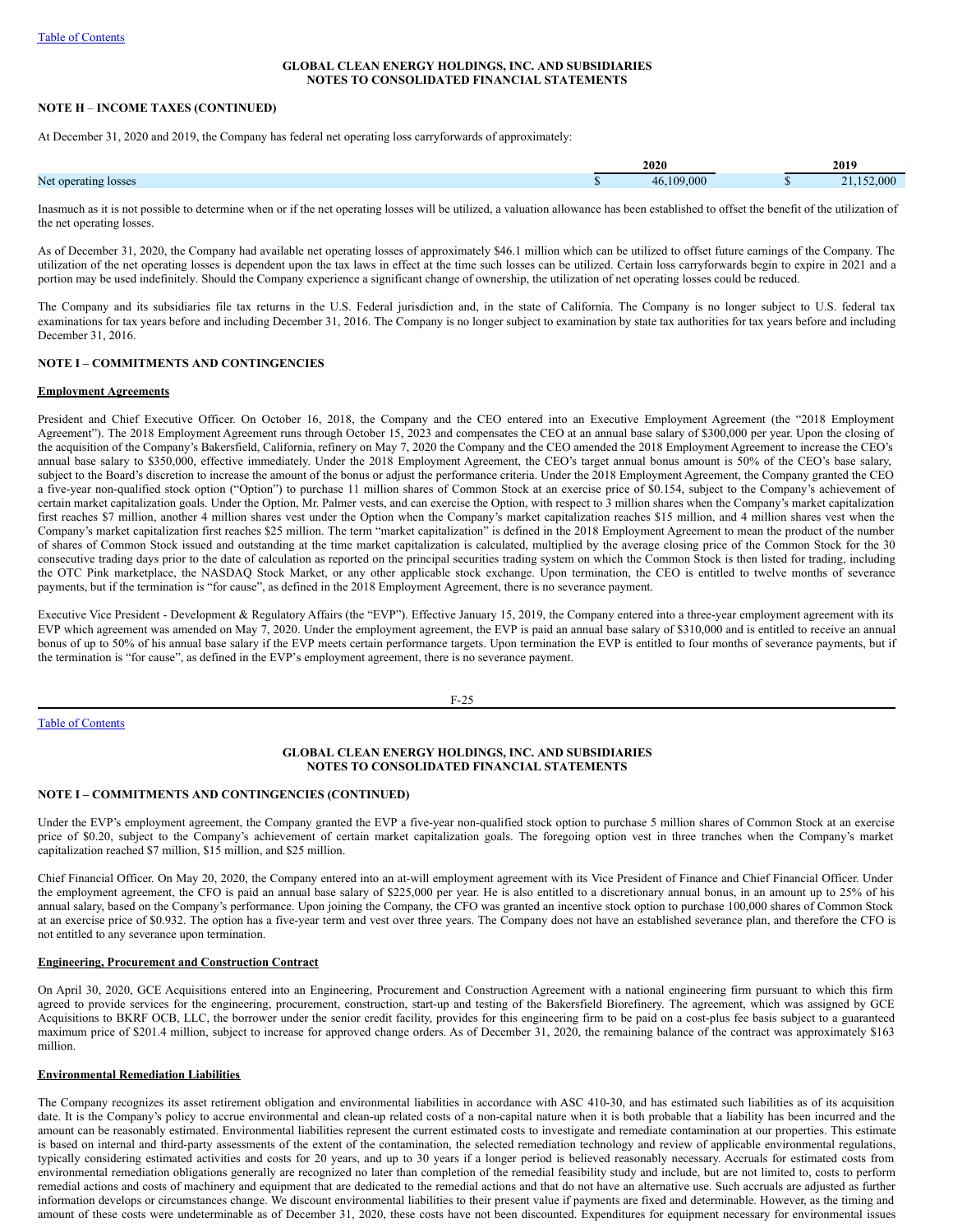relating to ongoing operations are capitalized. Changes in laws and regulations and actual remediation expenses compared to historical experience could significantly impact our results of operations and financial position. We believe the estimates selected, in each instance, represent our best estimate of future outcomes, but the actual outcomes could differ from the estimates selected. At December 31, 2020, accrued environmental liability costs totaled \$21.3 million of which \$0.9 million have been classified as current liabilities.

## **Leases**

On May 1, 2019, the Company amended its office lease to extend the lease term to July 31, 2022. The table below represents the amounts due through the end of the lease term.



Table of [Contents](#page-31-0)

## **GLOBAL CLEAN ENERGY HOLDINGS, INC. AND SUBSIDIARIES NOTES TO CONSOLIDATED FINANCIAL STATEMENTS**

## **NOTE I – COMMITMENTS AND CONTINGENCIES (CONTINUED)**

## **Legal**

On May 7, 2020 through BKRF OCB, LLC, one of the Company's indirect subsidiaries, the Company purchased all of the outstanding equity interests of Bakersfield Renewable Fuels, LLC from Alon Paramount Holdings, Inc. ("Alon Paramount") for total consideration of \$89.4 million, including \$40 million in cash and assumption of liabilities of \$43.9 million. Bakersfield Renewable Fuels, LLC owns an oil refinery in Bakersfield, California that the Company is retooling into a biorefinery. In connection with the acquisition, BKRF OCB, LLC agreed to undertake certain cleanup activities at the refinery and provide a guarantee for liabilities arising from the cleanup. The Company has assumed significant environmental and clean-up liabilities associated with the purchase of the Bakersfield Refinery.

Bakersfield Renewable Fuels, LLC, formerly Alon Bakersfield Property, Inc., is one of the parties to an action pending in the United States Court of Appeals for the Ninth Circuit. In June 2019, the jury awarded the plaintiffs approximately \$6.7 million against Alon Bakersfield Property, Inc. and Paramount Petroleum Corporation (a parent company of Alon Bakersfield Property, Inc. at the time of the award in 2019). Under the agreements pursuant to which we purchased Bakersfield Renewable Fuels, LLC (Alon Bakersfield Property, Inc.) Alon Paramount agreed to assume and be liable for (and to indemnify, defend, and save Bakersfield Renewable Fuels harmless from) this litigation. In addition, Paramount Petroleum has posted a bond to cover this judgment amount. All legal fees in this matter are being paid by Alon Paramount. As Paramount Petroleum Corporation and the Company are jointly and severally liable for the judgement, and Paramount Petroleum Corporation has agreed to absorb all of the liability and has posted a bond to cover the judgement amount, no loss has been accrued by the Company with respect to this matter.

In August 2020, a complaint was filed against GCE Holdings Acquisitions, LLC for a claimed breach of a certain consulting agreement. The claim is for \$1.2 million. On October 14, 2020, GCE Holdings Acquisitions, LLC filed an answer and denied all allegations in the complaint. The Company does not believe that the ultimate resolution of this matter will have a material effect on its financial statements, and no loss has been accrued regarding this claim.

In the ordinary course of business, the Company may face various claims brought by third parties and the Company may, from time to time, make claims or take legal actions to assert the Company's rights, including intellectual property rights, contractual disputes and other commercial disputes. Any of these claims could subject the Company to litigation. Management believes the outcomes of currently pending claims will not likely have a material effect on the Company's consolidated financial position and results of operations.

## **Indemnities and Guarantees**

In addition to the indemnification provisions contained in the Company's organization documents, the Company generally enters into separate indemnification agreements with the Company's directors and officers. These agreements require the Company, among other things, to indemnify the director or officer against specified expenses and liabilities, such as attorneys' fees, judgments, fines and settlements, paid by the individual in connection with any action, suit or proceeding arising out of the individual's status or service as the Company's directors or officers, other than liabilities arising from willful misconduct or conduct that is knowingly fraudulent or deliberately dishonest, and to advance expenses incurred by the individual in connection with any proceeding against the individual with respect to which the individual may be entitled to indemnification by the Company. The Company also indemnifies its lessor in connection with its facility lease for certain claims arising from the use of the facility. These guarantees and indemnities do not provide for any limitation of the maximum potential future payments the Company could be obligated to make. Historically, the Company has not been obligated nor incurred any payments for these obligations and, therefore, no liabilities have been recorded for these indemnities and guarantees in the accompanying consolidated balance sheets.

## **COVID-19**

In December 2019, a novel strain of coronavirus diseases ("COVID-19") was first reported in Wuhan, China. Less than four months later, on March 11, 2020, the World Health Organization declared COVID-19 a global pandemic. The extent of COVID-19's effect on the Company's operational and financial performance is ongoing but the Company believes that this particular pandemic is not likely to be materially disruptive to its future plans and targeted date of beginning commercial operations. The Company has implemented strict protocols on its on-site workforce and continues to monitor the potential impacts to its business. The Company expects that the future impacts due to COVID-19 is likely to be non-disruptive to its ongoing business.

#### Table of [Contents](#page-31-0)

## **GLOBAL CLEAN ENERGY HOLDINGS, INC. AND SUBSIDIARIES NOTES TO CONSOLIDATED FINANCIAL STATEMENTS**

#### **NOTE J – SUBSEQUENT EVENTS**

On March 26, 2021, the Company completed the reverse stock split of its common stock at a ratio of 1-for-10. The reverse stock split was approved by the stockholders at the Company's annual meeting of stockholders in November of 2020. All share amounts and conversion prices included in these financial statements have been retroactively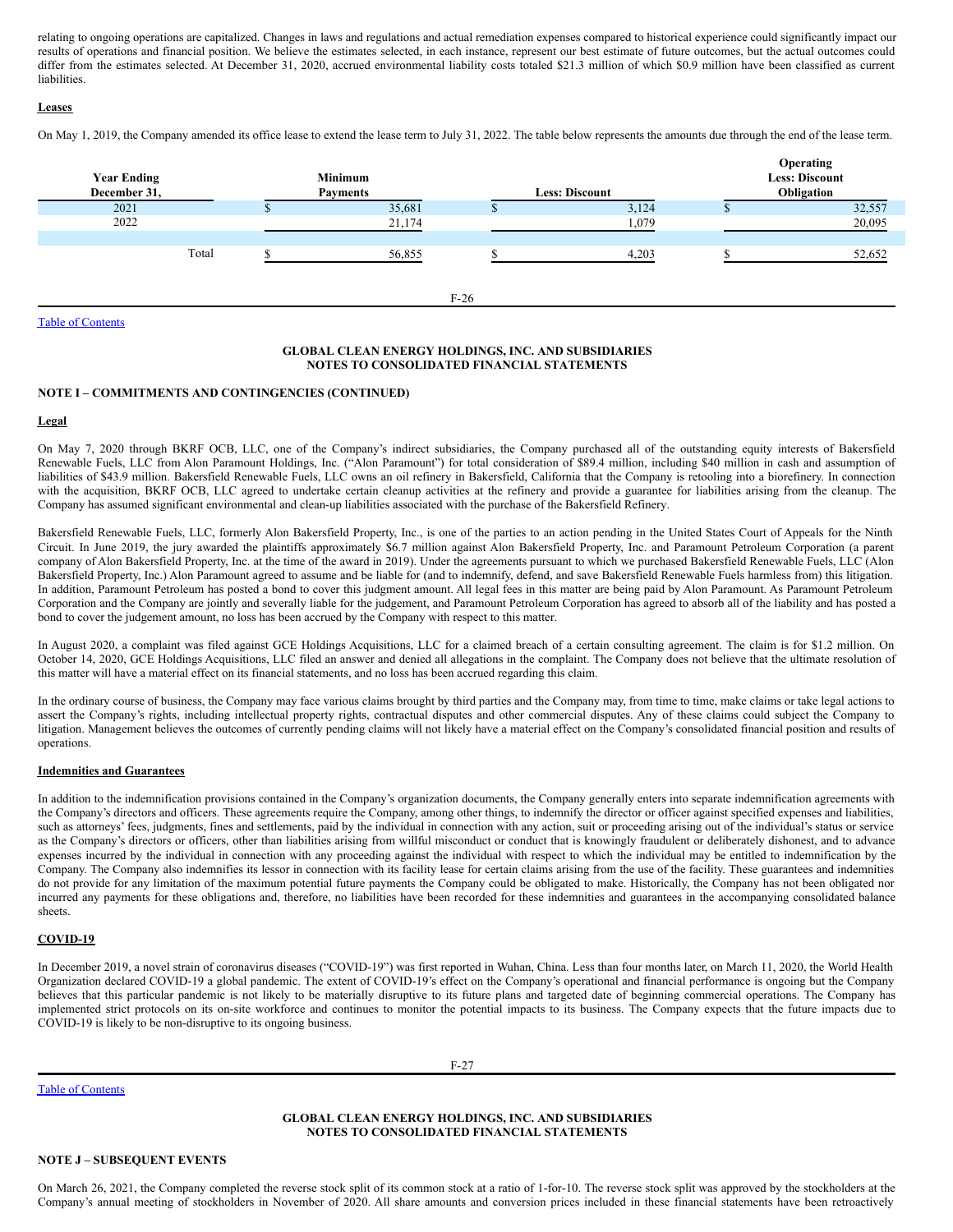adjusted for this reverse stock-split.

On March 26, 2021, we issued 1,586,786 shares of the Company's common stock to the holder of a convertible promissory note upon the conversion of the entire outstanding balance, principal and accrued interest, of that note (\$470,115).

On March 29, 2021, the Company drew approximately \$31 million under its Senior Credit Facility to fund its ongoing refurbishing activities of the Bakersfield Biorefinery, cash interest due and current operations. The total amount drawn under the facility as of March 31, 2021 is approximately \$182.5 million.

Effective March 26, 2021, the Company and its senior lender entered into Amendment No. 3 to the Credit Agreement to, among other things, establish a contingency reserve account to fund the costs of the additional capabilities and equipment and to fund possible cost overruns at the Bakersfield Biorefinery. Concurrently, the Company and the mezzanine lenders entered into Consent No. 2 And Amendment No. 2 To Credit Agreement to amend the \$65 million mezzanine credit facility. Under these two amendments we agreed to establish an additional cash reserve of at least \$35,000,000, which cash reserve would be used at the direction of the agent for the lenders to fund project costs of the Bakersfield Biorefinery to the extent that such costs exceed the amounts available under the two credit agreements. Funds remaining in the additional reserve account after the completion of the Bakersfield Biorefinery will, with the approval of the lenders' agent, be used to first make a \$5 million principal payment on the senior loan, and any remaining funds will be returned to us. In order to fund the new \$35 million contingency cash reserve, the two amendments to the credit agreements provide that we will raise no less than \$35 million by July 31, 2021 and that we will deposit at least \$35 million into the new Bakersfield Biorefinery cash reserve account. The Credit Agreement amendments contemplate that the \$35 million will be raised in a public or private financing transaction and, in connection therewith, that we will enter into an agreement with a placement agent or underwriter, or that we will file a registration statement with the SEC by April 30, 2021. As consideration for the amendments to the two credit agreements, we agreed to pay to each senior and mezzanine lender an amendment and consent premium equal to 1.00% of the aggregate commitments and loans of such lender. The fee is payable in the same securities that we may issue in connection with raising the \$35 million cash reserve. If we fund the \$35 million cash reserve other than through a financing transaction, we will pay the 1% lenders' premium in shares of our common stock or in cash.

F-28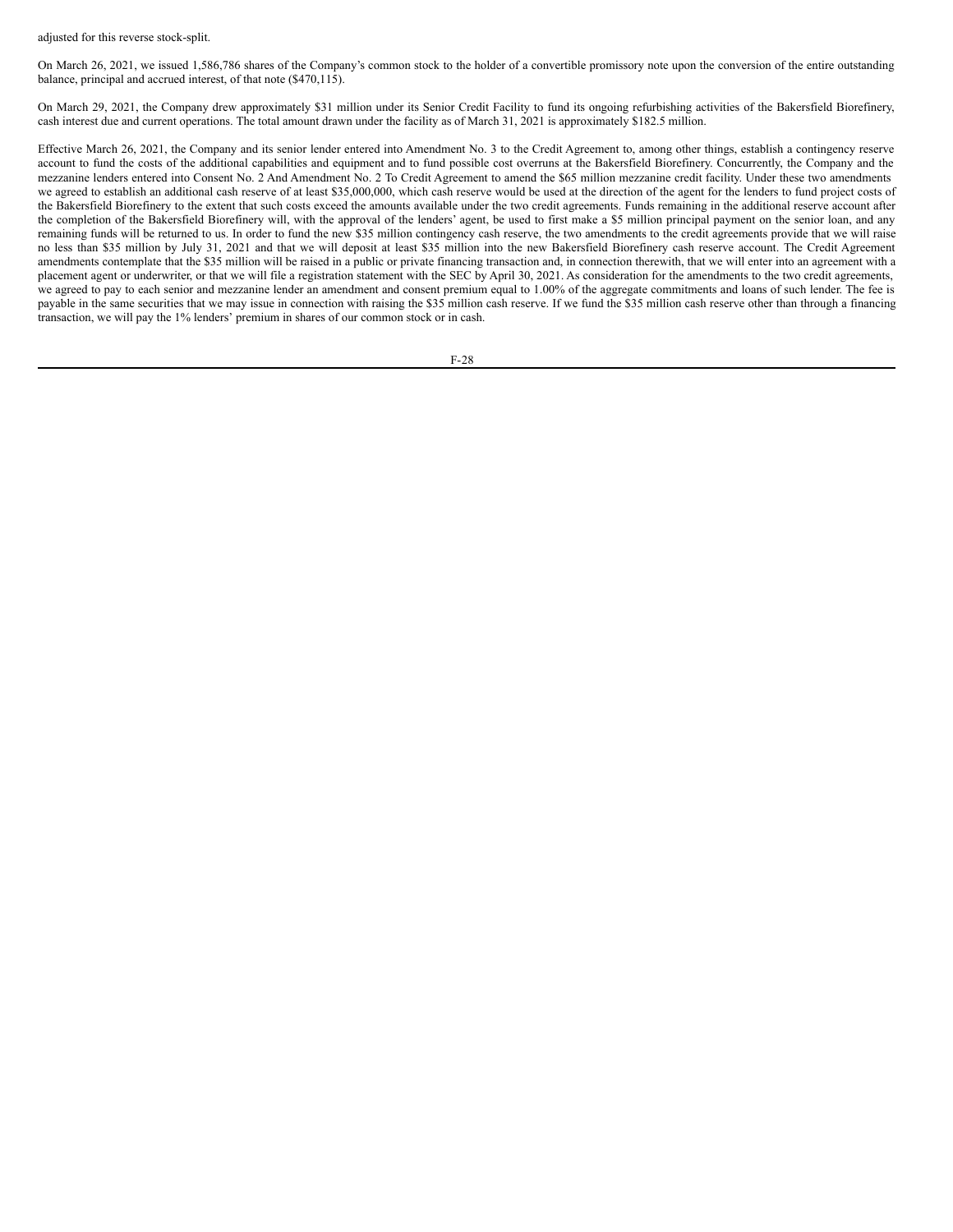## **AMENDMENT NO. 1 TO CREDIT AGREEMENT AND WAIVER**

This AMENDMENT NO. 1 TO CREDIT AGREEMENT AND WAIVER, dated as of July 1, 2020 (this " Amendment"), is entered into by and among BKRF OCB, LLC (the "Borrower"), BKRF OCP, LLC, a Delaware limited liability company ("Holdings"), Bakersfield Renewable Fuels, LLC, a Delaware limited liability company (the "Project Company"), Orion Energy Partners TP Agent, LLC in its capacity as the administrative agent (in such capacity, the "Administrative Agent"), and certain Tranche A Lenders and Tranche B Lenders party hereto (the "Signatory Lenders"). As used in this Amendment, capitalized terms which are not defined herein shall have the meanings ascribed to such terms in the Credit Agreement unless otherwise specified.

## **W I T N E S S E T H**

WHEREAS, the Borrower, Holdings, the Administrative Agent, Orion Energy Partners TP Agent, LLC in its capacity as the collateral agent (in such capacity, the "Collateral Agent") and each Tranche A and Trance B Lender from time to time party thereto have entered into that certain Credit Agreement, dated as of May 4, 2020 (as amended, amended and restated, modified and supplemented on or prior to the date hereof, the "Credit Agreement" and the Credit Agreement as expressly amended by this Amendment, the "Amended Credit Agreement");

WHEREAS, the Borrower failed to achieve the "Haldor Topsoe Catalyst PO" Significant Milestone listed on Schedule 4.01(f) of the Credit Agreement (the "Haldor Catalyst Significant Milestone") on or before May 11, 2020;

WHEREAS, the Borrower failed to achieve the "Mangiarotti NTP" Significant Milestone listed on Schedule 4.01(f) of the Credit Agreement (the "Mangiarotti Significant Milestone") on or before June 1, 2020;

WHEREAS, the Borrower's failure to achieve (i) the Haldor Catalyst Significant Milestone on or before May 11, 2020 constituted an Event of Default under Section 7.01(o)(ii) of the Credit Agreement (the "Haldor Catalyst Event of Default") and (ii) the Mangiarotti Significant Milestone on or before June 1, 2020 constituted an Event of Default under Section 7.01(o)(ii) of the Credit Agreement (the "Mangiarotti Event of Default");

WHEREAS, the Borrower achieved the Mangiarotti Significant Milestone on June [19], 2020;

WHEREAS, on June 19, 2020 the Borrower delivered a Borrowing Request to the Administrative Agent and the Lenders that specified a Funding Date of July 1, 2020 (such date, the "July 2020 Funding Date");

WHEREAS, pursuant to Section 2.01(d)(ii) of the Credit Agreement, a Funding Date specified in a Borrowing Request shall be no earlier than twelve (12) Business Days after the delivery of such Borrowing Request (the "Borrowing Notice Requirement");

WHEREAS, pursuant to Section 10.02 of the Credit Agreement, modifications to the Credit Agreement require the consent of the Borrower, the other Loan Parties and the Required Lenders or the Administrative Agent (acting on behalf of the Required Lenders);

WHEREAS, the Signatory Lenders constitute the Required Lenders under and as defined in the Credit Agreement; and

WHEREAS, the parties hereto have agreed to amend the Credit Agreement as set forth herein, subject to the satisfaction of the conditions precedent to effectiveness set forth in Section 4 hereof.

1

NOW, THEREFORE, in consideration of the mutual agreements, provisions and covenants contained herein and other good and valuable consideration, the receipt and sufficiency of which are hereby acknowledged, the parties hereto agree as follows:

1. Amendments. Subject to the satisfaction of the conditions precedent set forth in Section 4 hereof, as of the Effective Date, the Borrower, the other Loan Parties, the Administrative Agent and the Signatory Lenders, who constitute the Required Lenders, hereby agree that the Credit Agreement is amended as follows:

(a) Section 1.01 of the Credit Agreement is amended by amending and restating the following definition:

"Debt Service Reserve Funding Amount" means, in respect of Loans funded on each Funding Date, interest that is payable on such Loans in accordance with Section 2.08 for the period between such Funding Date and January 31, 2022 (excluding any interest that may be paid in kind (in lieu of payment in cash) in accordance with Section 2.08(c)).

Waiver. Subject to the satisfaction of the conditions precedent set forth in Section 4 hereof, as of the Effective Date, the Borrower, the other Loan Parties, the Administrative Agent and the Signatory Lenders, who constitute the Required Lenders, hereby agree as follows:

(a) the Signatory Lenders hereby waive (i) the Mangiarotti Event of Default and (ii) the Borrowing Notice Requirement in connection with the July 2020 Funding Date; and

(b) during the Waiver Period, the Signatory Lenders hereby waive the Haldor Catalyst Event of Default. For purposes of this Section 2(b), the "Waiver Period" means the period commencing on the Effective Date and ending on July 8, 2020. For the avoidance of doubt, the Haldor Catalyst Event of Default shall be cured upon Borrower's achieving the Haldor Catalyst Significant Milestone on or before July 8, 2020.

3. Representations and Warranties. Each Loan Party hereby represents and warrants and warrants to the other parties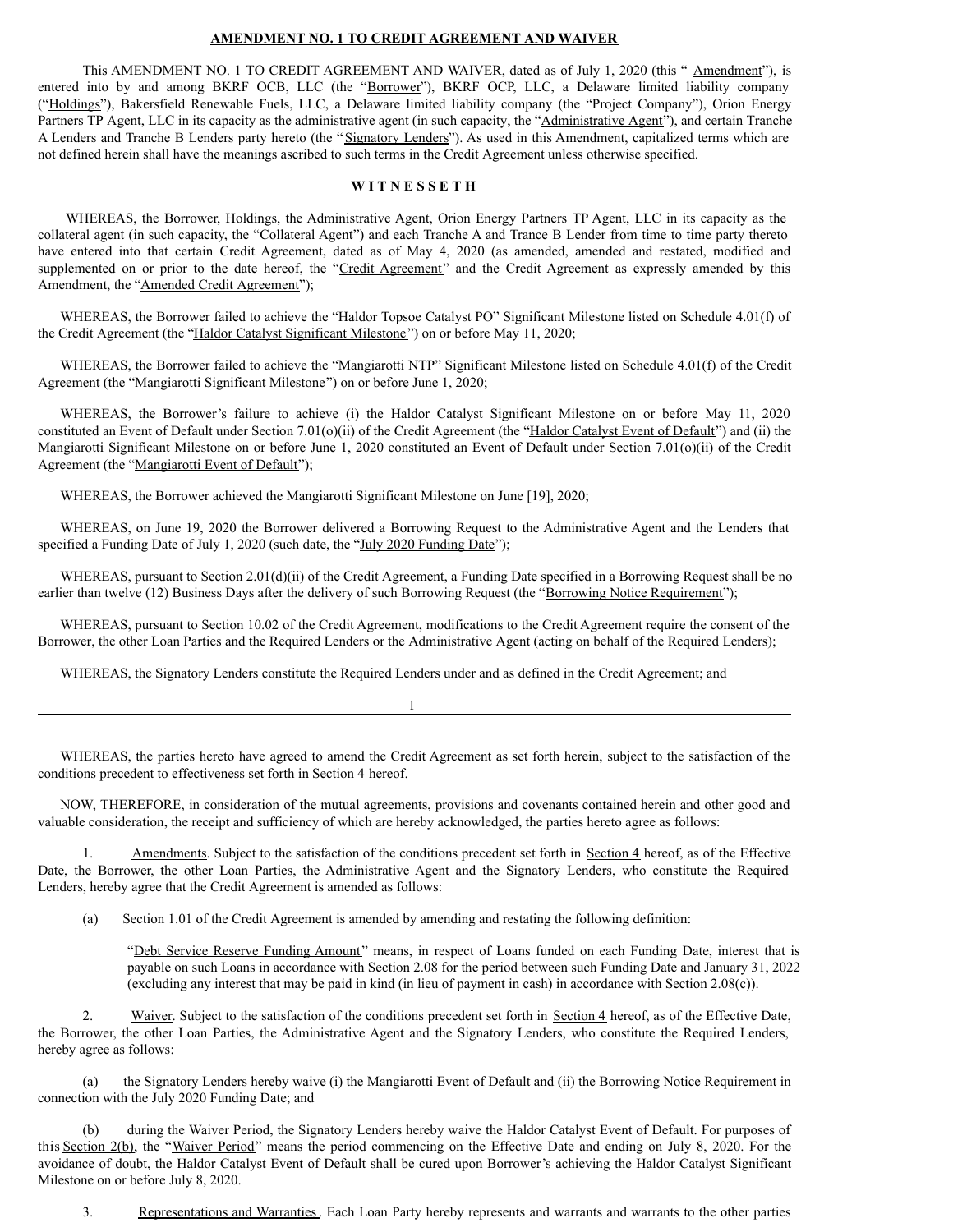hereto that:

(a) Each Loan Party has full corporate, limited liability company or other organizational powers, authority and legal right to enter into, deliver and perform its respective obligations under this Amendment to which it is a party, and has taken all necessary corporate, limited liability company or other organizational action to authorize the execution, delivery and performance by it of this Amendment to which it is a party. This Amendment has been duly executed and delivered by the Loan Parties, is in full force and effect and constitutes a legal, valid and banding obligation of the Loan Parties, enforceable against such Loan Party in accordance with its respective terms, except as enforcement may be limited (i) by Bankruptcy, insolvency, reorganization, moratorium, fraudulent conveyance or other similar laws affecting creditors' rights generally, (ii) by general principles of equity (regardless of whether such enforceability is considered in a proceeding in equity or at law) and (iii) implied covenants of good faith and fair dealing.

The execution, delivery and performance by each Loan Party of this Amendment does not and will not (i) conflict with the Organizational Documents of such Loan Party, (ii) conflict with or result in a breach of, or constitute a default under, any indenture, loan agreement, mortgage, deed of trust or other instrument or agreement to which such Loan Party is a party or by which it is bound or to which

 $\mathcal{L}$ 

such Loan Party's property or assets are subject (other than any Material Project Document to which such Loan Party is a party), except where such contravention or breach could not reasonably be expected to be material and adverse to the Loan Parties or Lenders, (iii) conflict with or result in a breach of, or constitute a default under, any Material Project Document to which such Loan Party is a party, (iv) conflict with or result in a breach of, or constitute a default under, in any material respect, any Applicable Law, except where such contravention or breach could not reasonably be expected to have a Material Adverse Effect, or (v) with respect to each Loan Party, result in the creation or imposition of any Lien (other than a Permitted Lien) upon any of such Loan Party's property or the Collateral.

(c) Except as provided in this Amendment, no Default or Event of Default has occurred and is continuing or would result from the transactions contemplated in this Amendment.

(d) The representations and warranties of each of the Loan Parties set forth in Article III of the Credit Agreement and in each other Financing Document are true and correct in all material respects (except where already qualified by materiality or Material Adverse Effect, in which case, such representations and warranties are true and correct in all respects) on and as of the Effective Date (unless stated to relate solely to an earlier date, in which case such representations and warranties were true and correct as of such earlier date).

4. Effectiveness; Conditions Precedent. This Amendment shall become effective on the date when it shall have been executed by the Administrative Agent, the Loan Parties and the Required Lenders and when the Administrative Agent shall have received counterparts hereof which, when taken together, bear the signatures of each of the other parties hereto (such date, the "Effective Date").

5. Miscellaneous.

(a) Effect of Amendments. From and after the Effective Date, the Credit Agreement shall be construed after giving effect to the amendment set forth in Section 1 hereto and all references to the Credit Agreement in the Financing Documents shall be deemed to refer to the Amended Credit Agreement.

(b) No Other Modification. Except as expressly modified by this Amendment, the Credit Agreement and the other Financing Documents are and shall remain unchanged and in full force and effect, and nothing contained in this Amendment shall, by implication or otherwise, limit, impair, constitute a waiver of, or otherwise affect the rights and remedies of the Lenders, the Administrative Agent, or any of the other parties, or shall alter, modify, amend or in any way affect any of the other terms, conditions, obligations, covenants or agreements contained in the Credit Agreement which are not by the terms of this Amendment being amended, or alter, modify or amend or in any way affect any of the other Financing Documents.

(c) Successor and Assigns. This Amendment shall be binding upon and inure to the benefit of the parties to this Amendment and their respective successors and permitted assigns.

(d) Incorporation by Reference. Sections 10.07 (*Severability*), 10.11 (*Headings*), 10.09 (*Governing Law; Jurisdiction; Etc.*) and 10.17 (*Electronic Execution of Assignments and Certain Other Documents* ) of the Credit Agreement are hereby incorporated by reference herein, *mutatis mutandis*.

(e) Financing Document. This Amendment shall be deemed to be a Financing Document.

3

(f) Counterparts; Integration. This Amendment may be executed in counterparts (and by different parties hereto on different counterparts), each of which shall constitute an original, but all of which when taken together shall constitute a single contract. The Amended Credit Agreement and the other Financing Documents to which a Loan Party is party constitute the entire contract between and among the parties relating to the subject matter hereof and thereof and supersede any and all previous agreements and understandings, oral or written, relating to the subject matter hereof. Delivery of an executed counterpart of a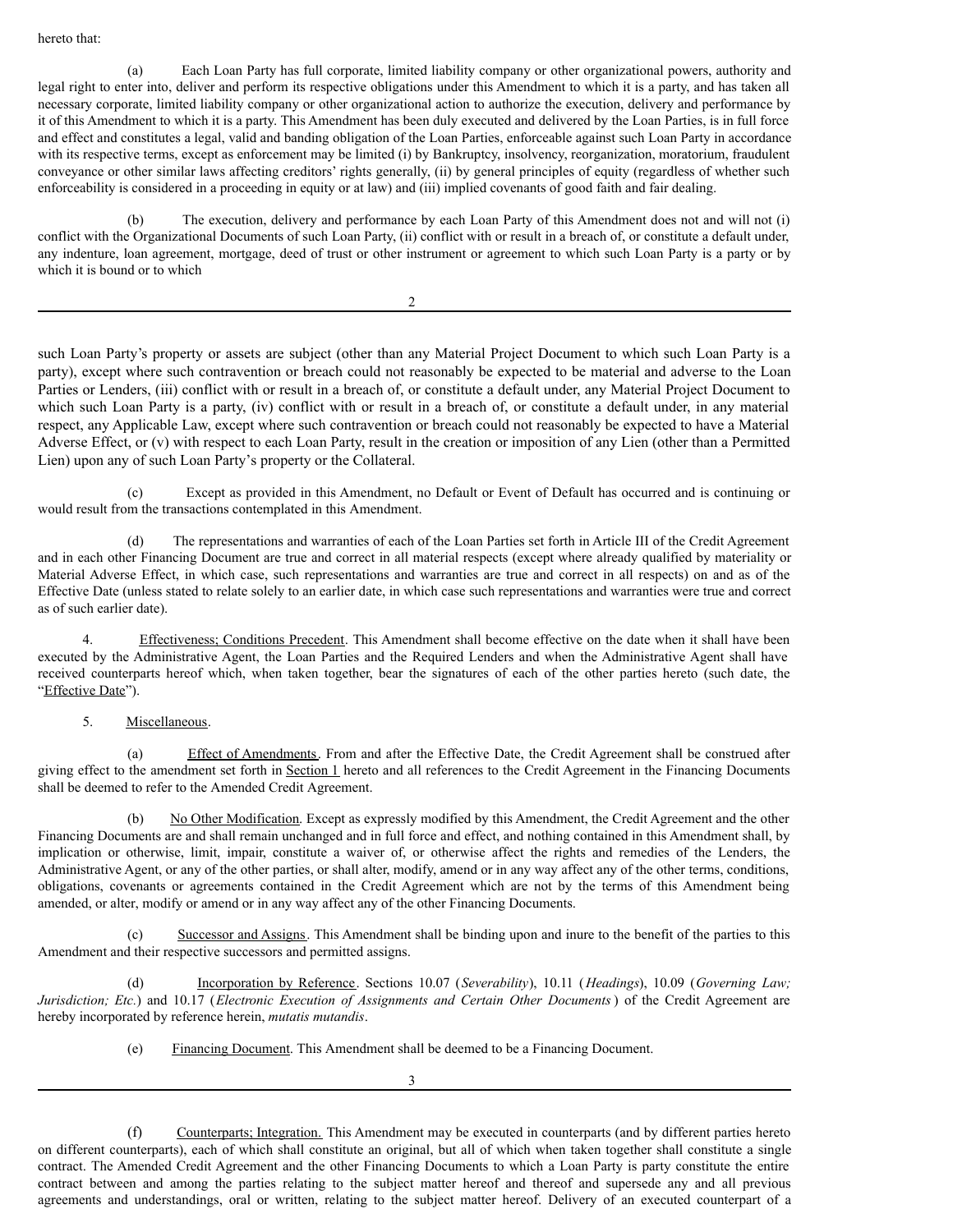signature page to this Agreement by telecopy or scanned electronic transmission shall be effective as delivery of a manually executed counterpart of this Agreement.

 $(g)$  Severability. Any provision of this Amendment held to be invalid, illegal or unenforceable in any jurisdiction shall, as to such jurisdiction, be ineffective to the extent of such invalidity, illegality or unenforceability without affecting the validity, legality and enforceability of the remaining provisions hereof; and the invalidity of a particular provision in a particular jurisdiction shall not invalidate such provision in any other jurisdiction.

[*Signature Pages Follow*]

4

IN WITNESS WHEREOF, the parties hereto have caused this Amendment to be duly executed and delivered by their duly authorized signatories as of the day and year first above written.

## **BKRF OCB, LLC,**

as the Borrower

By: /s/ RICHARD PALMER Name: Title:

# **BKRF OCP, LLC,**

as Holdings

By: /s/ RICHARD PALMER Name: Title:

**BAKERSFIELD RENEWABLE FUELS, LLC,** as Project Company

By: /s/ RICHARD PALMER Name: Title:

*[Signature Page to Amendment No. 1 to Credit Agreement (OpCo)]*

# **ORION ENERGY PARTNERS TP AGENT, LLC**, as Administrative Agent

By: /s/ GERRIT NICHOLAS Name: Title: Managing Partner

*[Signature Page to Amendment No. 1 to Credit Agreement (OpCo)]*

ORION ENERGY CREDIT OPPORTUNITIES FUND II, L.P., a Delaware limited partnership

By: Orion Energy Credit Opportunities Fund II GP, L.P., its general partner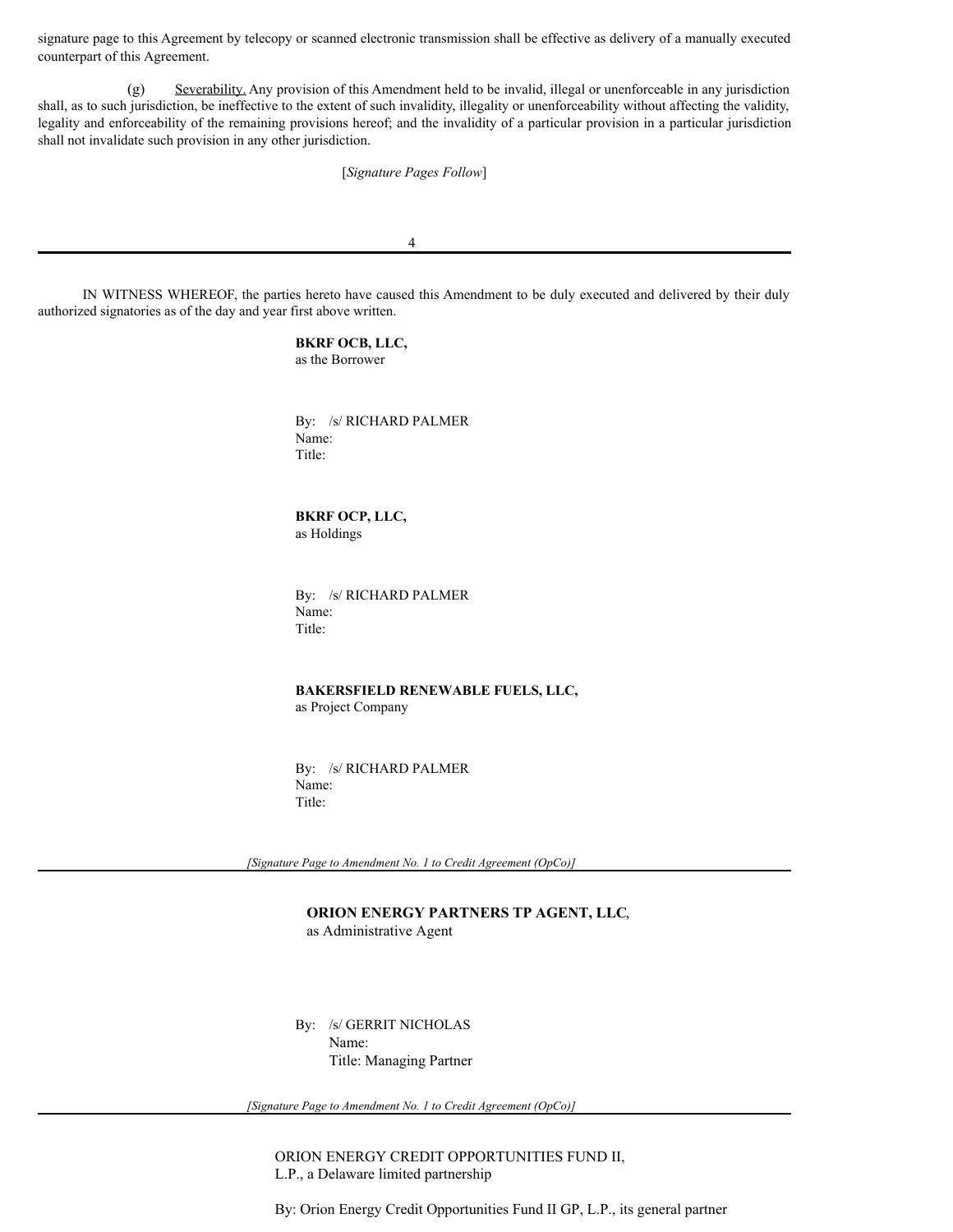By: Orion Energy Credit Opportunities Fund II, Holdings, LLC, its general partner

By: /s/ GERRIT NICHOLAS Name: Gerrit Nicholas Title: Managing Partner

ORION ENERGY CREDIT OPPORTUNITIES FUND II PV, L.P., a Delaware limited partnership

By: Orion Energy Credit Opportunities Fund II GP, L.P., its general partner

By: Orion Energy Credit Opportunities Fund II, Holdings, LLC, its general partner

By: /s/ GERRIT NICHOLAS Name: Gerrit Nicholas Title: Managing Partner

*[Signature Page to Amendment No. 1 to Credit Agreement (OpCo)]*

ORION ENERGY CREDIT OPPORTUNITIES FUND II GPFA, L.P., a Delaware limited partnership

By: Orion Energy Credit Opportunities Fund II GP, L.P., its general partner

By: Orion Energy Credit Opportunities Fund II, Holdings, LLC, its general partner

By: /s/ GERRIT NICHOLAS Name: Gerrit Nicholas Title: Managing Partner

ORION ENERGY CREDIT OPPORTUNITIES GCE CO-INVEST, L.P., a Delaware limited partnership

By: Orion Energy Credit Opportunities Fund II GP, L.P., its general partner

By: Orion Energy Credit Opportunities Fund II, Holdings, LLC, its general partner

By: /s/ GERRIT NICHOLAS Name: Gerrit Nicholas Title: Managing Partner

*[Signature Page to Amendment No. 1 to Credit Agreement (OpCo)]*

ORION ENERGY CREDIT OPPORTUNITIES FUND III, L.P., a Delaware limited partnership

By: Orion Energy Credit Opportunities Fund III GP, L.P., its general partner

By: Orion Energy Credit Opportunities Fund III, Holdings, LLC, its general partner

By: /s/ GERRIT NICHOLAS Name: Gerrit Nicholas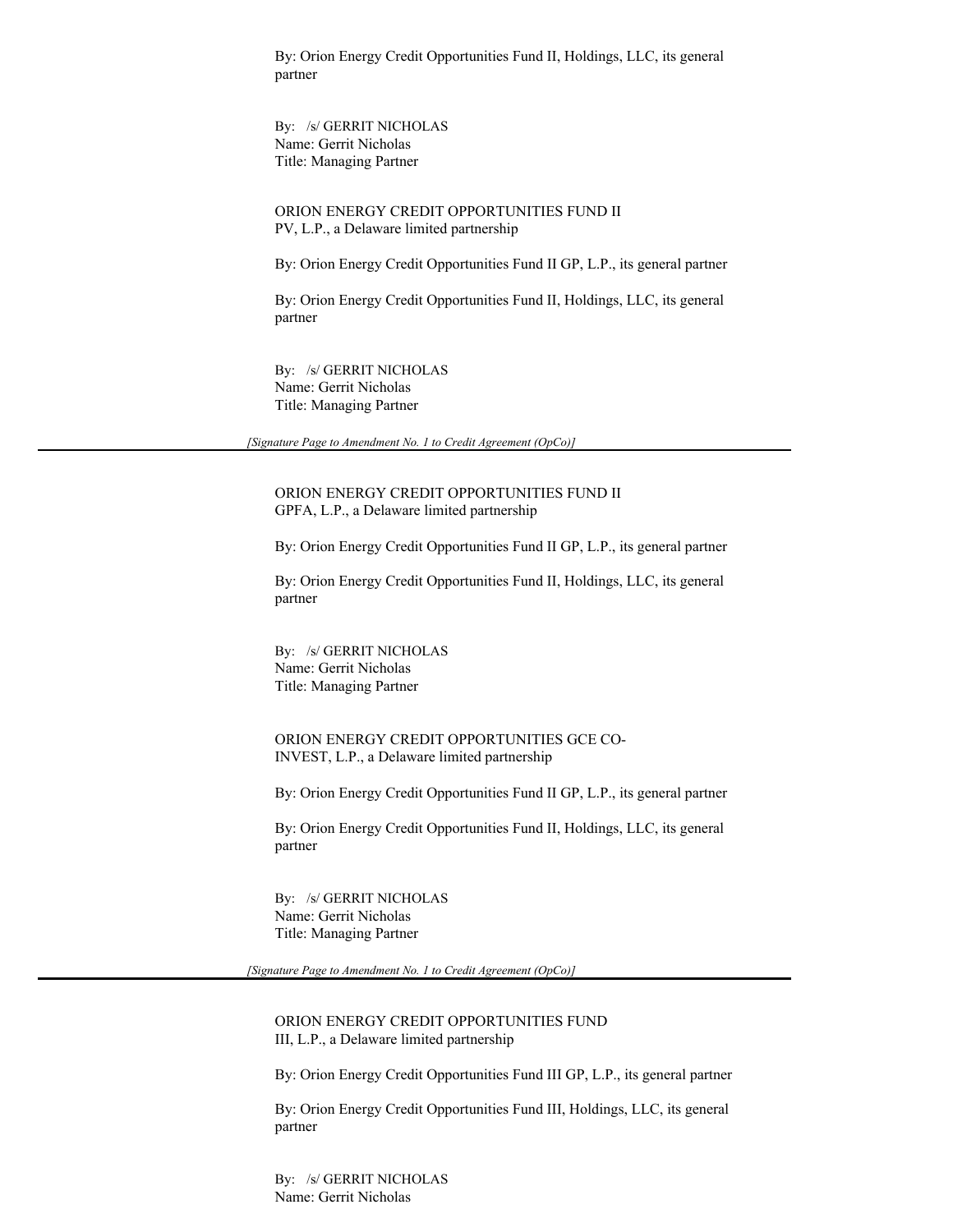Title: Managing Partner

ORION ENERGY CREDIT OPPORTUNITIES FUND III PV, L.P., a Delaware limited partnership

By: Orion Energy Credit Opportunities Fund III GP, L.P., its general partner

By: Orion Energy Credit Opportunities Fund III, Holdings, LLC, its general partner

By: /s/ GERRIT NICHOLAS Name: Gerrit Nicholas Title: Managing Partner

ORION ENERGY CREDIT OPPORTUNITIES FUND III GPFA, L.P., a Delaware limited partnership

By: Orion Energy Credit Opportunities Fund III GP, L.P., its general partner

By: Orion Energy Credit Opportunities Fund III, Holdings, LLC, its general partner

By: /s/ GERRIT NICHOLAS Name: Gerrit Nicholas Title: Managing Partner

*[Signature Page to Amendment No. 1 to Credit Agreement (OpCo)]*

# **LENDERS:**

Voya Retirement Insurance and Annuity Company ReliaStar Life Insurance Company By: Voya Investment Management LLC, as Agent

By: /s/ THOMAS EMMONS Name: Thomas Emmons Title: Senior Vice President

*[Signature Page to Amendment No. 1 to Credit Agreement (OpCo)]*

# **LENDER:**

LIF AIV 1, L.P., By: GCM Investments GP, LLC, its General Partner

By: /s/ TODD HENIGAN Name: Todd Henigan Title: Authorized Signatory

*[Signature Page to Amendment No. 1 to Credit Agreement (OpCo)]*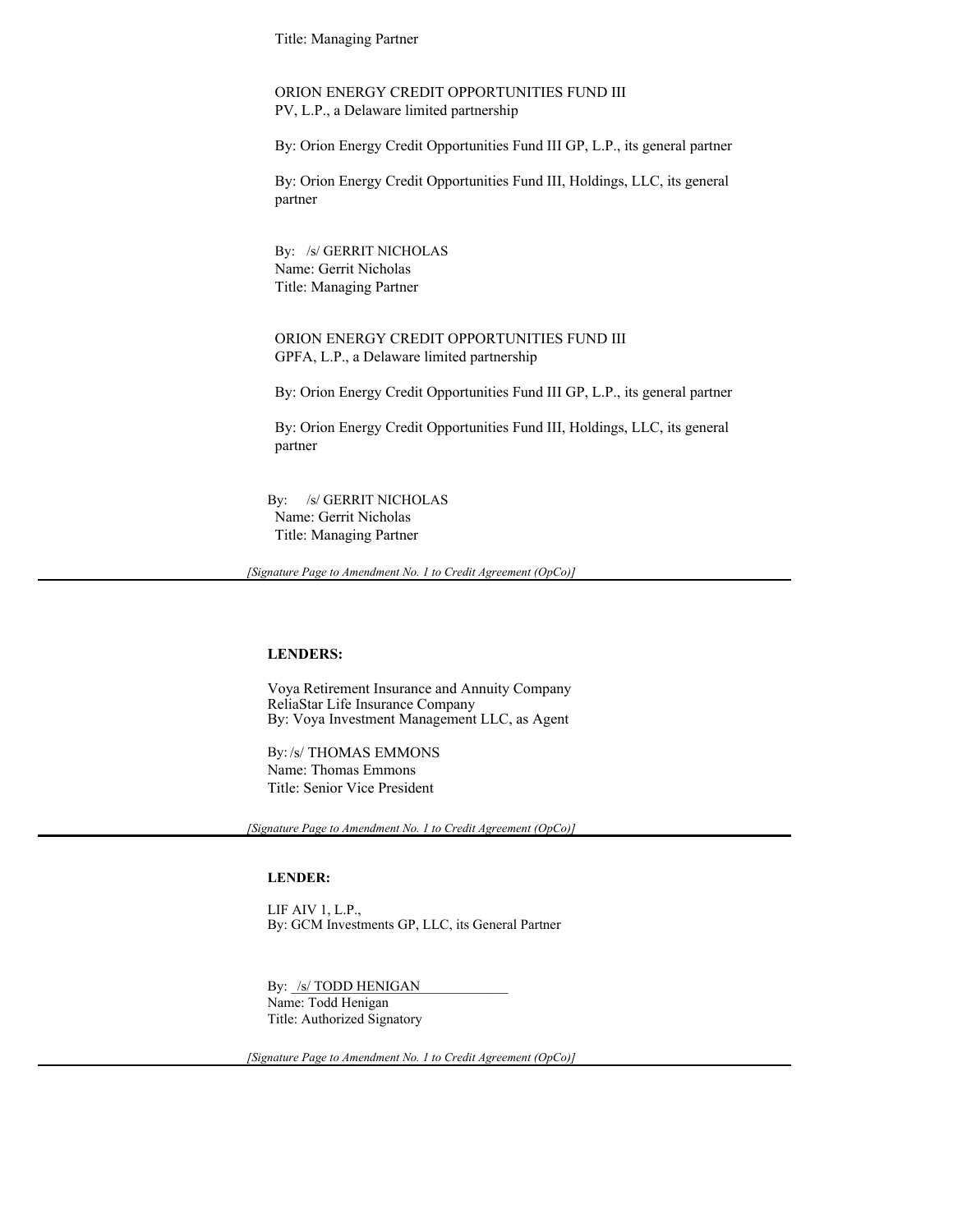## **AMENDMENT NO. 1 TO CREDIT AGREEMENT**

This AMENDMENT NO. 1 TO CREDIT AGREEMENT, dated as of September 28, 2020 (this "Amendment"), is entered into by and among BKRF HCB, LLC (the "Borrower"), BKRF HCP, LLC, a Delaware limited liability company ("Holdings"), Orion Energy Partners TP Agent, LLC in its capacity as the administrative agent (in such capacity, the "Administrative Agent"), and the Lenders party hereto, constituting 100% of the Lenders to the Credit Agreement (as defined below) (the "Signatory Lenders"). As used in this Amendment, capitalized terms which are not defined herein shall have the meanings ascribed to such terms in the Credit Agreement unless otherwise specified.

## **W I T N E S S E T H**

WHEREAS, the Borrower, Holdings, the Administrative Agent, Orion Energy Partners TP Agent, LLC in its capacity as the collateral agent and each Lender from time to time party thereto have entered into that certain Credit Agreement, dated as of May 4, 2020 (as amended, amended and restated, modified and supplemented on or prior to the date hereof, the "Credit Agreement" and the Credit Agreement as expressly amended by this Amendment, the "Amended Credit Agreement");

WHEREAS, pursuant to this Amendment, the Borrower has requested, and the parties hereto have agreed, subject to the condition of this Amendment, to amend the Credit Agreement on the Effective Date, as specified in Section 2 below;

WHEREAS, pursuant to this Amendment, the Borrower is requesting an increase of the Commitments as specified in Section 2 below;

WHEREAS, one of the Lenders identified on such Lender's signature page as an "Upsizing Lender" (the "Upsizing Lender") is willing to provide the increased Commitments subject to the terms herein and in the Amended Credit Agreement;

WHEREAS, the OpCo Borrower desires to amend the OpCo Senior Credit Agreement pursuant to that certain Amendment No. 2 to Credit Agreement, to be dated as of the date hereof (the "OpCo Upsizing Amendment"), by and among the OpCo Borrower, OpCo Pledgor, the Project Company, OpCo Senior Administrative Agent and the OpCo Senior Lenders party thereto, to provide for, *inter alia*, additional Tranche B Commitments (as defined in the OpCo Senior Credit Agreement) provided thereunder;

WHEREAS, pursuant to Section 6.09(c) of the Credit Agreement, without the prior written consent of the Required Lenders, the Borrower shall not cause or permit any OpCo Loan Party to, directly or indirectly amend, modify, supplement or grant a consent, approval or waiver under, or cause or permit or consent to the amendment, modification, supplement, consent, approval or waiver of any provision of the OpCo Senior Financing Documents, except to the extent any such amendment, modification, supplement, consent, approval or waiver could not reasonably be expected to be materially adverse to the Loan Parties or the Lenders; and

WHEREAS, the parties hereto have agreed to (i) amend the Credit Agreement as set forth herein and (ii) consent to the OpCo Loan Parties' entering into OpCo Upsizing Amendment and each of the transactions contemplated thereunder, in each case, subject to the satisfaction of the conditions precedent to effectiveness set forth in Section 4 hereof.

1

NOW, THEREFORE, in consideration of the mutual agreements, provisions and covenants contained herein and other good and valuable consideration, the receipt and sufficiency of which are hereby acknowledged, the parties hereto agree as follows:

1. Upsized Commitments.

(a) Subject to the satisfaction of all of the conditions precedent set forth in Section 4 hereof, as of the Effective Date, the Upsizing Lender hereby:

(i) severally commits to make one or more Loans to the Borrower pursuant to the provisions of, and subject to the conditions contained in, the Amended Credit Agreement in an amount up to the commitment amount set forth next to such Lender's name on Exhibit A attached hereto under the caption "Upsized Commitments" (the "Upsized Commitments"); and

(ii) agrees, subject to the satisfaction of the conditions set forth in Section 4.02 of the Amended Credit Agreement and the other provisions of the Financing Documents, to make Loans to the Borrower pursuant to the Amended Credit Agreement from time to time after the Effective Date and during the Availability Period in an amount equal to the commitment amount set forth next to such Lender's name on Exhibit A attached hereto under the caption "Upsized Commitments."

Subject to the satisfaction of all the conditions precedent set forth in Section 4 hereof, as of the Effective Date, each Lender (including the Upsizing Lender) hereby:

respect thereof);

(i) consents to the incurrence by Borrower of the Upsized Commitments (including any Loans incurred in

(ii) agrees that the Upsized Commitments, and any Loans incurred in respect thereof, shall be Commitments and Loans for all purposes under the Credit Agreement;

(iii) reaffirms its commitment to make, without duplication of prior commitments and subject to the satisfaction of the conditions set forth in the Financing Documents (including Section 4.02 of the Amended Credit Agreement), Loans to the Borrower pursuant to the Amended Credit Agreement from time to time after the Effective Date and during the Availability Period in an amount equal to the commitment amount set forth next to such Lender's name on Exhibit A attached hereto under the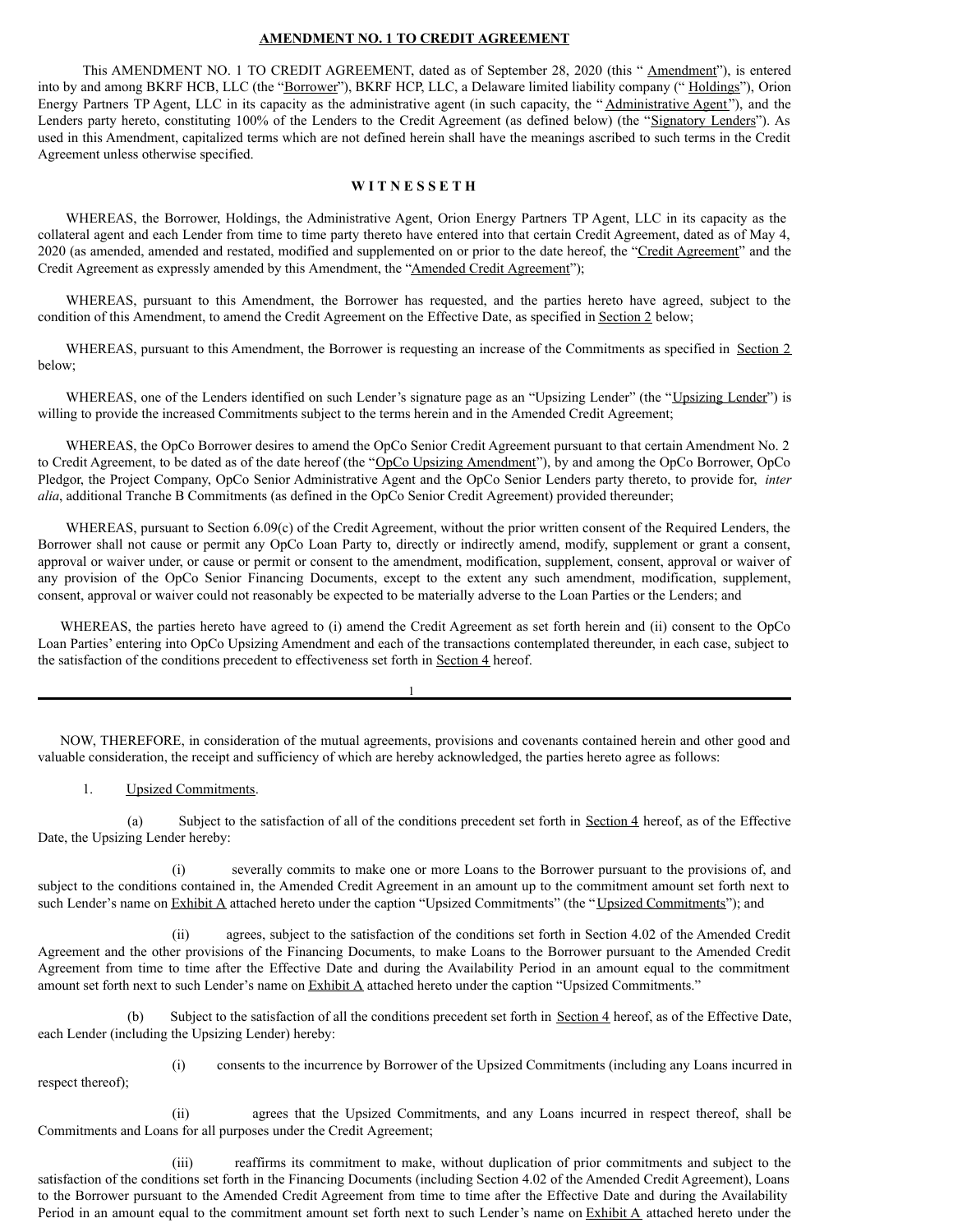caption "Total Commitments"; and

(iv) consents to the OpCo Loan Parties' entry into the OpCo Upsizing Amendment and each of the transactions contemplated thereunder.

2. Amendment. Subject to the satisfaction of the conditions precedent set forth in Section 4 hereof, as of the Effective Date, the Borrower, the other Loan Parties, the Administrative Agent and the Signatory Lenders, who constitute all of the Lenders under the Credit Agreement, hereby agree to amend and restate Annex I to the Credit Agreement in its entirety as set forth in Exhibit A attached hereto.

3. Representations and Warranties. Each Loan Party hereby represents and warrants and warrants to the other parties hereto that:

(a) Each Loan Party has full corporate, limited liability company or other organizational powers, authority and legal right to enter into, deliver and perform its respective obligations under this Amendment, and has taken all necessary corporate, limited liability company or other

 $\mathfrak{Z}$ 

organizational action to authorize the execution, delivery and performance by it of this Amendment. This Amendment has been duly executed and delivered by the Loan Parties, is in full force and effect and constitutes a legal, valid and banding obligation of the Loan Parties, enforceable against such Loan Party in accordance with its respective terms, except as enforcement may be limited (i) by Bankruptcy, insolvency, reorganization, moratorium, fraudulent conveyance or other similar laws affecting creditors' rights generally, (ii) by general principles of equity (regardless of whether such enforceability is considered in a proceeding in equity or at law) and (iii) implied covenants of good faith and fair dealing.

The execution, delivery and performance by each Loan Party of this Amendment does not and will not (i) conflict with the Organizational Documents of such Loan Party, (ii) conflict with or result in a breach of, or constitute a default under, any indenture, loan agreement, mortgage, deed of trust or other instrument or agreement to which such Loan Party is a party or by which it is bound or to which such Loan Party's property or assets are subject, except where such contravention or breach could not reasonably be expected to be material and adverse to the Loan Parties or Lenders, (iii) conflict with or result in a breach of, or constitute a default under, in any material respect, any Applicable Law, except where such contravention or breach could not reasonably be expected to have a Material Adverse Effect, or (iv) with respect to each Loan Party, result in the creation or imposition of any Lien (other than a Permitted Lien) upon any of such Loan Party's property or the Collateral.

(c) No Default or Event of Default has occurred and is continuing or would result from the transactions contemplated in this Amendment.

(d) The representations and warranties of each of the Loan Parties set forth in Article III of the Credit Agreement and in each other Financing Document are true and correct in all material respects (except where already qualified by materiality or Material Adverse Effect, in which case, such representations and warranties are true and correct in all respects) on and as of the Effective Date (unless stated to relate solely to an earlier date, in which case such representations and warranties were true and correct as of such earlier date).

4. Effectiveness; Conditions Precedent. This Amendment and the amendments included in Section 2, including the Upsized Commitments, shall become effective on the first date on which each of the following conditions have been satisfied or waived (such date, the "Effective Date"):

(a) This Amendment shall have been executed by the Administrative Agent, the Loan Parties and the Signatory Lenders and the Administrative Agent shall have received counterparts hereof which, when taken together, bear the signatures of each of the other parties hereto.

(b) No Default or Event of Default shall have occurred and be continuing as of the Effective Date.

(c) The representations and warranties of each of the Loan Parties set forth in the Financing Documents shall be true and correct in all material respects (except where already qualified by materiality or Material Adverse Effect, in which case, such representations and warranties shall be true and correct in all respects) on and as of the Effective Date (unless stated to relate solely to an earlier date, in which case such representations and warranties were true and correct as of such earlier date).

(d) Borrower has arranged for payment on the Effective Date of all reasonable and documented out-of-pocket fees and expenses then due and payable pursuant to the Financing Documents.

3

(e) The Administrative Agent shall have received an Officer's Certificate of each Loan Party dated as of the Effective Date certifying that (i) each of the conditions in this  $Section 4$  have been satisfied and (ii) none of the Organizational Documents of the Loan Parties have been amended since the Closing Date other than Schedule I to the Borrower LLC Agreement.

5. Reaffirmation of Guarantees and Security Interests.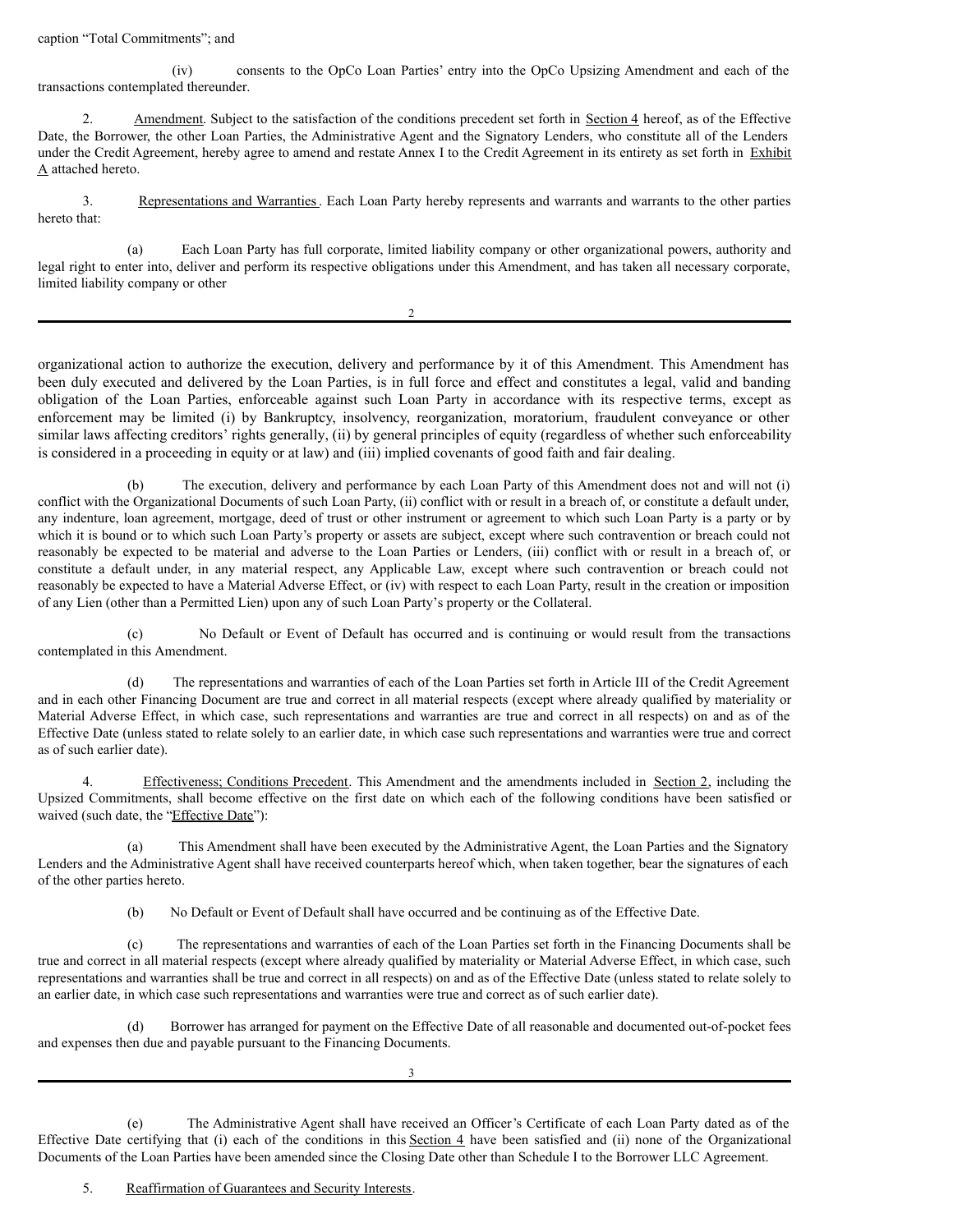Borrower and Holdings (each, a "Reaffirming Party") hereby acknowledges that it (a) has reviewed the terms and provisions of this Amendment, (b) consents to the amendments to the Credit Agreement effected pursuant to this Amendment and consents to the terms, conditions and other provisions of this Amendment, and (c) consents to each of the transactions contemplated hereby. Each Reaffirming Party hereby confirms that each Financing Document to which it is a party or otherwise bound and all Collateral encumbered thereby will continue to guarantee or secure, as the case may be, to the fullest extent possible in accordance with the Financing Documents the payment and performance of all Obligations under and as defined in the Amended Credit Agreement (including all such Obligations as amended and reaffirmed pursuant to this Amendment) under each of the Financing Documents to which it is a party.

Without limiting the generality of the foregoing, each Reaffirming Party hereby confirms, ratifies and reaffirms its payment obligations, guarantees, pledges, grants of security interests and other obligations, as applicable, under and subject to the terms of each of the Financing Documents to which it is a party. For the avoidance of doubt, nothing in this Amendment shall constitute a new grant of security interest. Each Reaffirming Party hereby confirms that no additional filings or recordings need to be made, and no other actions need to be taken, by such Reaffirming Party as a consequence of this Amendment in order to maintain the perfection and priority of the security interests created by the Financing Documents to which it is a party.

Each Reaffirming Party acknowledges and agrees that each of the Financing Documents to which it is a party or otherwise bound shall continue in full force and effect and that all of its payment obligations, guarantees, pledges, grants of security interests and other obligations, as applicable, under and subject to the terms of such Financing Documents shall be valid and enforceable and shall not be impaired or limited by the execution or effectiveness of this Amendment or any of the transactions contemplated hereby.

# 6. Miscellaneous.

(a) Effect of Amendments. From and after the Effective Date, the Credit Agreement shall be construed after giving effect to the amendment set forth in Section 2 hereto and all references to the Credit Agreement in the Financing Documents shall be deemed to refer to the Amended Credit Agreement.

No Other Modification. Except as expressly modified by this Amendment, the Credit Agreement and the other Financing Documents are and shall remain unchanged and in full force and effect, and nothing contained in this Amendment shall, by implication or otherwise, limit, impair, constitute a waiver of, or otherwise affect the rights and remedies of the Lenders, the Administrative Agent, or any of the other parties, or shall alter, modify, amend or in any way affect any of the other terms, conditions, obligations, covenants or agreements contained in the Credit Agreement which are not by the terms of this Amendment being amended, or alter, modify or amend or in any way affect any of the other Financing Documents.

(c) Successor and Assigns. This Amendment shall be binding upon and inure to the benefit of the parties to this Amendment and their respective successors and permitted assigns.

4

(d) Incorporation by Reference. Sections 10.07 (*Severability*), 10.11 (*Headings*), 10.09 (*Governing Law; Jurisdiction; Etc.*) and 10.17 (*Electronic Execution of Assignments and Certain Other Documents* ) of the Credit Agreement are hereby incorporated by reference herein, *mutatis mutandis*.

(e) Financing Document. This Amendment shall be deemed to be a Financing Document.

(f) Counterparts; Integration. This Amendment may be executed in counterparts (and by different parties hereto on different counterparts), each of which shall constitute an original, but all of which when taken together shall constitute a single contract. The Amended Credit Agreement and the other Financing Documents to which a Loan Party is party constitute the entire contract between and among the parties relating to the subject matter hereof and thereof and supersede any and all previous agreements and understandings, oral or written, relating to the subject matter hereof. Delivery of an executed counterpart of a signature page to this Agreement by telecopy or scanned electronic transmission shall be effective as delivery of a manually executed counterpart of this Agreement.

(g) Severability. Any provision of this Amendment held to be invalid, illegal or unenforceable in any jurisdiction shall, as to such jurisdiction, be ineffective to the extent of such invalidity, illegality or unenforceability without affecting the validity, legality and enforceability of the remaining provisions hereof; and the invalidity of a particular provision in a particular jurisdiction shall not invalidate such provision in any other jurisdiction.

[*Signature Pages Follow*]

5

IN WITNESS WHEREOF, the parties hereto have caused this Amendment to be duly executed and delivered by their duly authorized signatories as of the day and year first above written.

> **BKRF HCB, LLC,** as the Borrower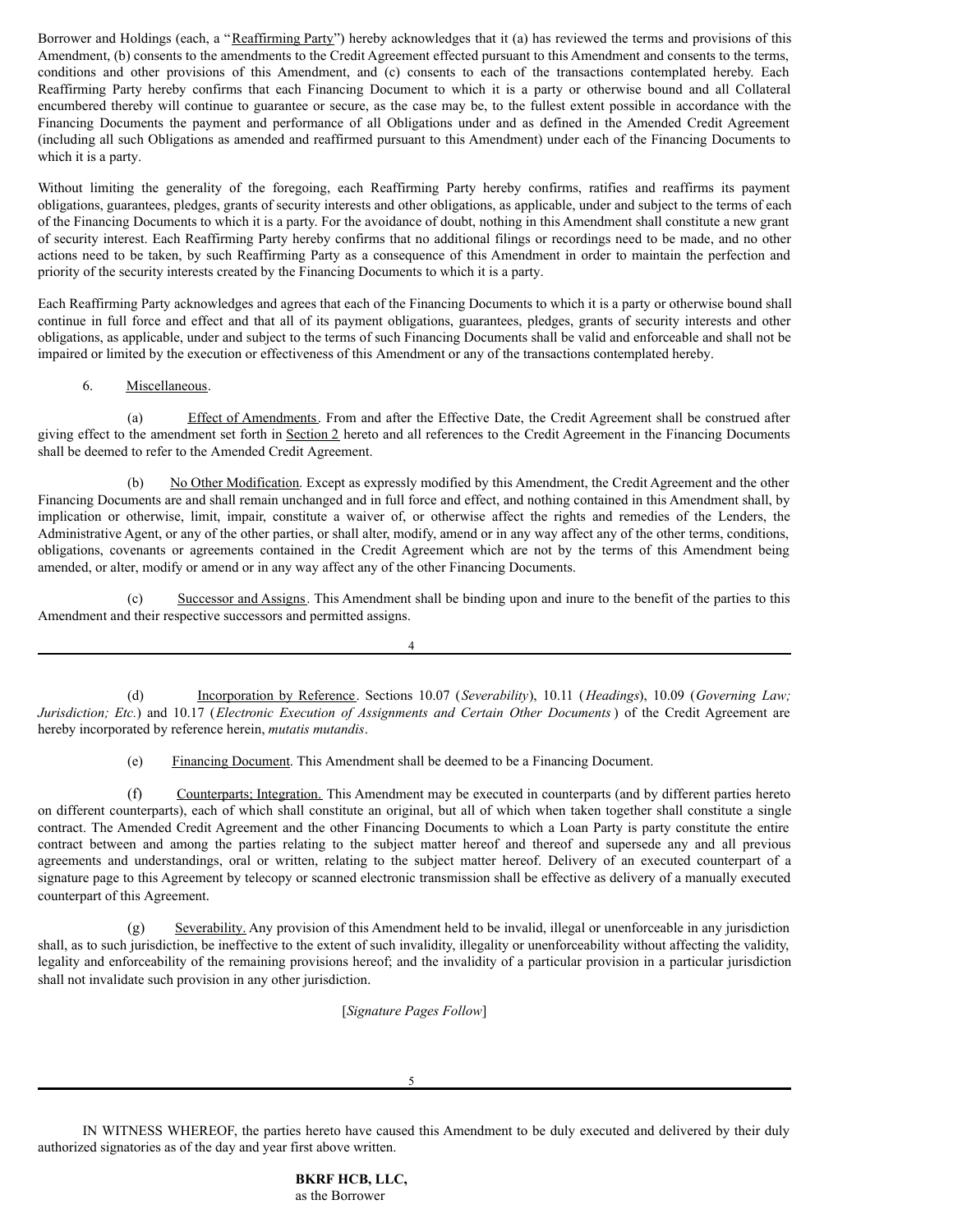By: /s/ RICHARD PALMER Name: Title:

**BKRF HCP, LLC,** as Holdings

By: /s/ RICHARD PALMER Name: Title:

6

# **ORION ENERGY PARTNERS TP AGENT, LLC**, as Administrative Agent

By:/s/ GERRIT NICHOLAS Name: Title: Managing Partner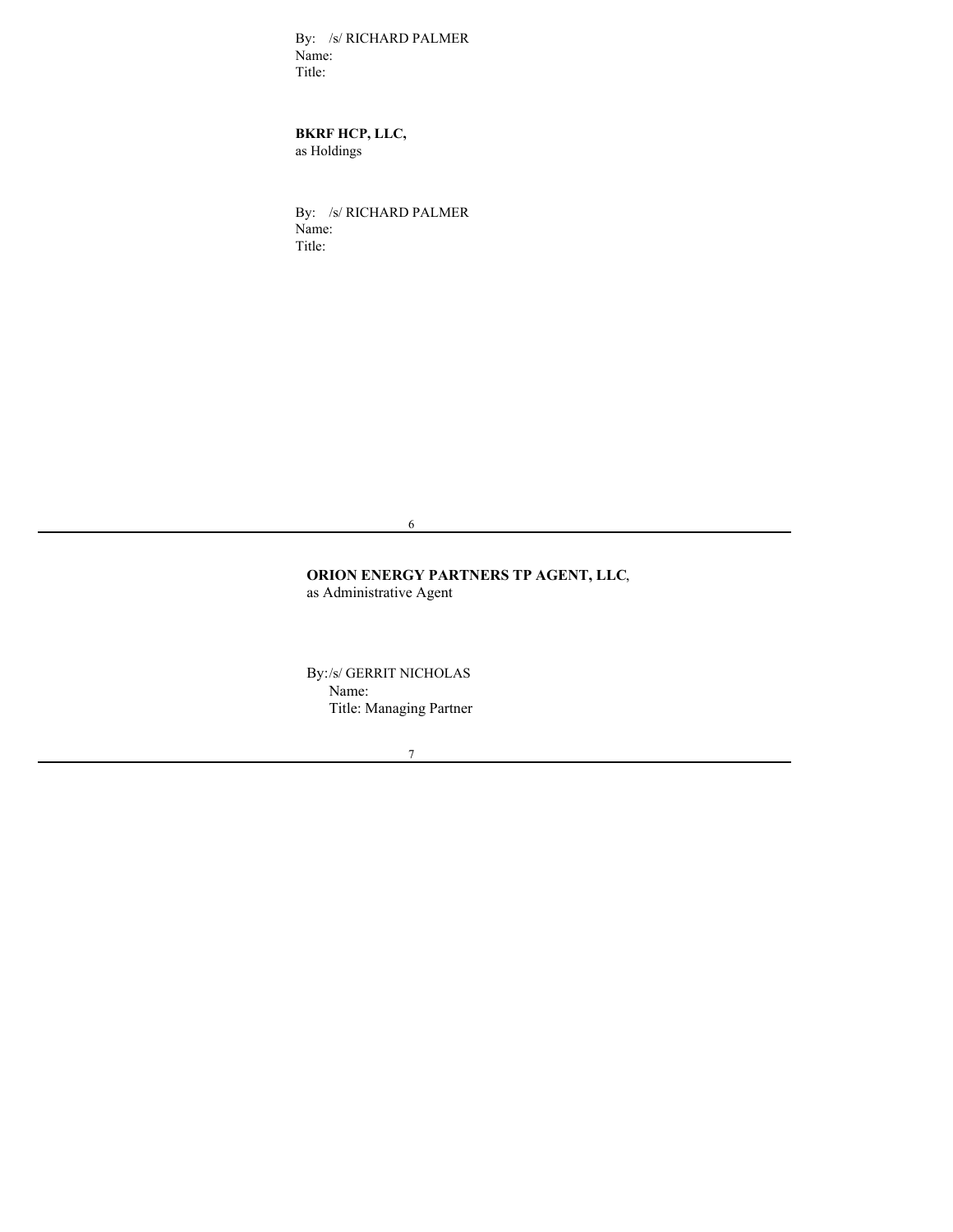## **AMENDMENT NO. 2 TO CREDIT AGREEMENT**

This AMENDMENT NO. 2 TO CREDIT AGREEMENT, dated as of September 28, 2020 (this "Amendment"), is entered into by and among BKRF OCB, LLC (the "Borrower"), BKRF OCP, LLC, a Delaware limited liability company ("Holdings"), Bakersfield Renewable Fuels, LLC, a Delaware limited liability company (the "Project Company"), Orion Energy Partners TPAgent, LLC in its capacity as the administrative agent (in such capacity, the "Administrative Agent"), and the Tranche A Lenders and Tranche B Lenders party hereto, constituting 100% of the Tranche A Lenders and the Tranche B Lenders to the Credit Agreement (as defined below) (the "Signatory Lenders"). As used in this Amendment, capitalized terms which are not defined herein shall have the meanings ascribed to such terms in the Credit Agreement unless otherwise specified.

# **W I T N E S S E T H**

WHEREAS, the Borrower, Holdings, the Administrative Agent, Orion Energy Partners TP Agent, LLC in its capacity as the collateral agent and each Tranche A and Tranche B Lender from time to time party thereto have entered into that certain Credit Agreement, dated as of May 4, 2020 (as amended, amended and restated, modified and supplemented on or prior to the date hereof, the "Credit Agreement" and the Credit Agreement as expressly amended by this Amendment, the " Amended Credit Agreement");

WHEREAS, pursuant to this Amendment, the Borrower has requested, and the parties hereto have agreed, subject to the condition of this Amendment, to amend the Credit Agreement on the Effective Date, as specified in Section 2 below;

WHEREAS, pursuant to this Amendment, the Borrower is requesting an increase of the Tranche B Commitments as specified in Section 2 below;

WHEREAS, one of the Tranche B Lenders identified on such Tranche B Lender's signature page as an "Upsizing Tranche B Lender" (the "Upsizing Tranche B Lender") is willing to provide the increased Tranche B Commitments subject to the terms herein and in the Amended Credit Agreement; and

WHEREAS, the parties hereto have agreed to amend the Credit Agreement as set forth herein, subject to the satisfaction of the conditions precedent to effectiveness set forth in Section 4 hereof.

NOW, THEREFORE, in consideration of the mutual agreements, provisions and covenants contained herein and other good and valuable consideration, the receipt and sufficiency of which are hereby acknowledged, the parties hereto agree as follows:

# 1. Upsized Tranche B Commitments.

(a) Subject to the satisfaction of all of the conditions precedent set forth in Section 4 hereof, as of the Effective Date, the Upsizing Tranche B Lender hereby:

(i) severally commits to make one or more Tranche B Loans to the Borrower pursuant to the provisions of, and subject to the conditions contained in, the Amended Credit Agreement in an amount up to the commitment amount set forth next to such Tranche B Lender's name on Exhibit A attached hereto under the caption "Upsized Tranche B Commitments" (the "Upsized Tranche B Commitments"); and

1

(ii) agrees, subject to the satisfaction of the conditions set forth in Section 4.03 of the Amended Credit Agreement and the other provisions of the Financing Documents, to make Tranche B Loans to the Borrower pursuant to the Amended Credit Agreement from time to time after the Effective Date and during the Availability Period in an amount equal to the commitment amount set forth next to such Tranche B Lender's name on Exhibit A attached hereto under the caption "Upsized Tranche B Commitments."

(b) Subject to the satisfaction of all the conditions precedent set forth in Section 4 hereof, as of the Effective Date, each Lender (including the Upsizing Tranche B Lender) hereby:

(i) consents to the incurrence by Borrower of the Upsized Tranche B Commitments (including any Tranche B Loans incurred in respect thereof);

(ii) agrees that the Upsized Tranche B Commitments, and any Tranche B Loans incurred in respect thereof, shall be Tranche B Commitments and Tranche B Loans for all purposes under the Credit Agreement;

(iii) reaffirms its commitment to make, without duplication of prior commitments and subject to the satisfaction of the conditions set forth in the Financing Documents (including Section 4.03 of the Amended Credit Agreement), Tranche B Loans to the Borrower pursuant to the Amended Credit Agreement from time to time after the Effective Date and during the Availability Period in an amount equal to the commitment amount set forth next to such Tranche B Lender's name on Exhibit A attached hereto under the caption "Remaining Unfunded Tranche B Commitments (including Upsized Tranche B Commitment)"; and

(iv) agrees that the Upsizing Tranche B Lender shall fund a non-ratable portion of the immediately succeeding incurrence of Tranche B Loans by the Borrower in an amount that would result in each Tranche B Lender having funded the same proportion of Tranche B Loans as its proportion of Tranche B Commitments, which amount is specified in Exhibit A.

2. Amendment. Subject to the satisfaction of the conditions precedent set forth in Section 4 hereof, as of the Effective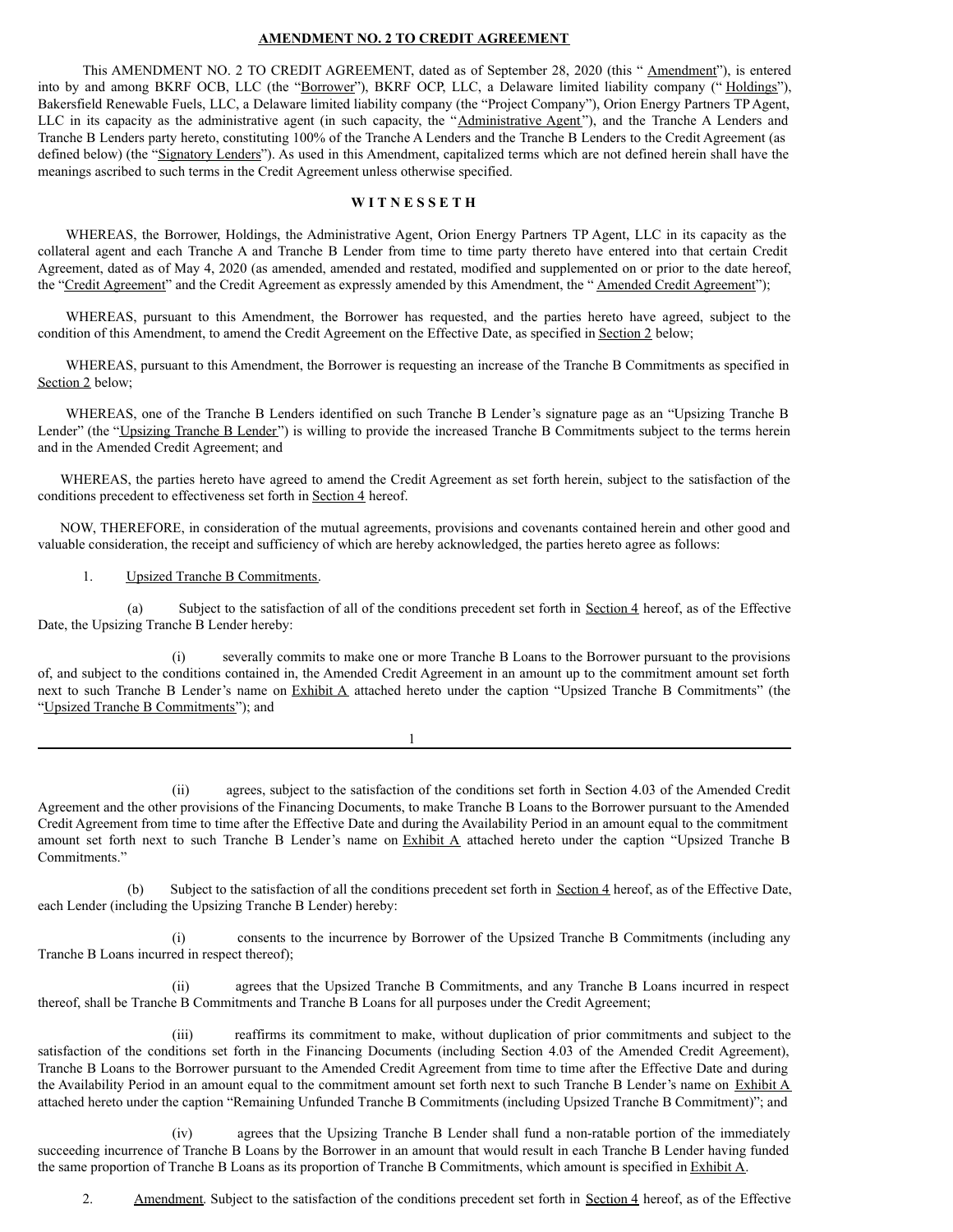Date, the Borrower, the other Loan Parties, the Administrative Agent and the Signatory Lenders, who constitute all of the Lenders under the Credit Agreement, hereby agree to amend and restate Annex I to the Credit Agreement in its entirety as set forth in Exhibit A attached hereto.

3. Representations and Warranties. Each Loan Party hereby represents and warrants and warrants to the other parties hereto that:

(a) Each Loan Party has full corporate, limited liability company or other organizational powers, authority and legal right to enter into, deliver and perform its respective obligations under this Amendment, and has taken all necessary corporate, limited liability company or other organizational action to authorize the execution, delivery and performance by it of this Amendment. This Amendment has been duly executed and delivered by the Loan Parties, is in full force and effect and constitutes a legal, valid and banding obligation of the Loan Parties, enforceable against such Loan Party in accordance with its respective terms, except as enforcement may be limited (i) by Bankruptcy, insolvency, reorganization, moratorium, fraudulent conveyance or other similar laws affecting creditors' rights generally, (ii) by general principles of equity (regardless of whether such enforceability is considered in a proceeding in equity or at law) and (iii) implied covenants of good faith and fair dealing.

 $\mathcal{D}$ 

(b) The execution, delivery and performance by each Loan Party of this Amendment does not and will not (i) conflict with the Organizational Documents of such Loan Party, (ii) conflict with or result in a breach of, or constitute a default under, any indenture, loan agreement, mortgage, deed of trust or other instrument or agreement to which such Loan Party is a party or by which it is bound or to which such Loan Party's property or assets are subject (other than any Material Project Document to which such Loan Party is a party), except where such contravention or breach could not reasonably be expected to be material and adverse to the Loan Parties or Lenders, (iii) conflict with or result in a breach of, or constitute a default under, any Material Project Document to which such Loan Party is a party, (iv) conflict with or result in a breach of, or constitute a default under, in any material respect, any Applicable Law, except where such contravention or breach could not reasonably be expected to have a Material Adverse Effect, or (v) with respect to each Loan Party, result in the creation or imposition of any Lien (other than a Permitted Lien) upon any of such Loan Party's property or the Collateral.

(c) No Default or Event of Default has occurred and is continuing or would result from the transactions contemplated in this Amendment.

(d) The representations and warranties of each of the Loan Parties set forth in Article III of the Credit Agreement and in each other Financing Document are true and correct in all material respects (except where already qualified by materiality or Material Adverse Effect, in which case, such representations and warranties are true and correct in all respects) on and as of the Effective Date (unless stated to relate solely to an earlier date, in which case such representations and warranties were true and correct as of such earlier date).

Effectiveness; Conditions Precedent. This Amendment and the amendments included in Section 2, including the Upsized Tranche B Commitments, shall become effective on the first date on which each of the following conditions have been satisfied or waived (such date, the "Effective Date"):

(a) This Amendment shall have been executed by the Administrative Agent, the Loan Parties and the Signatory Lenders and the Administrative Agent shall have received counterparts hereof which, when taken together, bear the signatures of each of the other parties hereto.

(b) No Default or Event of Default shall have occurred and be continuing as of the Effective Date.

(c) The representations and warranties of each of the Loan Parties set forth in the Financing Documents shall be true and correct in all material respects (except where already qualified by materiality or Material Adverse Effect, in which case, such representations and warranties shall be true and correct in all respects) on and as of the Effective Date (unless stated to relate solely to an earlier date, in which case such representations and warranties were true and correct as of such earlier date).

(d) Borrower has arranged for payment on the Effective Date of all reasonable and documented out-of-pocket fees and expenses then due and payable pursuant to the Financing Documents.

The Administrative Agent shall have received an Officer's Certificate of each Loan Party dated as of the Effective Date certifying that (i) each of the conditions in this Section 4 have been satisfied and (ii) none of the Organizational Documents of the Borrower or Holdings have been amended since the Closing Date, and in the case of Project Company, since the Tranche A Funding Date.

(f) The Administrative Agent shall have received (i) evidence that an original copy of an amendment to the Mortgage (the "Mortgage Amendment"), substantially in the form attached hereto as

3

Exhibit B, was sent to the Title Company and (ii) a date down title endorsement to the Title Policy, substantially in the form attached hereto as Exhibit C.

5. Reaffirmation of Guarantees and Security Interests.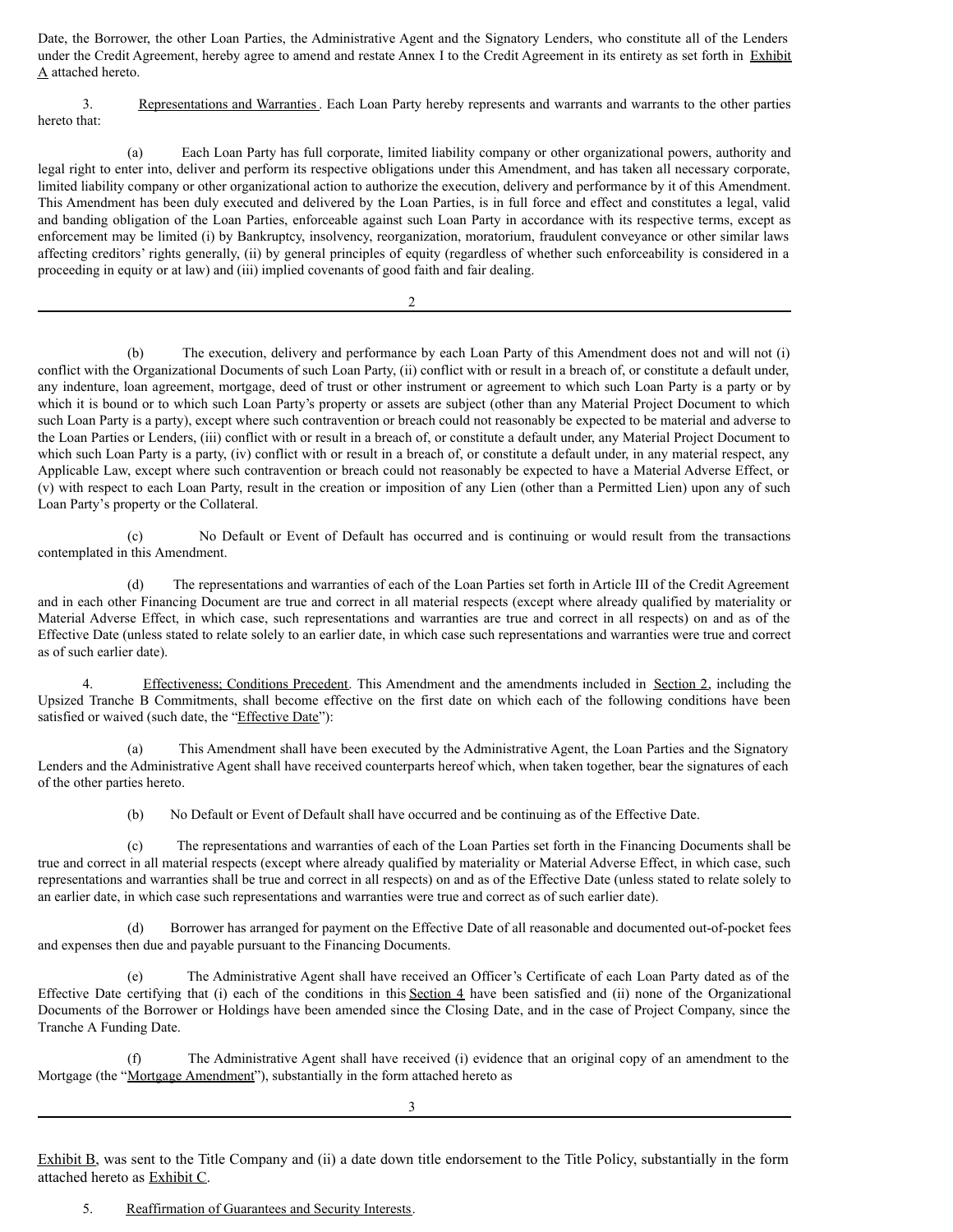The Borrower, Holdings and Project Company (each, a "Reaffirming Party") hereby acknowledges that it (a) has reviewed the terms and provisions of this Amendment, (b) consents to the amendments to the Credit Agreement effected pursuant to this Amendment and consents to the terms, conditions and other provisions of this Amendment, and (c) consents to each of the transactions contemplated hereby. Each Reaffirming Party hereby confirms that each Financing Document to which it is a party or otherwise bound and all Collateral encumbered thereby will continue to guarantee or secure, as the case may be, to the fullest extent possible in accordance with the Financing Documents the payment and performance of all Obligations under and as defined in the Amended Credit Agreement (including all such Obligations as amended and reaffirmed pursuant to this Amendment) under each of the Financing Documents to which it is a party.

Without limiting the generality of the foregoing, each Reaffirming Party hereby confirms, ratifies and reaffirms its payment obligations, guarantees, pledges, grants of security interests and other obligations, as applicable, under and subject to the terms of each of the Financing Documents to which it is a party. For the avoidance of doubt, nothing in this Amendment shall constitute a new grant of security interest. Each Reaffirming Party hereby confirms that no additional filings or recordings, other than the recording of the Mortgage Amendment, need to be made, and no other actions need to be taken, by such Reaffirming Party as a consequence of this Amendment in order to maintain the perfection and priority of the security interests created by the Financing Documents to which it is a party.

Each Reaffirming Party acknowledges and agrees that each of the Financing Documents to which it is a party or otherwise bound shall continue in full force and effect and that all of its payment obligations, guarantees, pledges, grants of security interests and other obligations, as applicable, under and subject to the terms of such Financing Documents shall be valid and enforceable and shall not be impaired or limited by the execution or effectiveness of this Amendment or any of the transactions contemplated hereby.

# 6. Miscellaneous.

(a) Effect of Amendments. From and after the Effective Date, the Credit Agreement shall be construed after giving effect to the amendment set forth in Section 2 hereto and all references to the Credit Agreement in the Financing Documents shall be deemed to refer to the Amended Credit Agreement.

(b) No Other Modification. Except as expressly modified by this Amendment and the Mortgage Amendment, the Credit Agreement and the other Financing Documents are and shall remain unchanged and in full force and effect, and nothing contained in this Amendment shall, by implication or otherwise, limit, impair, constitute a waiver of, or otherwise affect the rights and remedies of the Lenders, the Administrative Agent, or any of the other parties, or shall alter, modify, amend or in any way affect any of the other terms, conditions, obligations, covenants or agreements contained in the Credit Agreement which are not by the terms of this Amendment being amended, or alter, modify or amend or in any way affect any of the other Financing Documents.

(c) Successor and Assigns. This Amendment shall be binding upon and inure to the benefit of the parties to this Amendment and their respective successors and permitted assigns.

4

(d) Incorporation by Reference. Sections 10.07 (*Severability*), 10.11 (*Headings*), 10.09 (*Governing Law; Jurisdiction; Etc.*) and 10.17 (*Electronic Execution of Assignments and Certain Other Documents* ) of the Credit Agreement are hereby incorporated by reference herein, *mutatis mutandis*.

(e) Financing Document. This Amendment shall be deemed to be a Financing Document.

(f) Counterparts; Integration. This Amendment may be executed in counterparts (and by different parties hereto on different counterparts), each of which shall constitute an original, but all of which when taken together shall constitute a single contract. The Amended Credit Agreement and the other Financing Documents to which a Loan Party is party constitute the entire contract between and among the parties relating to the subject matter hereof and thereof and supersede any and all previous agreements and understandings, oral or written, relating to the subject matter hereof. Delivery of an executed counterpart of a signature page to this Agreement by telecopy or scanned electronic transmission shall be effective as delivery of a manually executed counterpart of this Agreement.

Severability. Any provision of this Amendment held to be invalid, illegal or unenforceable in any jurisdiction shall, as to such jurisdiction, be ineffective to the extent of such invalidity, illegality or unenforceability without affecting the validity, legality and enforceability of the remaining provisions hereof; and the invalidity of a particular provision in a particular jurisdiction shall not invalidate such provision in any other jurisdiction.

[*Signature Pages Follow*]

5

IN WITNESS WHEREOF, the parties hereto have caused this Amendment to be duly executed and delivered by their duly authorized signatories as of the day and year first above written.

## **BKRF OCB, LLC,**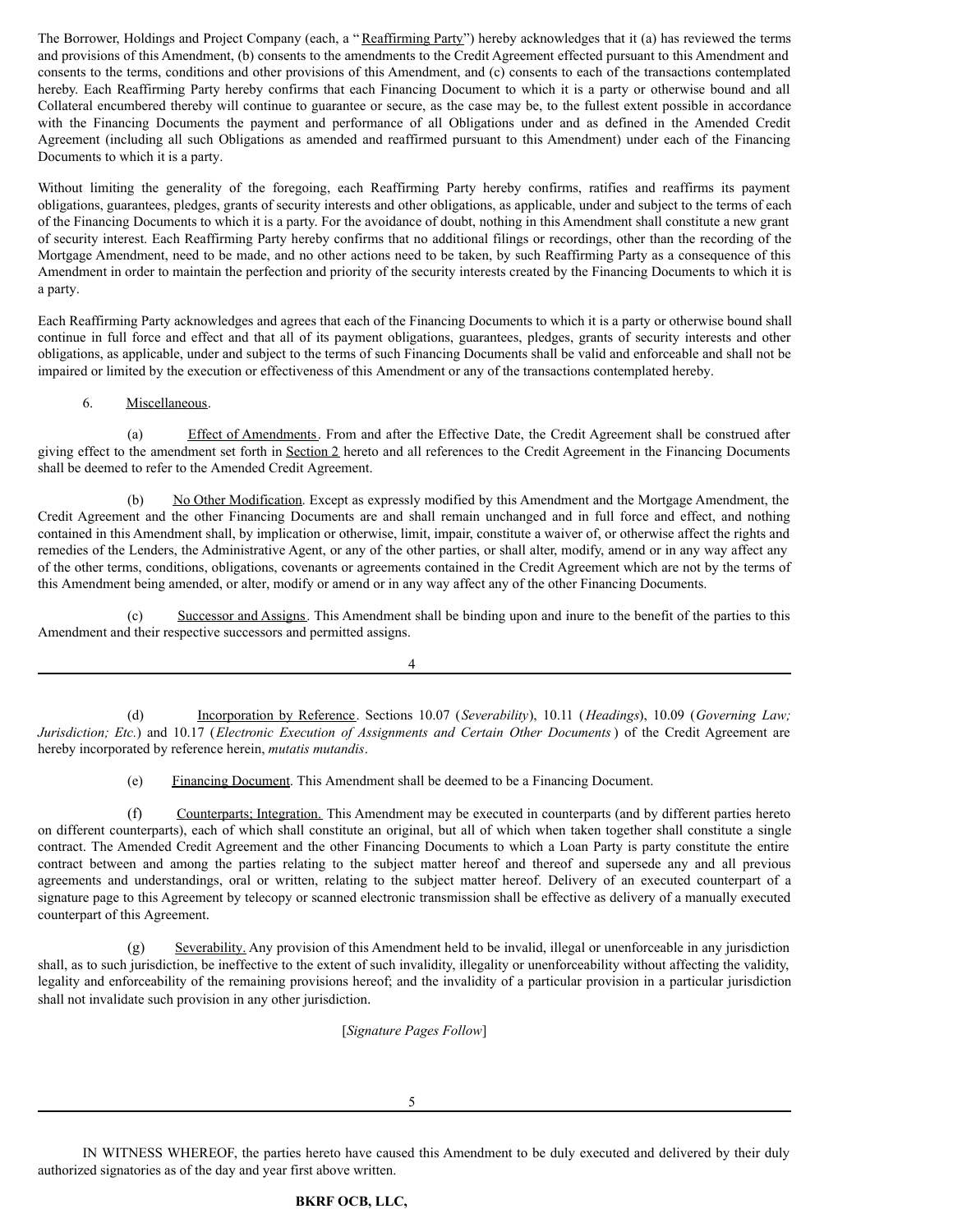as the Borrower

By: /s/ RICHARD PALMER Name: Title:

**BKRF OCP, LLC,** as Holdings

By: /s/ RICHARD PALMER Name: Title:

**BAKERSFIELD RENEWABLE FUELS, LLC,**

as Project Company

By: /s/ RICHARD PALMER Name: Title:

[Signature Page to Amendment No. 2 to Credit Agreement (OpCo)]

**ORION ENERGY PARTNERS TP AGENT, LLC**, as Administrative Agent

By: /s/ GERRIT NICHOLAS Name: Title:

[Signature Page to Amendment No. 2 to Credit Agreement (OpCo)]

**EXHIBIT A TO AMENDMENT NO. 2**

**ANNEX I TO**

**CREDIT AGREEMENT**

**Commitments and Existing Loans**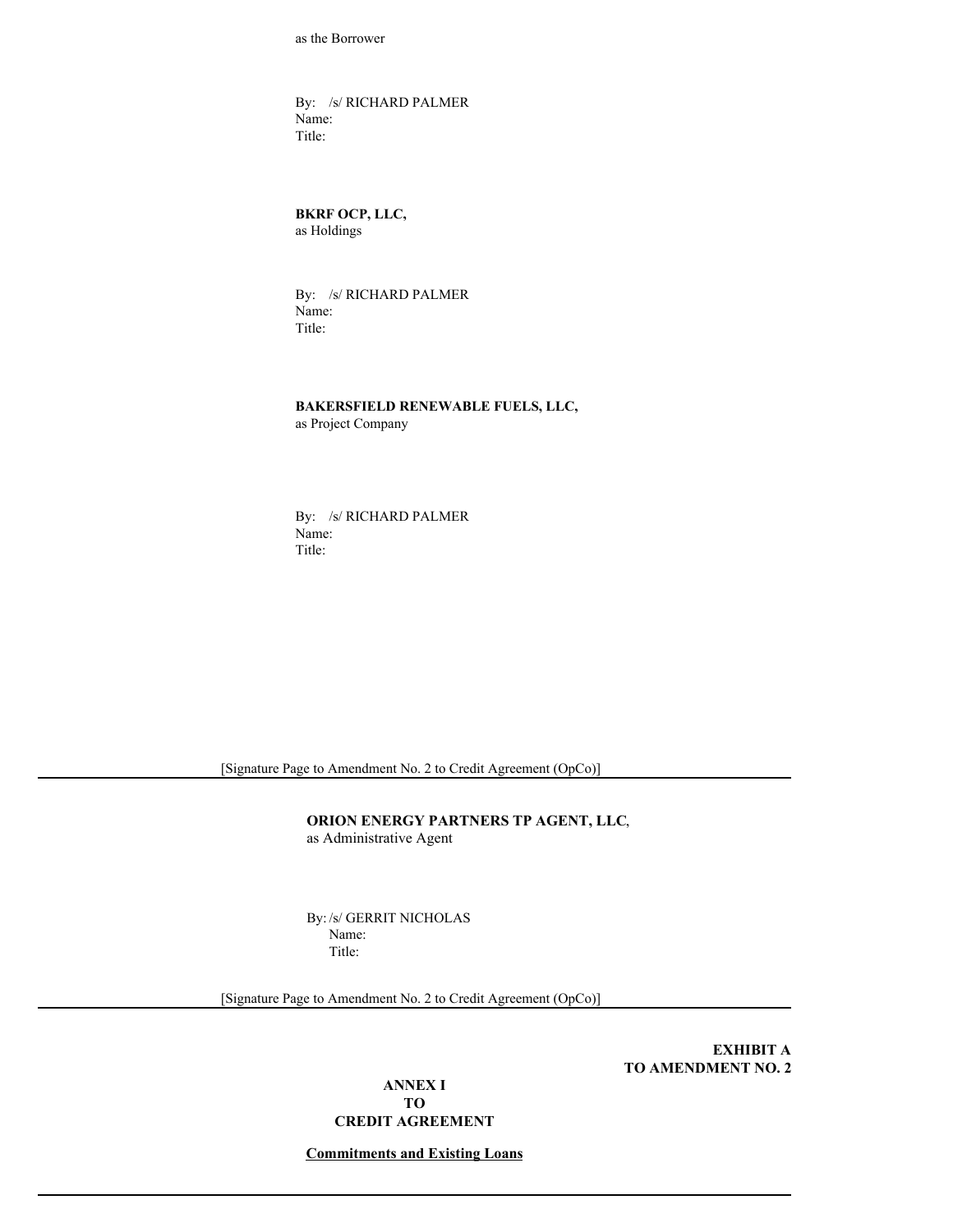**Form of Mortgage Amendment**

[*See attached*.]

**EXHIBIT C TO AMENDMENT NO. 2**

**Form of Date Down Title Endorsement**

[*See attached*.]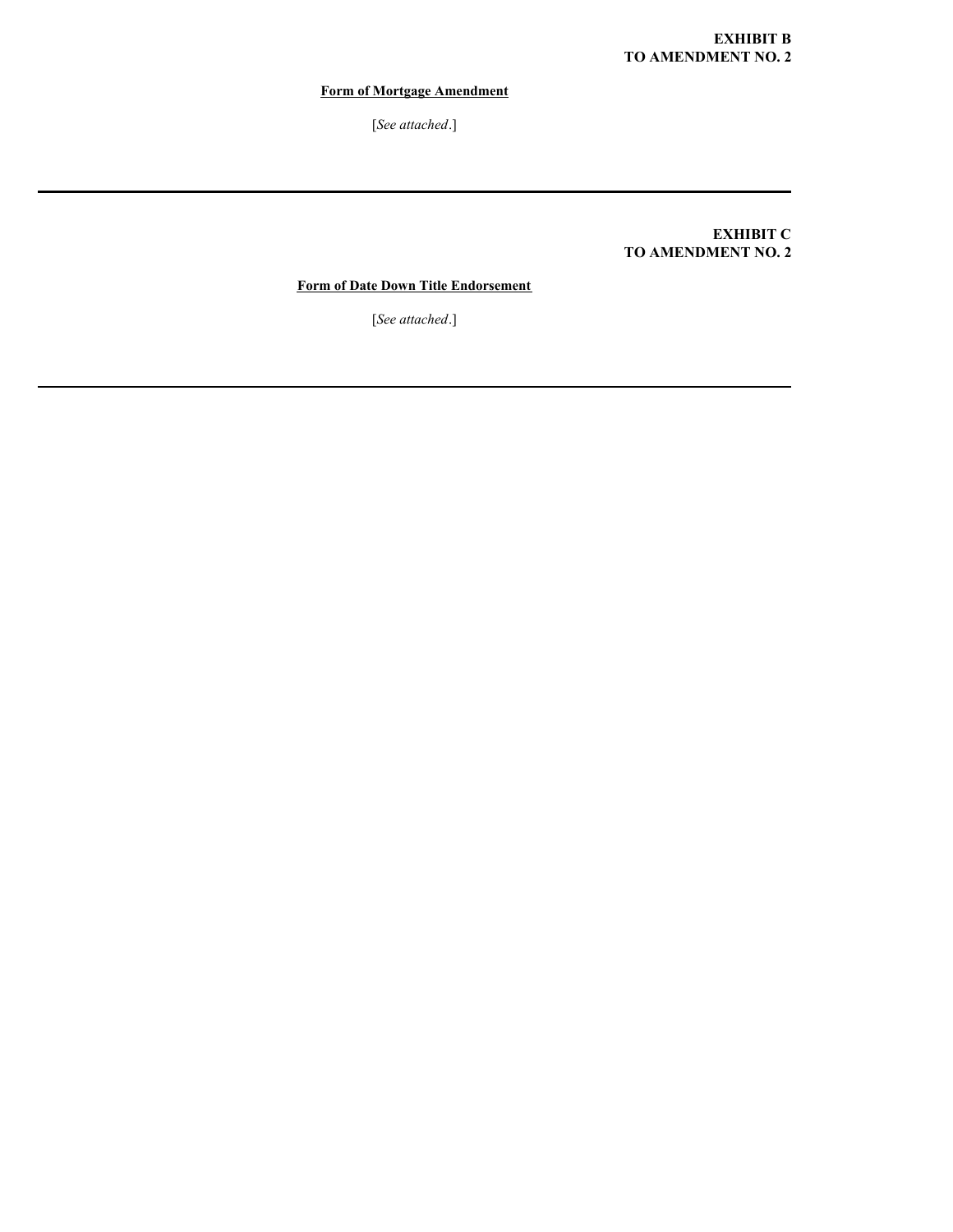## **AMENDMENT NO. 3 TO CREDIT AGREEMENT**

This AMENDMENT NO. 3 TO CREDIT AGREEMENT, dated as of March 26, 2021 (this "Agreement"), is entered into by and among BKRF OCB, LLC, a Delaware limited liability company (the "Borrower"), BKRF OCP, LLC, a Delaware limited liability company ("Holdings"), Bakersfield Renewable Fuels, LLC, a Delaware limited liability company (the "Project Company"), Orion Energy Partners TP Agent, LLC, in its capacity as the administrative agent (in such capacity, the "Administrative Agent"), and the Tranche A Lenders and Tranche B Lenders party hereto, constituting 100% of the Tranche A Lenders and the Tranche B Lenders to the Credit Agreement (as defined below) (the "Signatory Lenders"). As used in this Agreement, capitalized terms which are not defined herein shall have the meanings ascribed to such terms in the Credit Agreement unless otherwise specified.

# **W I T N E S S E T H**

WHEREAS, the Borrower, Holdings, the Administrative Agent, Orion Energy Partners TP Agent, LLC, in its capacity as the collateral agent, and each Tranche A Lender and Tranche B Lender from time to time party thereto have entered into that certain Credit Agreement, dated as of May 4, 2020 (as amended, amended and restated, modified and supplemented on or prior to the date hereof, the "Credit Agreement" and the Credit Agreement as expressly amended by this Agreement, the "Amended Credit Agreement");

WHEREAS, the Borrower and the Lenders entered into the Credit Agreement based on certain estimated costs to install, develop and construct the Project;

WHEREAS, the scope of the Project has expanded to include additional capabilities and equipment, which change certain assumptions made regarding the cost of installing, developing and constructing the Project;

WHEREAS, the Credit Agreement needs to be revised to more accurately reflect the updated scope and cost estimates of the Project;

WHEREAS, the Borrower and the Lenders desire to establish a contingency reserve account to fund the costs of the additional capabilities and equipment and possible cost overruns for the Project;

WHEREAS, pursuant to this Agreement, the Borrower has requested, and the parties hereto have agreed, subject to the satisfaction of the conditions precedent set forth in this Agreement, to amend the Credit Agreement on the Third Amendment Effective Date to, among other things, establish the Cash Reserve Account and to fund that account with the Additional Cash Reserve Amount to be obtained from the funds obtained from the Additional Capital Raise on the terms set forth on Exhibit D; and

WHEREAS, the Borrower, Holdings, the Project Company, the Administrative Agent and the Signatory Lenders entered into that certain Waiver No. 2 to Credit Agreement, dated as of the date hereof (the "Waiver").

NOW, THEREFORE, in consideration of the mutual agreements, provisions and covenants contained herein and other good and valuable consideration, the receipt and sufficiency of which are hereby acknowledged, the parties hereto agree as follows:

1. Amendments. Subject to the satisfaction of the conditions precedent set forth in Section 3 hereof, as of the Third Amendment Effective Date, the Borrower, the other Loan Parties, the Administrative Agent and the Signatory Lenders, who constitute all of the Lenders under the Credit Agreement, hereby agree that the Credit Agreement is amended as follows:

(a) Section 1.01 of the Credit Agreement is amended by inserting the following new definitions:

1

"Additional Cash Reserve Amount" means an amount equal to at least \$35,000,000, which shall be provided as a voluntary cash equity contribution provided by one or more parent companies to the Loan Parties (or to the extent the Administrative Agent, in its sole discretion, consents to a form of subordination agreement, as a subordinated loan to the Borrower).

"Additional Capital Raise" shall have the meaning assigned to such term in Section 5.30(a).

"Cash Reserve Account" means a deposit account in the name of Borrower (or such other Person as may be approved in the sole discretion of the Administrative Agent) and established on or after the Third Amendment Effective Date, but in any case prior to July 30, 2021, with a Depositary Bank that is designated by Borrower to be the "Cash Reserve Account"; provided, that such account shall at all times be subject to a priority Lien in favor of the Collateral Agent and subject to a Control Agreement.

"Financial Staffing Plan" shall have the meaning assigned to such term in Section 5.30(b)(i)(A).

"Project Contingency Costs" shall have the meaning assigned to such term in Section  $5.29(g)(ii)(A)$ .

"Third Amendment Effective Date" means March 26, 2021.

(b) Section 5.10(c) of the Credit Agreement is amended by inserting the words "(or, in the case of the fiscal year ending on December 31, 2020, one hundred eighty (180) days)" after "one hundred fifty (150) days".

(c) Section 5.25(f) of the Credit Agreement is deleted in its entirety and replaced with the following: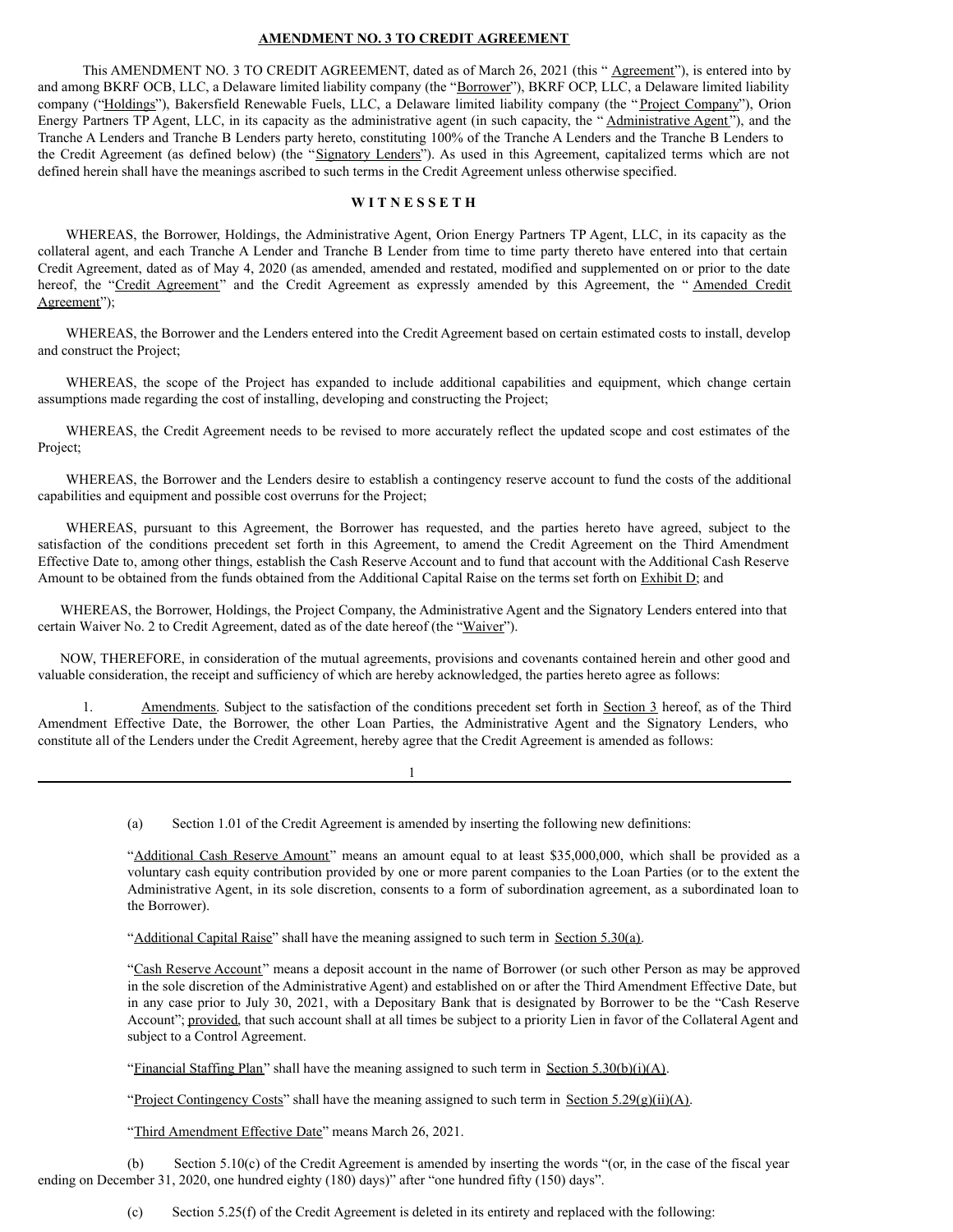(f) Borrower shall use commercially reasonable efforts to enter into a Permitted Working Capital Facility on or before August 1, 2021.

(d) Section 5.25(g) of the Credit Agreement is deleted in its entirety and replaced with the following:

(g) Borrower shall enter into a product marketing agreement or an offtake agreement with ExxonMobil, in a form reasonably satisfactory to the Administrative Agent on or before June 1, 2021.

(e) Section 5.29 of the Credit Agreement is amended by inserting a new clause (g) as follows:

 $\mathfrak{D}$ 

- (g) Cash Reserve Account
	- (i) Deposits into the Cash Reserve Account.

(A) The Cash Reserve Account shall be funded on or before July 30, 2021 by depositing cash in an amount not less than the Additional Cash Reserve Amount.

(ii) Transfers from the Cash Reserve Account.

(A) If Borrower determines that the cash on deposit in the Construction Account is not anticipated to be adequate to pay all Project Costs then due and payable or becoming due and payable within the next thirty (30) days ("Project Contingency Costs"), then Borrower shall promptly direct the applicable Depositary Bank to transfer an aggregate amount equal to the Project Contingency Costs (or, if less, the aggregate amount of cash then on deposit in the Cash Reserve Account) from the Cash Reserve Account to pay, on behalf of Borrower, the Project Contingency Costs.

(B) After the Term Conversion Date, at such time as the Administrative Agent determines, in its sole discretion, that the amounts on deposit in the Cash Reserve Account are no longer needed to fund any Project Costs (whether due in the next thirty (30) days or thereafter), Borrower shall cause any remaining amounts on deposit in the Cash Reserve Account to be transferred *first,* in an amount equal to \$5,000,000 to make a voluntary prepayment of the Loan in accordance with Section 2.06(a), and *second*, to the Sponsor (and the Administrative Agent shall countersign any withdrawal certificates required under any Control Agreements to allow such transfers) and, promptly thereafter, permanently close the Cash Reserve Account.

(f) Article V of the Credit Agreement is amended by inserting the following new Section 5.30:

Section 5.30 Post-Third Amendment Covenants.

(a) Additional Capital Raise. The Sponsor or one or more other parent companies of Borrower shall, on or prior to July 30, 2021, (i) complete a financing transaction in an aggregate amount equal to at least \$35,000,000 (excluding both the "Lender Amendment & Consent Premium" and the "COMA Reimbursement," as those terms are defined in that certain Amendment No. 3 to Credit Agreement, dated March 26, 2021) (the "Additional Capital Raise"), and (ii) cause \$35,000,000 of the Additional Capital Raise to be deposited into the Cash Reserve Account. In connection with the Additional Capital Raise, the Sponsor or one or more parent companies of the Borrower on or before April 30, 2021 shall (i) have engaged a placement agent and/or underwriter reasonably acceptable to the Administrative Agent, and (ii) have presented to the Administrative Agent evidence of a financing plan reasonably acceptable to the Administrative Agent (including the filing of a Form S-1 Registration Statement with the United States Securities and Exchange Commission or

3

the execution of an agreement for an alternate non-public sale of securities). Failure to comply strictly with the deadlines in this Section shall be an Event of Default by Borrower under this Agreement.

- (b) Financial Governance.
	- (i) Financial Staffing Plan.

(A) Borrower shall by April 16, 2021, deliver to the Administrative Agent a plan for the engagement of financial staff that is reasonably satisfactory to the Administrative Agent (the "Financial Staffing Plan").

(B) Borrower shall by June 16, 2021, implement and appoint staff in accordance with the Financial Staffing Plan.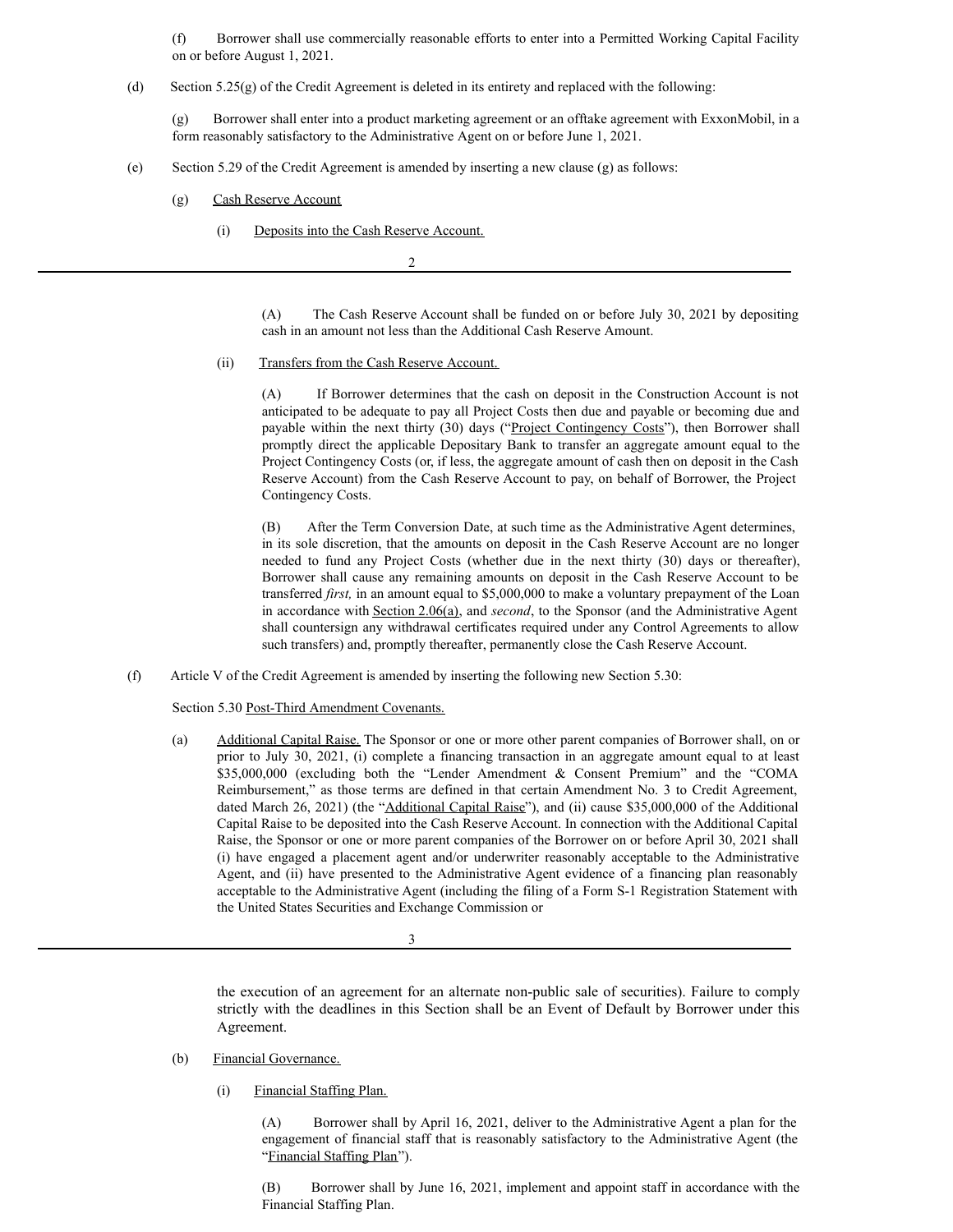(iii) Q1 2021 Monthly Financial Statements. Each Loan Party shall, on or prior to April 15, 2021, furnish to Administrative Agent the monthly unaudited consolidated financial statements of the Loan Parties, including (x) the unaudited consolidated balance sheet as of the end of each of January 2021 and February 2021 and the related unaudited statements of income, retained earnings and cash flows for each such monthly period and for the portion of such fiscal year ending on the last day of such period, all in reasonable detail and (y) a monthly report for each of January 2021 and February 2021 containing, to the extent applicable (A) such detailed information as Borrower customarily relies upon to monitor the operational performance of the Project, (B) information on the financial performance of the Project, (C) an update as to the "Cleaning Plan" (as defined in the SPA), including all notices and reporting relating thereto delivered under the SPA, (D) payments, royalties, volumes and costs relating to the SusOils License Agreement and (E) other key business performance indicators, in each case, in a form reasonably satisfactory to the Administrative Agent.

(ii) 2021 Operating Budget. Borrower shall, promptly after the Third Amendment Effective Date, submit to the Administrative Agent a draft of its proposed Operating Budget for calendar year 2021 and, cause the Operating Budget for calendar year 2021 to be approved or deemed approved by the Administrative Agent on or prior to April 15, 2021.

(c) Q4 2020 Environmental, Social and Governance Report. Each Loan Party shall, on or prior to April 15, 2021, furnish to the Administrative Agent an environmental, social and governance report in respect of the fiscal quarter ending December 31, 2020 in the form attached as Exhibit H to the Credit Agreement.

(d) Q4 2020 SusOils and Sponsor Information. Each Loan Party shall, on or prior to April 15, 2021, furnish to the Administrative Agent information relating to each of SusOils and Sponsor substantially in a form reasonably satisfactory to the Administrative Agent for the fiscal quarter ending December 31, 2020.

4

(e) COMA Waiver. Borrower shall, on or prior to April 15, 2021, enter into a waiver to the COMA with the Operator, in form and substance reasonably satisfactory to the Administrative Agent, that provides for (i) the delivery of the required reports for January and February 2021 on or before April 15, 2021, (ii) a process for agreeing the 2021 budget for COMA items on or prior to April 15, 2021, and (iii) permits reimbursable spending during the period from January 1, 2021 to July 1, 2021, subject to such spending not exceeding \$500,000 (the "COMA Reimbursable Spending").

( f ) Financial Advisor. Borrower shall maintain the engagement of Fairlead Financial Advisors, LLC, as financial advisor to Borrower and the other Loan Parties, until the earlier of (i) July 15, 2021 and (ii) the date on which the Administrative Agent shall, at the request of Borrower, have consented to the termination of such engagement.

(g) Section 6.09(b) of the Credit Agreement is deleted in its entirety and replaced with the following:

(b) Notwithstanding anything to the contrary in <u>Section  $6.09(a)(i)$ </u>, no Loan Party shall be permitted to accept, approve or otherwise enter into any change order or similar document or instrument under any Material Project Document (each a "Change Order") without the prior written consent of the Administrative Agent (acting at the reasonable direction of the Required Lenders in consultation with the Independent Engineer), unless such Change Order (i) does not result in the compensation payable under such Material Project Document increasing by an aggregate amount in excess of \$250,000 individually for any one Change Order, or \$1,000,000 in the aggregate for all Change Orders, or does not utilize any of the contingency specified in the Construction Budget and (ii) does not adversely affect or delay the reasonably anticipated timing of the completion of any Significant Milestone or Substantial Completion.

Notwithstanding anything to the contrary in this Section 6.09, each assignment of an Initial Material Project Document by GCE Holdings or Borrower (as applicable) to Borrower or Project Company (as applicable) as contemplated by Article IV shall be permitted.

(h) Schedule 5.26(a) to the Credit Agreement is amended and restated in its entirety as set forth in Exhibit A attached hereto.

(i) Schedule  $5.26(c)$  to the Credit Agreement is amended and restated in its entirety as set forth in Exhibit B attached hereto.

(j) Schedule 5.26(d) to the Credit Agreement is amended and restated in its entirety as set forth in  $\overline{\text{Exhibit C}}$ attached hereto.

2. Representations and Warranties. Each Loan Party hereby represents and warrants to the other parties hereto that:

(a) Each Loan Party has full corporate, limited liability company or other organizational powers, authority and legal right to enter into, deliver and perform its respective obligations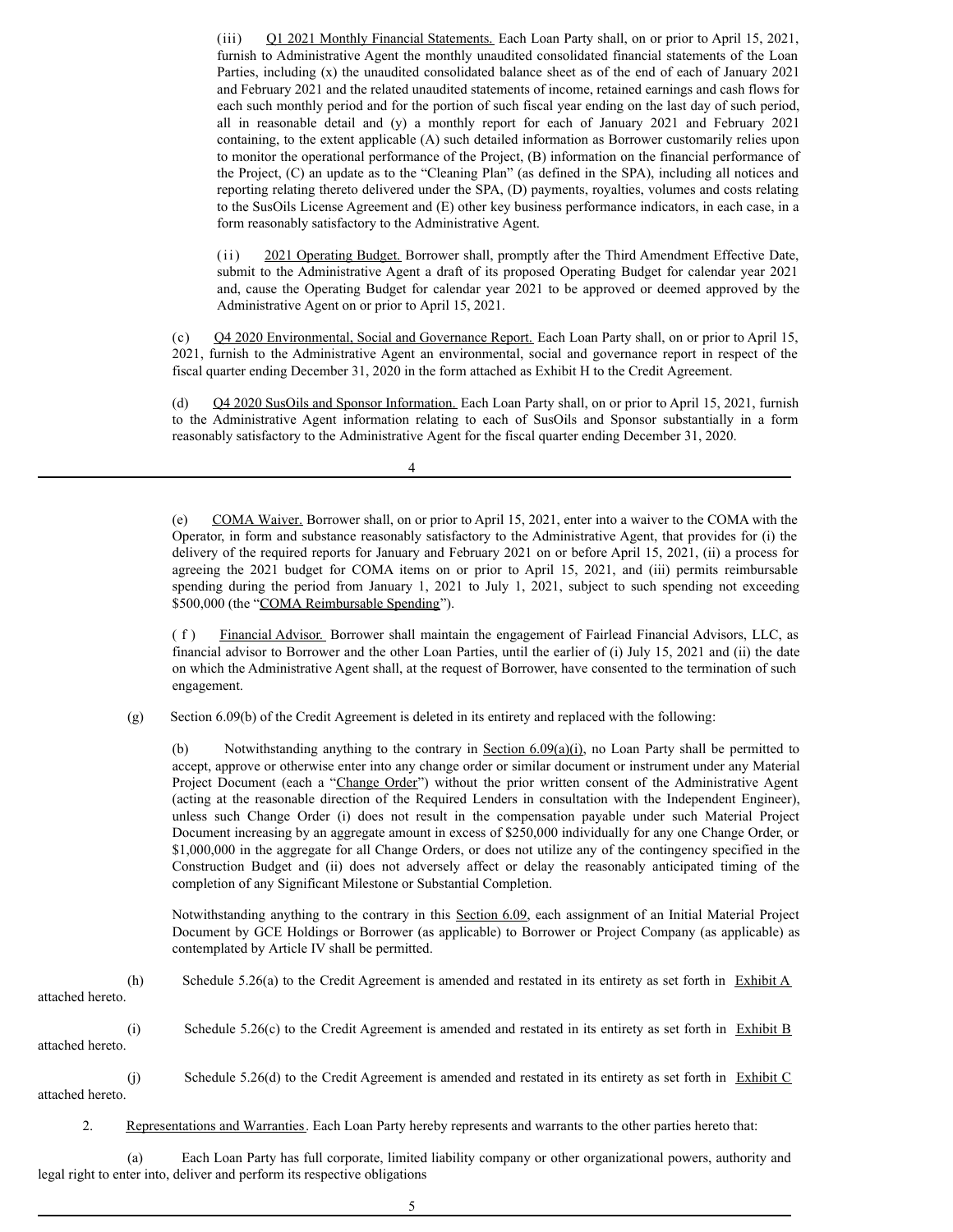under this Agreement, and has taken all necessary corporate, limited liability company or other organizational action to authorize the execution, delivery and performance by it of this Agreement. This Agreement has been duly executed and delivered by the Loan Parties, is in full force and effect and constitutes a legal, valid and binding obligation of the Loan Parties, enforceable against such Loan Party in accordance with its respective terms, except as enforcement may be limited (i) by Bankruptcy, insolvency, reorganization, moratorium, fraudulent conveyance or other similar laws affecting creditors' rights generally, (ii) by general principles of equity (regardless of whether such enforceability is considered in a proceeding in equity or at law) and (iii) implied covenants of good faith and fair dealing.

(b) The execution, delivery and performance by each Loan Party of this Agreement does not and will not (i) conflict with the Organizational Documents of such Loan Party, (ii) conflict with or result in a breach of, or constitute a default under, any indenture, loan agreement, mortgage, deed of trust or other instrument or agreement to which such Loan Party is a party or by which it is bound or to which such Loan Party's property or assets are subject (other than any Material Project Document to which such Loan Party is a party), except where such contravention or breach could not reasonably be expected to be material and adverse to the Loan Parties or Lenders, (iii) conflict with or result in a breach of, or constitute a default under, any Material Project Document to which such Loan Party is a party, (iv) conflict with or result in a breach of, or constitute a default under, in any material respect, any Applicable Law, except where such contravention or breach could not reasonably be expected to have a Material Adverse Effect, or (v) with respect to each Loan Party, result in the creation or imposition of any Lien (other than a Permitted Lien) upon any of such Loan Party's property or the Collateral.

(c) Except as provided in this Agreement, no Default or Event of Default has occurred and is continuing or would result from the transactions contemplated in this Agreement.

(d) After giving effect to the forbearances and waivers set forth in the Waiver and the amendments set forth in this Agreement, the representations and warranties of each of the Loan Parties set forth in Article III of the Credit Agreement and in each other Financing Document are true and correct in all material respects (except where already qualified by materiality or Material Adverse Effect, in which case, such representations and warranties are true and correct in all respects) on and as of the Third Amendment Effective Date (unless stated to relate solely to an earlier date, in which case such representations and warranties were true and correct as of such earlier date).

3. Effectiveness; Conditions Precedent. This Agreement shall become effective on the first date on which each of the following conditions have been satisfied or waived (such date, the "Third Amendment Effective Date"):

(a) This Agreement shall have been executed by the Administrative Agent, the Loan Parties and the Signatory Lenders and the Administrative Agent shall have received counterparts hereof which, when taken together, bear the signatures of each of the other parties hereto.

(b) Borrower has arranged for payment on the Third Amendment Effective Date of all reasonable and documented out-of-pocket fees and expenses then due and payable pursuant to the Financing Documents.

The Operator has waived the Borrower's defaults under the COMA in a document (or e-mail correspondence) reasonably satisfactory to the Administrative Agent.

(d) The parties to the HoldCo Borrower LLC Agreement shall have acknowledged and agreed that the Amendment & Consent Premium shall not be considered in calculating the Class B MOIC

or Class C MOIC under the HoldCo Borrower LLC Agreement (and each party hereto, by release of its signature pages hereto on the date hereof, does hereby so acknowledge and agree to the foregoing).

4. Amendment & Consent Premium.

(a) As consideration for the amendments to the Credit Agreement agreed pursuant to Section 1 and other waivers and forbearances provided by the Lenders on and before the Third Amendment Effective Date, the Borrower hereby agrees to pay to each Lender an amendment and consent premium equal to 1.00% of the aggregate Commitments and Loans of such Lender, which premium shall be earned on the Third Amendment Effective Date (the "Amendment & Consent Premium"). The Amendment & Consent Premium shall be paid in equity as set forth in Exhibit D. The Amendment & Consent Premium shall be payable on the earlier of (i) July 30, 2021 or (ii) if the Sponsor completes an Additional Capital Raise, on the closing date of the Additional Capital Raise.

(b) The Borrower hereby agrees that the premium payable under the foregoing clause (a) shall be paid without setoff, deduction or counterclaim and free and clear of, and without deduction by reason of, any taxes.

(c) All fees and premiums hereunder, once paid, are nonrefundable and are in addition to and not creditable against any other fee or premium payable to any Lender and/or its affiliates in connection with the transactions contemplated by the Credit Agreement or otherwise.

(d) For U.S. federal income tax purposes, the Amendment & Consent Premium shall be treated as a payment on the loan made pursuant to the Credit Agreement (in accordance with the ordering provisions of Treasury Regulations Section 1.1275-

6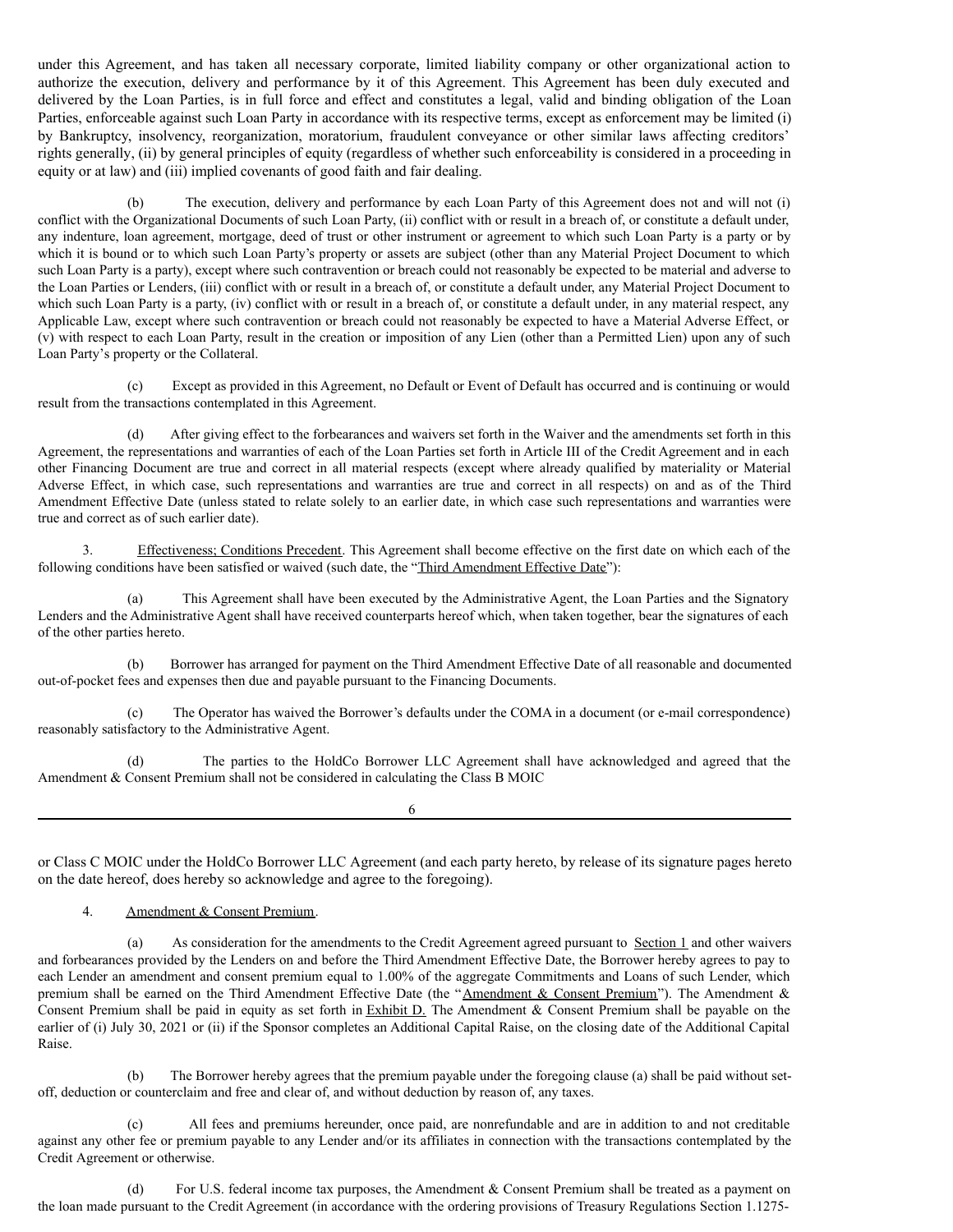2(a)), and which payment shall not be treated as resulting in a significant modification of such loan for purposes of Treasury Regulations Section 1.1001-3. Each of the Lenders and the Borrower agrees to file tax returns consistent with such treatment.

(e) Failure to pay the Amendment & Consent Premium as required by Section  $4(a)$  of this Agreement shall be an Event of Default by Borrower under the Credit Agreement.

5. Equity Kicker. Solely with respect to the Funding Date that is currently contemplated to occur on March 29, 2021 (the "Specified Funding Date"), notwithstanding the condition precedent in Section  $4.03(g)(ii)$  of the Credit Agreement, within five (5) Business Days' of such Specified Funding Date, the applicable Lenders and Borrower shall have agreed in writing as to the portion of such Loan allocated to the purchase of the corresponding Equity Kicker as required pursuant to Section 2.01(f) of the Credit Agreement.

# 6. Miscellaneous.

(a) Effect of Amendments. From and after the Third Amendment Effective Date, the Credit Agreement shall be construed after giving effect to the amendments set forth in Section 1 hereof and all references to the Credit Agreement in the Financing Documents shall be deemed to refer to the Amended Credit Agreement.

(b) No Other Modification. Except as expressly modified by this Agreement, the Credit Agreement and the other Financing Documents are and shall remain unchanged and in full force and effect, and nothing contained in this Agreement shall, by implication or otherwise, limit, impair, constitute a waiver of, or otherwise affect the rights and remedies of the Lenders, the Administrative Agent, or any of the other parties, or shall alter, modify, amend or in any way affect any of the other terms, conditions, obligations, covenants or agreements contained in the Credit Agreement which are not by the terms of this

7

Agreement being amended, or alter, modify or amend or in any way affect any of the other Financing Documents.

(c) Successor and Assigns. This Agreement shall be binding upon and inure to the benefit of the parties to this Agreement and their respective successors and permitted assigns.

(d) Incorporation by Reference. Sections 10.07 (*Severability*), 10.11 (*Headings*), 10.09 (*Governing Law; Jurisdiction; Etc.*) and 10.17 (*Electronic Execution of Assignments and Certain Other Documents* ) of the Credit Agreement are hereby incorporated by reference herein, *mutatis mutandis*.

(e) Financing Document. This Agreement shall be deemed to be a Financing Document.

(f) Counterparts; Integration. This Agreement may be executed in counterparts (and by different parties hereto on different counterparts), each of which shall constitute an original, but all of which when taken together shall constitute a single contract. The Amended Credit Agreement and the other Financing Documents to which a Loan Party is party constitute the entire contract between and among the parties relating to the subject matter hereof and thereof and supersede any and all previous agreements and understandings, oral or written, relating to the subject matter hereof. Delivery of an executed counterpart of a signature page to this Agreement by telecopy or scanned electronic transmission shall be effective as delivery of a manually executed counterpart of this Agreement.

(g) Severability. Any provision of this Agreement held to be invalid, illegal or unenforceable in any jurisdiction shall, as to such jurisdiction, be ineffective to the extent of such invalidity, illegality or unenforceability without affecting the validity, legality and enforceability of the remaining provisions hereof; and the invalidity of a particular provision in a particular jurisdiction shall not invalidate such provision in any other jurisdiction.

[*Signature Pages Follow*]

8

IN WITNESS WHEREOF, the parties hereto have caused this Agreement to be duly executed and delivered by their duly authorized signatories as of the day and year first above written.

> **BKRF OCB, LLC,** as the Borrower

By: /s/ RICHARD PALMER Name: Title:

# **BKRF OCP, LLC,**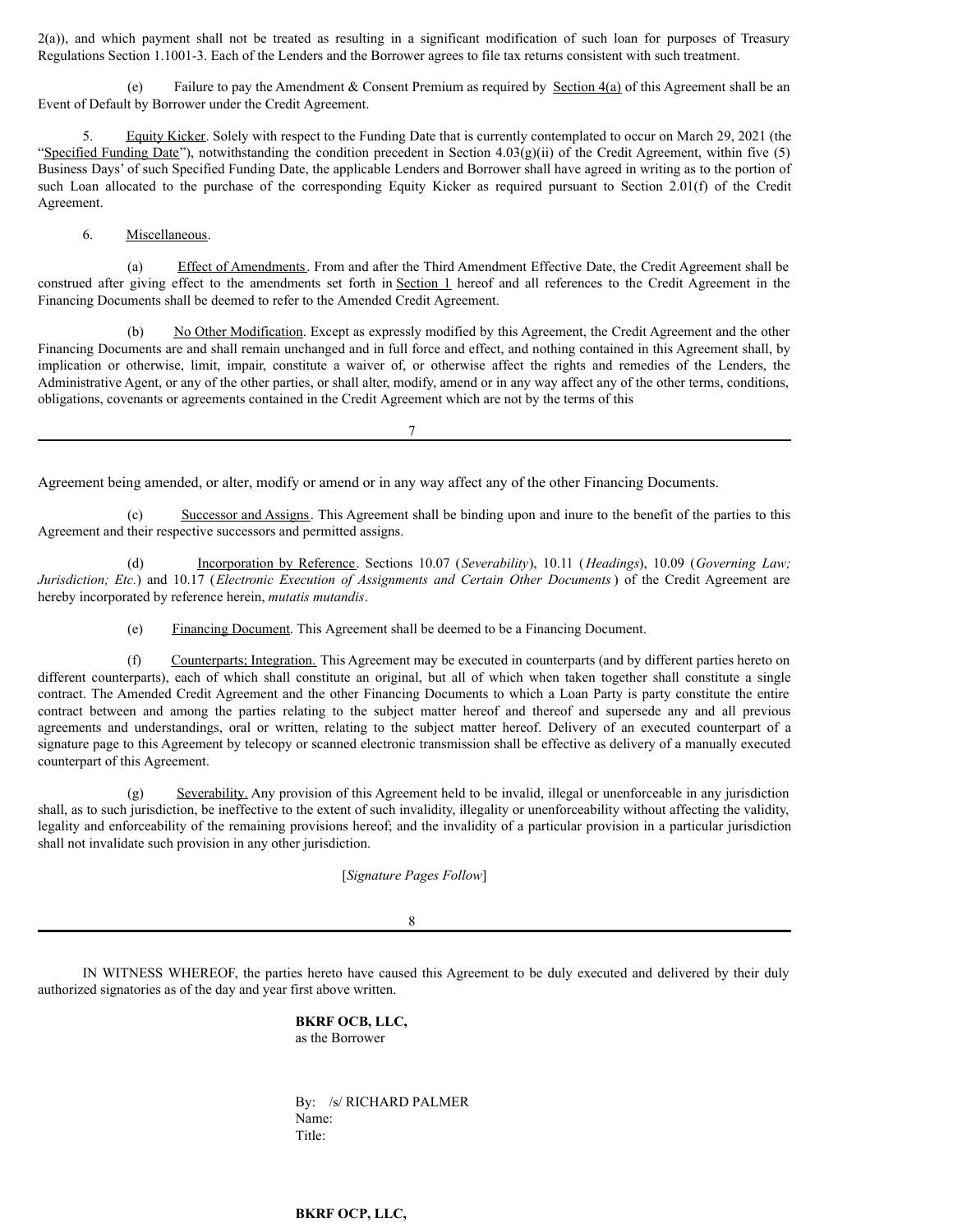as Holdings

By: /s/ RICHARD PALMER Name: Title:

**BAKERSFIELD RENEWABLE FUELS, LLC,** as Project Company

By: /s/ RICHARD PALMER Name: Title:

[Signature Page to Amendment No. 3 to Credit Agreement]

**ORION ENERGY PARTNERS TP AGENT, LLC**, as Administrative Agent

By: /s/ GERRIT NICHOLAS Name: Title:

10

**EXHIBIT A TO AMENDMENT NO. 3**

# **SCHEDULE 5.26(a) TO CREDIT AGREEMENT Feedstock Execution Plan**

a) Borrower shall at all times continue to employ a 'Vice President of Feedstock' (or comparable position) responsible for market analysis, origination, logistics and planning, and negotiating supply arrangements for feedstock, including soybean oil and other plant-based oil and animal fats, that can be utilized at the Project.

*Note Borrower is in compliance of this requirement as of the Third Amendment Ef ective Date*

b) Within 90 days of the Closing Date, Borrower will present to Administrative Agent a plan (the "*Initial Feedstock Plan*"), to be approved by Administrative Agent and the Market Consultant (Feedstock), including target feedstock suppliers including planned scope, structure, and timeline for finalizing supply agreements.

*Note Borrower is in compliance of this requirement as of the Third Amendment Ef ective Date*

- c) By June 1, 2021, Borrower will present to Administrative Agent an update on incremental efforts to progress the Initial Feedstock Plan; such progress to be reasonably satisfactory to the Administrative Agent and the Market Consultant (Feedstock) expected to include:
	- · 'Letters of intent' with at least 3 potential suppliers, and
	- · A staffing plan related to feedstock procurement and logistics to report to the Vice President of Feedstock.
- d) By July 1, 2021, Borrower will present to Administrative Agent a plan (the "Final Feedstock Plan"), to be approved by Administrative Agent and the Market Consultant (Feedstock), including the following: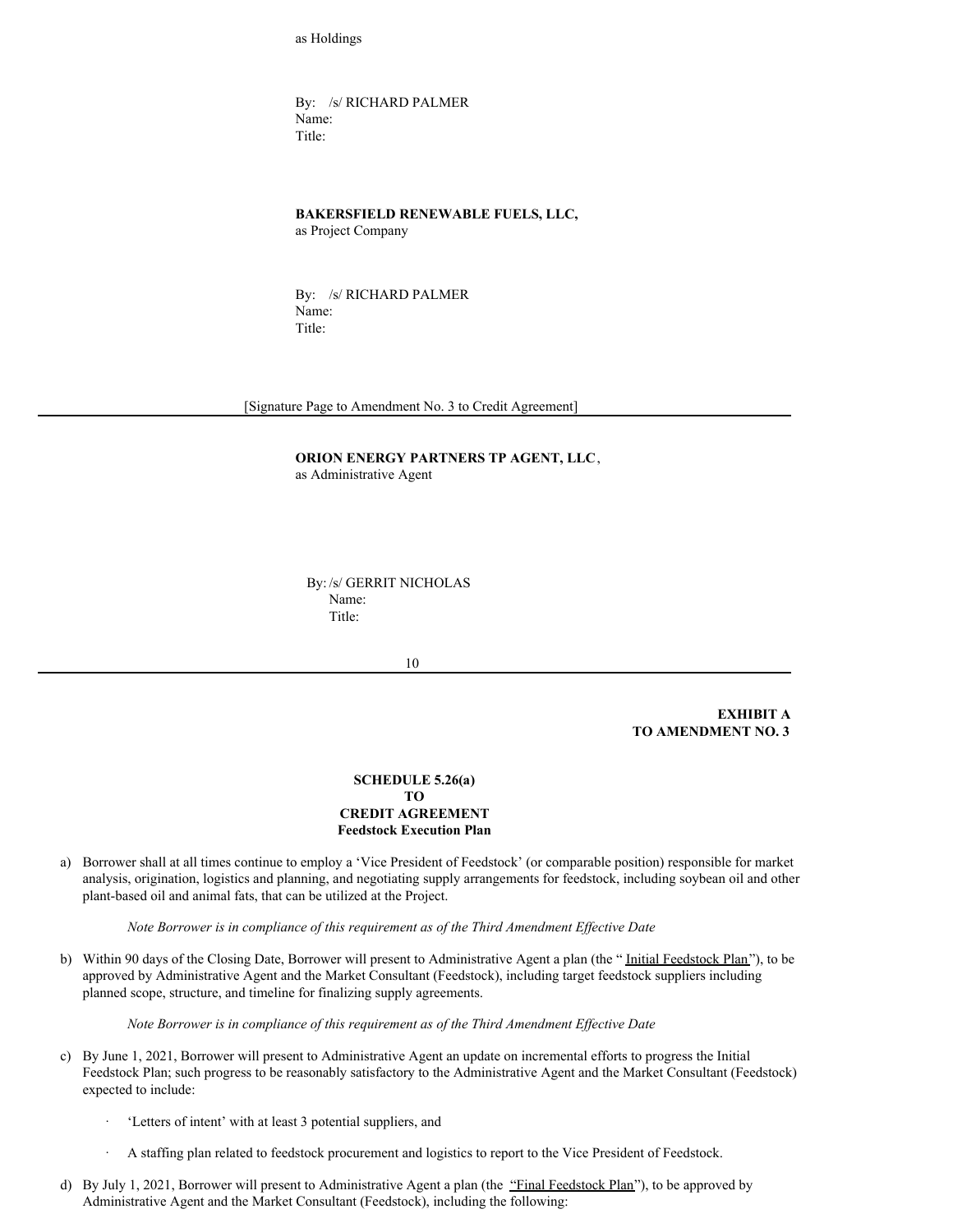- i. Signed definitive documentation with feedstock counterparties inclusive of items listed below (the "Supply Agreements").
	- · Detailed contracting strategy, memorialized via LOIs that include details on the below, outlined for each specific planned supplier:
	- Feedstock type (i.e. soybean oil, tallow, etc...) conforming to planned facility requirements and limitations;
	- Feedstock volumes;
	- Delivered price framework such as potential indexing method;
	- Feedstock quality and specifications, conforming to planned facility requirements and limitations;
	- Delivery logistics, including but not limited to: specific identified feedstock origin point(s), specific identified rail routes from origin to the Project, and volume of rail car needs and related sourcing and pricing thereof;
	- Contract duration:
	- Minimum volume commitments (if any);
	- Credit support required (if any).
- ii. The Supply Agreements shall represent aggregate volumes of at least 28.25 million gallons of feedstock per 3-month period.
- iii. The Supply Agreements aggregate volumes for period before the Substantial Completion Date, and for the 12-month period after the Substantial Completion Date, shall each be adjusted to reflect the expected ramp-up of the Project, as approved by the Administrative Agent in its sole discretion.
- e) After the Substantial Completion Date, Borrower shall maintain, on an ongoing basis, a rolling 9-month-forward feedstock plan that updates and revises Final Feedstock Plan as needed.
- i. Any updated, amended, added, or changed Supply Agreements shall continue to represent aggregate volumes of at least 28.25 million gallons of feedstock per 3-month period.
- ii. The updated and revised Final Feedstock Plan will be presented on the Quarterly Date and be approved by the Administrative Agent and the Market Consultant (Feedstock).

# **EXHIBIT B TO AMENDMENT NO. 3**

# **SCHEDULE 5.26(c) TO CREDIT AGREEMENT Rail Development Milestones**

**Initial Operating Plan:** Within 120 days of the Closing Date, prepare a plan (the "Initial Rail Operating Plan") for the Project that covers in detail the plans for inbound/outbound rail service, needs for railcar storage, inbound and outbound freight volumes, expected rail origins, turnaround railcar timing to cover both unit and manifest train volumes, unit train handling capabilities, in plant switching logistics and an update on all commercial and legal discussions with BNSF. The Initial Rail Operating Plan will be consistent with the Initial Feedstock Plan and be in a form reasonably acceptable to the Administrative Agent and Rail Consultant.

As of the date of that certain Amendment No. 3, dated March 26, 2021, the Initial Rail Operating Plan milestone has been satisfied.

**Final Operating Plan:** On or prior to September 15, 2021, prepare a draft of the (the "Final Rail Operating Plan") for the Project that covers in detail the final plans of all items in the Initial Rail Operating Plan. A final form of the Final Operating Plan should be provided on or prior to October 15, 2021 in a form reasonably acceptable to the Administrative Agent and Rail Consultant. The Final Rail Operating Plan will be consistent with the Final Feedstock Plan for the Project and include all related Project start-up activities (including but not limited to details on how in-plant switching will be accomplished and any need for switching locomotives). The Final Rail Operating Plan shall include delivery of a fully updated and amended Industrial Track Agreement consistent with the expected rail operations of the Project.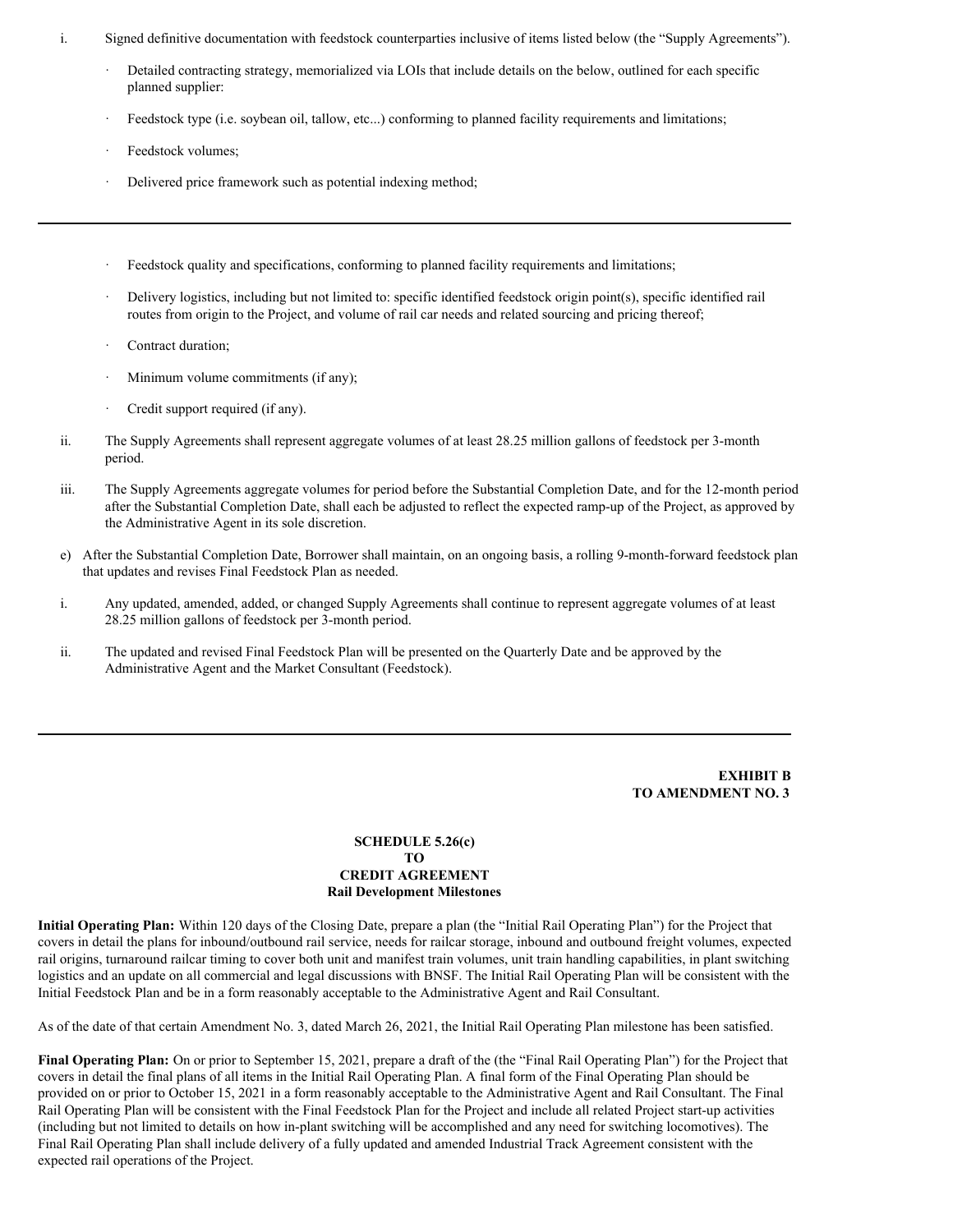# **EXHIBIT C TO AMENDMENT NO. 3**

# **SCHEDULE 5.26(d) TO CREDIT AGREEMENT Gas Supply Commercial Milestones**

On or prior to September 1, 2021, enter into a gas supply agreement(s) ensuring firm delivery of up to 8,230 mmBtu/day of natural gas to the Project with pricing terms, gas volume balancing terms, and other provisions all reasonably acceptable to the Administrative Agent.

Take all steps necessary to maintain and enforce the Mojave Spur Pipeline Ownership Agreement and the Mojave Spur Pipeline Operating Agreement. With respect to the Mojave Spur Pipeline Ownership Agreement, take all steps necessary to ensure renewal after the expected end of the term on January 29, 2022 pursuant to Section 11.1 of that agreement. Inform Administrative Agent immediately of any material communications or potential defaults or challenges under either agreement.

# **EXHIBIT D TO AMENDMENT NO. 3**

| <b>Issuer</b>                                                | Global Clean Energy Holdings, Inc. ("GCEH")                                                                                                                                                                                                                                                                                                                                                                                                                                                                                                                                                                                                                                                    |
|--------------------------------------------------------------|------------------------------------------------------------------------------------------------------------------------------------------------------------------------------------------------------------------------------------------------------------------------------------------------------------------------------------------------------------------------------------------------------------------------------------------------------------------------------------------------------------------------------------------------------------------------------------------------------------------------------------------------------------------------------------------------|
| <b>Type of Offering</b>                                      | To be determined but expected to be common equity, preferred equity, or short-term convertible<br>note (the "Securities").                                                                                                                                                                                                                                                                                                                                                                                                                                                                                                                                                                     |
| <b>Amendment &amp; Consent</b><br><b>Premium for Lenders</b> | 1.00% of the aggregate Commitments and Loans payable in Securities of GCEH. If the Sponsor<br>completes an Additional Capital Raise, the Securities issued to the Lenders shall be in the same<br>Security and on the same terms as the remainder of the offering. If the Sponsor does not<br>complete an Additional Capital Raise, the Securities issued to the Lenders shall be in form and<br>substance reasonably agreed to by GCEH and the Administrative Agent; provided, however, that<br>if GCEH and the Administrative Agent are unable to agree upon the form and substance of the<br>Securities to be issued to the Lenders, the Amendment & Consent Premium shall be paid in cash. |
| <b>Additional Capital Raise</b><br><b>Offering Amount</b>    | At least \$35 million excluding the Amendment & Consent Premium and the COMA<br>Reimbursement.                                                                                                                                                                                                                                                                                                                                                                                                                                                                                                                                                                                                 |
| <b>Use of Proceeds</b>                                       | Use of Proceeds shall be:<br>Raise at least \$35 million to deposit into the Cash Reserve Account for use towards the<br>Project Costs; and<br>If more than \$35 million is raised in the Additional Capital Raise, all excess proceeds to<br>be used for GCEH working capital and other capital expenditures.                                                                                                                                                                                                                                                                                                                                                                                 |
| <b>Closing Date</b>                                          | On or prior to July 30, 2021                                                                                                                                                                                                                                                                                                                                                                                                                                                                                                                                                                                                                                                                   |
| <b>Lender Securityholder Entity</b>                          | The Securities received by each Lender as the Amendment $&$ Consent Premium will be held by<br>a legal entity selected by such Lender.                                                                                                                                                                                                                                                                                                                                                                                                                                                                                                                                                         |
| <b>COMA Reimbursement</b>                                    | GCEH shall pay the Borrower \$500,000 to repay the COMA Reimbursable Spending on the<br>earlier of (i) August 5, 2021 or (ii) if the Sponsor completes an Additional Capital Raise, five (5)<br>Business Days after the closing date of the Additional Capital Raise.                                                                                                                                                                                                                                                                                                                                                                                                                          |
| <b>Voting Rights, Governing Law,</b><br>Lock-up,             | Lenders shall be treated the same as all other Securityholders participating in the Additional<br>Capital Raise.                                                                                                                                                                                                                                                                                                                                                                                                                                                                                                                                                                               |
| <b>Alternative Structures</b>                                | Borrower, GCEH, and the Signatory Lenders will explore alternative structures that may be<br>more efficient from a documentation perspective for the Amendment & Consent Premium (e.g.,<br>warrants in GCEH).                                                                                                                                                                                                                                                                                                                                                                                                                                                                                  |

# **ADDITIONAL CAPITAL RAISE & AMENDMENT & CONSENT PREMIUM TERM SHEET**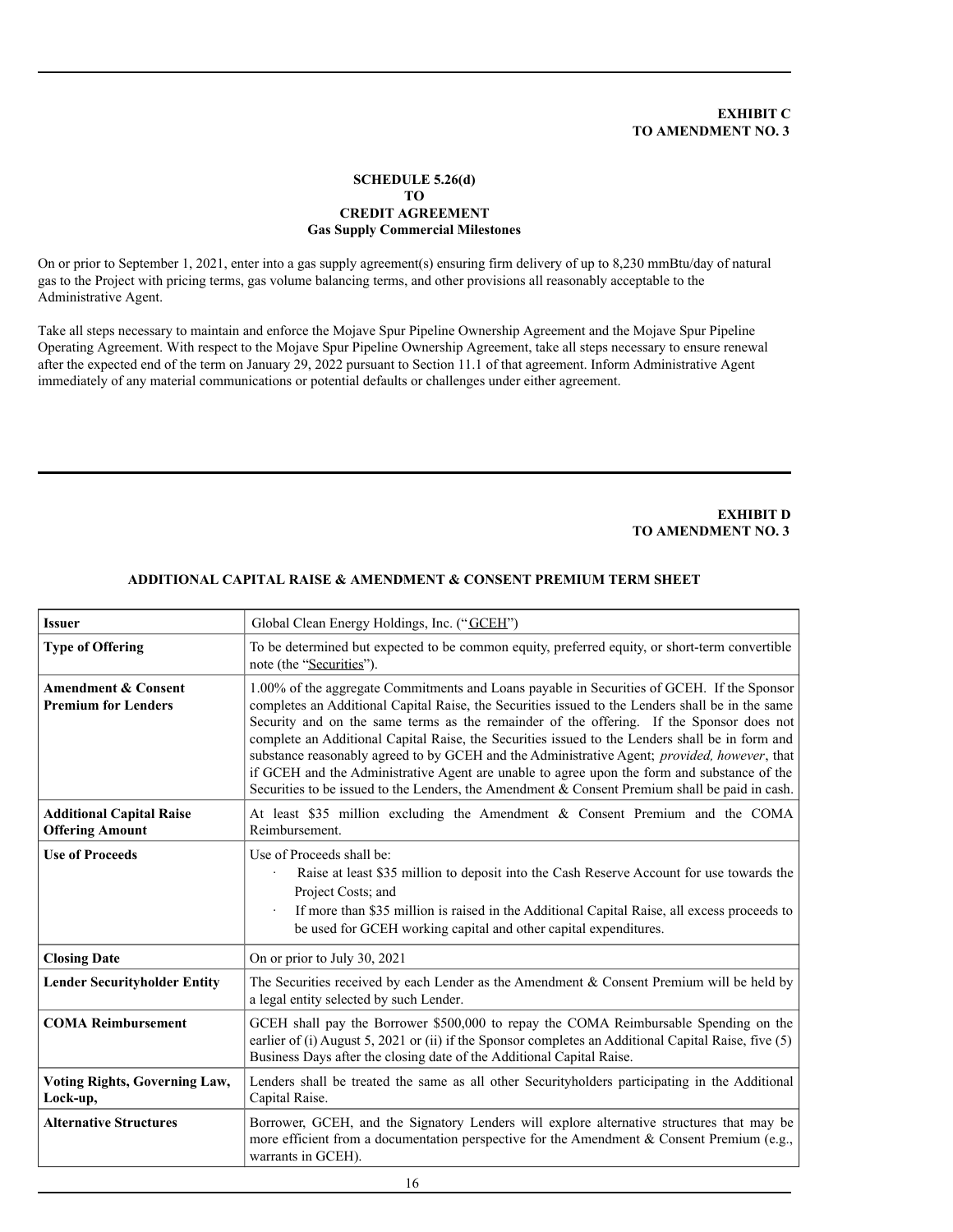| <b>Event of Default</b>    | Failure to pay the Amendment & Consent Premium shall be an Event of Default by Borrower<br>under the Credit Agreement. |
|----------------------------|------------------------------------------------------------------------------------------------------------------------|
| <b>Registration Rights</b> | Subject to diligence.                                                                                                  |
| Other                      | Other terms are subject to terms and conditions to be agreed.                                                          |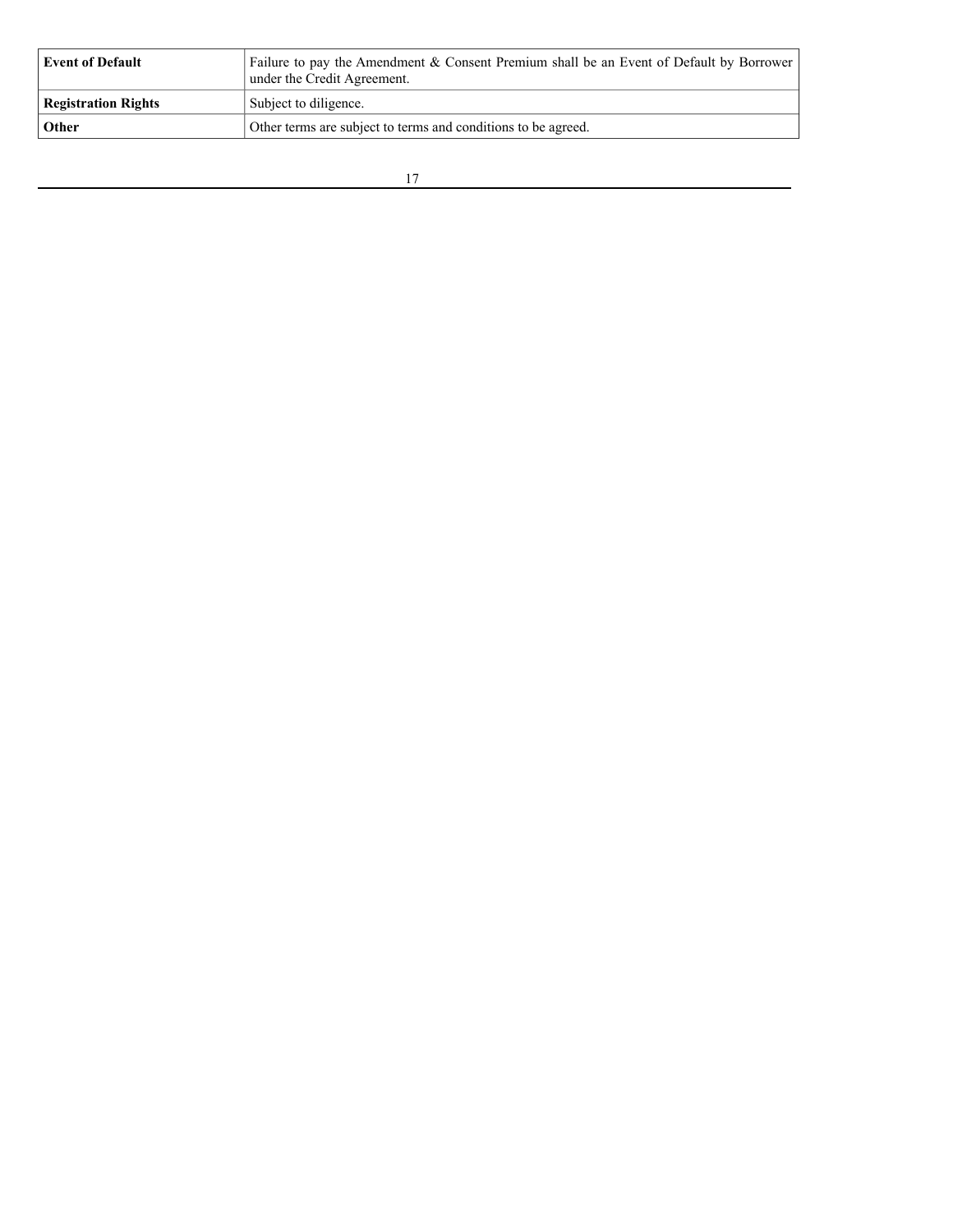### **CONSENT NO. 2 AND AMENDMENT NO. 2 TO CREDIT AGREEMENT**

This CONSENT NO. 2 AND AMENDMENT NO. 2 TO CREDIT AGREEMENT, dated as of March 26, 2021 (this "Agreement"), is entered into by and among BKRF HCB, LLC, a Delaware limited liability company (the " Borrower"), BKRF HCP, LLC, a Delaware limited liability company ("Holdings"), Orion Energy Partners TP Agent, LLC, in its capacity as the administrative agent (in such capacity, the "Administrative Agent"), and the Lenders party hereto, constituting 100% of the Lenders to the Credit Agreement (as defined below) (the "Signatory Lenders"). As used in this Agreement, capitalized terms which are not defined herein shall have the meanings ascribed to such terms in the Credit Agreement unless otherwise specified.

### **W I T N E S S E T H**

WHEREAS, the Borrower, Holdings, the Administrative Agent, Orion Energy Partners TP Agent, LLC, in its capacity as the collateral agent, and each Lender from time to time party thereto have entered into that certain Credit Agreement, dated as of May 4, 2020 (as amended, amended and restated, modified and supplemented on or prior to the date hereof, the "Credit Agreement" and the Credit Agreement as expressly amended by this Agreement, the "Amended Credit Agreement");

WHEREAS, the Borrower and the Lenders entered into the Credit Agreement and the OpCo Borrower and the OpCo Senior Lenders entered into the OpCo Senior Credit Agreement based on certain estimated costs to install, develop and construct the Project;

WHEREAS, the scope of the Project has expanded to include additional capabilities and equipment, which change certain assumptions made regarding the cost of installing, developing and constructing the Project;

WHEREAS, each of the Credit Agreement and the OpCo Senior Credit Agreement need to be revised to more accurately reflect the updated scope and cost estimates of the Project;

WHEREAS, the OpCo Borrower desires to (a) amend the OpCo Senior Credit Agreement pursuant to that certain Amendment No. 3 to Credit Agreement, to be dated as of the date hereof (the "OpCo Amendment"), by and among the OpCo Borrower, OpCo Pledgor, the Project Company, OpCo Senior Administrative Agent and the OpCo Senior Lenders party thereto, to provide for, *inter alia*, an additional capital raise and revisions to more accurately reflect the updated scope and cost estimates of the Project, and (b) request the OpCo Senior Lenders waive certain defaults under the OpCo Senior Credit Agreement pursuant to that certain Waiver No. 2 to Credit Agreement, to be dated as of the date hereof (the "OpCo Waiver"), by and among the OpCo Borrower, OpCo Pledgor, the Project Company, OpCo Senior Administrative Agent and the OpCo Senior Lenders party thereto;

WHEREAS, pursuant to Section 6.09(c) of the Credit Agreement, without the prior written consent of the Required Lenders, the Borrower shall not cause or permit any OpCo Loan Party to, directly or indirectly amend, modify, supplement or grant a consent, approval or waiver under, or cause or permit or consent to the amendment, modification, supplement, consent, approval or waiver of any provision of the OpCo Senior Financing Documents, except to the extent any such amendment, modification, supplement, consent, approval or waiver could not reasonably be expected to be materially adverse to the Loan Parties or the Lenders;

WHEREAS, pursuant to this Agreement, the Borrower has requested, and the parties hereto have agreed, subject to the satisfaction of the conditions precedent set forth in this Agreement, to consent to each of the OpCo Amendment and the OpCo Waiver;

1

WHEREAS, pursuant to this Agreement, the Borrower has requested, and the parties hereto have agreed, subject to the satisfaction of the conditions precedent set forth in this Agreement, to amend the Credit Agreement on the Second Amendment Effective Date to, among other things, require the Sponsor undertake the Additional Capital Raise on the terms set forth on Exhibit A; and

WHEREAS, the Borrower, Holdings, the Administrative Agent and the Signatory Lenders entered into that certain Waiver No. 2 to Credit Agreement, dated as of the date hereof (the "Waiver").

NOW, THEREFORE, in consideration of the mutual agreements, provisions and covenants contained herein and other good and valuable consideration, the receipt and sufficiency of which are hereby acknowledged, the parties hereto agree as follows:

1. OpCo Amendment and the OpCo Waiver. Subject to the satisfaction of all the conditions precedent set forth in Section 4 hereof, as of the Second Amendment Effective Date, each Lender hereby consents to the OpCo Loan Parties' entry into each of the OpCo Amendment and the OpCo Waiver and each of the transactions contemplated thereunder.

2. Amendments. Subject to the satisfaction of the conditions precedent set forth in Section 4 hereof, as of the Second Amendment Effective Date, the Borrower, the other Loan Parties, the Administrative Agent and the Signatory Lenders, who constitute all of the Lenders under the Credit Agreement, hereby agree that the Credit Agreement is amended as follows:

(a) Section 1.01 of the Credit Agreement is amended by inserting the following new definitions:

"Additional Capital Raise" shall have the meaning assigned to such term in Section 5.32(a).

"Financial Staffing Plan" shall have the meaning assigned to such term in Section  $5.32(b)(i)(A)$ .

"Second Amendment Effective Date" means March 26, 2021.

(b) Section 5.10(c) of the Credit Agreement is amended by inserting the words "(or, in the case of the fiscal year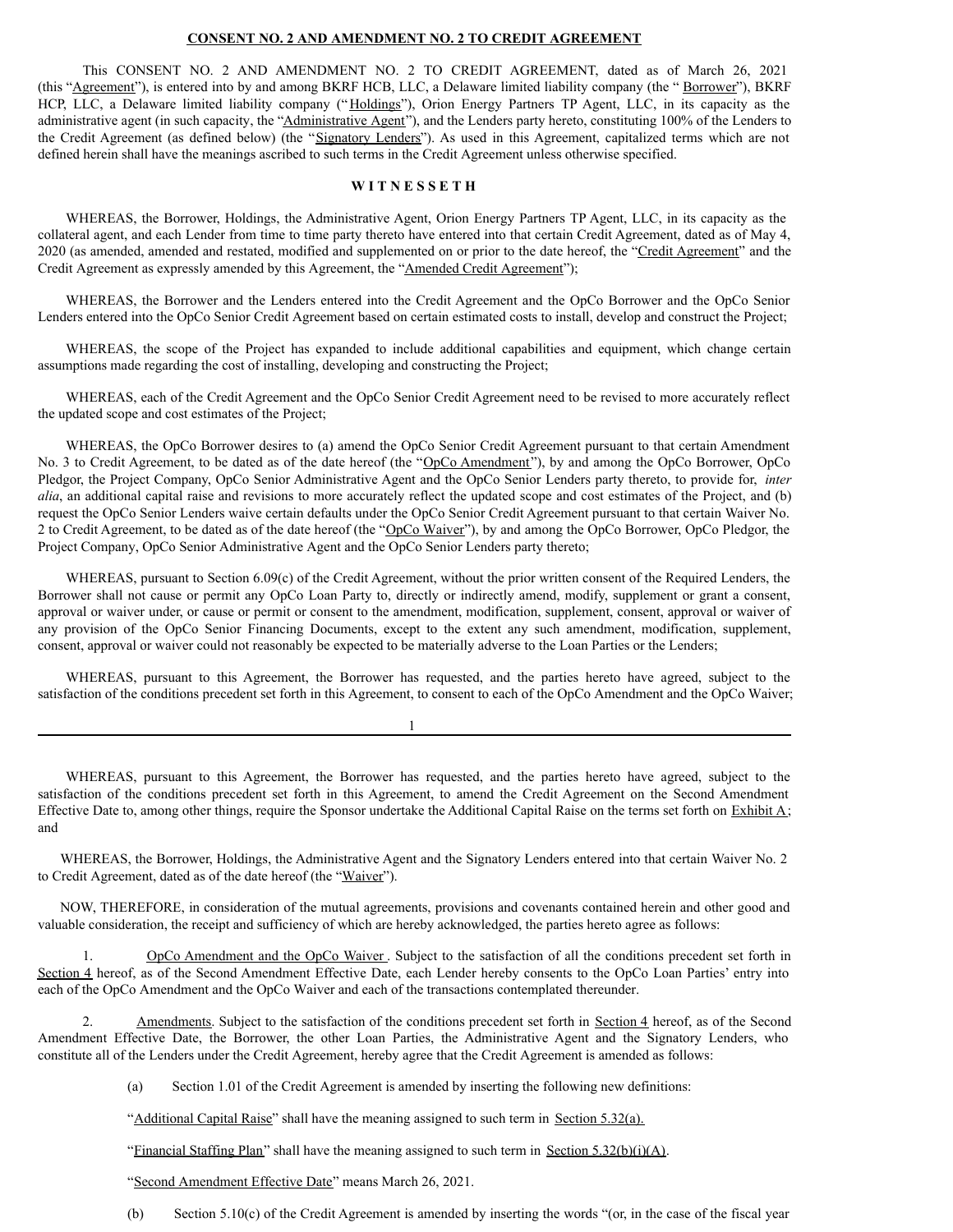ending on December 31, 2020, one hundred eighty (180) days)" after "one hundred fifty (150) days".

(c) Section 5.25(f) of the Credit Agreement is deleted in its entirety and replaced with the following:

(f) Borrower shall cause the OpCo Borrower to use commercially reasonable efforts to enter into an OpCo Senior Working Capital Facility on or before August 1, 2021.

(d) Section 5.25(g) of the Credit Agreement is deleted in its entirety and replaced with the following:

(g) Borrower shall cause the OpCo Borrower to enter into a product marketing agreement or an offtake agreement with ExxonMobil, in a form reasonably satisfactory to the Administrative Agent on or before June 1, 2021.

2

(e) Article V of the Credit Agreement is amended by inserting the following new Section 5.32:

# Section 5.32 Post-Second Amendment Covenants.

(a) Additional Capital Raise. The Sponsor or one or more other parent companies of Borrower shall, on or prior to July 30, 2021, (i) complete a financing transaction in an aggregate amount equal to at least \$35,000,000 (excluding both the "Lender Amendment & Consent Premium" and the "COMA Reimbursement," as those terms are defined in that certain Consent No. 2 and Amendment No. 2 to Credit Agreement, dated March 26, 2021) (the "Additional Capital Raise"), and (ii) cause \$35,000,000 of the Additional Capital Raise to be contributed to the OpCo Borrower to be deposited into the Cash Reserve Account (as defined in the OpCo Senior Credit Agreement). In connection with the Additional Capital Raise, the Sponsor or one or more parent companies of the Borrower on or before April 30, 2021 shall (i) have engaged a placement agent and/or underwriter reasonably acceptable to the Administrative Agent, and (ii) have presented to the Administrative Agent evidence of a financing plan reasonably acceptable to the Administrative Agent (including the filing of a Form S-1 Registration Statement with the United States Securities and Exchange Commission or the execution of an agreement for an alternate non-public sale of securities). Failure to comply strictly with the deadlines in this Section shall be an Event of Default by Borrower under this Agreement.

- (b) Financial Governance.
	- (i) Financial Staffing Plan.

(A) Borrower shall by April 16, 2021, deliver to the Administrative Agent a plan for the engagement of financial staff that is reasonably satisfactory to the Administrative Agent (the "Financial Staffing Plan").

(B) Borrower shall by June 16, 2021, implement and appoint staff in accordance with the Financial Staffing Plan.

(iii) Q1 2021 Monthly Financial Statements. Each Loan Party shall, and the Borrower shall cause the OpCo Loan Parties to, on or prior to April 15, 2021, furnish to Administrative Agent (x) the monthly unaudited consolidated financial statements of the Loan Parties and OpCo Loan Parties, (y) the unaudited consolidated financial statements of the OpCo Loan Parties delivered to the OpCo Senior Administrative Agent under Section  $5.30(b)(iii)(x)$  of the OpCo Senior Credit Agreement and (z) the other monthly reports of the OpCo Loan Parties delivered to the OpCo Senior Administrative Agent under Section 5.30(b)(iii)(y) of the OpCo Senior Credit Agreement.

(ii) 2021 Operating Budget. The Loan Parties shall cause OpCo Borrower to, promptly after the Second Amendment Effective Date, submit to the Administrative Agent a draft of its proposed Operating Budget for calendar year 2021 and, cause the Operating Budget for

3

calendar year 2021 to be approved or deemed approved by the Administrative Agent on or prior to April 15, 2021.

(c) Q4 2020 Environmental, Social and Governance Report. Each Loan Party shall, on or prior to April 15, 2021, furnish to the Administrative Agent a copy of the environmental, social and governance report in respect of the fiscal quarter ending December 31, 2020 provided to the OpCo Senior Administrative Agent under Section 5.30(c) of the OpCo Senior Credit Agreement.

(d) Q4 2020 SusOils and Sponsor Information. Each Loan Party shall, concurrently with delivery under the OpCo Senior Credit Agreement, furnish to the Administrative Agent the information relating to each of SusOils and Sponsor for the fiscal quarter ending December 31, 2020.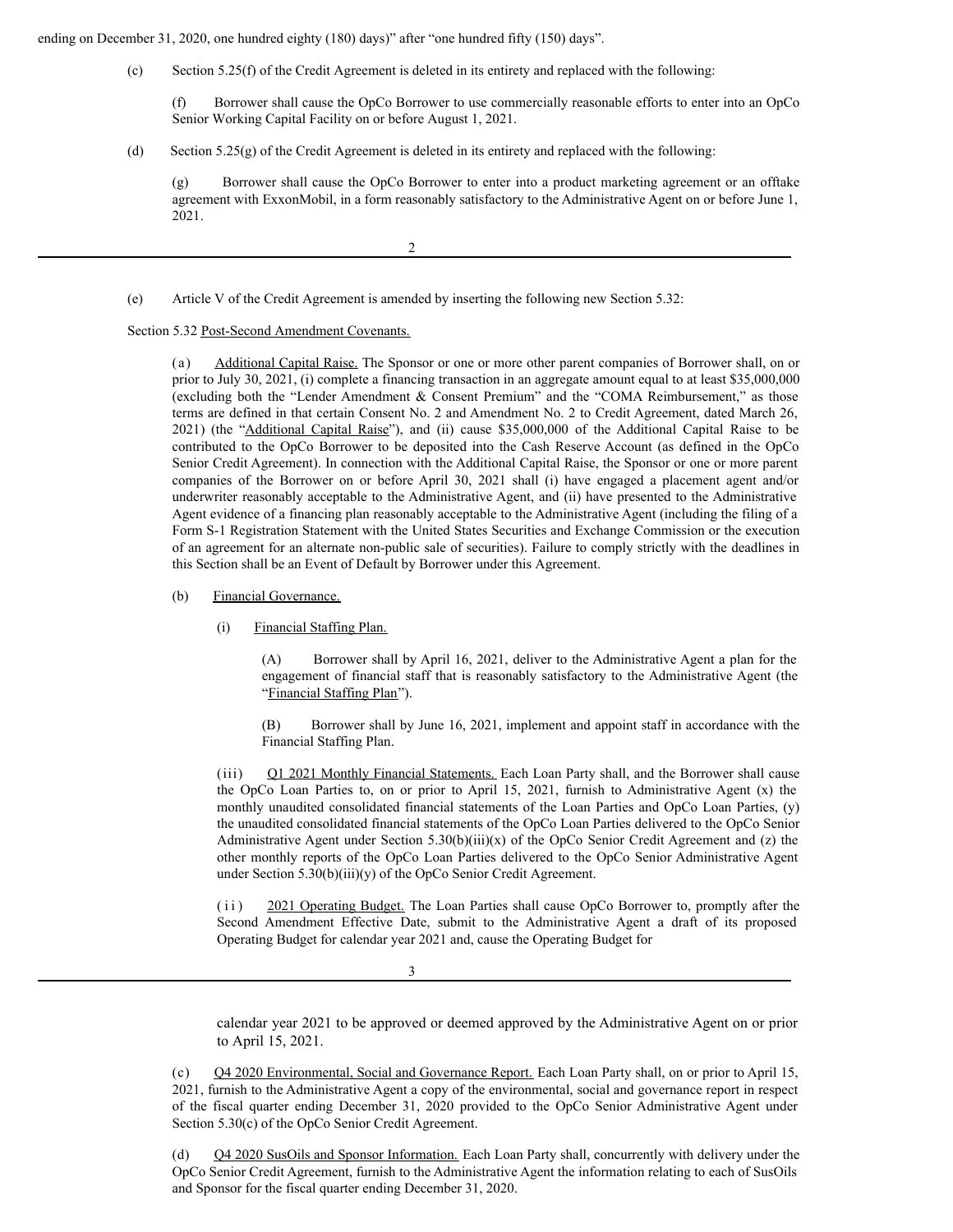( e ) COMA Waiver. Borrower shall cause OpCo Borrower to, on or prior to April 15, 2021, enter into a waiver to the COMA with the Operator, in form and substance reasonably satisfactory to the Administrative Agent, that provides for (i) the delivery of the required reports for January and February 2021 on or before April 15, 2021, (ii) a process for agreeing the 2021 budget for COMA items on or prior to April 15, 2021, and (iii) permits reimbursable spending during the period from January 1, 2021 to July 1, 2021, subject to such spending not exceeding \$500,000 (the "COMA Reimbursable Spending").

( f ) Financial Advisor. Borrower shall maintain the engagement of Fairlead Financial Advisors, LLC, as financial advisor to Borrower, the other Loan Parties and the OpCo Loan Parties, until the earlier of (i) July 15, 2021 and (ii) the date on which the Administrative Agent shall, at the request of Borrower, have consented to the termination of such engagement.

(f) Section 6.09(b) of the Credit Agreement is deleted in its entirety and replaced with the following:

(b) Notwithstanding anything to the contrary in  $Section 6.09(a)(i)$ , Borrower shall not cause or permit any OpCo Loan Party to accept, approve or otherwise enter into any change order or similar document or instrument under any Material Project Document (each a "Change Order") without the prior written consent of the Administrative Agent, acting at the reasonable direction of the Required Lenders, unless such Change Order (i) does not result in the compensation payable under such Material Project Document increasing by an aggregate amount in excess of \$250,000 individually for any one Change Order, or \$1,000,000 in the aggregate for all Change Orders, or does not utilize any of the contingency specified in the Construction Budget and (ii) does not adversely affect or delay the reasonably anticipated timing of the completion of any Significant Milestone or Substantial Completion.

3. Representations and Warranties. Each Loan Party hereby represents and warrants to the other parties hereto that:

Each Loan Party has full corporate, limited liability company or other organizational powers, authority and legal right to enter into, deliver and perform its respective obligations under this Agreement, and has taken all necessary corporate, limited liability company or other

4

organizational action to authorize the execution, delivery and performance by it of this Agreement. This Agreement has been duly executed and delivered by the Loan Parties, is in full force and effect and constitutes a legal, valid and banding obligation of the Loan Parties, enforceable against such Loan Party in accordance with its respective terms, except as enforcement may be limited (i) by Bankruptcy, insolvency, reorganization, moratorium, fraudulent conveyance or other similar laws affecting creditors' rights generally, (ii) by general principles of equity (regardless of whether such enforceability is considered in a proceeding in equity or at law) and (iii) implied covenants of good faith and fair dealing.

(b) The execution, delivery and performance by each Loan Party of this Agreement does not and will not (i) conflict with the Organizational Documents of such Loan Party, (ii) conflict with or result in a breach of, or constitute a default under, any indenture, loan agreement, mortgage, deed of trust or other instrument or agreement to which such Loan Party is a party or by which it is bound or to which such Loan Party's property or assets are subject, except where such contravention or breach could not reasonably be expected to be material and adverse to the Loan Parties or Lenders, (iii) conflict with or result in a breach of, or constitute a default under, in any material respect, any Applicable Law, except where such contravention or breach could not reasonably be expected to have a Material Adverse Effect, or (iv) with respect to each Loan Party, result in the creation or imposition of any Lien (other than a Permitted Lien) upon any of such Loan Party's property or the Collateral.

(c) Except as provided in this Agreement, no Default or Event of Default has occurred and is continuing or would result from the transactions contemplated in this Agreement.

(d) After giving effect to the forbearances and waivers set forth in the Waiver and the amendments set forth in this Agreement, the representations and warranties of each of the Loan Parties set forth in Article III of the Credit Agreement and in each other Financing Document are true and correct in all material respects (except where already qualified by materiality or Material Adverse Effect, in which case, such representations and warranties are true and correct in all respects) on and as of the Second Amendment Effective Date (unless stated to relate solely to an earlier date, in which case such representations and warranties were true and correct as of such earlier date).

Effectiveness; Conditions Precedent. This Agreement shall become effective on the first date on which each of the following conditions have been satisfied or waived (such date, the "Second Amendment Effective Date"):

(a) This Agreement shall have been executed by the Administrative Agent, the Loan Parties and the Signatory Lenders and the Administrative Agent shall have received counterparts hereof which, when taken together, bear the signatures of each of the other parties hereto.

(b) Borrower has arranged for payment on the Second Amendment Effective Date of all reasonable and documented out-of-pocket fees and expenses then due and payable pursuant to the Financing Documents.

(c) The Operator has waived the OpCo Borrower's defaults under the COMA in a document (or e-mail correspondence) reasonably satisfactory to the Administrative Agent.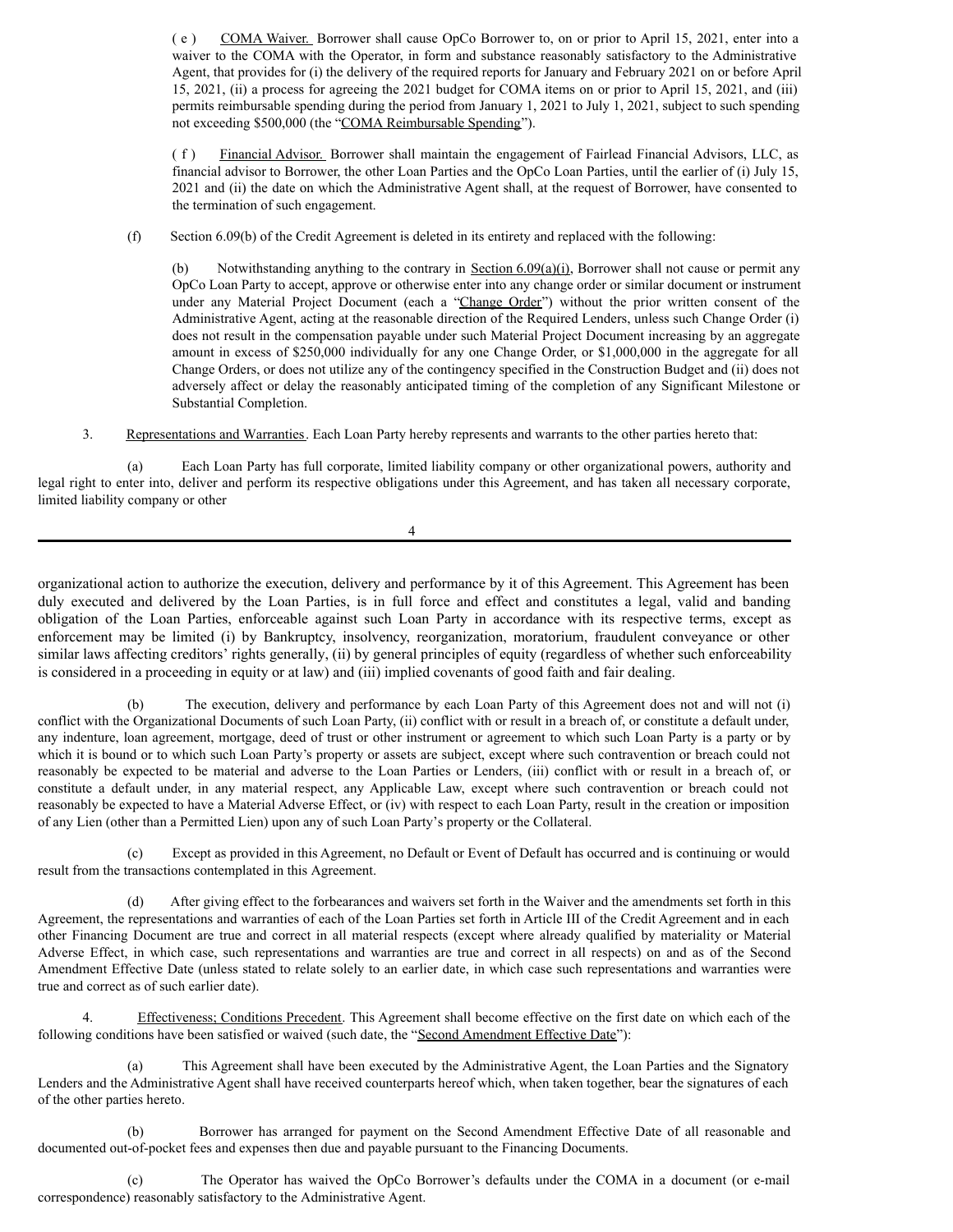(d) The parties to the Borrower LLC Agreement shall have acknowledged and agreed that the Amendment & Consent Premium shall not be considered in calculating the Class B MOIC or Class C MOIC under the Borrower LLC Agreement (and each party hereto, by release of its signature pages hereto on the date hereof, does hereby so acknowledge and agree to the foregoing).

5

# 5. Amendment & Consent Premium.

(a) As consideration for the consent granted pursuant to Section 1 and the amendments to the Credit Agreement agreed pursuant to Section 2 and other waivers and forbearances provided by the Lenders on and before the Second Amendment Effective Date, the Borrower hereby agrees to pay to each Lender an amendment and consent premium equal to 1.00% of the aggregate Commitments and Loans of such Lender, which premium shall be earned on the Second Amendment Effective Date (the "Amendment & Consent Premium"). The Amendment & Consent Premium shall be paid in equity as set forth in Exhibit A. The Amendment & Consent Premium shall be payable on the earlier of (i) July 30, 2021 or (ii) if the Sponsor completes an Additional Capital Raise, on the closing date of the Additional Capital Raise.

(b) The Borrower hereby agrees that the premium payable under the foregoing clause (a) shall be paid without setoff, deduction or counterclaim and free and clear of, and without deduction by reason of, any taxes.

All fees and premiums hereunder, once paid, are nonrefundable and are in addition to and not creditable against any other fee or premium payable to any Lender and/or its affiliates in connection with the transactions contemplated by the Credit Agreement or otherwise.

For U.S. federal income tax purposes, the Amendment  $&$  Consent Premium shall be treated as a payment on the loan made pursuant to the Credit Agreement (in accordance with the ordering provisions of Treasury Regulations Section 1.1275- 2(a)), and which payment shall not be treated as resulting in a significant modification of such loan for purposes of Treasury Regulations Section 1.1001-3. Each of the Lenders and the Borrower agrees to file tax returns consistent with such treatment.

(e) Failure to pay the Amendment & Consent Premium as required by Section  $5(a)$  of this Agreement shall be an Event of Default by Borrower under the Credit Agreement.

# 6. Miscellaneous.

(a) Effect of Amendments. From and after the Second Amendment Effective Date, the Credit Agreement shall be construed after giving effect to the amendments set forth in Section 2 hereof and all references to the Credit Agreement in the Financing Documents shall be deemed to refer to the Amended Credit Agreement.

(b) No Other Modification. Except as expressly modified by this Agreement, the Credit Agreement and the other Financing Documents are and shall remain unchanged and in full force and effect, and nothing contained in this Agreement shall, by implication or otherwise, limit, impair, constitute a waiver of, or otherwise affect the rights and remedies of the Lenders, the Administrative Agent, or any of the other parties, or shall alter, modify, amend or in any way affect any of the other terms, conditions, obligations, covenants or agreements contained in the Credit Agreement which are not by the terms of this Agreement being amended, or alter, modify or amend or in any way affect any of the other Financing Documents.

(c) Successor and Assigns. This Agreement shall be binding upon and inure to the benefit of the parties to this Agreement and their respective successors and permitted assigns.

(d) Incorporation by Reference. Sections 10.07 (*Severability*), 10.11 (*Headings*), 10.09 (*Governing Law; Jurisdiction; Etc.*) and 10.17 (*Electronic Execution of Assignments and Certain Other Documents* ) of the Credit Agreement are hereby incorporated by reference herein, *mutatis mutandis*.

6

(e) Financing Document. This Agreement shall be deemed to be a Financing Document.

(f) Counterparts; Integration. This Agreement may be executed in counterparts (and by different parties hereto on different counterparts), each of which shall constitute an original, but all of which when taken together shall constitute a single contract. The Amended Credit Agreement and the other Financing Documents to which a Loan Party is party constitute the entire contract between and among the parties relating to the subject matter hereof and thereof and supersede any and all previous agreements and understandings, oral or written, relating to the subject matter hereof. Delivery of an executed counterpart of a signature page to this Agreement by telecopy or scanned electronic transmission shall be effective as delivery of a manually executed counterpart of this Agreement.

(g) Severability. Any provision of this Agreement held to be invalid, illegal or unenforceable in any jurisdiction shall, as to such jurisdiction, be ineffective to the extent of such invalidity, illegality or unenforceability without affecting the validity, legality and enforceability of the remaining provisions hereof; and the invalidity of a particular provision in a particular jurisdiction shall not invalidate such provision in any other jurisdiction.

[*Signature Pages Follow*]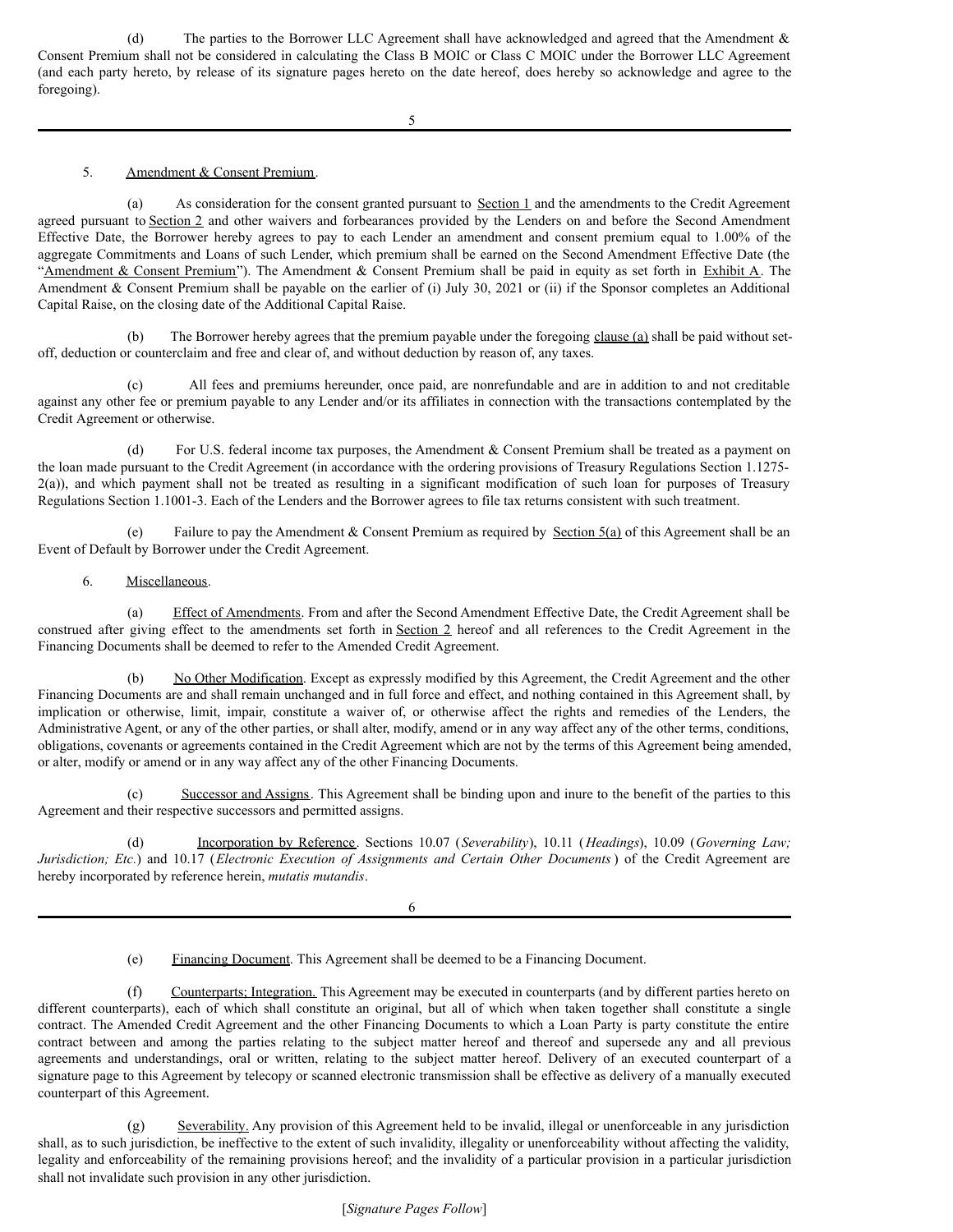IN WITNESS WHEREOF, the parties hereto have caused this Agreement to be duly executed and delivered by their duly authorized signatories as of the day and year first above written.

**BKRF HCB, LLC,**

as the Borrower

By: /s/ RICHARD PALMER Name: Title:

**BKRF HCP, LLC,**

as Holdings

By: /s/ RICHARD PALMER Name: Title:

### 8

**ORION ENERGY PARTNERS TP AGENT, LLC**, as Administrative Agent

By: /s/ GERRIT NICHOLAS Name: Title:

9

## **EXHIBIT A TO CONSENT NO. 2 AND AMENDMENT NO. 2**

# **ADDITIONAL CAPITAL RAISE & AMENDMENT & CONSENT PREMIUM TERM SHEET**

| <b>Issuer</b>    | Global Clean Energy Holdings, Inc. ("GCEH")                                                                                |
|------------------|----------------------------------------------------------------------------------------------------------------------------|
| Type of Offering | To be determined but expected to be common equity, preferred equity, or short-term convertible<br>note (the "Securities"). |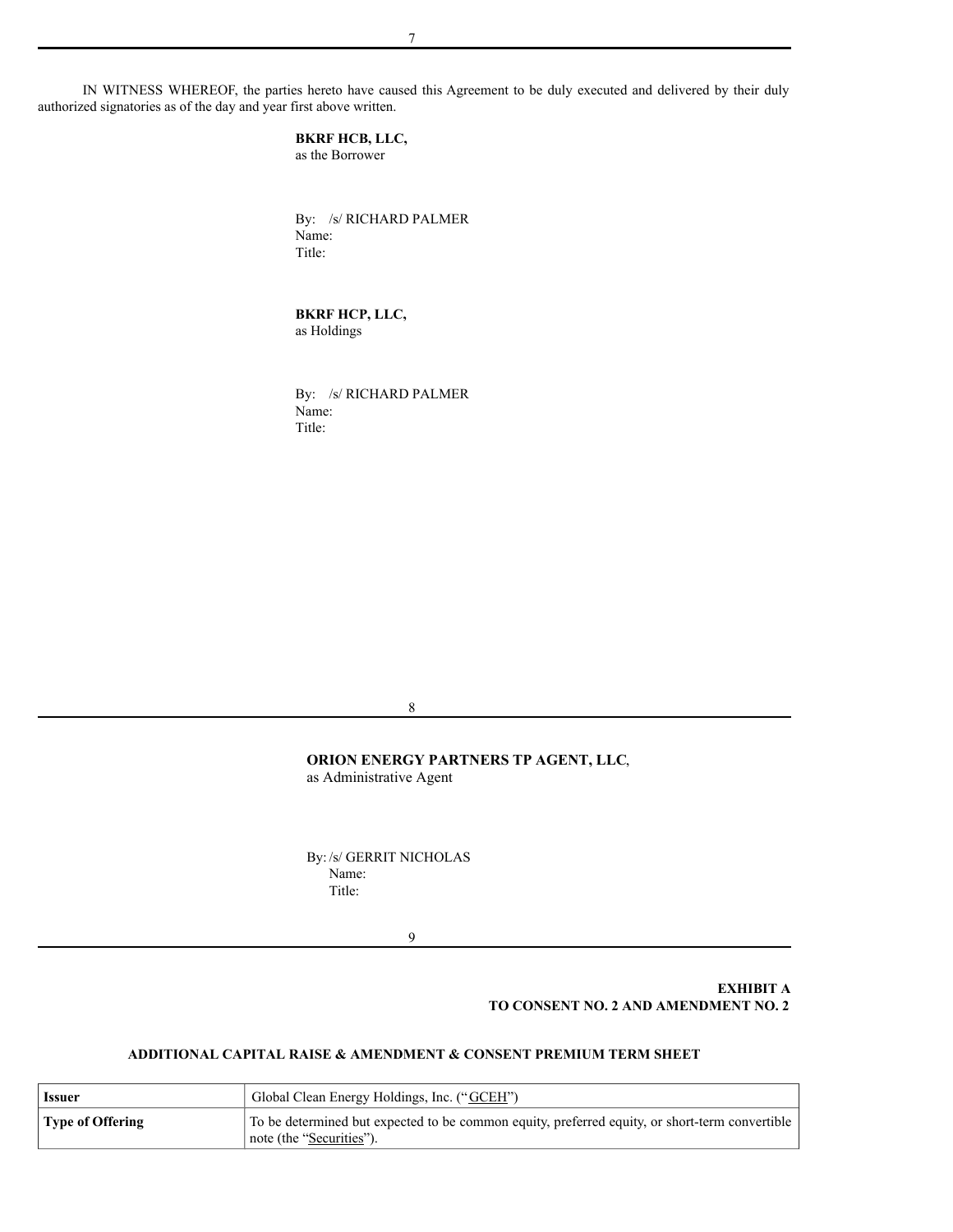| <b>Amendment &amp; Consent</b><br><b>Premium for Lenders</b> | 1.00% of the aggregate Commitments and Loans payable in Securities of GCEH. If the Sponsor<br>completes an Additional Capital Raise, the Securities issued to the Lenders shall be in the same<br>Security and on the same terms as the remainder of the offering. If the Sponsor does not<br>complete an Additional Capital Raise, the Securities issued to the Lenders shall be in form and<br>substance reasonably agreed to by GCEH and the Administrative Agent; provided, however, that<br>if GCEH and the Administrative Agent are unable to agree upon the form and substance of the<br>Securities to be issued to the Lenders, the Amendment & Consent Premium shall be paid in cash. |
|--------------------------------------------------------------|------------------------------------------------------------------------------------------------------------------------------------------------------------------------------------------------------------------------------------------------------------------------------------------------------------------------------------------------------------------------------------------------------------------------------------------------------------------------------------------------------------------------------------------------------------------------------------------------------------------------------------------------------------------------------------------------|
| <b>Additional Capital Raise</b><br><b>Offering Amount</b>    | At least \$35 million excluding the Amendment & Consent Premium and the COMA<br>Reimbursement.                                                                                                                                                                                                                                                                                                                                                                                                                                                                                                                                                                                                 |
| <b>Use of Proceeds</b>                                       | Use of Proceeds shall be:<br>Raise at least \$35 million to deposit into the Cash Reserve Account (as defined in the<br>OpCo Senior Credit Agreement) for use towards the Project Costs; and<br>If more than \$35 million is raised in the Additional Capital Raise, all excess proceeds to<br>be used for GCEH working capital and other capital expenditures.                                                                                                                                                                                                                                                                                                                                |
| <b>Closing Date</b>                                          | On or prior to July 30, 2021                                                                                                                                                                                                                                                                                                                                                                                                                                                                                                                                                                                                                                                                   |
| <b>Lender Securityholder Entity</b>                          | The Securities received by each Lender as the Amendment & Consent Premium will be held by<br>a legal entity selected by such Lender.                                                                                                                                                                                                                                                                                                                                                                                                                                                                                                                                                           |
| <b>COMA Reimbursement</b>                                    | GCEH shall pay the OpCo Borrower \$500,000 to repay the COMA Reimbursable Spending on<br>the earlier of (i) August 5, 2021 or (ii) if the Sponsor completes an Additional Capital Raise, five<br>(5) Business Days after the closing date of the Additional Capital Raise.                                                                                                                                                                                                                                                                                                                                                                                                                     |
| <b>Voting Rights, Governing Law,</b><br>Lock-up,             | Lenders shall be treated the same as all other Securityholders participating in the Additional<br>Capital Raise.                                                                                                                                                                                                                                                                                                                                                                                                                                                                                                                                                                               |

| <b>Alternative Structures</b> | Borrower, GCEH, and the Signatory Lenders will explore alternative structures that may be<br>more efficient from a documentation perspective for the Amendment & Consent Premium (e.g.,<br>warrants in GCEH). |
|-------------------------------|---------------------------------------------------------------------------------------------------------------------------------------------------------------------------------------------------------------|
| <b>Event of Default</b>       | Failure to pay the Amendment & Consent Premium shall be an Event of Default by Borrower<br>under the Credit Agreement.                                                                                        |
| <b>Registration Rights</b>    | Subject to diligence.                                                                                                                                                                                         |
| Other                         | Other terms are subject to terms and conditions to be agreed.                                                                                                                                                 |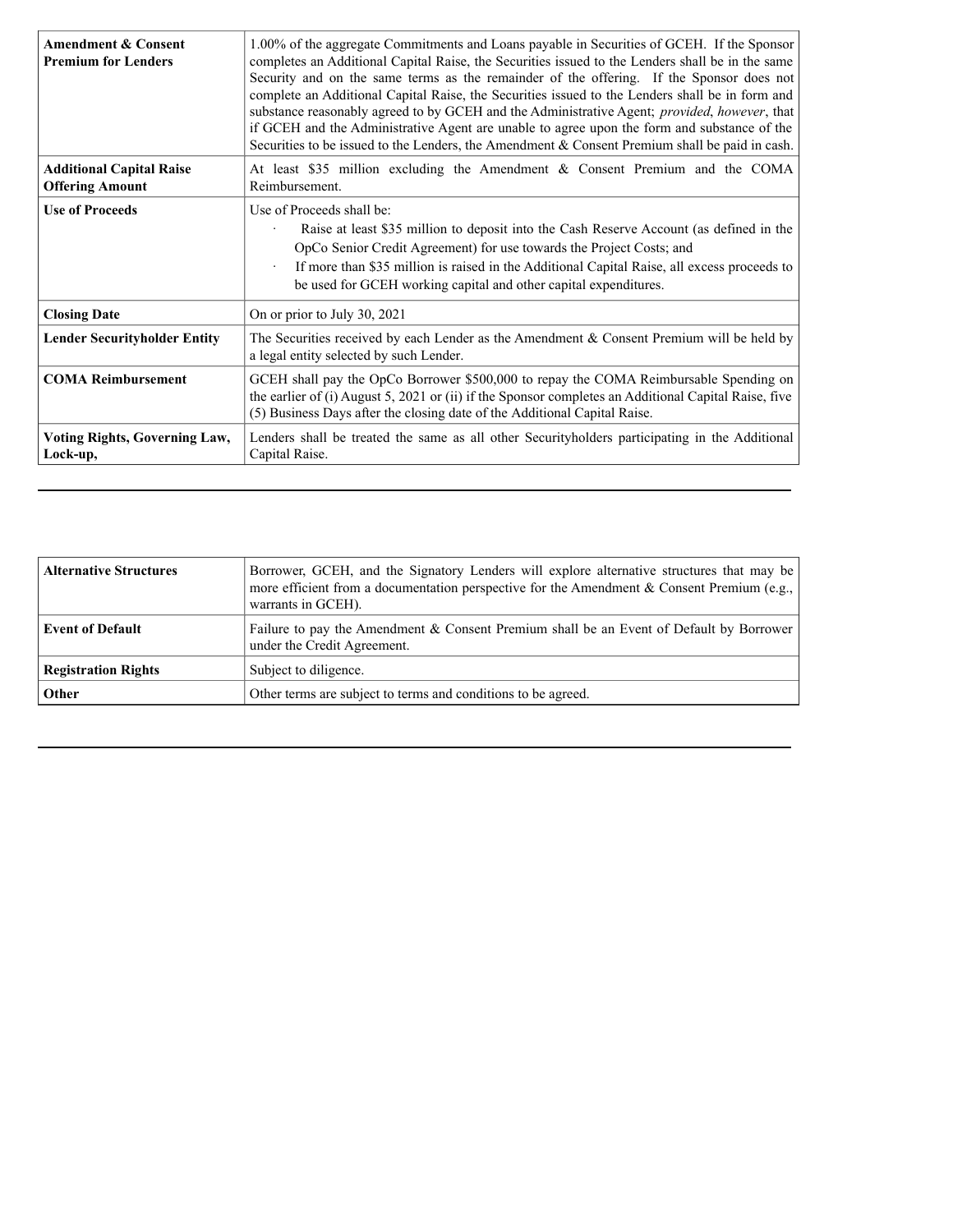### **CONSENT OF INDEPENDENT REGISTERED PUBLIC ACCOUNTING FIRM**

We hereby consent to the incorporation by reference in the Registration Statements on Form S-8 No. 333-165990 and No. 333-252614 of Global Clean Energy Holdings, Inc. (the "Company") of our report dated April 12, 2021, relating to the consolidated financial statements, which appear in this Form 10-K of the Company for the year ended December 31, 2019.

Hall & Company Certified Public Accountants and Consultants, Inc. /s/ HALL & COMPANY Irvine, California April 12, 2021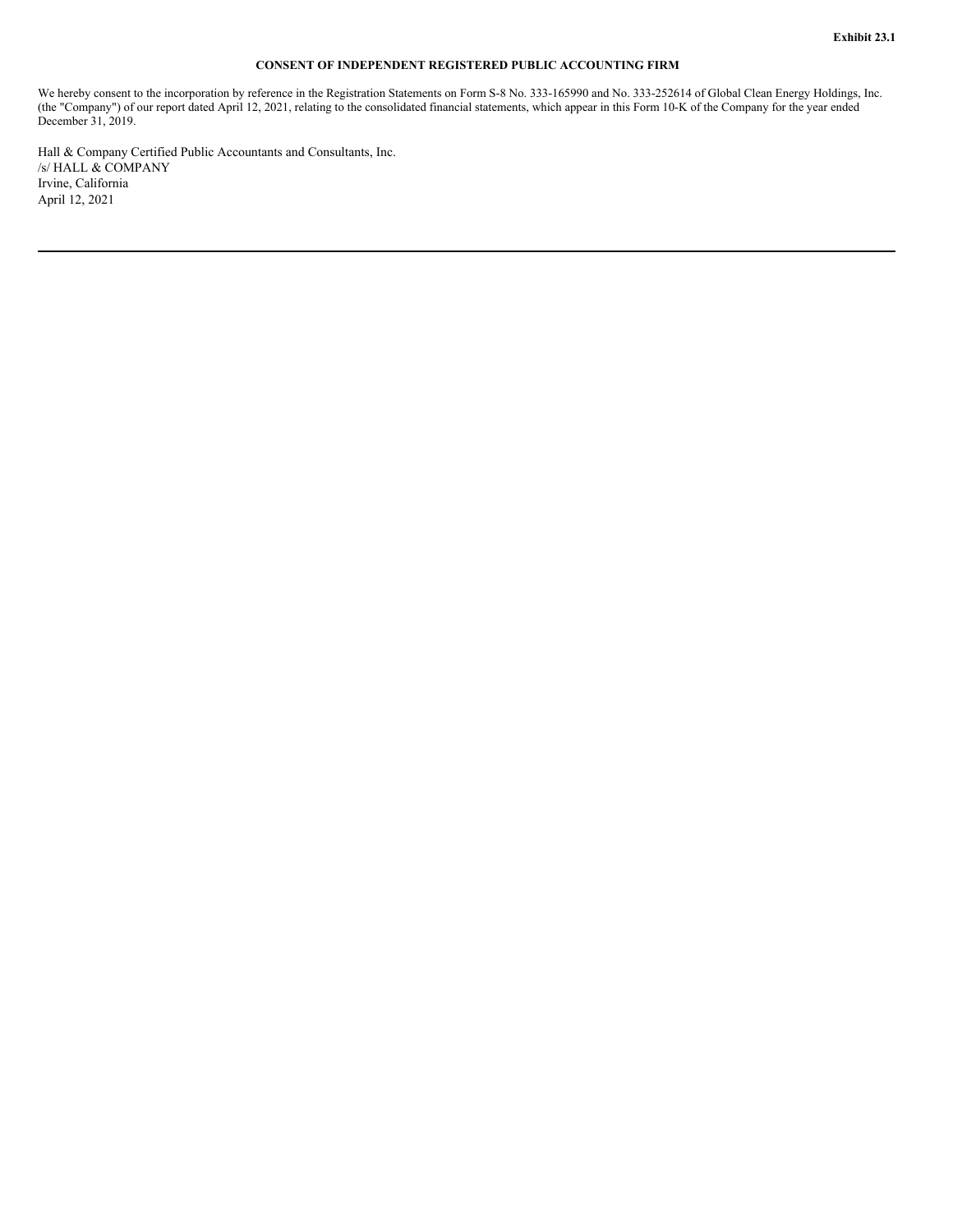### **CONSENT OF INDEPENDENT REGISTERED PUBLIC ACCOUNTING FIRM**

We hereby consent to the incorporation by reference in the Registration Statements on Form S-8 No. 333-165990 and No. 333-252614 of Global Clean Energy Holdings, Inc. (the "Company") of our report dated April 12, 2021, relating to the consolidated financial statements, which appear in this Form 10-K of the Company for the year ended December 31, 2020.

Macias, Gini & O'Connell, LLC /s/ MACIAS, GINI & O'CONNELL, LLC

Irvine, California April 12, 2021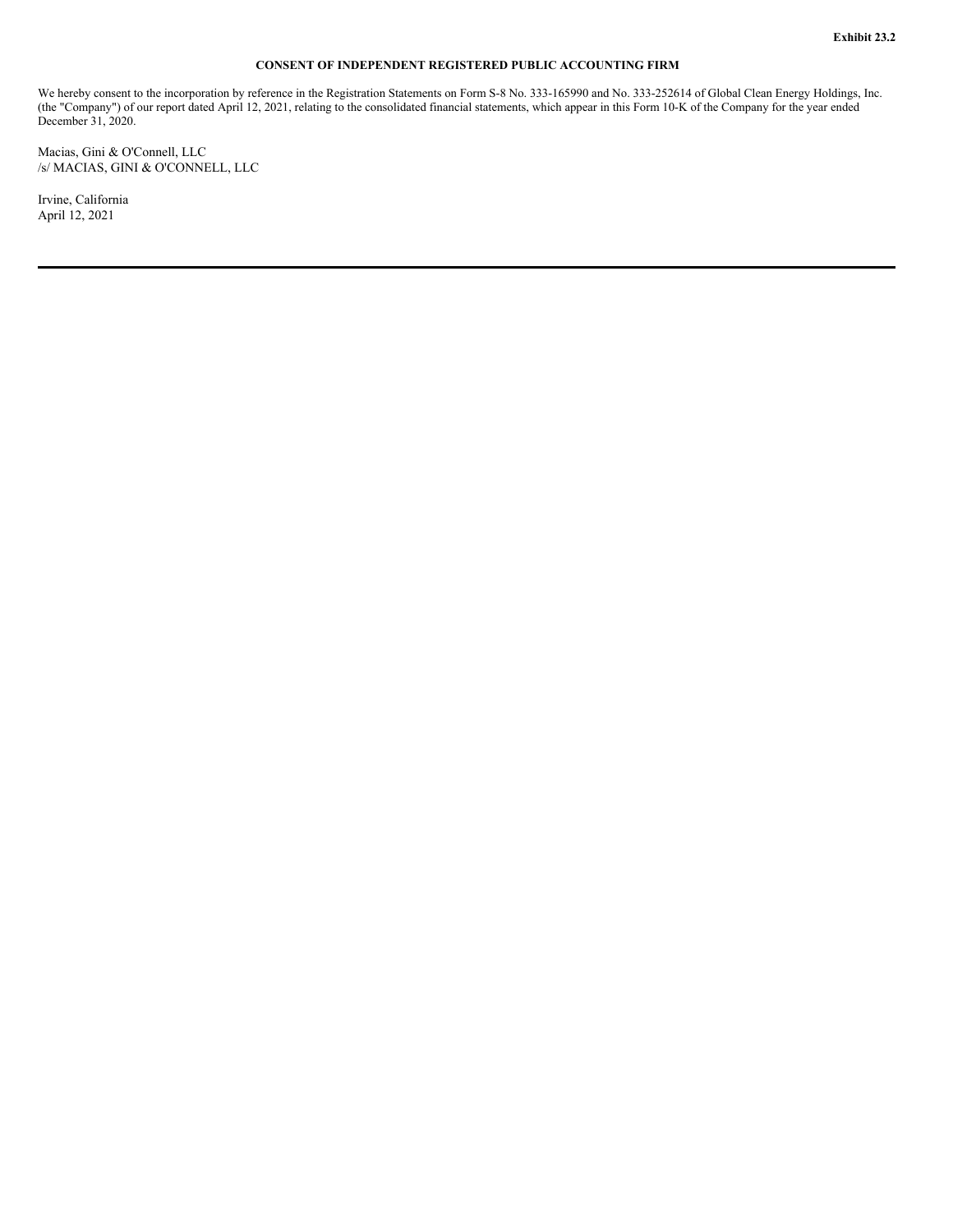### **Certification of Periodic Report Under Section 302 of the Sarbanes-Oxley Act**

I, Richard Palmer, certify that:

- 1. I have reviewed this report on Form 10-K for the fiscal year ended December 31, 2020 of Global Clean Energy Holdings, Inc.;
- 2. Based on my knowledge, this report does not contain any untrue statement of a material fact or omit to state a material fact necessary to make the statements made, in light of the circumstances under which such statements were made, not misleading with respect to the period covered by this report;
- 3. Based on my knowledge, the financial statements, and other financial information included in this report, fairly present in all material respects the financial condition, results of operations and cash flows of the registrant as of, and for, the periods presented in this report;
- 4. The registrant's other certifying officer and I are responsible for establishing and maintaining disclosure controls and procedures (as defined in Exchange Act Rules 13a-15(e) and 15d- 15(e)) and internal control over financial reporting (as defined in Exchange Act Rules 13a-15(f) and 15d-15(f)) for the registrant and have:
	- (a) Designed such disclosure controls and procedures, or caused such disclosure controls and procedures to be designed under our supervision, to ensure that material information relating to the registrant, including its consolidated subsidiaries, is made known to us by others within those entities, particularly during the period in which this annual report is being prepared;
	- (b) Designed such internal control over financial reporting, or caused such internal control over financial reporting to be designed under our supervision, to provide reasonable assurance regarding the reliability of financial reporting and the preparation of financial statements for external purposes in accordance with generally accepted accounting principles;
	- (c) Evaluated the effectiveness of the registrant's disclosure controls and procedures and presented in this report our conclusions about the effectiveness of the disclosure controls and procedures, as of the end of the period covered by this report based on such evaluation; and
	- (d) Disclosed in this report any change in the registrant's internal control over financial reporting that occurred during the registrant's most recent fiscal quarter (the registrant's fourth fiscal quarter in the case of an annual report) that has materially affected, or is reasonably likely to materially affect, the registrant's internal control over financial reporting; and
- 5. The registrant's other certifying officer and I have disclosed, based on our most recent evaluation of internal control over financial reporting, to the registrant's auditors and the audit committee of registrant's board of directors (or persons performing the equivalent functions):
	- (a) All significant deficiencies and material weaknesses in the design or operation of internal control over financial reporting which are reasonably likely to adversely affect the registrant's ability to record, process, summarize and report financial information; and
	- (b) Any fraud, whether or not material, that involves management or other employees who have a significant role in the registrant's internal control over financial reporting.

Date: April 12, 2021 By: /s/ RICHARD PALMER

Name: Richard Palmer, Title: President, Chief Executive Officer (Principal Executive Officer)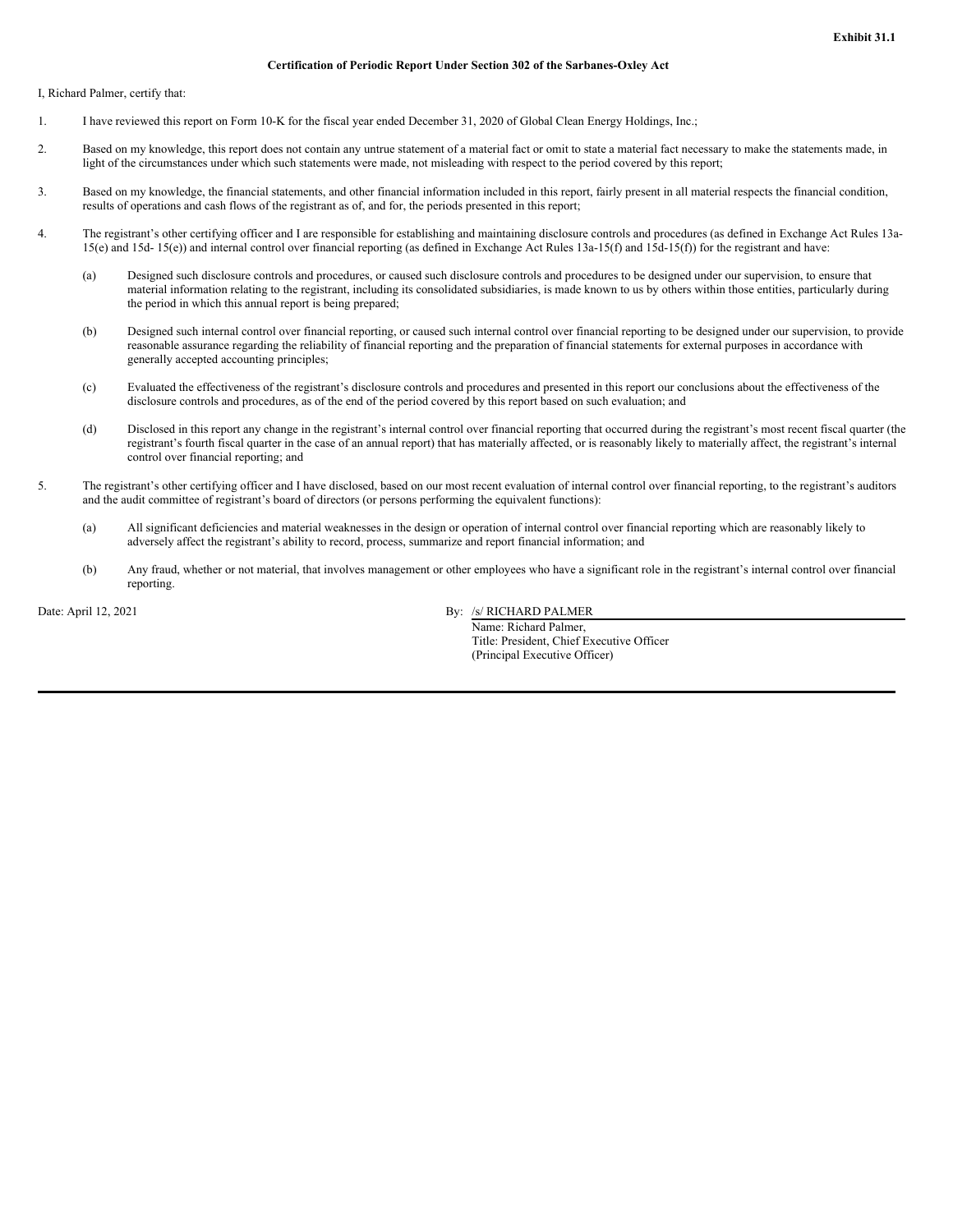#### **Certification of Periodic Report Under Section 302 of the Sarbanes-Oxley Act**

I, Ralph Goehring, certify that:

- 1. I have reviewed this report on Form 10-K for the fiscal year ended December 31, 2020 of Global Clean Energy Holdings, Inc.;
- 2. Based on my knowledge, this report does not contain any untrue statement of a material fact or omit to state a material fact necessary to make the statements made, in light of the circumstances under which such statements were made, not misleading with respect to the period covered by this report;
- 3. Based on my knowledge, the financial statements, and other financial information included in this report, fairly present in all material respects the financial condition, results of operations and cash flows of the registrant as of, and for, the periods presented in this report;
- 4. The registrant's other certifying officer and I are responsible for establishing and maintaining disclosure controls and procedures (as defined in Exchange Act Rules 13a-15(e) and 15d- 15(e)) and internal control over financial reporting (as defined in Exchange Act Rules 13a-15(f) and 15d-15(f)) for the registrant and have:
	- (a) Designed such disclosure controls and procedures, or caused such disclosure controls and procedures to be designed under our supervision, to ensure that material information relating to the registrant, including its consolidated subsidiaries, is made known to us by others within those entities, particularly during the period in which this annual report is being prepared;
	- (b) Designed such internal control over financial reporting, or caused such internal control over financial reporting to be designed under our supervision, to provide reasonable assurance regarding the reliability of financial reporting and the preparation of financial statements for external purposes in accordance with generally accepted accounting principles;
	- (c) Evaluated the effectiveness of the registrant's disclosure controls and procedures and presented in this report our conclusions about the effectiveness of the disclosure controls and procedures, as of the end of the period covered by this report based on such evaluation; and
	- (d) Disclosed in this report any change in the registrant's internal control over financial reporting that occurred during the registrant's most recent fiscal quarter (the registrant's fourth fiscal quarter in the case of an annual report) that has materially affected, or is reasonably likely to materially affect, the registrant's internal control over financial reporting; and
- 5. The registrant's other certifying officer and I have disclosed, based on our most recent evaluation of internal control over financial reporting, to the registrant's auditors and the audit committee of registrant's board of directors (or persons performing the equivalent functions):
	- (a) All significant deficiencies and material weaknesses in the design or operation of internal control over financial reporting which are reasonably likely to adversely affect the registrant's ability to record, process, summarize and report financial information; and
	- (b) Any fraud, whether or not material, that involves management or other employees who have a significant role in the registrant's internal control over financial reporting.

Date: April 12, 2021 By: /s/ RALPH GOEHRING

Name: Ralph Goehring, Title: Chief Financial Officer (Principal Financial and Accounting Officer)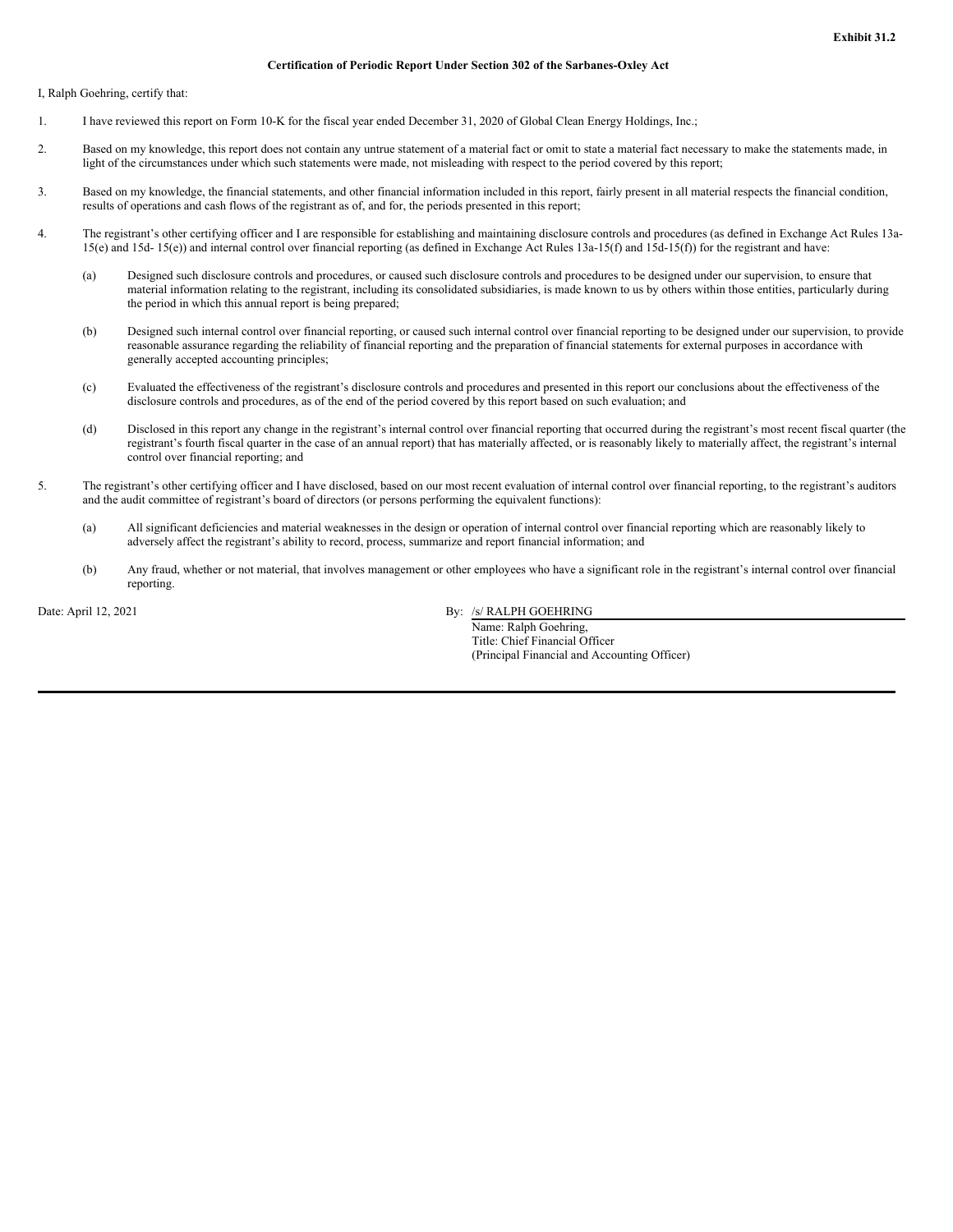#### **CERTIFICATION PURSUANT TO 18 U.S.C. SECTION 1350 AS ADOPTED PURSUANT TO SECTION 906 OF THE SARBANES-OXLEY ACT OF 2002**

Pursuant to 18 U.S.C. § 1350, as adopted pursuant to Section 906 of the Sarbanes-Oxley Act of 2002, the undersigned officer of Global Clean Energy Holdings, Inc. (the "Company") hereby certifies that, to his knowledge:

(i) The Annual Report on Form 10-K of the Company for the fiscal year ended December 31, 2020 (the "Report") fully complies with the requirements of Section 13(a) or Section 15(d), as applicable, of the Securities Exchange Act of 1934, as amended; and

(ii) The information contained in the Report fairly presents, in all material respects, the financial condition and results of operations of the Company.

April 12, 2021 By: /s/ RICHARD PALMER

Name: Richard Palmer Title: President and Chief Executive Officer (Principal Executive Officer)